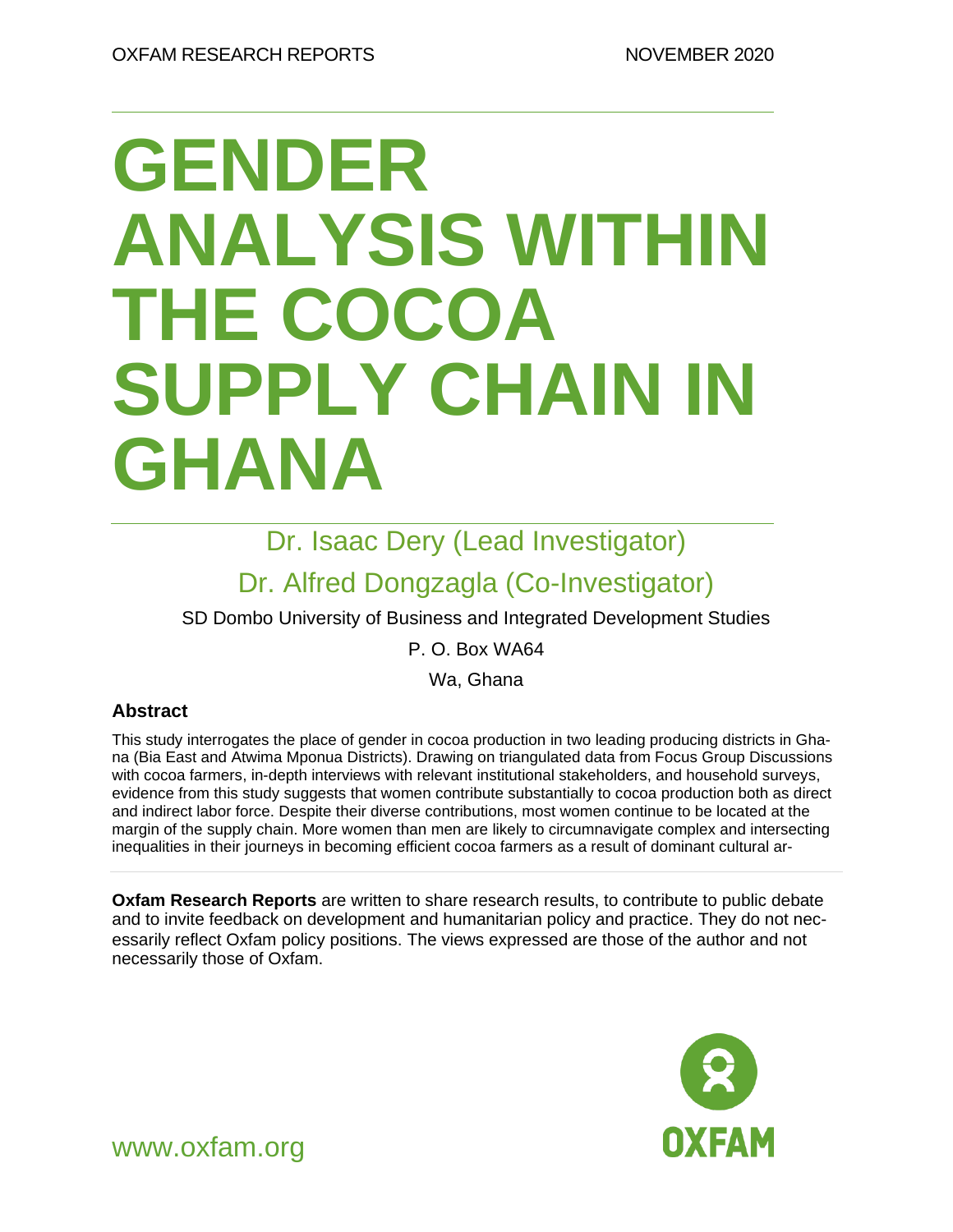rangements and patriarchal practices. For women cocoa farmers, especially women who work jointly with their husbands and on their own farms, increasing their productivity would mean navigating multiple barriers and constraints, including limited time, limited access to land, inadequate finances, high cost of labor and input, etc. Based on the findings, it is recommended that relevant stakeholders should design and deliver more focused and gender-sensitive interventions with the ultimate aim of contributing to women's empowerment as central to the future sustainability of the cocoa sector.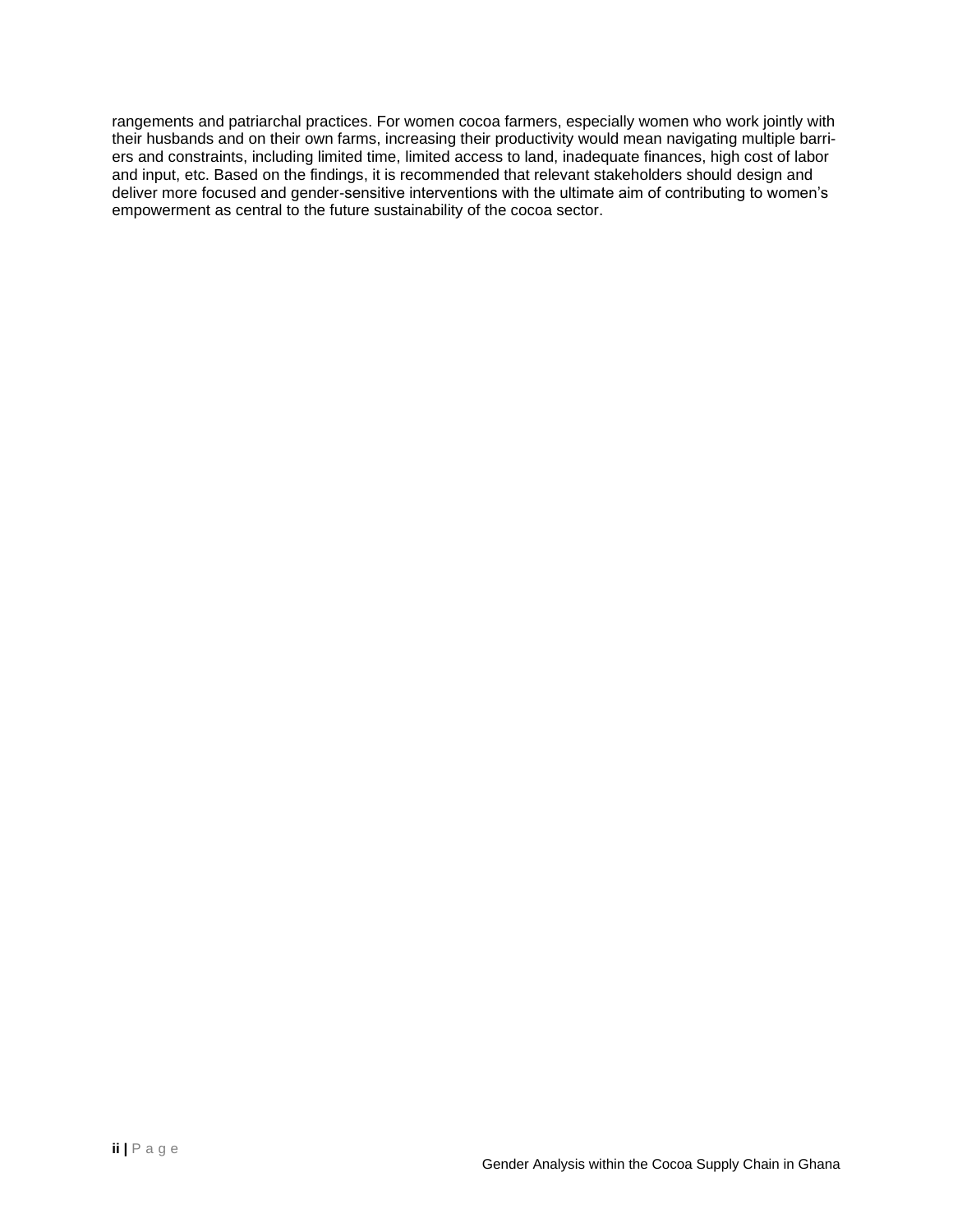## **CONTENTS**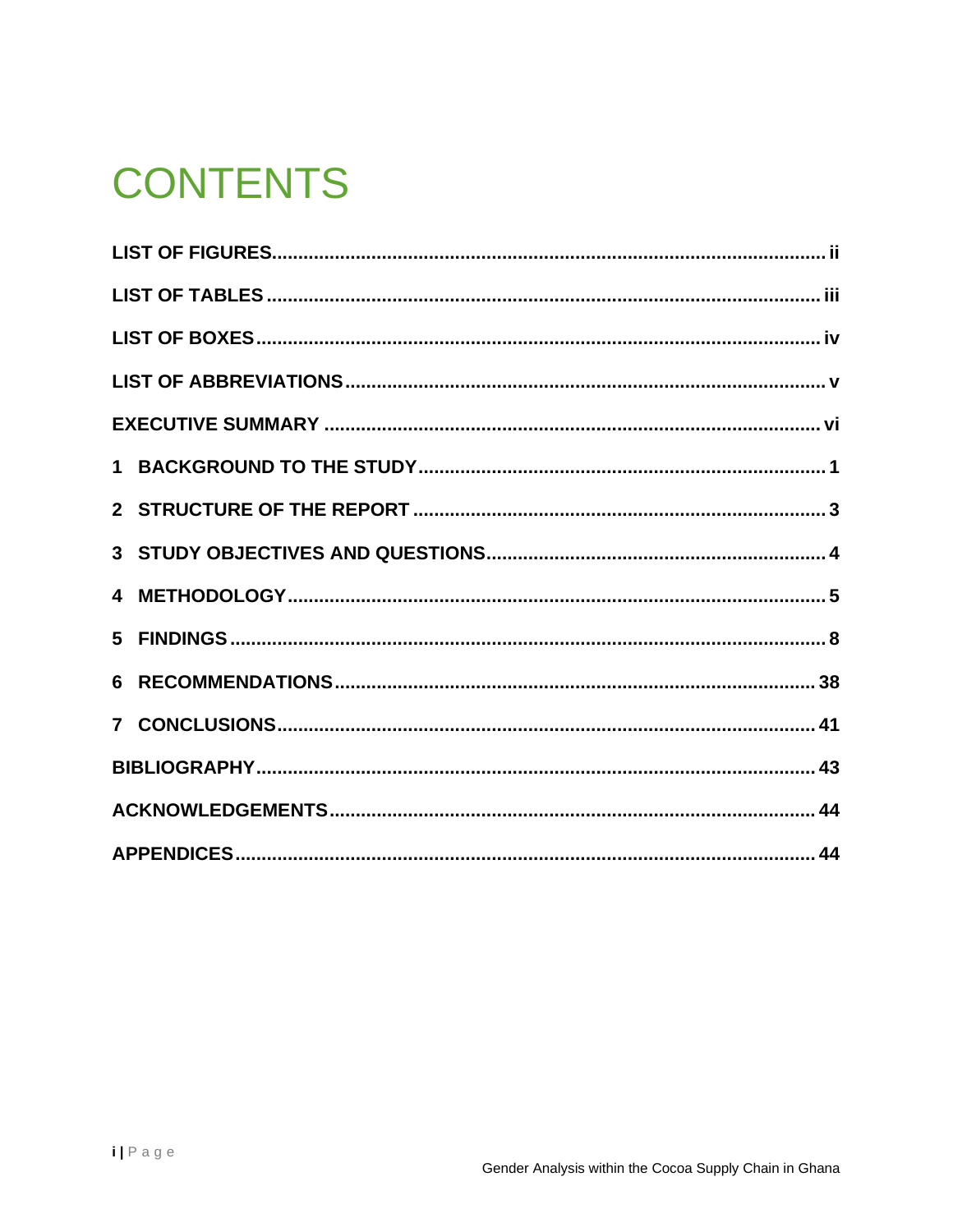## <span id="page-3-0"></span>LIST OF FIGURES

|                                                                                                     |  |  |  |  |  |  | Figure 5.2: Proportion of farmers who received support from government, NGOs and Private |  |  |
|-----------------------------------------------------------------------------------------------------|--|--|--|--|--|--|------------------------------------------------------------------------------------------|--|--|
|                                                                                                     |  |  |  |  |  |  |                                                                                          |  |  |
| Figure 5.3: Proportions of males and females farmers who received support from government, NGOs and |  |  |  |  |  |  |                                                                                          |  |  |
|                                                                                                     |  |  |  |  |  |  |                                                                                          |  |  |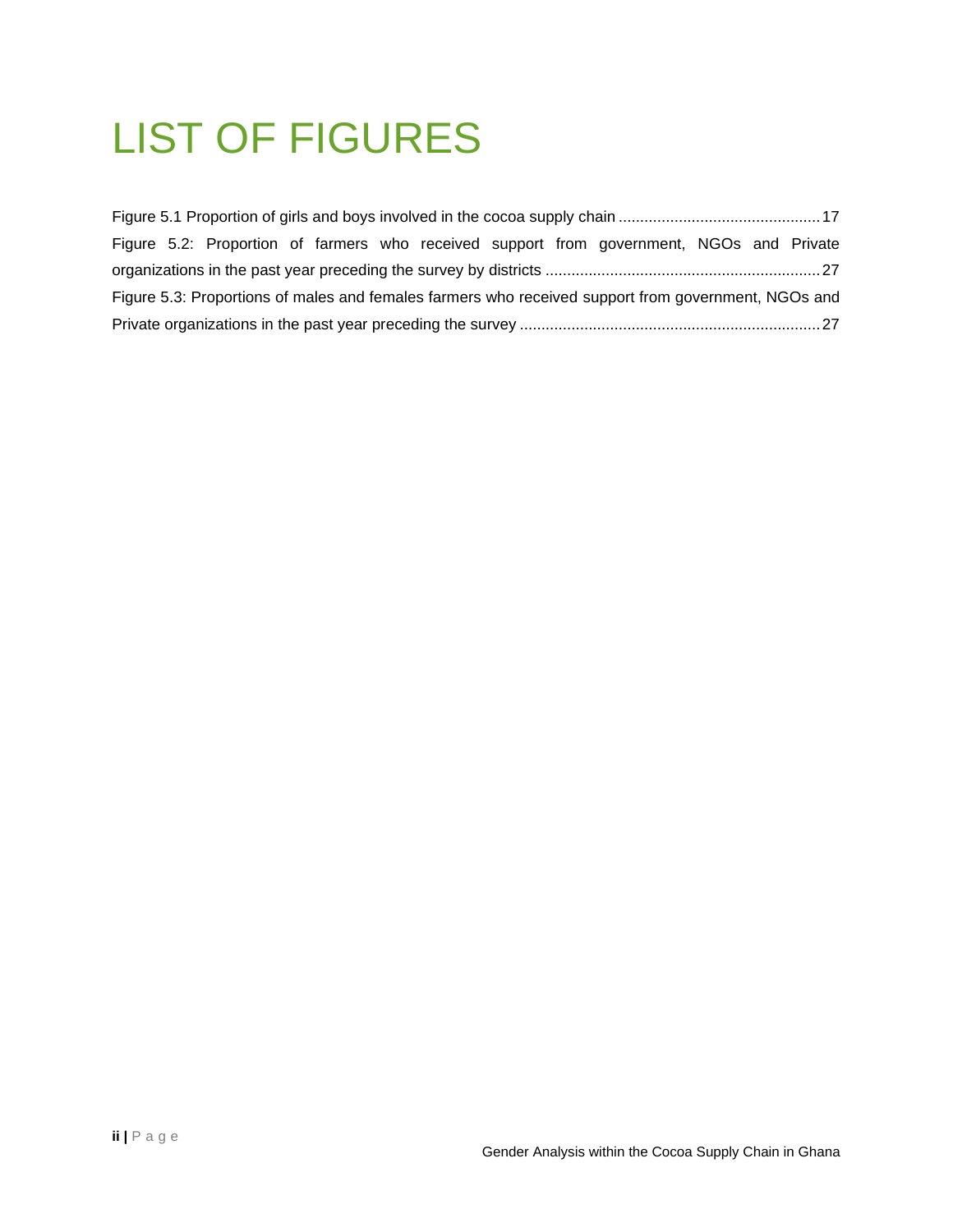## <span id="page-4-0"></span>LIST OF TABLES

| Table 4.1: Data collection methods and target respondents of qualitative study at community and     |
|-----------------------------------------------------------------------------------------------------|
|                                                                                                     |
| Table 5.1: Socio-demographic and economic characteristics of survey respondents                     |
| Table 5.2: Responses on the stages of the cocoa production process men are involved in 12           |
| Table 5.3: Responses on the stages of the cocoa production process women are involved in  13        |
|                                                                                                     |
|                                                                                                     |
|                                                                                                     |
| Table 5.7: Percentage of responses on the challenges/problems women (W) and men (M) face in cocoa   |
|                                                                                                     |
| Table 5.8: Percentage of responses on the challenges/problems children face in cocoa production 23  |
| Table 5.9: Kinds of support farmers received from Government, NGOs and private organizations in the |
|                                                                                                     |
|                                                                                                     |
|                                                                                                     |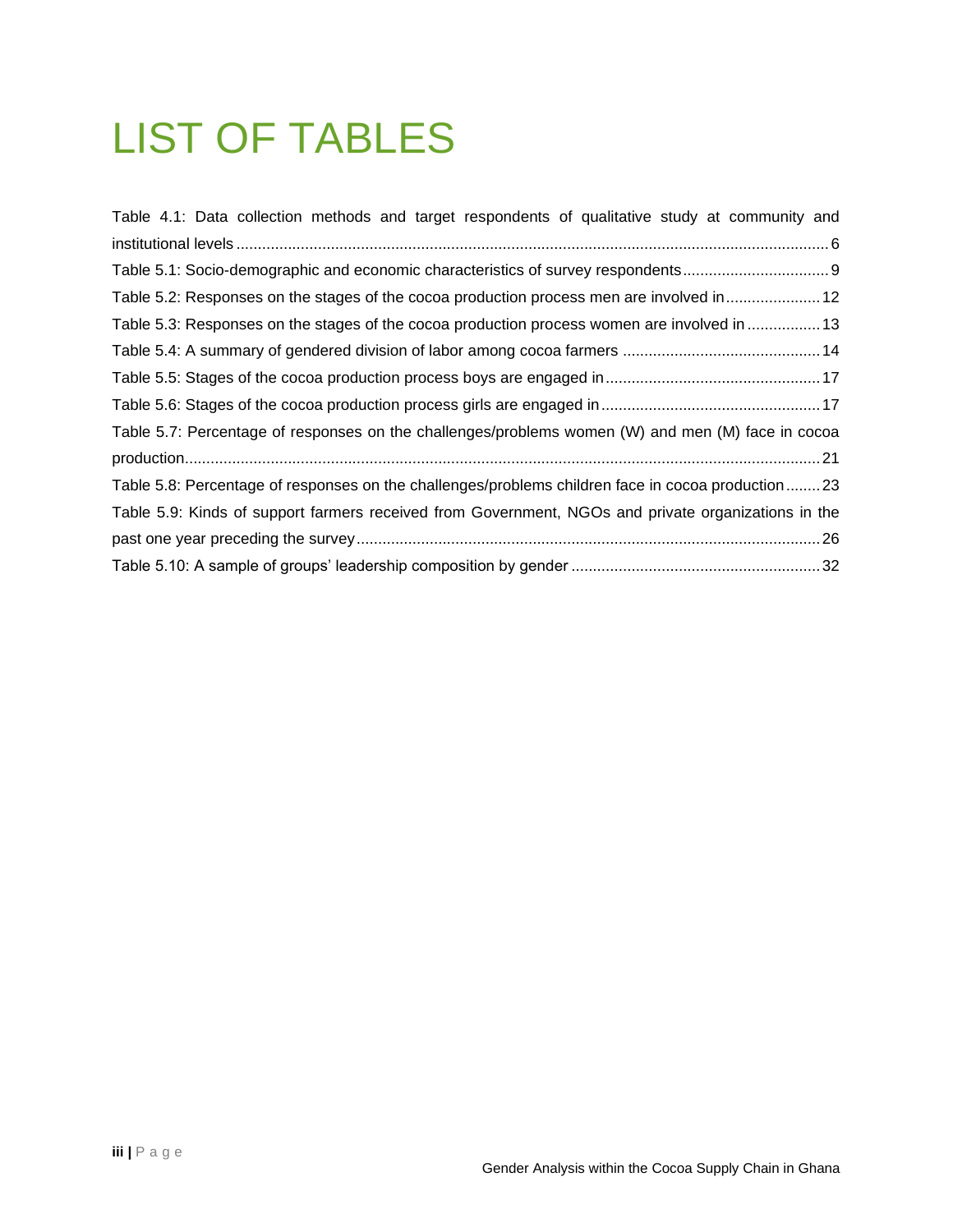## <span id="page-5-0"></span>LIST OF BOXES

| Box 5.1: Excerpts of interview with a national key informant of COCOBOD on the availability or otherwise |  |
|----------------------------------------------------------------------------------------------------------|--|
|                                                                                                          |  |
|                                                                                                          |  |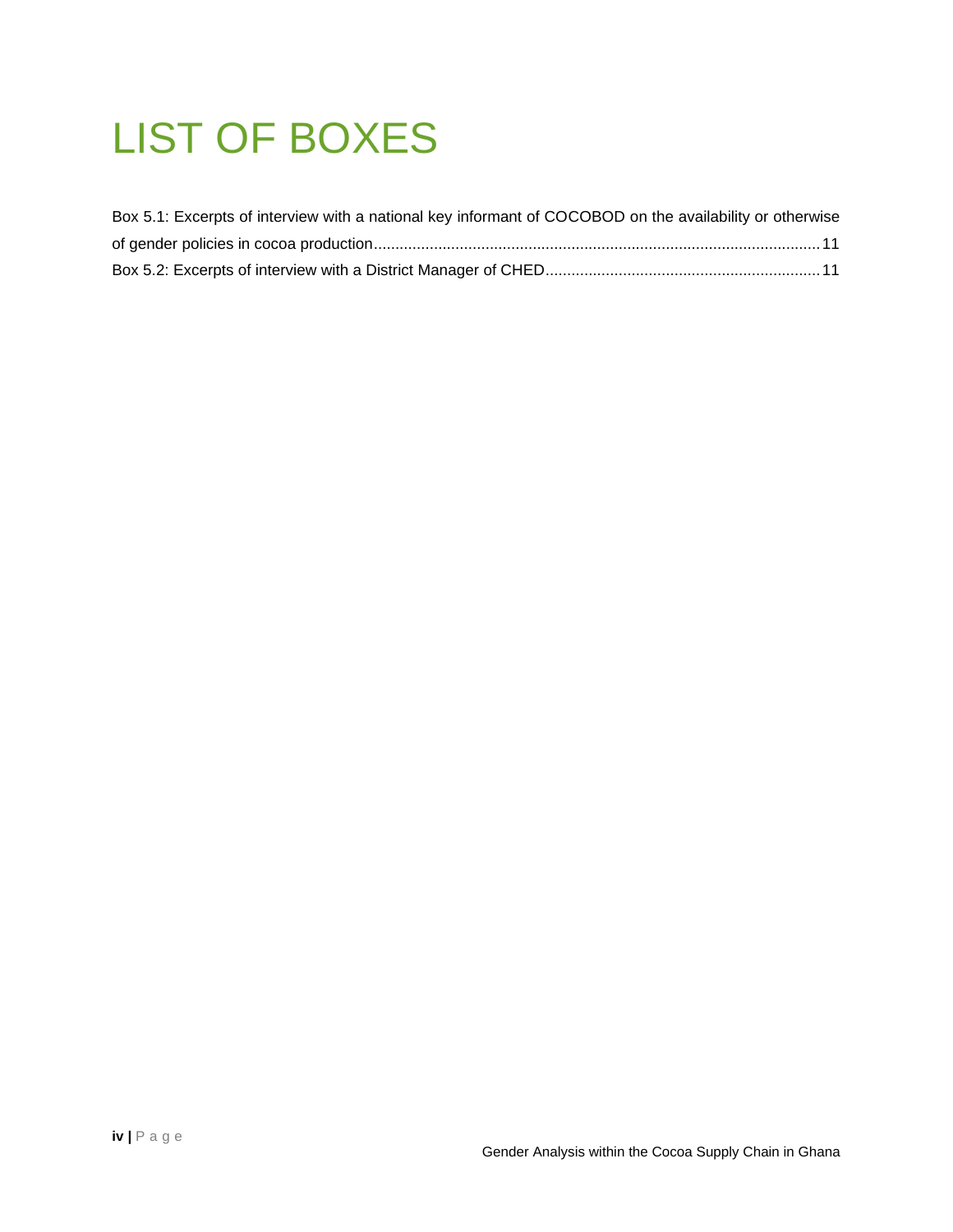## <span id="page-6-0"></span>LIST OF ABBREVIATIONS

| <b>BAC</b>       | <b>Business Advisory Centre</b>        |
|------------------|----------------------------------------|
| <b>CCP</b>       | Cadbury Cocoa Partnership              |
| <b>CHED</b>      | Cocoa Health and Extension Division    |
| <b>COCOBOD</b>   | Cocoa Board                            |
| CSO <sub>s</sub> | <b>Civil Society Organizations</b>     |
| DA               | <b>District Assembly</b>               |
| <b>FBOs</b>      | <b>Farmer-Based Organisations</b>      |
| FBS              | Farmer Business School                 |
| FGD              | <b>Focus Group Discussion</b>          |
| <b>LBCs</b>      | License Buying Companies               |
| м                | Men                                    |
| MoFA             | Ministry of Food and Agriculture       |
| <b>NGOs</b>      | Non-Governmental Organisations         |
| <b>PBCL</b>      | <b>Produce Buying Company Limited</b>  |
| РC               | <b>Purchasing Clerk</b>                |
| ToR              | Terms of Reference                     |
| <b>VSLAs</b>     | Village Savings and Loans Associations |
| W                | Women                                  |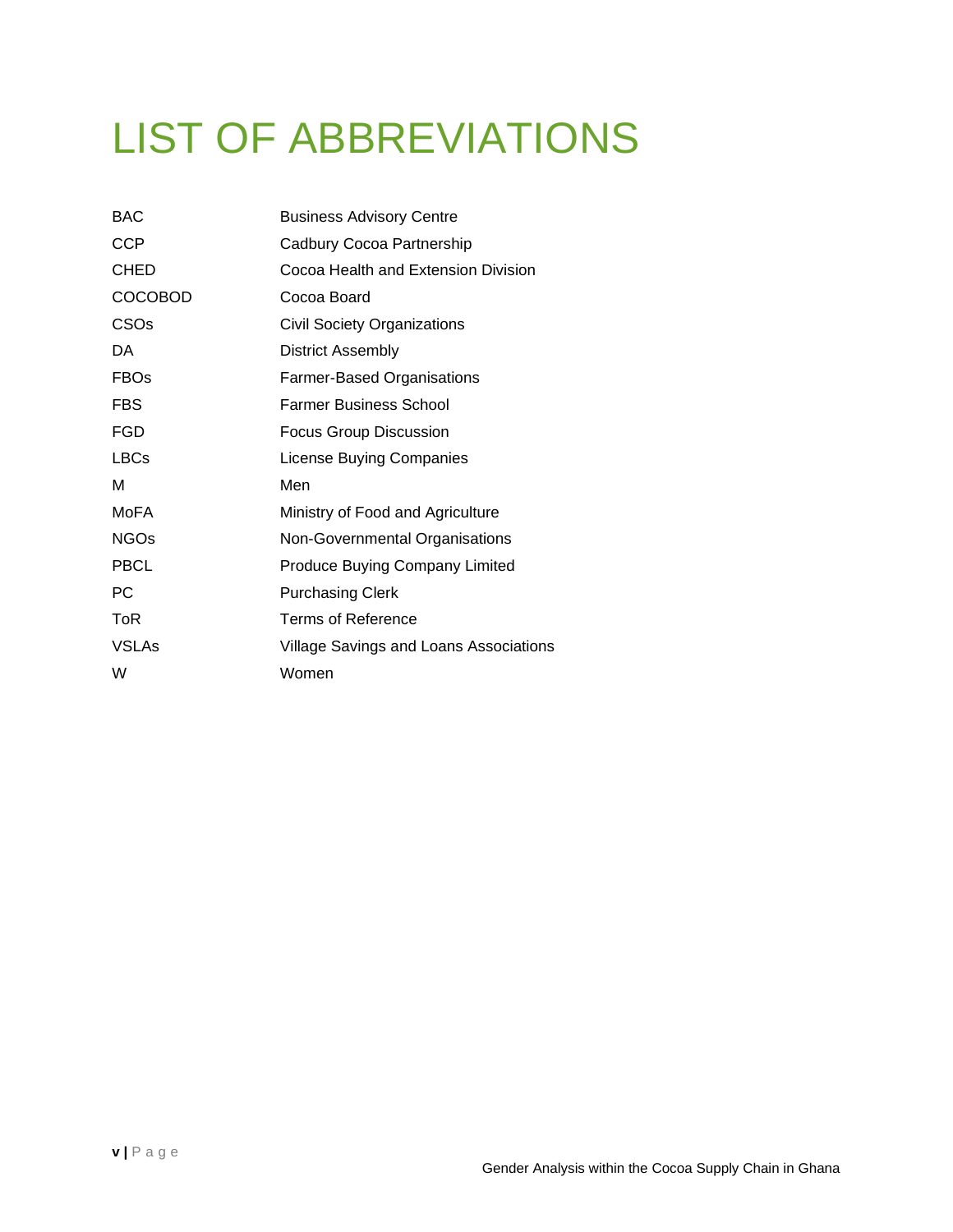## <span id="page-7-0"></span>EXECUTIVE SUMMARY

The study was conducted at the instance of OXFAM in Ghana. The overreaching aim of the study was to identify and ascertain the differences between and among women and men in terms of their relative position, work, ownership of property, distribution of resources, opportunities, constraints and power within the Cocoa supply chain in Ghana. The study was conducted in Bia East and Atwima Mponua Districts in the Western-North and Ashanti Regions respectively. A mixed method research was employed in data collection and analysis with the aim of building synergy and complementarity between qualitative and quantitative methods. Qualitatively, data were gathered through FGDs with men and women cocoa farmers and in-depth interviews with key informants from COCOBOD at the national and district levels, Ministry of Employment and Labour Relations, Ministry of Gender, Children and Social Protection, District Assemblies, PBCL, NBSSI, LBCs and communities. This was supplemented by a survey with 400 cocoa farmers in both districts with 49.8% of respondents being females. The key findings are structured below around the specific objectives and questions of the study as set out in the ToR (Appendix 1), followed by recommendations and conclusions.

### **A. Key Findings**

#### **Policies and Strategies for Addressing Gender Issues in the Cocoa Supply Chain**

• Although there have been various programmes and interventions aiming to increase cocoa production notably by Ghana's COCOBOD, key informant interviews with representative from CO-COBOD revealed that there is no gender specific policy document on cocoa production, processing and marketing in Ghana. Nonetheless, a national key informant reported that COCOBOD pays attention to the needs of both men and women cocoa farmers without necessarily prioritizing one gender group over the other. Such an approach was informed by the perception that cocoa is a private enterprise much like any other economic venture, where people (men and women) decide to invest in. Despite the absence of a clear gender policy and guideline in cocoa production, the District Managers of the Cocoa Health and Extension Division (CHED) were aware of the disproportional challenges women, especially women cocoa farmers face within the cocoa sector as a result of intersecting inequalities. Thus, in the face of limited resources, district managers of CHED give priority to the needs and challenges of women cocoa farmers over men. Key informant interviews with the district managers revealed that such decisions were not guided by any policy from COCOBOD at the national level. Paying more attention to the needs and challenges of women cocoa farmers, especially in the distribution of critical agricultural inputs and other resources was an informal initiative of the district CHED managers (and not guided by formal policy) aimed at addressing gender inequalities within the cocoa sector.

#### **Gendered Performativities in the Cocoa Supply Chain**

• Analysis of survey responses on the stages of the cocoa production process that men and women are involved in revealed that more men are involved in land acquisition, land preparation, planting, farm maintenance, harvesting and post-harvesting than women. Nonetheless, over twothird of respondents indicated that women are involved in planting, farm maintenance, harvesting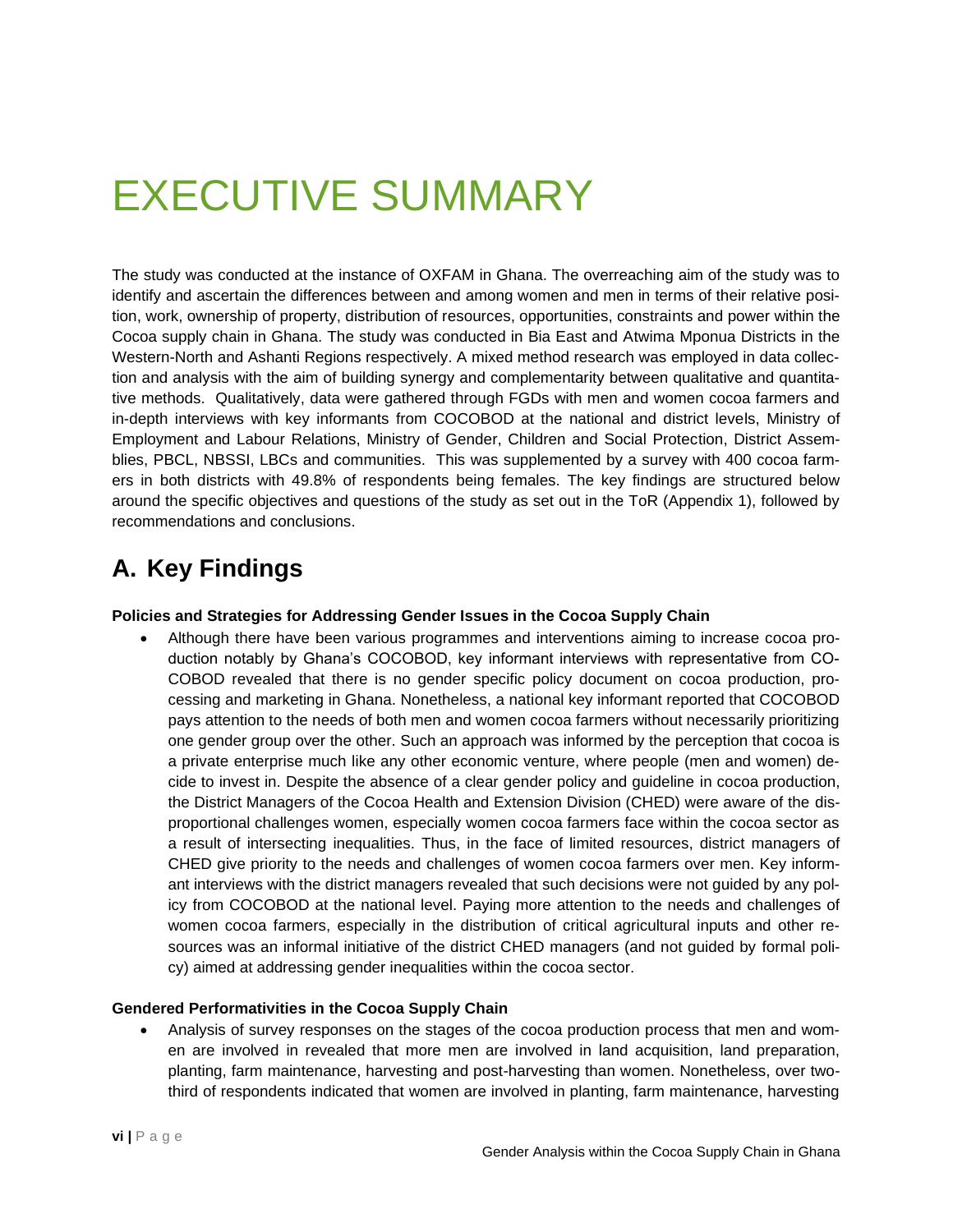and post harvesting activities. In addition to their involvement in the agricultural labor force as farmers, labourers, and spouses of cocoa farmers, women take primary responsibility for domestic chores, including taking care of children and the aged. While our findings revealed that women spend almost the same time working on the farm much like their husbands or male counterparts, it became striking that men spend comparatively less time engaging in domestic chores as a result of local cultural norms that govern marriages and family dynamics.

• From the survey, 30% of children between the ages of 8 and 17 were reported to be engaged in cocoa work. Between the two study districts, the proportion of children potentially involved in cocoa production in Bia East District (31.7%) was slightly higher than in Atwima Mponua District (27.7%). With the exception of land acquisition, boys and girls were reported to be involved (either directly or indirectly) in almost all the stages of the cocoa production process. Boys were reported to be mostly engaged in planting, followed by harvesting, farm maintenance, postharvesting activities and lastly land preparation. Similarly, girls mostly support their parents in land preparation, planting, farm maintenance, harvesting, and post harvesting.

#### **Gendered Challenges in the Cocoa Supply Chain**

- Broadly, the challenges farmers face in cocoa production include limited access to land and inputs, inadequate funds, pest and disease infestations and health risks. From the survey, the challenges male and female farmers face were not significantly different. For instance, between 50 and 70% of respondents reported inadequate funds to buy inputs, high cost of labour and injuries as the top three challenges facing both male and female cocoa farmers.
- It was uncovered from the qualitative study that the main challenge facing women in cocoa farming is inadequate funds. Women cocoa farmers often need more money to enable them hire more labourers. Across both male and female focus groups, it emerged that men often form labor groups popularly known as *nnoboa*. Such groups are called upon to offer labor for group members in times of need, especially among poorer farmers who cannot afford the cost of hiring a wage laborer. Our findings demonstrate that while poorer male farmers frequently rely on the services of the *nnoboa* labor as well as the labor of family members, female cocoa farmers tend to rely more on the services of hired labor. Increasing the farm size, productivity, and quality of cocoa produce by women, especially those experiencing extreme poverty would mean that women have to overcome the burden of higher costs of production as more wage labourers are hired.
- From the survey, the main challenges children face in cocoa farming include neck, head, joint & body pains (66.5%), injuries from cutlass, trees, thorns, toxic irritant plants, cocoa pods etc (54.8%), reptile bites (35.3%), inability of children to study after school (31.2%), lateness to school (31.2%), pesticide/insecticide poisoning (31.2%), school absenteeism (28.1%). These challenges were evident across focus group discussions conducted with both boys and girls.

#### **Access to Productive Resources and Support for Cocoa production**

• Women are less likely to access land and credit for cocoa production compared to men. It became clear in both male and female group discussions that many women continue to experience substantial gender-based discriminations, particularly in accessing land and credit for cocoa production. Most women claimed that land owners (who are predominately men) do not usually trust their ability to produce large quantities and quality cocoa farms hence their refusal to give women land to farm as sharecroppers or caretakers.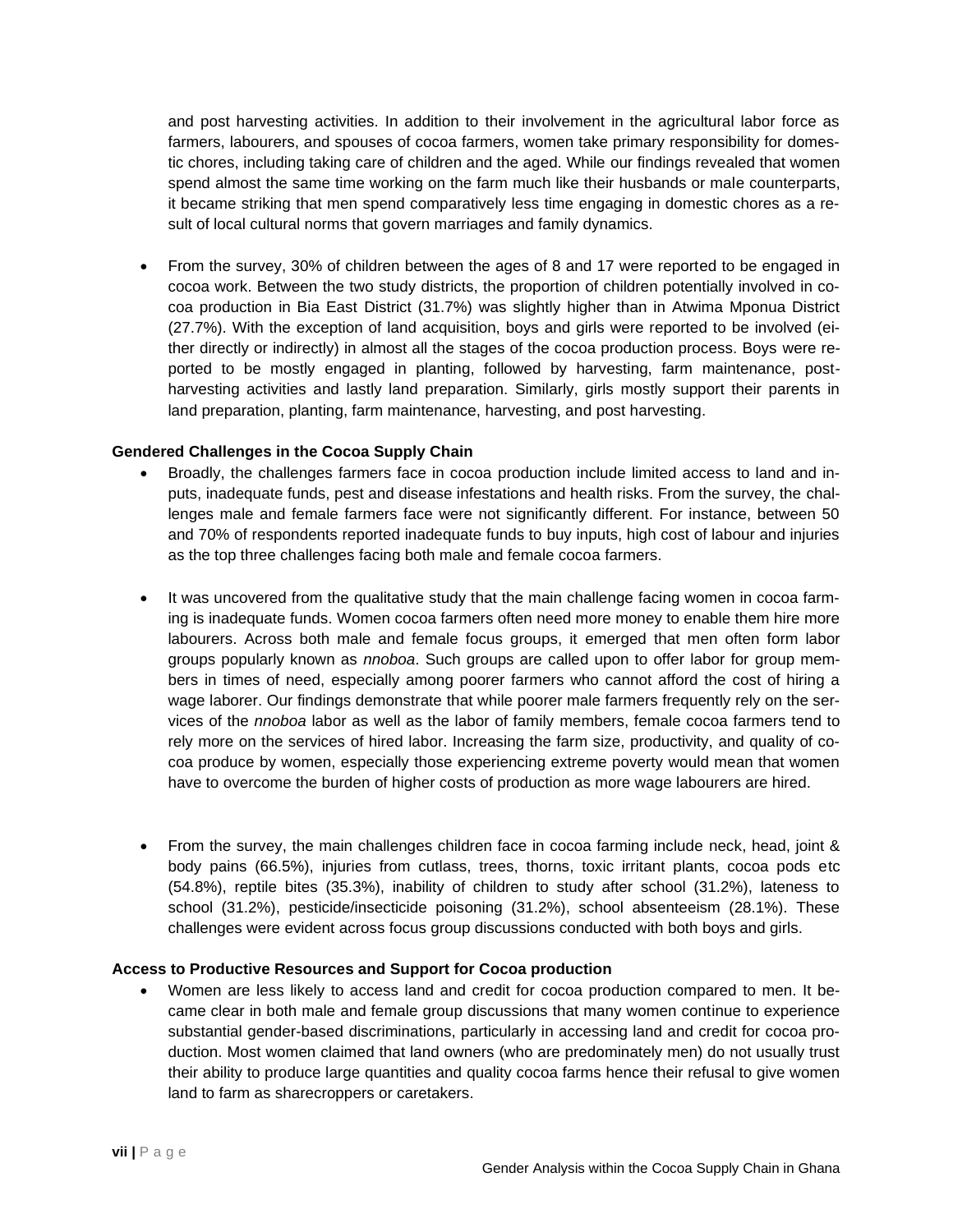• In both study districts, it was uncovered that government (through COCOBOD), NGOs and private organizations provide diverse forms of support to farmers with the aim of increasing yield. They include increase in price of cocoa, payment of bonuses, supply of inputs (mainly fertilizer, pesticides/insecticide, slashers/pruners, and sprayers) and trainings on best agronomic practices (e.g., farm maintenance, fermentation, drying, pruning etc.) In the survey, government was identified as main supporter of cocoa farmers; 88% of farmers received support from government in the past one year preceding the study, 37% got support from private organizations, while only 16% received support from NGOs. Analysis by gender of respondents revealed that more male farmers have access to government support than female farmers while more female farmers have access to support from NGOs and private organizations than male farmers.

#### **Availability of Gender Disaggregated Data in the Cocoa Sector**

The results of the study showed that most government departments and LBCs rarely disaggregate data of cocoa farmers by gender. Although the CHED managers, stakeholders from the District Assemblies, and leading LBCs such as AgroEcom and Kuapa Kokoo claimed that achieving gender equity and inclusivity is core to their activities, there was no existing gender disaggregated data to back their claim. None of these stakeholders could give the exact numbers of women cocoa farmers that they have supported or are currently supporting. Consequently, it became difficult to ascertain the extent to which such commitments are truly addressing gender inequalities and disparities within the supply chain.

#### **Opportunities for Women Voices to be Heard through the Cocoa Supply Chain**

- A common practice that potentially mitigates women's risk of exclusion from certain opportunities and privileges associated with cocoa farming is for them to be members of a local cooperative. However, it was striking to learn that although cooperatives are usually open to all farmers, women are poorly represented in membership and leadership positions as they are not necessarily recognized as farmers in their own right. This was further complicated by dominant perception that cocoa farming is men's work. Additionally, women were poorly represented because their husbands and/or male relatives might have already joined such cooperatives. The phrase "the women are under the care of their husbands" was common across most group discussions with men and women. Analysis of focus group discussions with both male and female farmers highlight that entrenched socio-cultural norms determine the membership composition and leadership positions of cooperatives hence women's voices in decision-making within cooperatives are invisible.
- While District Assemblies are expected to undertake broad consultation on the needs and aspirations of people within their jurisdiction, it is sad that the sampled District Assemblies may not been living up to their task in that respect. Women are hardly consulted on matters that concern their everyday gendered subjectivities. Our interviews revealed that, in reality, consultation is often poor at the community level, where women, and by implication, women cocoa farmers are located. During the fieldwork, we asked women whether they ever had the opportunity to air their concerns and challenges that they face in their farming activities to the District Assembly (including the Assembly member), the Member of Parliament, or any other government appointee, the commonest names that almost all participants (both men and women) mentioned were the extension officers and purchasing clerks. Extension officers and purchasing clerks were the first point of call when farmers have challenges with regard to, for example, inputs and finances.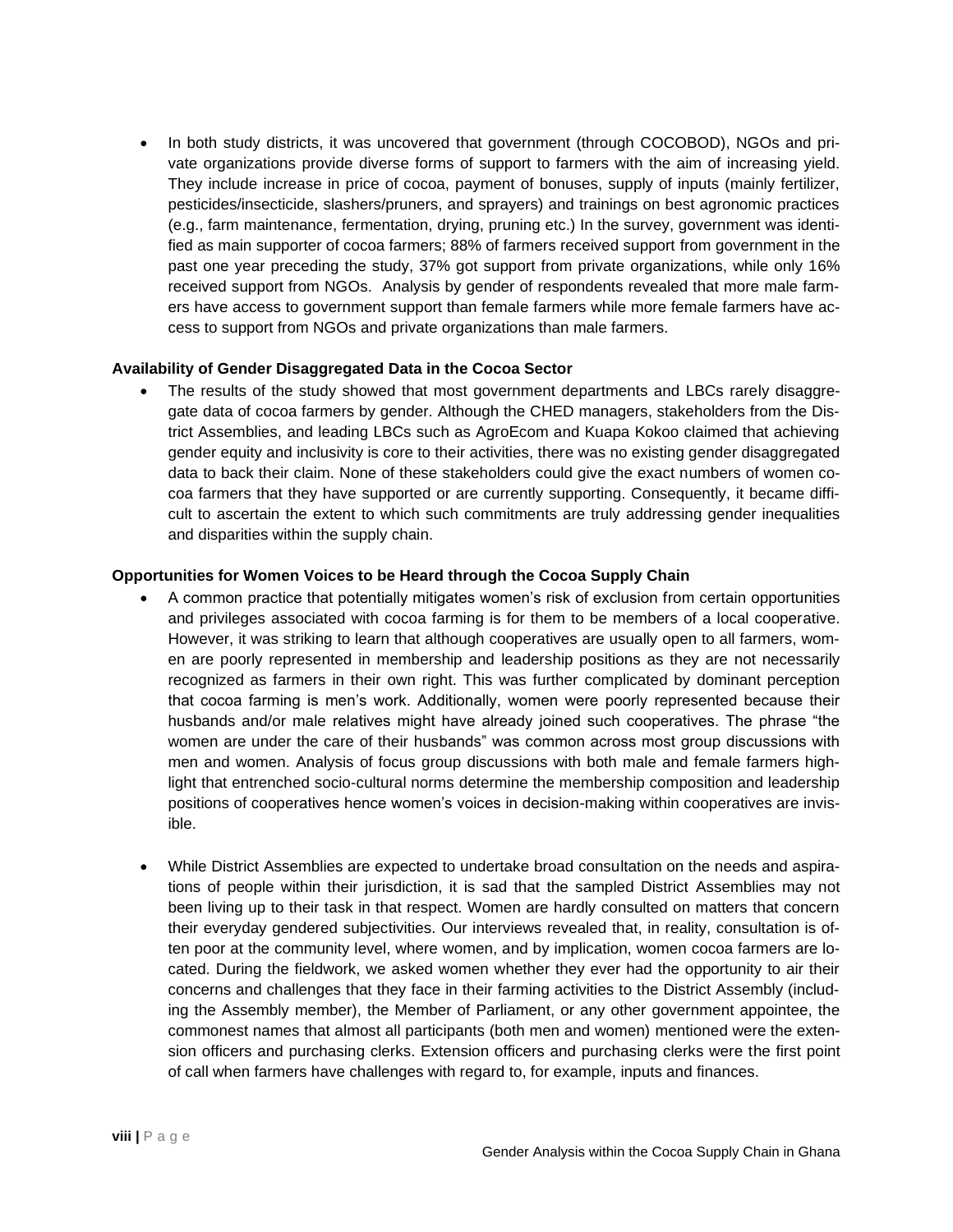#### **Social-Cultural Norms and Practices that Foster Gender Inequalities in Cocoa Production**

- Our findings suggest that there are widespread perceptions that the various roles that women cocoa farmers or spouses of male cocoa farmers play in the cocoa supply chain could merely be described as "supportive" and "natural". Such perceptions were taken to construct men as breadwinners and family providers while spouses of male cocoa farmers were generally more likely to be unremunerated for their labor. It is therefore no surprise that even in households, where women perform both productive labor force (engaging in farming activities with big economic return) and reproductive labor force (engaging in domestic, unremunerated activities with less economic rewards), many women are not likely to be recognized as cocoa farmers. This is particularly true in households where both man and woman work on the same cocoa farm as a family. In such households, women were perceived to be responsible for producing food crops for the sustenance of the household, including cassava, maize, plantain, cocoyam, pepper, etc.
- While the contribution of women in family-owned or couple-shared cocoa farms cannot be downplayed, most women we interviewed complained that they have very little control on how, when, and on what the revenues generated from cocoa are used for. The sales and managing of the proceeds of cocoa was perceived to be a man's business since cultural norms and heteronormative marital arrangements dictate that men become heads of the household. Culturally, being a head of the family may mean that men have the ultimate power and authority in deciding what to use the money from the sale of cocoa beans for with women possessing less decision-making power.

#### **Best practices in women's Empowerment in the Cocoa Sector**

- The study uncovered some best practices of women empowerment in the cocoa sector. Foremost, some cocoa marketing companies like AgroEcom and Kuapa Kokoo were found to be supporting women in alternative livelihoods, giving bonuses and trainings on best agronomic practices. Additionally, Kuapa Kokoo advocates for male cocoa farmers to gift land to their wives in a manner that may promote greater women's participation in Ghana's cocoa value chain. COCO-BOD through CHED also supports cocoa farmers, including women with free/subsidized inputs like fertilizer, insecticides and pesticides.
- Another best practice that needs to be highlighted is the Farmer Business School (FBS). FBS comprises of a series of sessions where male and female farmers are taken through different forms of activities to enable them recognize farming as a viable business option. The sessions draw on various models and exercises with the view to enhance the financial management skills and literacy of farmers. For example, some exercises in the program build farmers' knowledge on how to manage cash inflow and outflow as cocoa is a seasonal crop. This became necessary to enhance farmers' ability to be financially resilient during the lean season when limited cocoa is harvested.
- In both districts, the managers of CHED give priority to women cocoa farmers in terms of inputs distribution and other critical support. The formation of women's groups enables women to access credit and other social support services. It also enables them to engage in Village Savings and Loans Associations (VSLA). VSLA have become almost exclusively incorporated in the sustainability programs of most industrial players across the supply chain. Key informant interviews with LBCs revealed that empowering women through VLSA is inevitable because an empowered woman tends to invest more in her family. This idea was strongly articulated by women in the group discussions.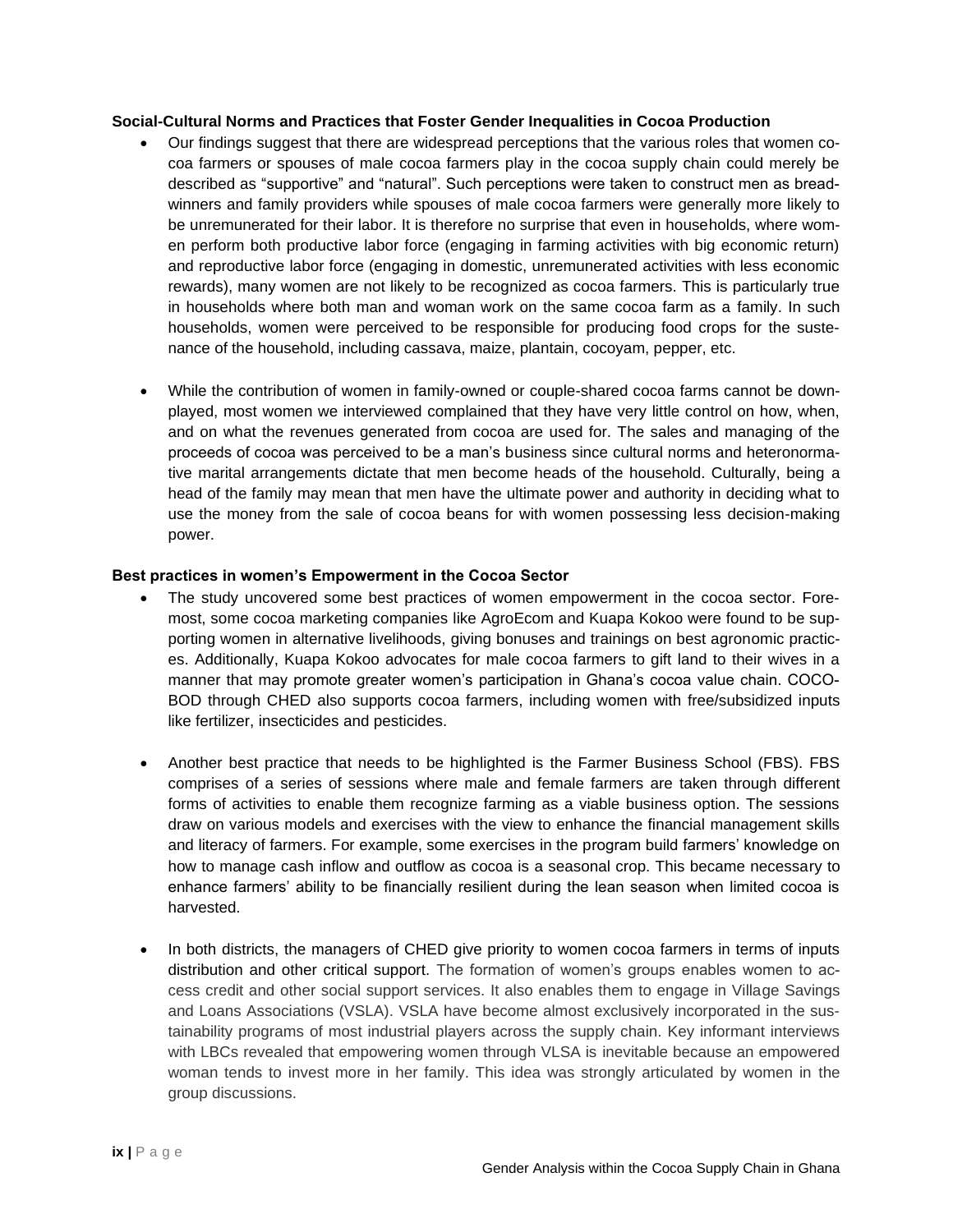• Another best practice on empowering women we uncovered was the employment of female extension officers. Throughout the fieldwork, we observed that in communities where the research team was led by a female field supervisor, women were more open and willing to share their experiences compared to communities where a male field supervisor led the team. In such communities, most female cocoa farmers we interviewed suggested that they are more comfortable to discuss their challenges with a fellow woman field supervisor because they believe the latter will pay attention to their concerns.

#### **Benefits Men and Women Derive from Cocoa Farming**

- It emerged that owning a cocoa farm can enable farmers to leverage their farms for their own advantage. That is, the farm could be used for specific needs and uses as and when this becomes necessary. In addition to this, in owning a cocoa farm, a woman or man has the right to exercise control over any income accruing from their farms. It became evident from the interviews that both men and women who own cocoa farms drive multiple benefits from their farms. Owning a cocoa farm gives the owner the right to possess, control, and use the income derived from cocoa farming.
- Women who own cocoa farms were noted to be very resourceful, confident, resilient, have a peace of mind, and more active in FBOs. For instance, most women we interviewed and who have cocoa farms engage in alternative livelihood activities, such as starting a table top business and engaging in other petty businesses. Such women were more likely to send their children to school. They were able to build their own houses in their current location or back home in the case of migrant farmers to accommodate their families. Compared to women who do not own cocoa farms, women who are owners of cocoa farms are accorded greater social respect and recognition. Such social respect and recognition were sometimes greater than what society accords men who do not own cocoa farms. These women exercise agency and power by hiring men to work on their farms for a fee. In essence, the benefits of owning a cocoa farm were both material and symbolic.

### **B. Recommendations**

Based on the findings that this study has uncovered, the research team is convinced that a more integrated and multi-sectoral approach involving all value chain actors (relevant Ministries, COCOBOD, Licensed Buying Companies, District Assemblies, farmer-based associations, non-governmental organizations, private organizations, etc.) is urgently needed in tackling gender inequalities. Based on our findings, we recommend stronger multi-sectoral collaboration and dialogue in fostering gender equity within the cocoa supply chain. Such partnership should privilege the diverse experiences, interests, challenges, and priorities of farmers, especially women farmers. In a sense, such partnership should stimulate broadbased institutional commitment to integrate gender more consciously into programs and interventions. This process allows for effective monitoring and evaluation of programs and interventions in order to measure results and outcomes. This is important in any attempt to achieve sustainable, transformative, and inclusive cocoa supply chain. Ghana's cocoa production can only be meaningfully understood if the diverse contributions and roles of men and women are properly considered and recognized. When women's diverse contributions and roles in cocoa production are ignored, it is likely that policy makers and other social interventions and programs are likely to miss an important point of entry in generating cultur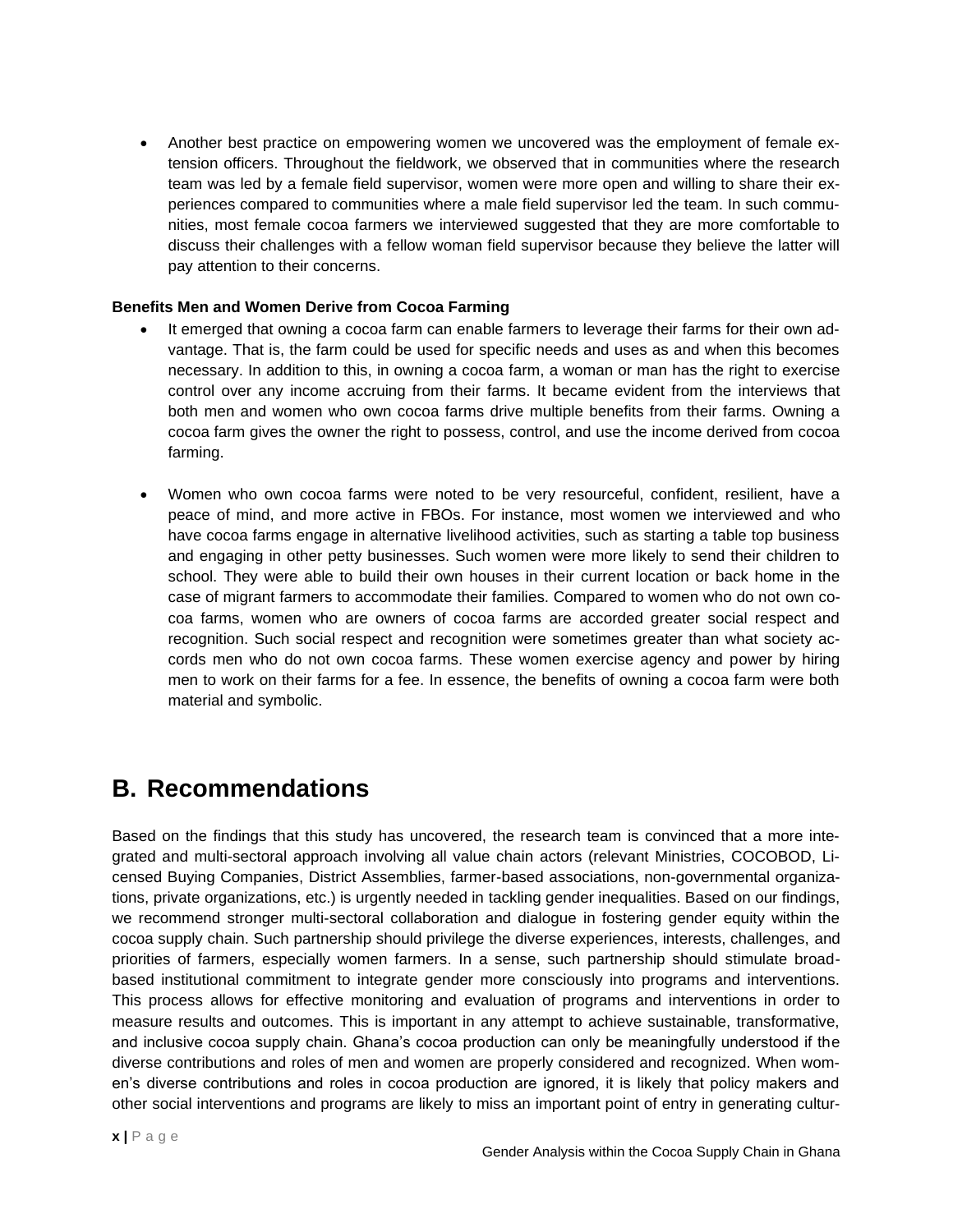ally-driven sustainability packages. Women working in cocoa farms either as direct or indirect producers of cocoa appear to suffer from substantial gender-specific discrimination and inequalities compared to their male folks. It emerged that most women are often denied recognition for their substantial contributions to the cocoa economy as a result of discriminatory cultural norms and arrangements. We recommend that development actors, NGOs, government departments, and other private organizations interested in promoting gender equality within the cocoa supply chain to collect, triangulate, and analyze data from multiple sources from men, women, and the youth. This is important in giving critical insights into the everyday experiences and challenges of cocoa farmers across different cocoa growing communities in Ghana. This is important in shedding light on the complex interplay of social class, gender, age, disability, geography, religion, and migrant status in shaping the experiences and navigations of men and women cocoa farmers.

### **C. Conclusions**

The government of Ghana has announced its target in terms of cocoa production for the current farming season. Despite the significant contributions that the government of Ghana, NGOs, and private organizations have been doing within the cocoa sector in attempt to make this target a reality, our findings suggest that there is a long way to go in achieving inclusive, equitable, and sustainable cocoa supply chains. One of the major areas of concern is difficulty in keeping accurate, gender-disaggregated data on the contributions, roles, responsibilities and challenges of male and female cocoa farmers in the cocoa sector. The absence of such data makes it extremely difficult, if not impossible, to assess and measure gender equity and transformation within the cocoa sector. The availability of gender-disaggregated data will enable COCOBOD, various ministries, decentralized government departments, private organizations, and NGOs to design and deliver more appropriate, gender-conscious, and contextually-driven interventions and programs with the aim of addressing gender inequalities in the cocoa sector. Gender-disaggregated data is important in approaching and tackling gender inequalities and the general invisibility of women in the supply chain. For example, cultural barriers, societal challenges, and unfavorable land tenure rights and arrangements continue to disadvantage women cocoa farmers. Discriminatory practices against women, fueled by entrenched cultural norms, stereotypes, and ideologies continue to slow down any rapid process in empowering women within the cocoa sector. Such practices, norms, and ideology continue to be significant barriers in facilitating equitable sharing of income earned from cocoa and household chores between men and women in cocoa growing households. Our findings suggest that a significant number of women in the selected Districts in Ghana provide labor on cocoa farms, particularly cocoa farms owned by their husbands. Unfortunately, most of such women are often not recognized for their substantial roles and contributions in cocoa production as both direct and indirect producers of cocoa.

Our findings indicate that gender intersects with other forms of oppression to push women cocoa farmers to the margin of the supply chain. In order for women to be relocated from the margins of the supply chain to the centre, it is important that an integrated and intersectional approach in understanding women's contributions in both productive and reproductive domains be deployed. This is important because any analysis that fails to incorporate both productive and reproductive roles of women within the cocoa supply chain is likely to offer narrow and limited understanding of the complexity of gender, and how gender shapes the contributions of women across the supply chain. Gender relations and the benefits, opportunities, and challenges that men and women face are structurally and systemically entangled. Such entanglements should be a primary point of analysis in any programs and policies seeking to address gender inequalities in the cocoa sector. Our finding indicate that most women cocoa farmers are jostling multiple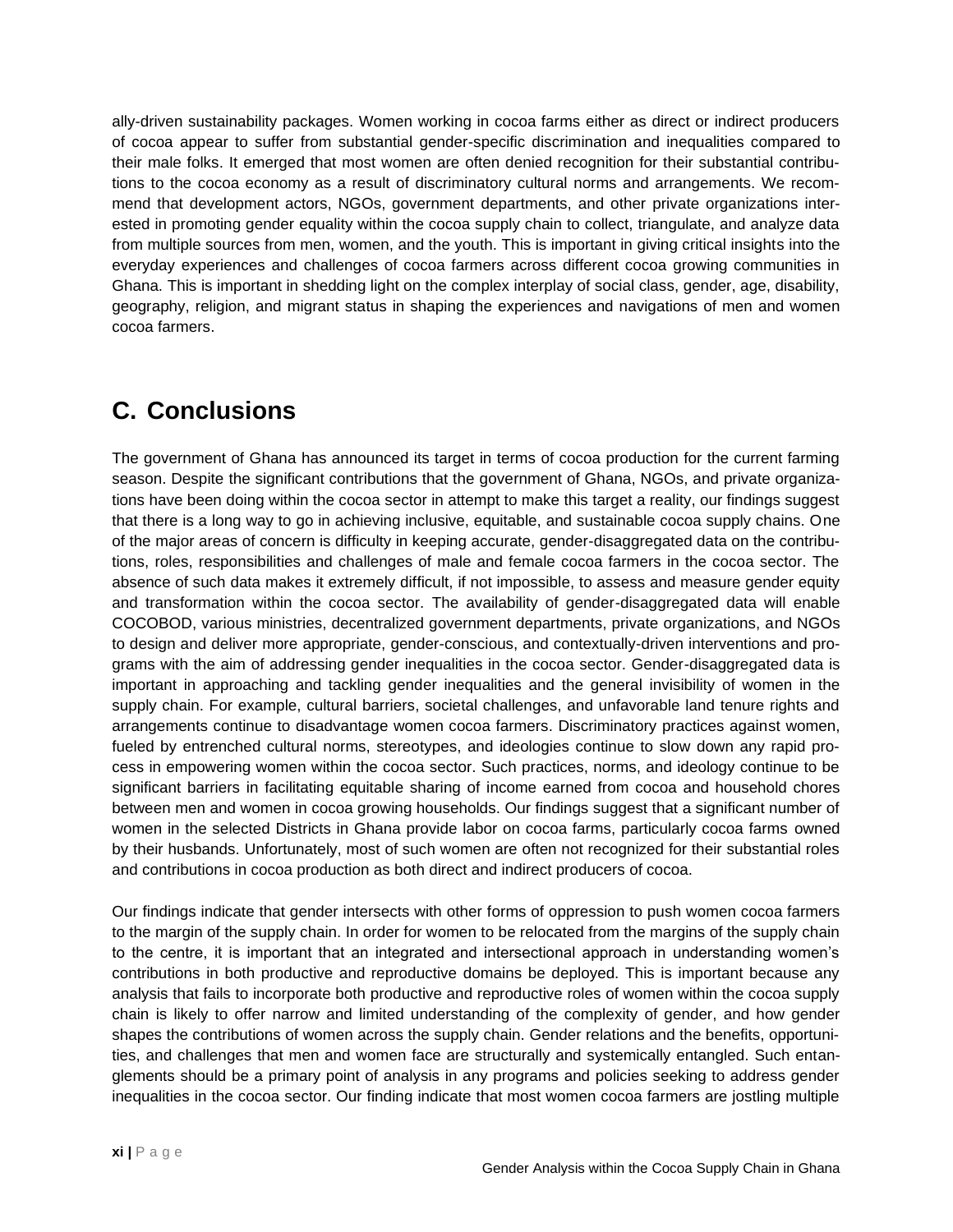responsibilities and roles across both productive and reproductive domains. An integrated approach in understanding women's productive and reproductive contributions to the cocoa supply chain has the potential to nuance critical analysis of women cocoa farmers' disproportionate vulnerability to exploitative cultural norms within the cocoa sector broadly. In attempting to foreground the sources of such vulnerabilities, it is evidenced in this study that women cocoa farmers face multiple inequalities and constraints in accessing different productive resources and opportunities to enhance their capacity as farmers in their own right.

As a result of prohibitive cultural norms and unhealthy stereotypes, women access to critical inputs, such as land, labor, and credit remain a major challenge. Our findings indicate that access to these critical inputs among men and women is often tied to the landowner or lender's perception of the farmer's ability to repay the loan timely or produce significant yields. In order for a woman cocoa farmer to receive credit and access land for farming, she has to prove her ability to produce a marketable quantity of cocoa. This continues to influence the size of the land that women work on and the benefits that women are likely to derive from their smaller farm sizes. Dominant perception that men are cocoa farmers and women only produce crops for home consumption and less for the market is less helpful. Influenced by such perception, most women compared to fewer men have a harder time obtaining land and credit. Also, institutional biases towards women further exacerbate the struggles of women in accessing critical agricultural inputs. Most institutional actors continue to perpetuate the perception that men are cocoa farmers and heads of the household while women offer supportive services. Throughout the key informant interviews, we realized that gender initiatives were isolated from a broader gender empowerment framework. Such initiatives remained largely individual strategies aimed at promoting gender equality by the staff working in the district. Regrettably, such initiatives were not supported by any overarching national gender empowerment policies, programs, or documents.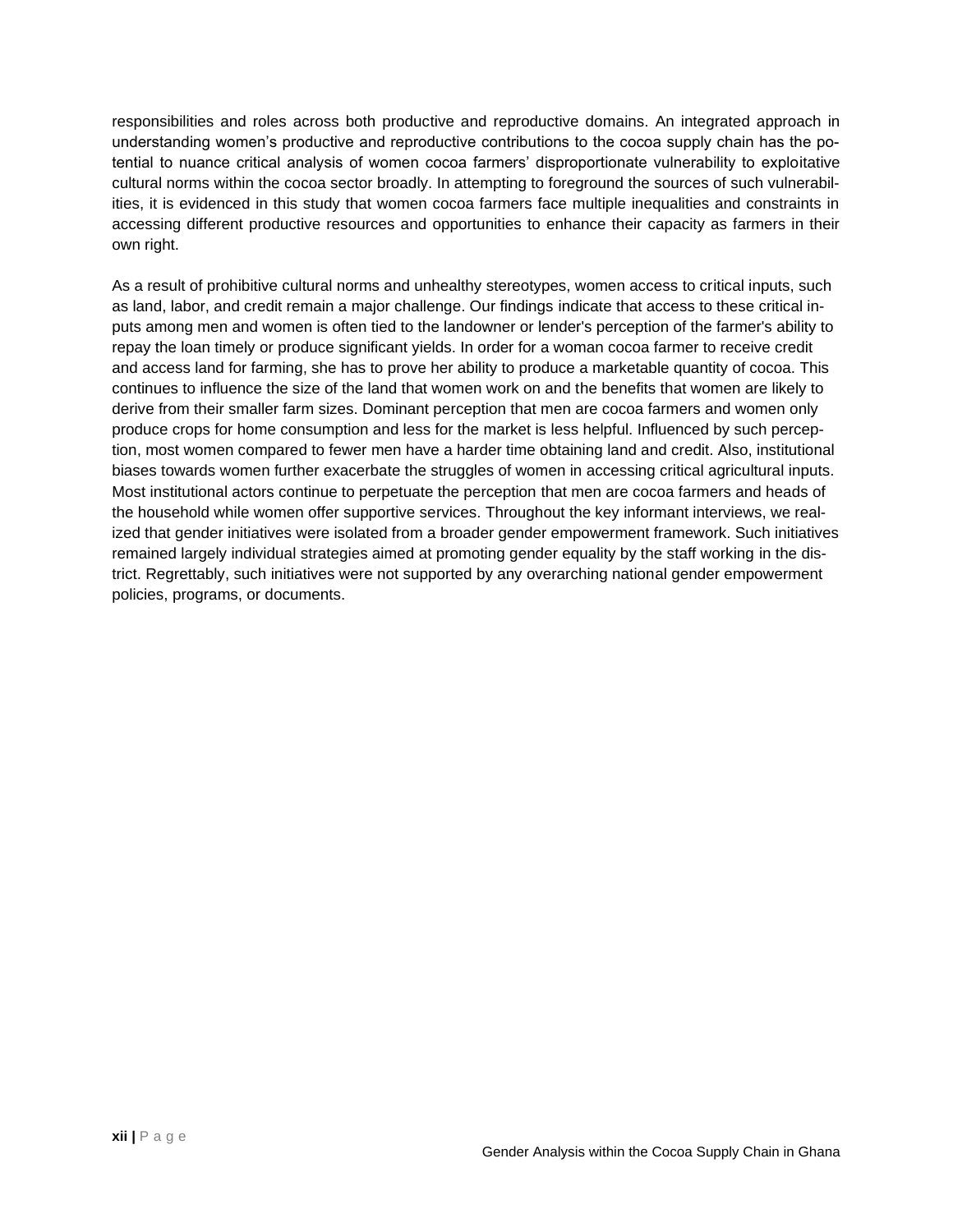## <span id="page-14-0"></span>1 BACKGROUND TO THE STUDY

Ghana is the second largest producer of cocoa in the world. Apart from gold and oil, cocoa is the next most important source of export for Ghana. Cocoa contributes significantly to Ghana's gross domestic product, as well as provides an important source of income and livelihood to different categories of Ghanaians along the cocoa value chain. While it has become evidence that cocoa has huge potentials in contributing to achieving the Sustainable Development Goals, there have been growing concerns about the future sustainability of cocoa production in Ghana (e.g., Barrientos, Asenso-Okyere, et. al., 2008; Hainmueller, Hiscox, and Tampe, 2011; Barrientos and Bobie, 2016). A study conducted by Barrientos, Asenso-Okyere, et. al. (2008) to assess and map out the future sustainability of cocoa production in Ghana has revealed that there are decreasing productivity, persistent poverty among cocoa growing communities, poor infrastructure, inadequate access to relevant information, resources, inputs, and extension services, and lack of innovative, climate-smart agronomic practices among farmers. These challenges have also been reported to have differential impact on men and women who are involved at different stages of the cocoa value chain. The cocoa value chain, particularly the supply value chain continues to be cloaked with gender imbalances and inequalities. In order to improve the livelihoods and productivity of women in the cocoa growing industry, it is important to examine the gender dimension of the supply-side value chain, where women contribute up to about 45% of direct labour force (Greene and Robles, 2014). Cocoa production has been widely perceived to be a masculine enterprise. Until quite recently when Oxfam mounted pressure on leading cocoa producing brands to commit to gender equality and women's empowerment (Barrientos and Bobie, 2016), gender issues in the cocoa value chain have remained neglected. Yet, a critical analysis of gender along the various stages of the cocoa supply value chain: from obtaining inputs, production, processing, manufacturing, distribution, retailing, and finally, consumption is crucial to ensuring the future sustainability of the cocoa sector.

Within a patriarchal society such as Ghana, gender equality is often in conflict with entrenched customary norms, stereotypes, and practices, and the cocoa producing regions in Ghana are not immune from this reality. For example, pervasive customary norms and traditional belief systems, especially on land tenure and governance dictate that men have the right to determine who own and/or access land and for what activity. In fact, customary norms and practices almost make it normative that the majority of men are easily recognized as farmers as a result of their landholding capacity. Since such perceptions have gained grounds in the Ghanaian society, it is almost certain that men are more likely to be the primary recipients of agricultural training/capacity building, extension services, and access to finance, resources, and inputs. In the cocoa growing communities in Ghana, entrenched traditional norms and patriarchal scripts on gender may also mean that men possess the passbooks that enable farmers to sell cocoa to licensed buying companies. The implication of such arrangements is that women are likely to depend on their husbands and heads of households in order to benefit from agricultural interventions that target cocoa farmers.

In cases in which women work as labourers (either as family members or casual workers) at various stages of the value chain (e.g., gathering cocoa, carrying cocoa pods from farms to the house, fermentation, drying of cocoa beans), the contributions of these women are likely to be unrecognized and largely unremunerated. This is so because, in places where land is scared and often under the control of the male figure, women may work as labourers in the farms owned by their husbands and families. In certain cases, such women are likely to rely on their husbands or male heads of the family in accessing relevant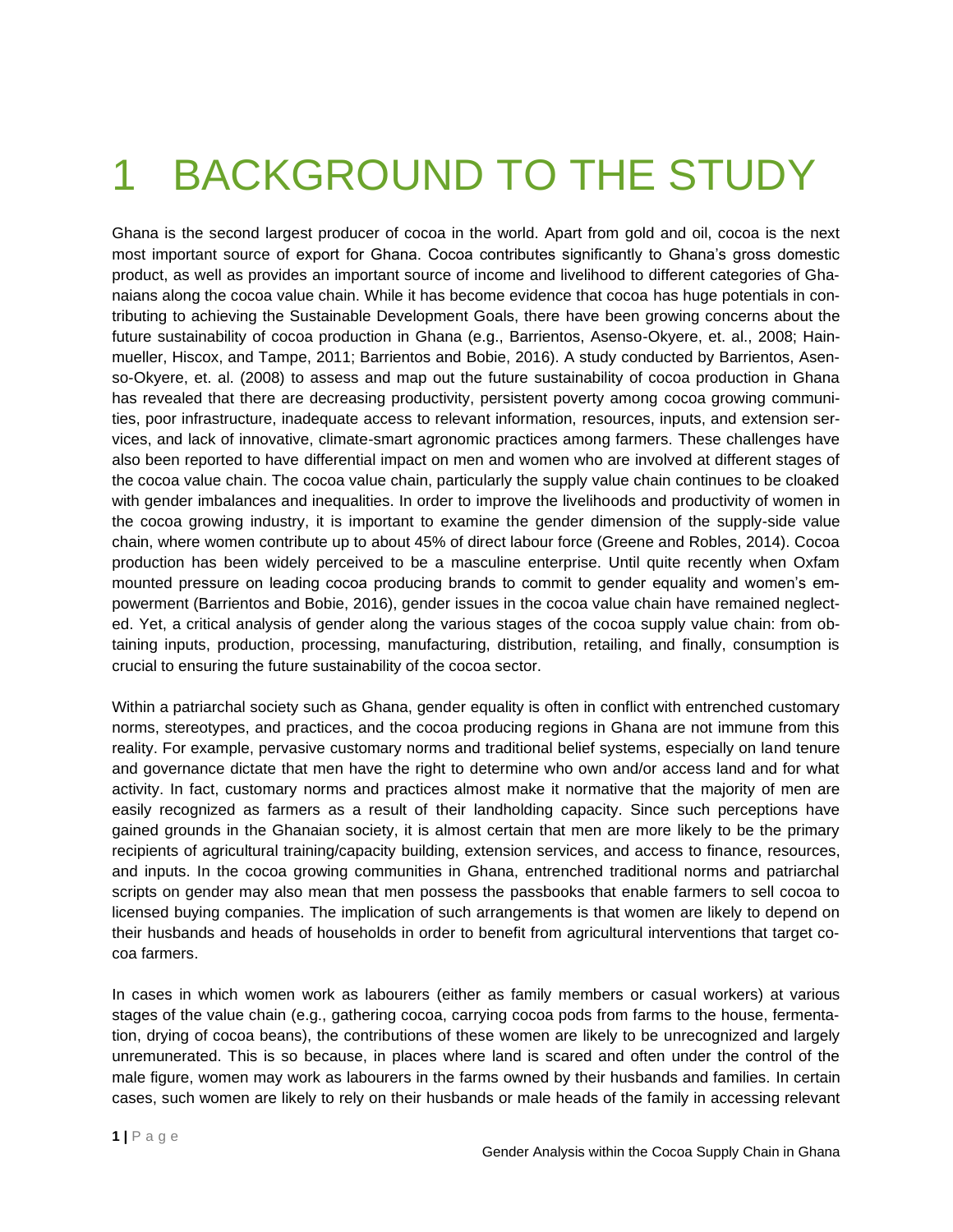information, inputs, extension support, training, and obtaining loans from banks. Consequently, the gendered needs, priorities, and concerns of men and women at various stages of the cocoa value chain are likely to be ignored in interventions that target cocoa production. We must admit that the situation is not the same for all women. We understand gender as a cross-cutting construct that intersects with other social markers, such as ethnicity, religion, class, politics, education, disability, culture, and many others. For instance, a woman who is well-resourced and politically connected can purchase land and use it for cocoa growing purposes without necessarily needing to leverage on the position of any man as landlord, husband, or head of the family. The same cannot be applicable to women who are migrant labourers or settlers. In most analysis, the nuances and intra-gender complexities among women themselves are not given critical attention.

In order for men's and women's diverse contributions to be evaluated fairly within the cocoa supply chains, there is need to put in place inclusive and participatory frameworks that allow men and women to take part in generating gender-segregated data that speak to their complex needs and challenges. This way, both men and women are given the opportunity to evaluate traditional assumptions, social norms, attitudes, and biases that shape their everyday practices. Against this background, there is urgent need to garner relevant, gender-segregated data that have the potential to unearth emerging good strategies, practices, and opportunities that work well to empower women across the cocoa value chains. Such intervention also allows relevant stakeholders to problematise the range of socio-cultural challenges and structural barriers that continue to frustrate women from lifting themselves out of rural poverty. We are of the view that such an approach to understanding the barriers that militate against women's empowerment and promoting gender equity is important for a number of reasons. It has the potential to enhance critical understanding of the multiple needs of women along the cocoa value chain. It also has the potential to make relevant stakeholders and partners within the cocoa value chain to incorporate women's voices and priorities, as well as being accountable to women. The practical and ethical implications of integrating the voices and needs of women into the cocoa value chain is that stakeholders within the sector are likely to take specific measures and initiatives to strengthen the rights and wellbeing of women across the spectrum of cocoa production.

In view of this, the purpose of this assignment is to critically examine the gender dimension of the cocoa supply value chain in specific cocoa growing communities in Ghana. In this assignment, we focus primarily on the socially constructed relations between men and women at different stages of the cocoa value chain. By using gender as a cross-cutting theme, we additionally aim to map out the opportunities and challenges that may promote or hinder gender equality in the cocoa value chain. Attempting to map out the opportunities and challenges has the potential to provide useful information for all actors engaged in the cocoa value chain in Ghana.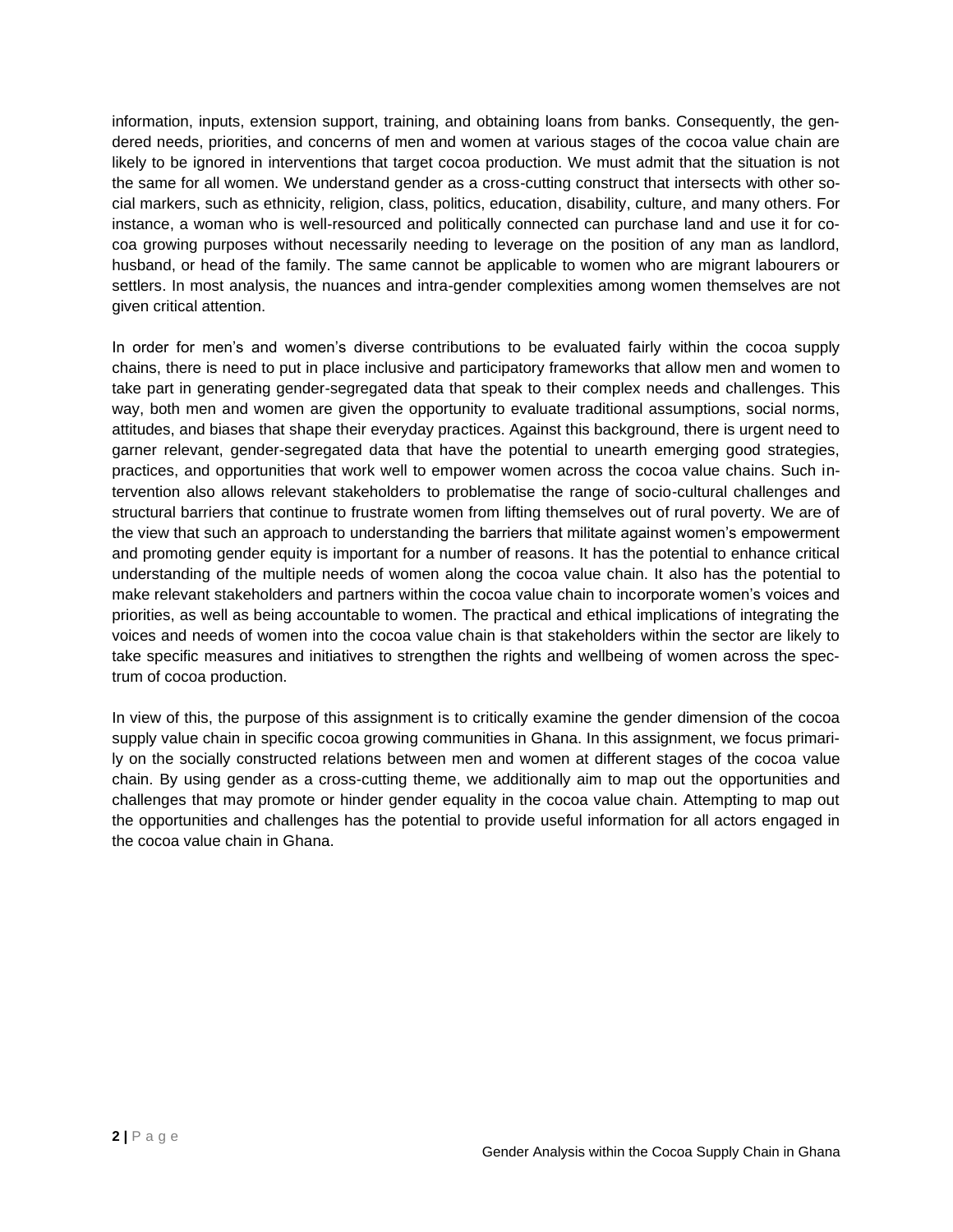## <span id="page-16-0"></span>2 STRUCTURE OF THE REPORT

The remainder of this report is structured into six (6) sections. Section three captures the objectives and research questions of the study. Section four (4) presents the methodology employed in the study. The findings of the study are presented in section five (5) with a focus on the objectives of the study and research questions. The findings are structured in themes, comprising socio-demographic and economic characteristics of cocoa farmers; policies and strategies for addressing gender issues in the cocoa supply chain; gender performativities and challenges in the cocoa supply chain; access to productive resources and support; socio-cultural norms and practices that foster gender inequalities in cocoa production; best practices in women empowerment and finally the benefits men and women derive from cocoa farming. The recommendations of the study are outlined in section six (6) with conclusions in section seven (7).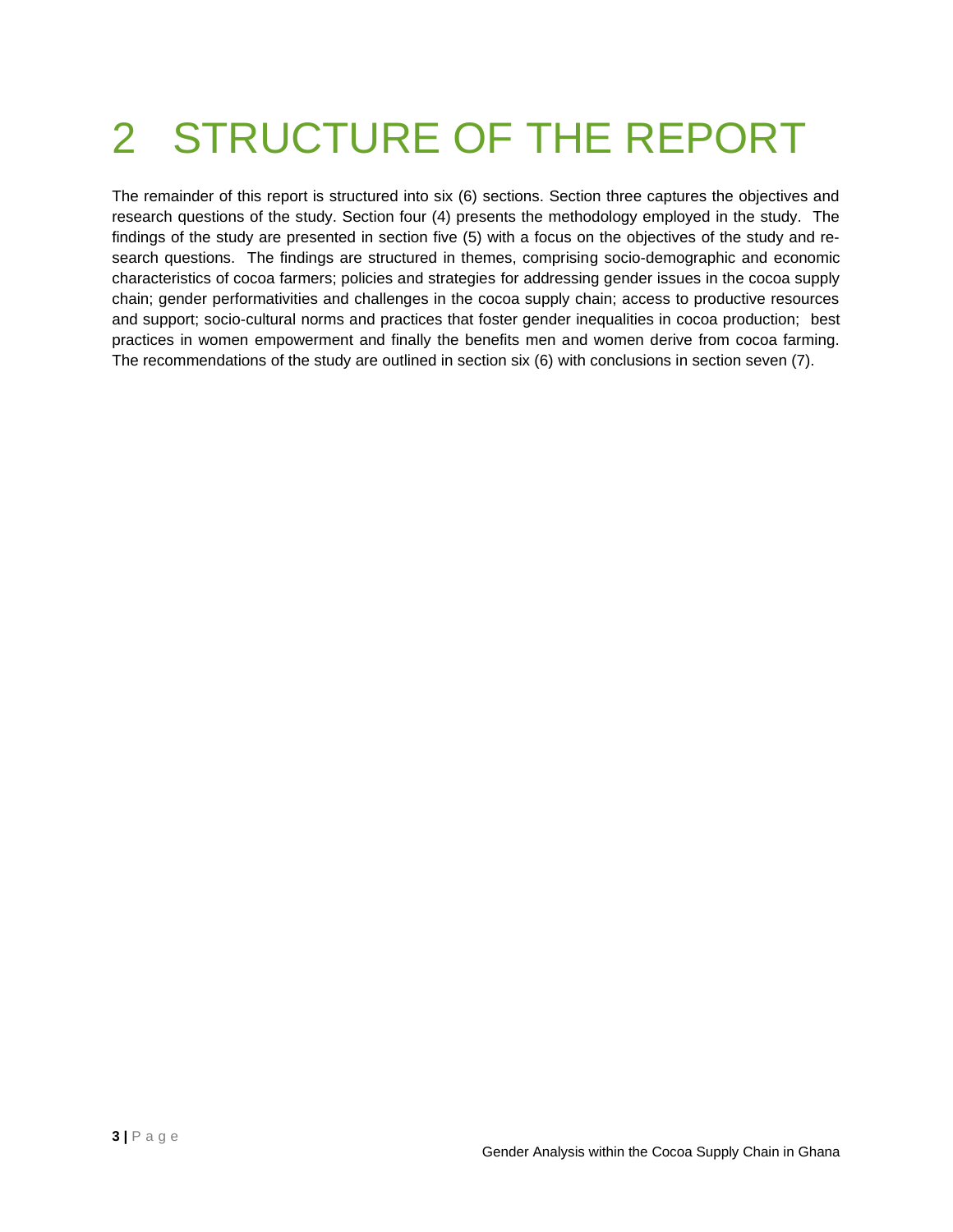## <span id="page-17-0"></span>3 STUDY OBJECTIVES AND QUESTIONS

The purpose of the assignment as stated in the ToR (Appendix 1) was to identify and ascertain the differences between and among women and men in terms of their relative position, work, ownership of property, distribution of resources, opportunities, constraints and power within the Cocoa supply chain. Specifically, the study seeks to;

- identify differences between and among women and men, based on the unequal distribution of resources, opportunities, constraints and power within the Cocoa supply chain.
- identify the different needs of women and men and how they are addressed at all stages of the policy cycle.
- map the Cocoa supply chain and indicate stages where women are more involved and what benefits they derive.
- identify social norms that foster gender inequality.

Key research questions as contained in the ToR (Appendix 1) include the following;

- How are women being engaged within the Cocoa supply chain. i.e. what are the roles of women within the Cocoa supply chain?
- What are the different needs of women and men and how are they addressed at all the stages of chain? Are they backed by policy?
- How can the cocoa industry better value the contribution of women cocoa farmers? And how are they compensated for what they do?
- How is the government supporting training, providing access to finance, and establishing other pathways to women's economic empowerment as a way of finding solutions to social norms that hinder equality?
- What opportunities exist for women's voices to be heard throughout the cocoa supply chain (e.g. through cocoa cooperatives, through direct engagement with CSR programs), and how effective are these entry points in addressing gender inequality?
- Is any industry actors' routine practice of disaggregating data by sex?
- Are there examples of good practice to addressing women's empowerment in the cocoa sector building off Oxfam's report in 2015?
- How are women participating in the social, political and economic lives of their communities?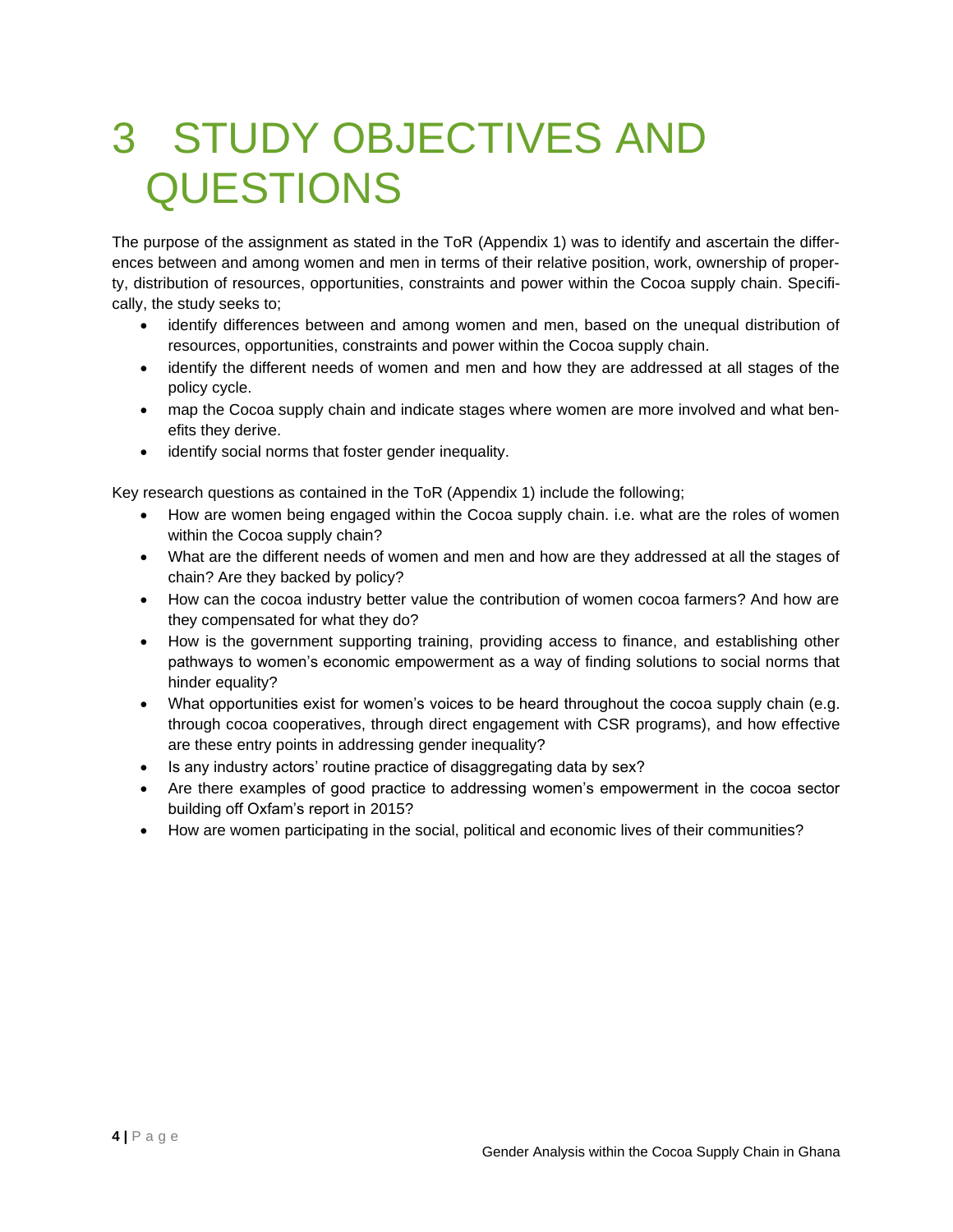## <span id="page-18-0"></span>4 METHODOLOGY

### **4.1 Study Area**

This assignment was conducted in Atwima Mponua district in the Ashanti region and Bia East in the Western North region. In consultation with Oxfam in Ghana, these regions were selected due to their critical contribution to cocoa production. Ashanti and Western North regions represent two leading cocoa growing regions in Ghana. With close consultation with district managers of CHED, we sampled two (2) communities in the Atwima Mponua district (i.e., Akantaso and Akrobokrom) and four communities (i.e., Amoatengkrom and Kwasare) in the Bia East District. Two communities were sampled from Atwima Mponua district because we were able to get the required sample size for the quantitative survey (100 in each community), while four communities were selected from Bia East because we could not get the desire sample size per community. These communities were recommended by the district managers of CHED as they were among communities with active and vibrant cooperatives and FBOs. We leveraged on the vast knowledge of the district managers of CHED in selecting our sample population for the interviews. These communities also aligned with our selection criterion. Much attention was paid to heterogenous demographics among cocoa farmers. The two districts were selected because of their high population of migrant workers who are rarely the focus of much of the extant literature. In both Districts, the research team worked closely with extension officers and field supervisors from CHED, the district cocoa division of Ghana's COCOBOD. In sampling participants for the interviews, the research team incorporated cocoa workers of varied migratory status, age, class, religion, varied tenureship arrangements, and gender diversity as demonstrated in Table 5.1 below

### **4.2 Study Design**

With reference to the objectives of the study as stated earlier, a mixed method design was adopted as the most appropriate for the study. This design builds synergy and complementarities between qualitative and quantitative approaches, and this enriches the findings of the study as compared to the use of a single approach. Data collection and analysis were staggered in three interrelated phases, comprising of a desk review, qualitative study, and a household survey.

### **Phase One: Desk Review**

T

he first phase of the assignment was to review relevant literature and policies on gender inequality in the cocoa supply chain. The review among others focus on differences in roles, benefits, opportunities, constraints and needs of men, women, boys and girls in the cocoa value chain. Furthermore, the review examines policies aimed at addressing the needs of male and female farmers in the cocoa supply chain. In collaboration with Oxfam, existing evaluations, policy documentations, scientific papers, and other relevant documents were reviewed. The desk review enabled the research team to gather and collate all available evidence on gender inequality, challenges, and opportunities as far as cocoa supply chain is concerned. The information gathered from this phase of the research provided useful guidelines in developing qualitative and quantitative instruments for the second and third phases.

### **Phase Two: Qualitative Study**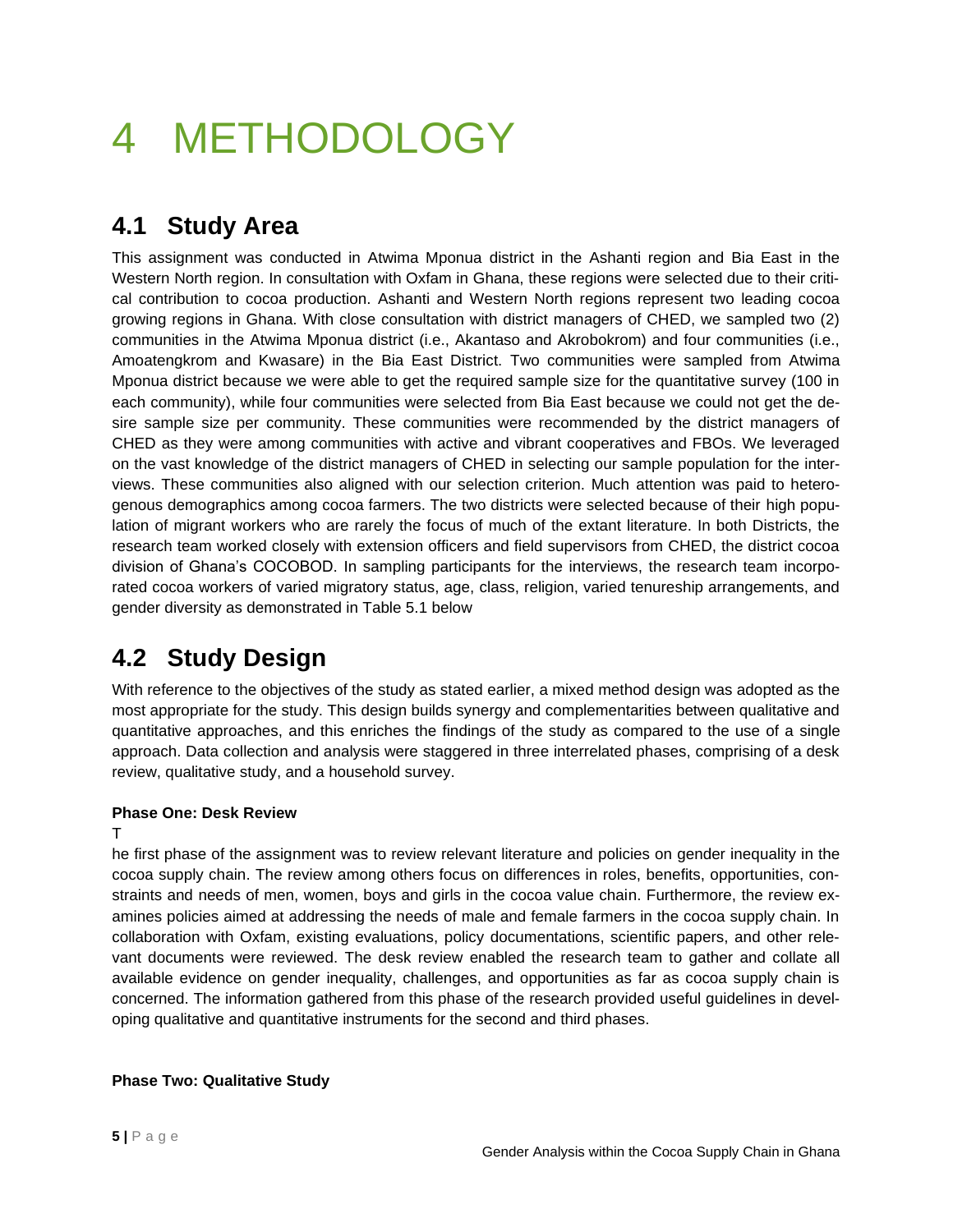Informed by our gender critical interest, the second phase of the assignment draws on dominant feminist methodologies that are inclusive, participatory, transformational, and intersectional. In order to unpack how gender inequalities are implicated in the cocoa supply chain, it is necessary to invest in qualitatively understanding multiple experiences and perspectives as shaped by multiple subjectivities and intersecting inequalities. The qualitative aspects of the research included conducting a series of participatory, inclusive, and dialogical discussions at the community and institutional levels in the selected Districts. At the **community level**, 16 focus group discussions (FGDs) were held separately with men, women, boys and girls (Table 4.1). At **the institutional level**, 12 in-depth interviews were conducted with key informants from district and national institutions that play various roles in addressing gender issues in cocoa production (Table 4.1). They include District Assembly, Department of Agriculture, Department of Gender, Cocoa Health Extension Division, Ministry of Gender & Social Protection, Ministry of Food & Agriculture, Ministry of Employment and Labor Relations, LBCs, and COCOBOD.

In addition to field notes and with the permission of participants, all in-depth interviews and focus group discussions were audio recorded in English and Twi (the two dominant languages of the sampled districts) and later translated and transcribed. Content and thematic data analysis approach was adopted to foreground the narratives of participants. The approach basically involves a detail examination of transcripts, labelling of key findings, sorting of findings around themes and finally harmonization. Key striking findings are presented as quotations. Together with the desk review, the findings from the qualitative phase informed the design of data collection tools for the household survey, aimed at gauging how issues of gender inequalities in the cocoa value chain are widespread.

| Data collection method/target respondent        | <b>Total</b>            | <b>Distribution</b>                       |
|-------------------------------------------------|-------------------------|-------------------------------------------|
|                                                 | number                  |                                           |
| Community level                                 |                         |                                           |
| In-depth interview with Assembly members        | $\overline{2}$          | 1 in 2 of the communities sampled         |
| Focus Group Discussion with men                 | 4                       | 1 in each of the 4 sampled communities    |
| Focus Group Discussion with women               | 4                       | 1 in each of the 4 sampled communities    |
| Focus Group Discussions with boys               | 4                       | 1 in each of the 4 sampled communities    |
| Focus Group Discussions with girls              | 4                       | 1 in each of the 4 sampled communities    |
| Institutional level                             |                         |                                           |
| In-depth interview with District Gender officer | $\overline{2}$          | 1 in each of the 2 sampled districts      |
| In-depth interview with District Development    | $\overline{2}$          | 1 in each of the 2 sampled districts      |
| <b>Planning Officer</b>                         |                         |                                           |
| Key Informant interview with LBCs               | $\overline{\mathbf{4}}$ | 3 across the 2 sampled districts and 1 at |
|                                                 |                         | the national level                        |
| In-depth interview with key informant at the    | 1                       | N/A                                       |
| Ministry of Gender and Social protection        |                         |                                           |
| In-depth interview with key informant at Ghana  | 1                       | N/A                                       |
| Cocoa Board                                     |                         |                                           |
| In-depth interview with key informant at the    | 1                       | N/A                                       |
| Ministry of Food and Agriculture                |                         |                                           |
| In-depth interview with Ministry of Labor and   | 1                       |                                           |
| <b>Employment Relations</b>                     |                         |                                           |

<span id="page-19-0"></span>**Table** Error! No text of specified style in document.**.1: Data collection methods and target respondents of qualitative study at community and institutional levels**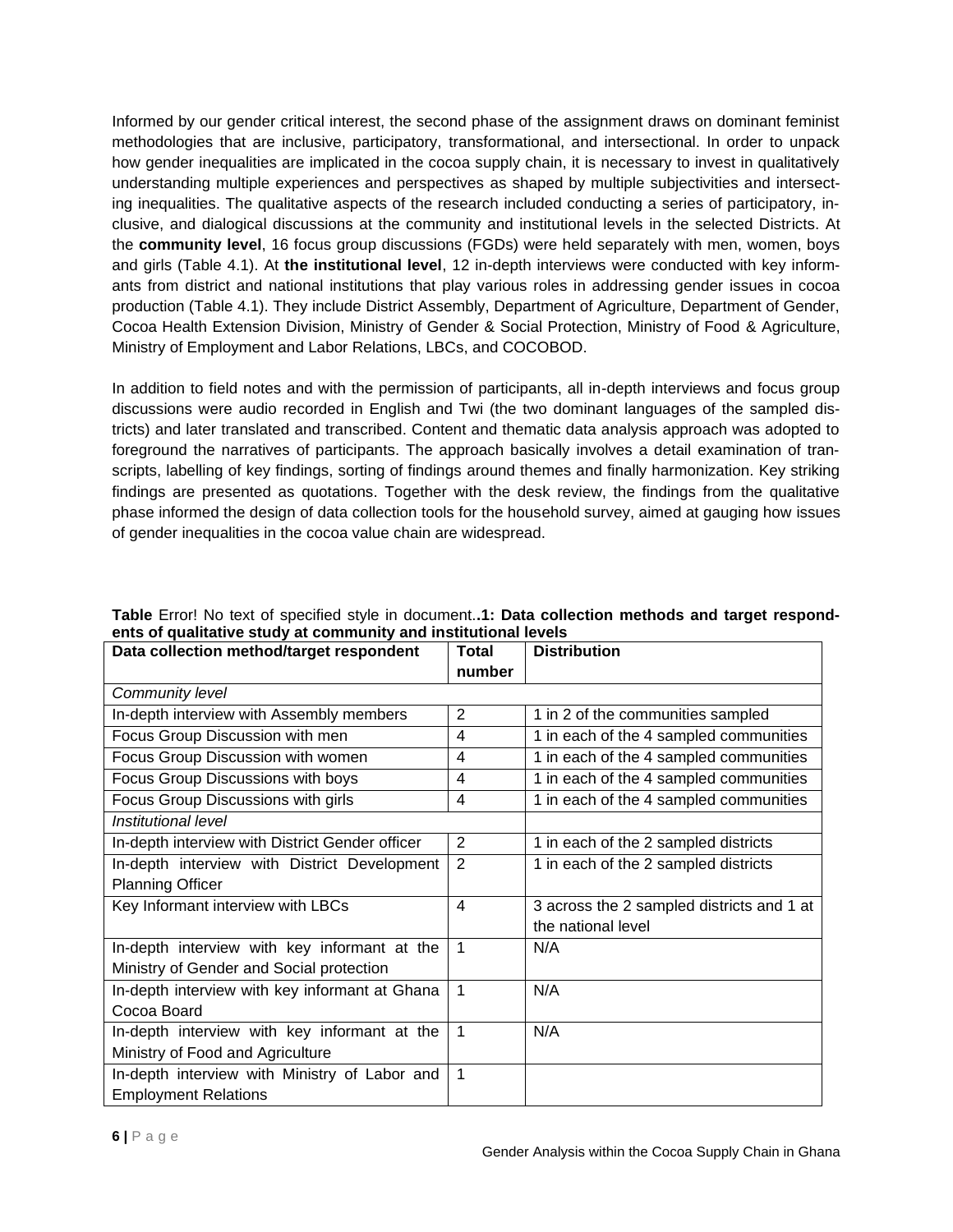### **Phase Three: Household Survey**

The third phase of the research involves carrying out a household survey. While qualitative methods can help generate rich and contextually detailed data, the inherently limited potential for only qualitative methods to comprehensively address the focus of this assignment requires quantitative methods. The insights that would be gained from the dialogical qualitative data collection and analysis process were supplemented and strengthened by quantitative data to understand the prevalence and complex nature of gender inequality in the cocoa value chain in Ghana.

A representative sample of 392 households was determined for the household survey based on Taro's (1973) sample size formula;<sup>1</sup>

$$
n = \frac{N}{}
$$

 $-\frac{1}{1 + Ne^2}$ Where:  $n =$  Sample size

 $N =$  Total number of households in the two districts

 $e =$  Level of precision or Sampling error  $(\pm 5\%)$ 

The unknow variable in the above sample size formula is the total number of households (N) in the study districts. Although the two districts are yet to be sampled, our experience shows that the average number of households in a rural district in Ashanti and Western Regions is 10,000. Thus, a total of 20,000 for the two districts. Substituting this into the formula, we obtained a representative sample of 392 households. This was rounded off to 400. This was distributed proportionally among the two study districts and 7 communities namely: Akrobokrom and Akantanso in the Atwima Mponua district; Amoatengkrom, Kwasare, Camp Junction, Bredi, and Harunakrom in the Bia East district. In each community, both cocoa laborers or migrants and owner households were targeted. At the household level, questionnaires were designed to cater for the challenges, needs, and concerns of both spouses. In households where both spouses were present, questionnaires were administered separately and subsequently triangulated with the FGDs. Questionnaires targeting female respondents were administered by female enumerators, while those targeting male respondents were administered by male enumerators. This was informed by our understanding that the gender of the enumerator may influence the information that respondents are likely to share with the research team. SurveyCTO, a mobile data collection technology was used for data collection to enhance data quality. Data were collected on the socio-demographic characteristics of respondents and households, differences between and among women and men, boys and girls, with regards to roles, benefits, distribution of resources, opportunities, constraints, needs and power dynamics within the Cocoa supply chain; access to services/programmes that address their needs; and finally, social norms that foster gender inequality. The household survey was downloaded from the SurveyCTO server in SPSS format and analyzed using relevant descriptive and inferential tools. The quantitative data was triangulated against the qualitative data to enhance validity and reliability.

<sup>1</sup> It assumes a maximum degree of variability/heterogeneity within the population (Yamane,1973 p1088)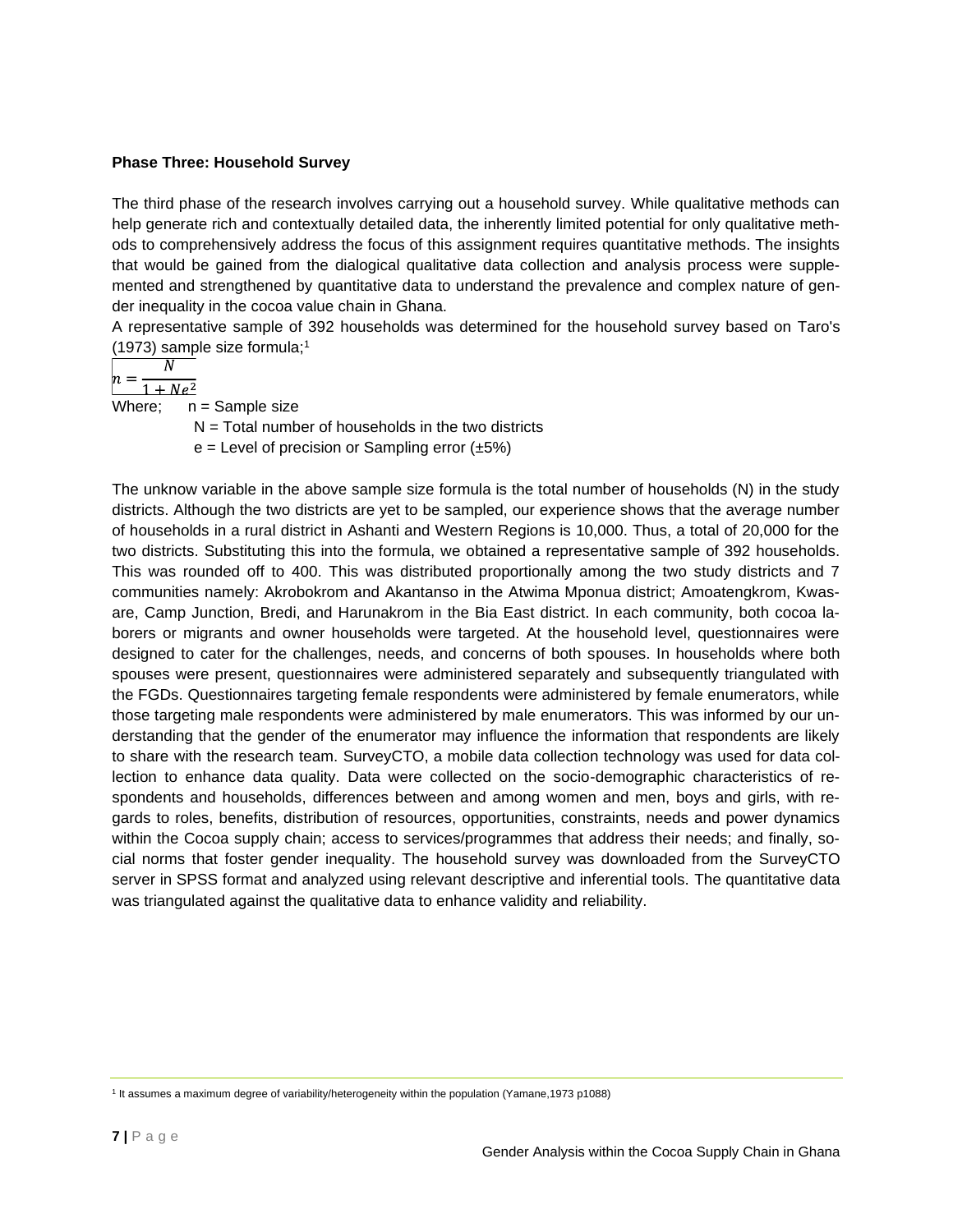### <span id="page-21-0"></span>5 FINDINGS

### **5.1 Socio-Demographic and Economic Characteristics of Respondents**

From the in-depth interviews, the ratio of male to female cocoa farmers was estimated to be 7:3 in both Bia East and Atwima Mponua District. However, in respect of the gendered nature of the study, the proportion of males (50.2%) and females (49.8%) who participated in the survey was almost at par. A majority of survey respondents were farm owners (84.8%) with a few being labourers (10.5%) or both owners and labourers at the same time (8.8%) (Table 5.1). The sizes of cocoa farms ranged from 1–82 acres with the average being 9.6 acres (Table 5.1). Comparatively, the sizes of cocoa farms in Atwima Mponua District were bigger than those in Bia East District. In terms of gender, the average farm size of a female cocoa farm (8.8 acres) was smaller than that of a male cocoa farm (10.3 acres). The minimum, maximum and average ages of respondents were 18, 80 and 46 years respectively. Per the sample communities in both districts, over two-third of respondents were married. The remaining were either singles (11.8%), cohabitating (3.2%) or widows/widowers (9.2%).

The educational attainment of cocoa farmers was generally low: 28.2% of cocoa farmers surveyed have never been to school; 62.3% have basic education; 6% have secondary education; and 3.5% have tertiary education (Table 5.1). The educational background of cocoa farmers in Bia East District was not very different from those in Atwima Mponua District (Table 5.1). In terms of religion, a majority (76.5%) of cocoa farmers in the two study districts are Christians. Cocoa farmers who participated in the survey were predominantly Akans (63.2%) (Table 5.1). A few others were Dagaaba (9.5%), Mosi (5.5%), Krobos (5.5%), Gurunsi (2.5%), Kusaasi (2.5%) and Busanga (3.8%). In each district, over 70% of cocoa farmers surveyed were migrants (Table 5.1).

The farmers who participated in the study have enormous experience in cocoa farming, and thus better placed to shed light on the gender dynamics in the cocoa supply chain. From the survey, the average number of years respondents have been into cocoa farming was 18 with 44.5% of respondents' haven more than 18 years of experience in coca farming (Table 5.1). All farmers surveyed have ever harvested their cocoa. In 2019, the number of bags each farmer harvested ranged from 1 to 150 with the average being 20.1 (Table 5.1). Between the two districts, the average number of bags sold per farmer in Bia East District (20.9) was slightly higher than their counterparts in Atwima Mponua District (19.6%). The average earnings of men from cocoa farming was almost twice that of women (Table 5.1). This leaves women in a disproportionate state in terms of financing cocoa production. Cocoa production was uncovered as the main source of livelihood for 94% of farmers surveyed. In Atwima Mponua District, it was as high as 98.5%.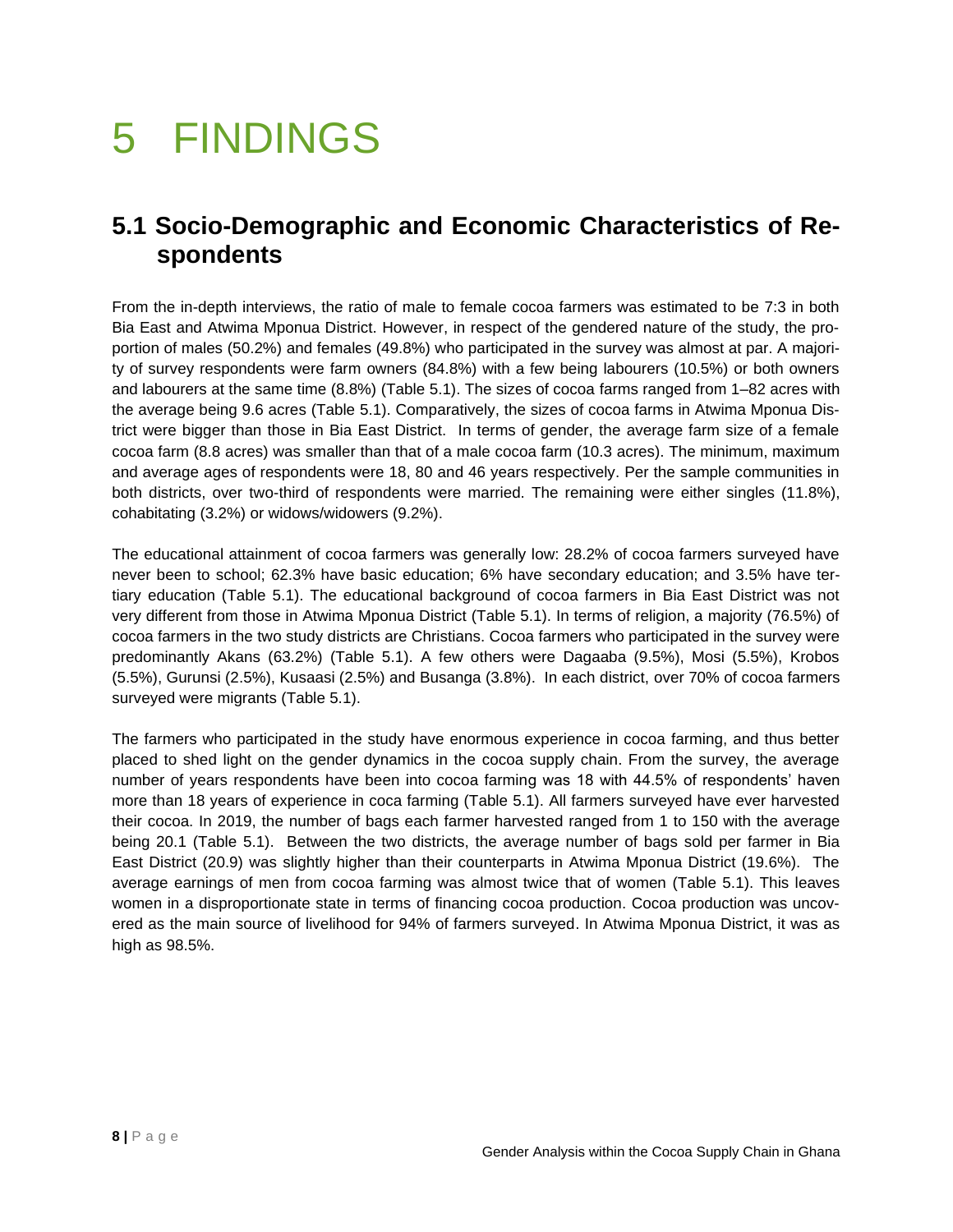<span id="page-22-0"></span>**Table** Error! No text of specified style in document.**.2: Socio-demographic and economic characteristics of survey respondents**

| Socio-demographic & Economic Char- | <b>Percentage of respondents</b> |                  |              |  |
|------------------------------------|----------------------------------|------------------|--------------|--|
| <b>acteristics</b>                 | <b>Bia East District</b>         | Atwima<br>Mponua | Both (n=400) |  |
|                                    | $(n=200)$                        | District (n=200) |              |  |
| Gender of respondent               |                                  |                  |              |  |
| <b>Males</b>                       | 62%                              | 38.5%            | 50.2%        |  |
| Females                            | 38%                              | 61.5%            | 49.8%        |  |
| Ownership type of cocoa farm:      |                                  |                  |              |  |
| Own farm                           | 87.5%                            | 82%              | 84.8%        |  |
| Labourer                           | 6.5%                             | 14.5%            | 10.5%        |  |
| <b>Both</b>                        | 6%                               | 3.5%             | 4.8%         |  |
| Farm sizes (acres):                |                                  |                  |              |  |
| Minimum                            | $\mathbf 1$                      | $\overline{2}$   | 1            |  |
| Maximum                            | 60                               | 82               | 82           |  |
| Average                            | 8.3                              | 10.8             | 9.6          |  |
| Average of men/women               | 8.8/7.6                          | 12.8/9.5         | 10.3/8.8     |  |
| Age of respondent                  |                                  |                  |              |  |
| Minimum                            | 18                               | 20               | 18           |  |
| Maximum                            | 86                               | 80               | 86           |  |
| Average                            | 45.5                             | 47.4             | 46           |  |
| Average of men/women               | 44/48                            | 47/47            | 45/48        |  |
| Marital status:                    |                                  |                  |              |  |
| Single                             | 9.5%                             | 14%              | 11.8%        |  |
| Cohabitation                       | 0.5%                             | 6%               | 3.2%         |  |
| <b>Married</b>                     | 83%                              | 68.5%            | 75.8%        |  |
| Widow/widower                      | 7%                               | 11.5%            | 9.2%         |  |
| Educational attainments:           |                                  |                  |              |  |
| No formal education                | 28%                              | 28.5%            | 28.2%        |  |
| Nursery/Kindergarten               | 4%                               | 10%              | 7%           |  |
| Primary                            | 18.5%                            | 20.5%            | 19.5%        |  |
| Middle School/JSS/JHS              | 39.5%                            | 32%              | 35.8%        |  |
| SSS/SHS/O'Level/A' Level           | 4.5%                             | 7%               | 5.8%         |  |
| <b>Vocational/Technical School</b> | 0%                               | 0.5%             | 0.2%         |  |
| <b>Tertiary</b>                    | 5.5%                             | 1.5%             | 3.5%         |  |
| Religion:                          |                                  |                  |              |  |
| African Traditional religion       | 0.5%                             | 0%               | 0.2%         |  |
| Christianity                       | 75.5%                            | 77.5%            | 76.5%        |  |
| Islam                              | 19%                              | 22%              | 20.5%        |  |
| No religion                        | 5%                               | 0.5%             | 2.8%         |  |
| Indigene/migrant:                  |                                  |                  |              |  |
| Indigene                           | 13.5%                            | 24.5%            | 19%          |  |
| Migrant                            | 86.5%                            | 75.5%            | 81%          |  |
| Ethnicity:                         |                                  |                  |              |  |
| Akan                               | 63%                              | 63.5%            | 63.2%        |  |
| Dagaaba                            | 14.5%                            | 4.5%             | 9.5%         |  |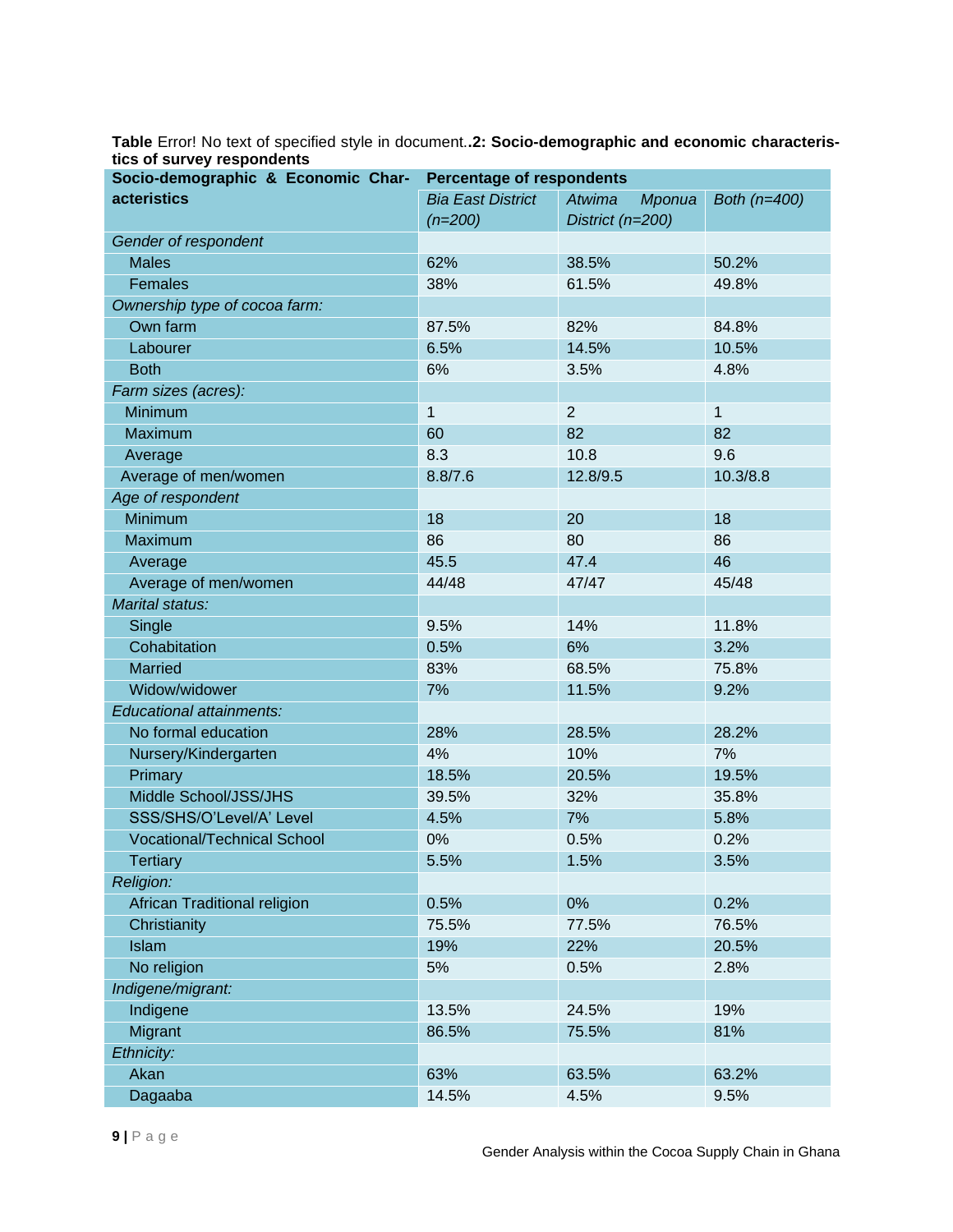| <b>Mosi</b>                                | 9%           | 2%           | 5.5%         |
|--------------------------------------------|--------------|--------------|--------------|
| Krobo                                      | 5%           | 0%           | 2.5%         |
| Gurunsi                                    | 3.9%         | 1.5%         | 2.5%         |
| Kusaasi                                    | 1.5%         | 12.5%        | 7%           |
| <b>Busanga</b>                             | 1%           | 6.5%         | 3.8%         |
| <b>Others</b>                              | 2.1%         | 9.5%         | 6%           |
| Number of years in cocoa farming:          |              |              |              |
| <b>Minimum</b>                             | 1            | $\mathbf{1}$ | $\mathbf{1}$ |
| Maximum                                    | 61           | 46           | 61           |
| Average                                    | 20.2         | 16.7         | 18.4         |
| % above average                            | 38.5%        | 45.5%        | 44.5%        |
| Number of cocoa bags harvested in 2019:    |              |              |              |
| Minimum                                    | $\mathbf{1}$ | $\mathbf{1}$ | $\mathbf{1}$ |
| Maximum                                    | 100          | 150          | 150          |
| Average                                    | 20.9         | 19.6         | 20.1         |
| % who harvested above average              | 36%          | 35%          | 33%          |
| Income from cocoa:                         |              |              |              |
| <b>Minimum</b>                             | Ghc500       | Ghc515       | Ghc500       |
| Maximum                                    | Ghc51,500    | Ghc77,250    | Ghc77,250    |
| Average                                    | Ghc9,798.09  | Ghc9,023.76  | Ghc9,410.93  |
| Average of men /                           | Ghc 11,070 / | Ghc 11,639 / | Ghc 11,288 / |
| women                                      | Ghc 7,722    | Ghc 7,387    | Ghc 7,515    |
| Is cocoa farming your main source of live- |              |              |              |
| lihood?                                    |              |              |              |
| Yes                                        | 89.5%        | 98.5%        | 94%          |
| <b>No</b>                                  | 10.5%        | 1.5%         | 6%           |

Source: Field survey, June 2020

### **5.2 Policies and Strategies for Addressing Gender Issues in the Cocoa Supply Chain**

In Ghana, Cocoa Board (COCOBOD) is the institution responsible for the production, processing and marketing of cocoa, Shea and coffee. Periodically, the body formulates policies/strategies to guide its work and sometimes achieve strategic objectives. For instance, in order to meet targeted 1million metric tons of cocoa yield in the 2020/2021 cocoa season, COCOBOD has rolled out series of programmes, comprising rehabilitation of cocoa farms affected by swollen shoot; mass spraying; sensitization and mass pruning of cocoa farms; artificial pollination; provision of irrigation facilities; supply of fertilizers, insecticides, pesticides, seedlings and motorized dual-purpose pruners & slashers, increase in the producer price of cocoa, among others.

Although COCOBOD plays lead roles in regulating the cocoa sector in Ghana, key informant interviews with representatives from COCOBOD revealed that there is no gender specific policy or department mandated to mainstream gender in cocoa production, processing, and marketing in the country. Key informant interview held with COCOBOD revealed that a gender-blind approach is often used in addressing the needs of both men and women cocoa farmers. Such an approach does not necessarily prioritize one gender group over the other, despite their complexities and differential vulnerabilities. This is perhaps un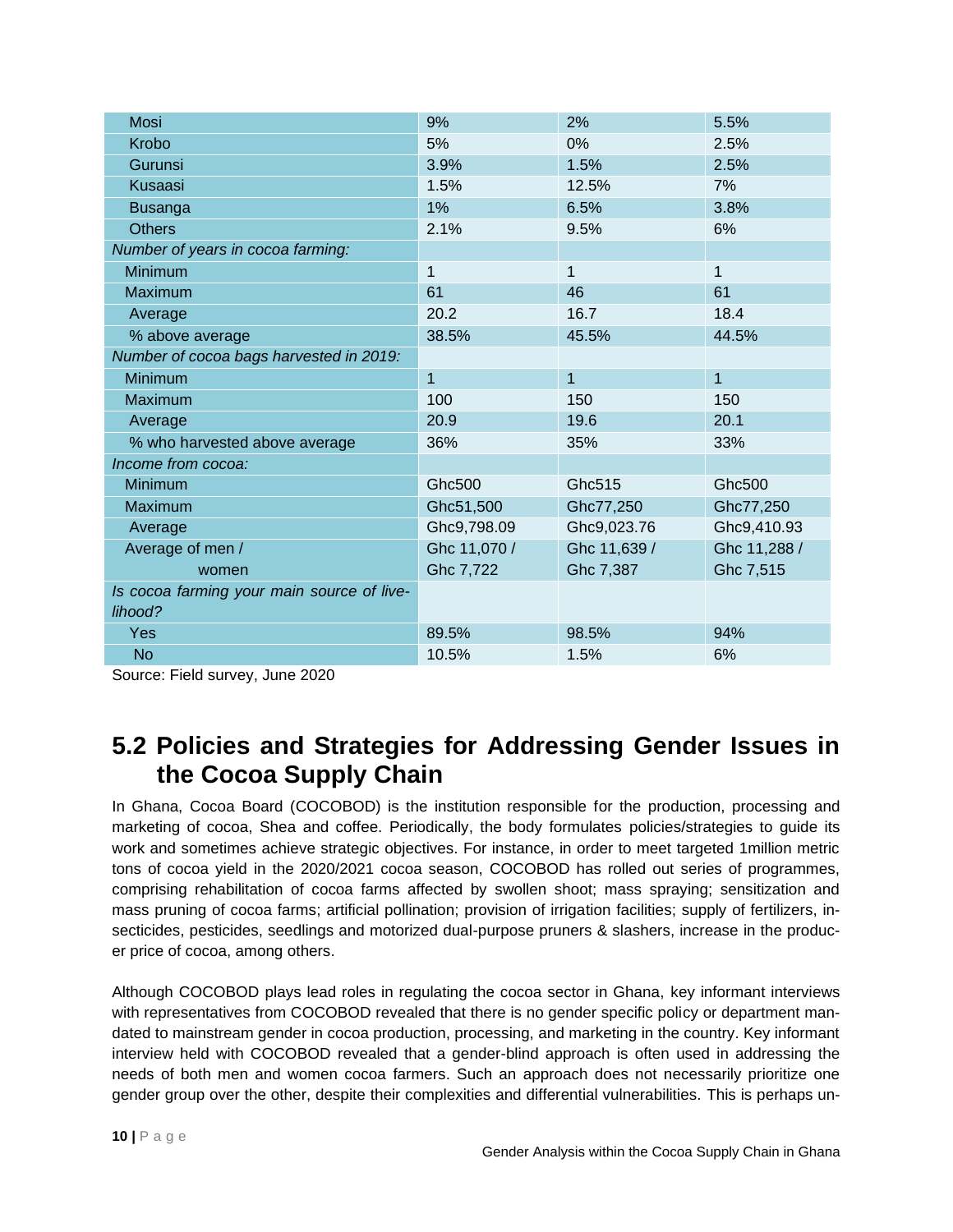derstandable because COCOBOD believe that cocoa is an economic enterprise, where people (men and women) decide to invest in. Informed by such perception, key informant interview with COCOBOD emphasized that socio-cultural issues and barriers that disempower female cocoa farmers are outside the purview of COCOBOD as demonstrated in Box 5.1 below.

#### <span id="page-24-0"></span>**Box 5.1: Excerpts of interview with a national key informant of COCOBOD on the availability or otherwise of gender policies in cocoa production**

*Interviewer: COCOBOD as one of the government bodies, do you prioritize gender within your policies; do you have any thing that talks about mainstreaming gender within farming in general and cocoa production in particular?*

*Interviewee: We do. As I said earlier, farming is an individual decision and venture that people embark on but so long as you start farming, we [COCOBOD] are interested in making sure that you survive in the farming. Therefore, gender is an issue you address, ok; is part of things we do. You educate the farmers, including men and women. When they have a particular issue that should be addressed for men and women, we do that. So COCOBOD, yes, we are interested in gender issues. But on the context of that cultural arrangements and farming returns and the sharing of returns, that is not COCOBOD business. If anything at all, is another ministry that is in charge of socio-cultural and religious issues.*

*Interviewer: If I get you right, it means that you don't' prioritize women in the intervention that you offer to farmers in general.*

*Interviewee: It seems you didn't get my point clear. Are you interested in the word prioritization or what? We have a whole ministry in charge of gender.*

*Interviewer: Ok, but I am talking with regards to COCOBOD as a body.*

*Interviewee: I have told you that we are doing so many things to support all farmers, including men and women.*

Despite the absence of a documented gender policy in cocoa production, the District Managers of the Cocoa Health and Extension Division (CHED) were aware of the disproportional challenges women face in the agricultural sector. Thus, in the face of limited resources, they give priority to the needs of women over men (Box 5.2). This is however a personal initiative aimed at addressing the intersecting inequalities that women face (Box 5.2).

### <span id="page-24-1"></span>**Box 5.2: Excerpts of interview with a District Manager of CHED**

*Interviewer: Are there priority for women farmers?*

*Interviewee: Yes, we have women farmers groups. We intentionally did that so that we can in a way give them priority. When it comes to distribution of inputs to the cooperatives. This has even attracted the attention of the men who make comments like, we will also form our men group because you give so much attention to our wives.*

*Interviewer: It the decision to form groups informed by directives from the national office?*

*Interviewee: Not really. It was our own initiative. The national office only directed that we should form groups and that the groups should be gender sensitive/balanced.*

*As part of the national gender concerns, you can't have a group which is all male. It should either be all female or mixed. This is often a major area of concern during our farmer business school sessions.*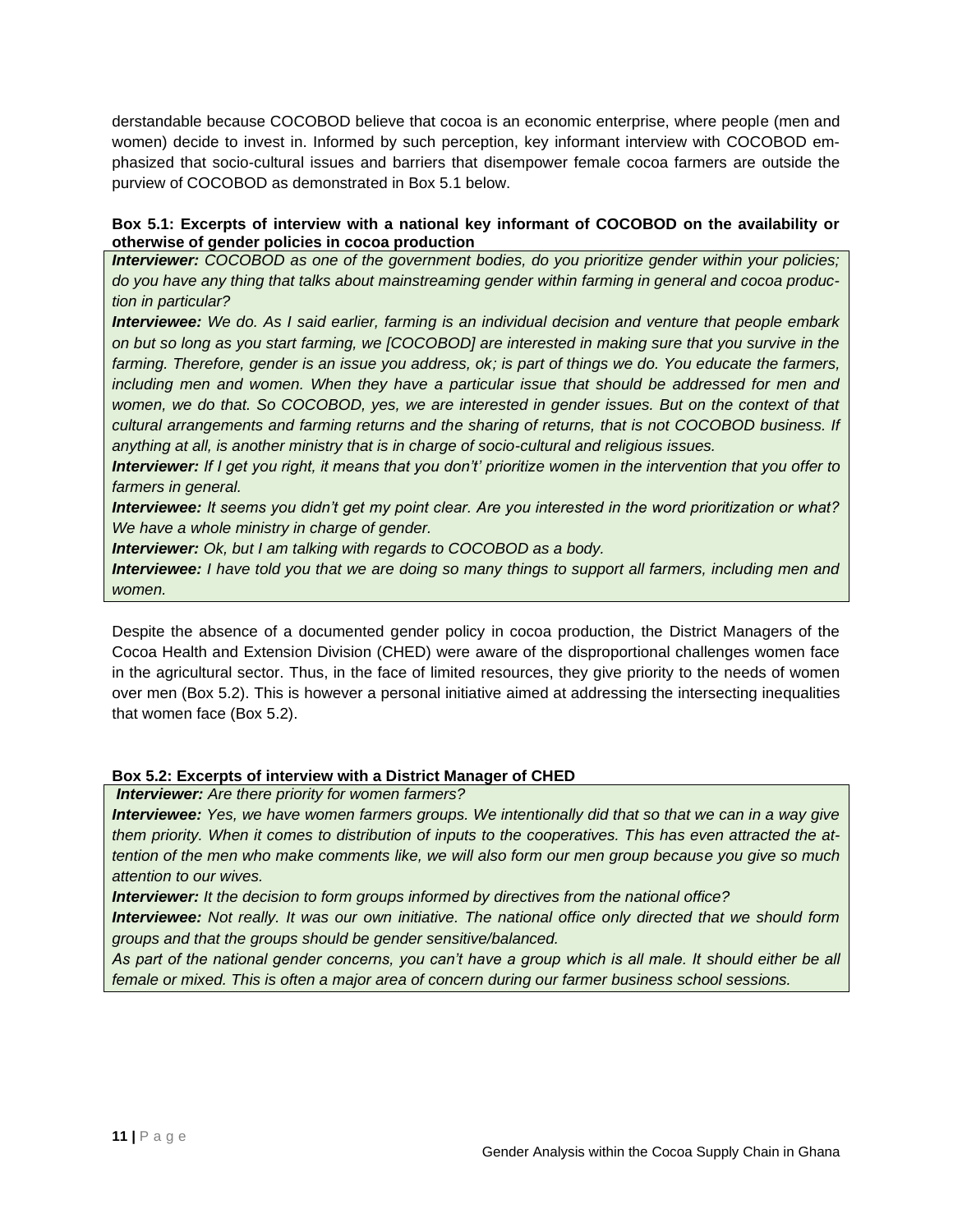### **5.3 Gendered Performativities in the Cocoa Supply Chain**

#### **5.3.1 Men and women**

Anchored on an inclusive, participatory, and farmer-centered approach, we recognized participants as important knowledge producers. Thus, to gain an in-depth understanding of the issues under investigation, participants were asked to share their views on the various processes and stages involved in cocoa production. In female only group discussions, discussants were asked the following questions: If a woman wants to start farming cocoa in this community, what does she need to do first or where does she start from? Is this process different from those of men? Are these processes the same for all women or there are differences? Likewise, men were also asked: If a man wants to farm cocoa in this community, what does he do first or where does he start from? Is this process different from those of women? Are these processes the same for all men? By asking these questions, we were interested in gaining deeper understanding and contextually-driven insights of the various processes and stages that different categories of farmers (both men and women, owners, labourers, and sharecroppers) navigate in their farming journeys. The evidence that emerges from both quantitative and qualitative data suggest that both men and women that we interviewed are very knowledgeable of the various processes and stages involved in cocoa production, thus, from the point of conceiving the idea to cultivate cocoa through to maturity, harvesting, deciding who to sell the cocoa beans to, and finally, what to use the money from the sales of the cocoa for. Results from both the survey and in-depth interviews held with cocoa farmers revealed that the cocoa supply chain comprises of six (6) main stages, namely, land acquisition, land preparation, planting, farm maintenance, harvesting, and post-harvesting. Analysis of survey responses on the stages of the cocoa production process that men and women are involved in revealed that more men are involved in land acquisition, land preparation, planting, farm maintenance, harvesting and post-harvesting than women (Tables 5.2 and 5.3). A similar trend is discernible in both Bia East and Atwima Mponua Districts. Nonetheless, over two-third of respondents indicated that women are involved in planting, farm maintenance, harvesting and post harvesting (Tables 5.2 and 5.3). In the selected communities that we interacted with men and women, it became evident that women make up about half of both direct and indirect labor force. In addition to their involvement in the agricultural labor force as farmers, labourers, and spouses of cocoa farmers, women take primary responsibility for domestic chores, including taking care of children and the aged.

| <b>Stages</b>    | Percentage (%) of respondents |                    |             |  |  |  |  |
|------------------|-------------------------------|--------------------|-------------|--|--|--|--|
|                  | <b>Bia East District</b>      | Atwima Mponua Dis- | <b>Both</b> |  |  |  |  |
|                  |                               | trict              |             |  |  |  |  |
| Land acquisition | 85.7%                         | 68.2%              | 77.8%       |  |  |  |  |
| Land preparation | 94%                           | 97.4%              | 95.5%       |  |  |  |  |
| <b>Planting</b>  | 95.6%                         | 98%                | 96.7%       |  |  |  |  |
| Farm maintenance | 94%                           | 100%               | 96.7%       |  |  |  |  |
| Harvesting       | 96.7%                         | 98.7%              | 97.%        |  |  |  |  |
| Post-harvesting  | 89%                           | 97.4%              | 92.8%       |  |  |  |  |

<span id="page-25-0"></span>**Table** Error! No text of specified style in document.**.3: Responses on the stages of the cocoa production process men are involved in**

Source: Field survey, June -July 2020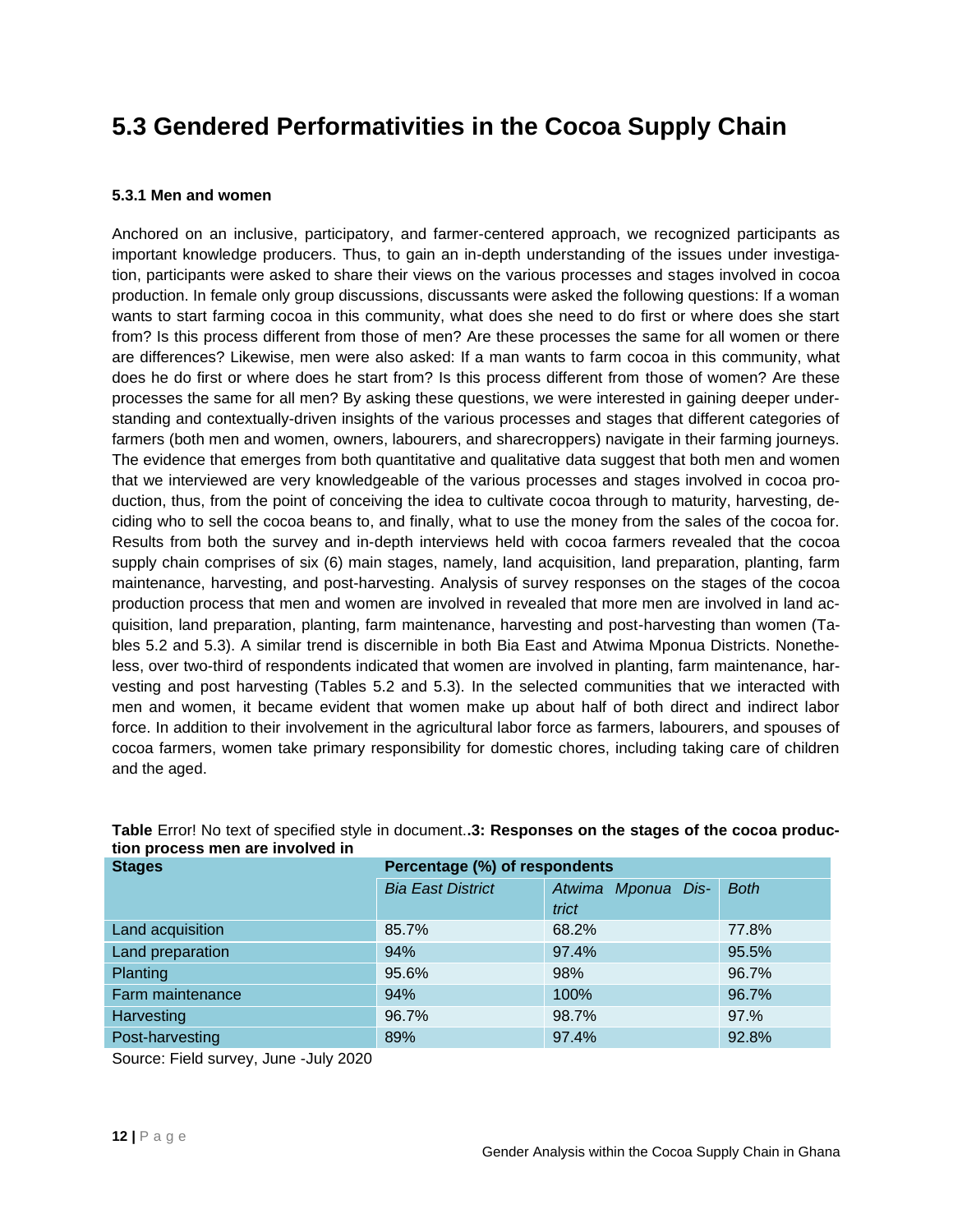| <b>Stages</b>    | Percentage (%) of respondents |                    |             |  |
|------------------|-------------------------------|--------------------|-------------|--|
|                  | <b>Bia East District</b>      | Atwima Mponua Dis- | <b>Both</b> |  |
|                  |                               | trict              |             |  |
| Land acquisition | 20.7%                         | 7.5%               | 14.4%       |  |
| Land preparation | 43.7%                         | 65.4%              | 54.1%       |  |
| <b>Planting</b>  | 89.1%                         | 93.1%              | 91%         |  |
| Farm maintenance | 46.6%                         | 95%                | 69.7%       |  |
| Harvesting       | 89.7%                         | 95%                | 92.2%       |  |
| Post-harvesting  | 72.4%                         | 73%                | 72.7%       |  |

<span id="page-26-0"></span>**Table** Error! No text of specified style in document.**.4: Responses on the stages of the cocoa production process women are involved in**

Source: Field survey, June -July 2020

While there were strong commonalities in how men and women navigate the various stages in the production process, there were noticeable differences among different categories of men and women. For example, the processes and stages involved in cocoa production for a male farmer who is an indigene were observed to be slightly different from those of a male farmer who is a migrant. Similarly, among women themselves, there were clear differences from the point of obtaining land, land preparation through to harvesting, and sales of the beans. The processes for women who are indigenes were slightly different from those of migrant women. For example, women who are indigenes were more likely to have easy access to land as a result of inheritance arrangements/systems. Also, issues of class play an important role in the process. Irrespective of their migratory backgrounds, women who have the financial means were also more likely to escape the difficulties embedded in acquiring land. Such women are able to pay the money required for the outright purchase and ownership of the land.

Our findings suggest that women cocoa farmers or female spouses of cocoa farmers are actively involved in almost all stages of the production process. While land acquisition was perceived to be the prerogative of men, both men and women confirmed that women are actively involved in land clearing, planting and weeding, farm maintenance, as well as post-harvest activities, such as gathering and heaping of cocoa pods, extracting of beans from the pods, transporting the pods from the fields to the house for fermentation, drying and sorting of the beans. In a focus group discussion with women in Camp Junction in the Bia East District, Afia, a farmer, shares this:

*"As a woman, if I want a parcel of land to farm, my husband always helps me to acquire it. Land acquisition is a man's work. It is very rare to see women acquiring land by themselves. These women are financially well-to-do".* 

In a FGD discussion with men in Kwasare in the same District, Kwaku, a migrant sharecropper, confirms this assertion:

"*Cocoa farming is a tedious job. Once a man acquires the land, you will have to clear it. Some women acquire land through purchase or inheritance. Clearing the land involves lot of energy. Most women cannot do this, because they don't have enough energy. After clearing the land, you will have to cut down and burn the trees. These are all physical activities. The role of the woman starts when it is time to plant food crops (e.g., plantains, cocoyam, cassava, maize, pepper, etc.) in the cocoa farm. Men don't plant these crops".*

While articulating the processes and stages that men and women engage in, in the production process, participants pointed to the gendered division of labor pervasive in the production process as illustrated in Table 5.4 below.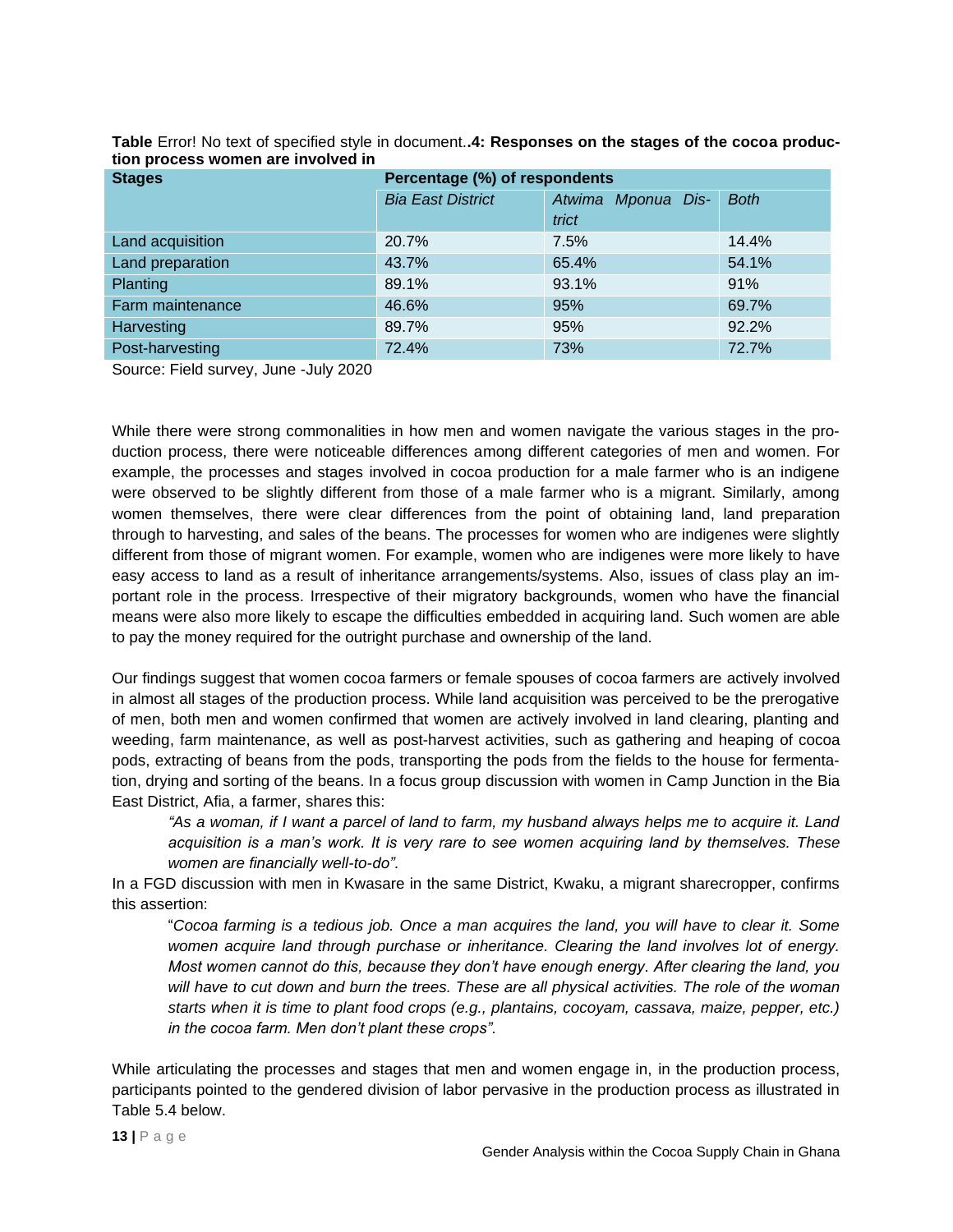<span id="page-27-0"></span>

| <b>Key activities</b>                                                 | <b>Men</b>                                                  | <b>Women</b>                                                                                      | <b>Children [boys and girls]</b>                                     |
|-----------------------------------------------------------------------|-------------------------------------------------------------|---------------------------------------------------------------------------------------------------|----------------------------------------------------------------------|
| Land acquisition and negotiation                                      | Mostly men                                                  | Few women who can pur-<br>chase the land or acquire<br>through matrilineal inheritance<br>systems |                                                                      |
| Land preparation and weeding                                          | Mostly men                                                  | Some women                                                                                        | Some boys<br>Girls prepare food                                      |
| Purchasing and/or arranging for cocoa<br>seedlings                    | Mostly men                                                  | Few women with the requisite<br>money                                                             |                                                                      |
| Planting                                                              | All                                                         | All                                                                                               | Some boys                                                            |
| Intercropping of food crops                                           |                                                             | Women                                                                                             | Some girls                                                           |
| Cocoa spraying                                                        | Mostly men                                                  | Women fetch water for mixing<br>with chemical                                                     | Girls fetch water for mixing<br>with chemical                        |
| Thinning and pruning                                                  | Men due to its physically ar-<br>duous and dangerous nature | Some women                                                                                        |                                                                      |
| Plucking of pods                                                      | Men                                                         | A few women                                                                                       |                                                                      |
| Pods breaking                                                         | <b>Men</b>                                                  | Women prepare food for the<br>men                                                                 | Girls fetch water for the men<br>while boys observe the pro-<br>cess |
| Gathering and carrying pods to desig-<br>nated place for fermentation | Some men when the depot is<br>far from the farm             | Mostly women                                                                                      | Some girls                                                           |
| Fermentation and drying of cocoa beans<br>at "Apa"                    | All                                                         | All                                                                                               |                                                                      |
| <b>Bagging</b>                                                        | Men                                                         | Women hire male labourers                                                                         |                                                                      |
| Sale of beans to local purchasing clerk                               | Mostly men                                                  | Few women who own their<br>farms                                                                  |                                                                      |

**Table** Error! No text of specified style in document.**.5: A summary of gendered division of labor among cocoa farmers**

Source: Fieldwork 2020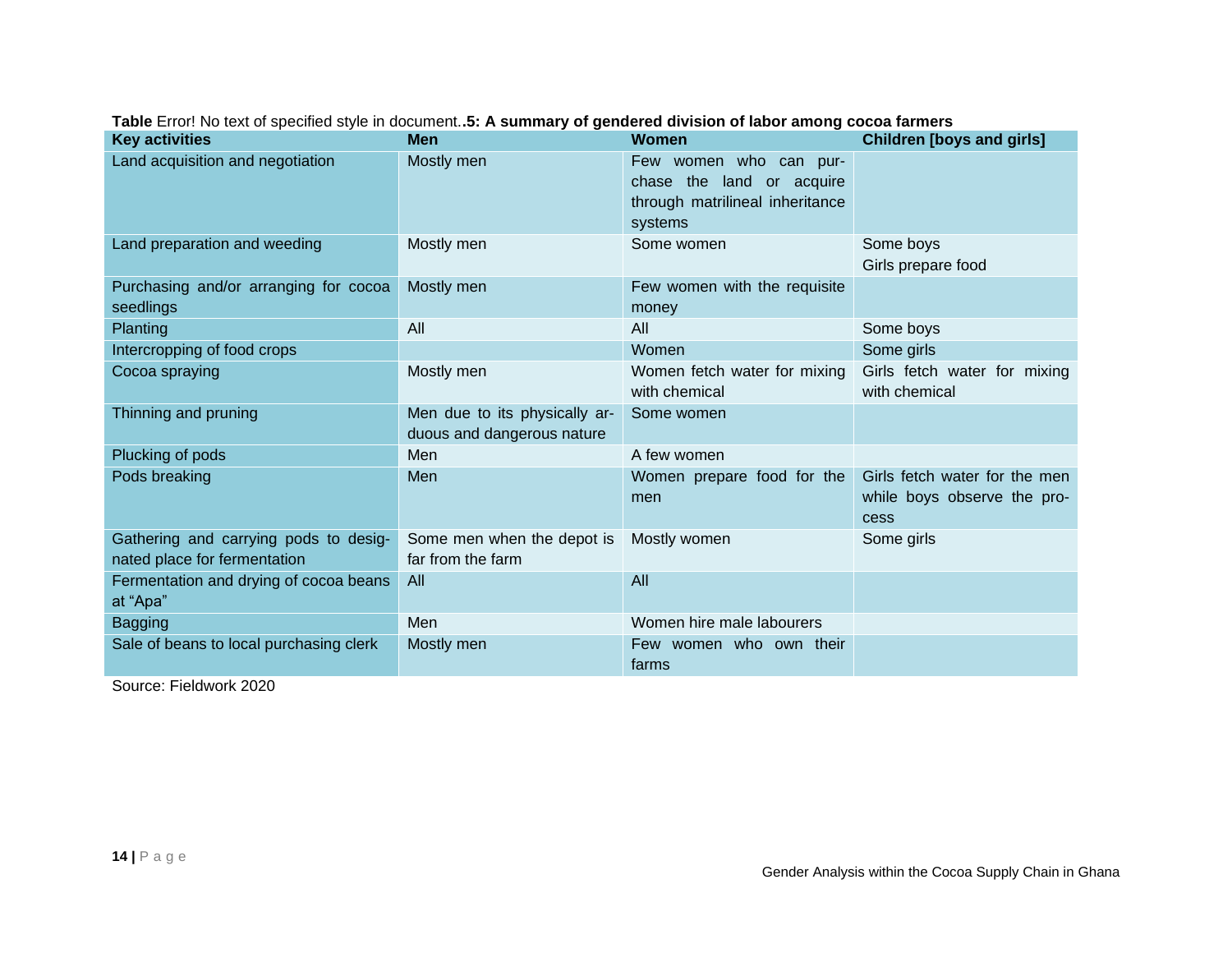We interrogated why specific activities as presented in Table 5.4 above were dominated by only men, only women, or both men and women in the supply chain. We were also interested in understanding the possibility of enhancing women's relative position at the various stages of the supply chain, where they have less control. While our findings revealed that women spend almost the same time working on the farm much like their husbands or male counterparts, it became striking that men spend comparatively less time engaging in domestic chores as a result of local cultural norms that govern marriages and family dynamics. In most of our focus group discussions with male and female participants and key informant interviews mostly with men, domestic chores were widely perceived to be the work of women and girls. Accordingly, men and boys were considered more suitable for physically demanding and more marketoriented activities as a result of the perception that men are naturally stronger than women. These activities may allow men to perform their gendered responsibility as breadwinners and family providers. Such perceptions were deeply rooted in traditional socialisation processes through which boys and girls are taught and encouraged to gender specific activities and roles which are perpetuated over time.

Across focus group discussions with men and women and Key Informant interviews, the question on why men were minimally involved in household chores elicited enormous laughter. Most participants attributed this to cultural arrangements, which shape heteronormative relationships. In addition to culture, some female participants suggested that men do not have the requisite skills needed to prepare delicious meals. It appears that men who expressed interest in participating in household chores are likely to be branded with derogatory descriptions as such men were perceived to be invading the territory of women. Such perceptions were evident in both men and women's group discussions. Most men and women perceive that once a man marries a woman, it is her natural responsibility to prepare food for him without expecting any tangible reward in return. This perception was also common among some key informants and industrial actors. For example, Noami, a labourer and wife of a cocoa farmer in Harunakrom, Bia East, argues that:

*"I personally see preparing food for the house as part of the reasons why the man married me. How will I sit down and allow my husband to be preparing food? How will society perceive me?*  So, I see the domestic chores to be part of my natural responsibility as a married woman. I don't *expect anyone to tell me that Noami, you need to do this or that in the house. The man needs to concentrate on activities that may generate income for the family. That makes him the man of the house".* 

In our interaction with men in a focus group discussion in Kwasare in the Bia East District, Adjei, a cocoa farmer, agrees with such perception, arguing:

*"What may make me assist my wife in the kitchen is when we both close late from the farm; otherwise I would not help her in household chores. I marry her because of these activities".* 

Key informant interviews with mostly men supported the view that such cultural arrangements are normal and are not gender discriminatory within marriages. They were perceived to be normative and natural because such cultural arrangements have become part and parcel of discursive understanding of gender which requires men and women, boys and girls perform distinct activities within the household economy. In households with rigid constructions of gender, women's contribution in cocoa production were largely described as "supportive" and "normative", such as fetching water for the man to drink and preparing food for him while he is on the farm. Societal norms and gender stereotypes continue to perpetuate such beliefs which unfairly treat women as supportive workforce and not active agricultural labour force in their own right. However, in other group discussions, some women (either as cocoa farmers or spouses of male cocoa farmers) described such cultural arrangements as discriminatory in a sense that women are unfairly burdened with both productive and domestic activities. Most women we interviewed, especially women who work jointly with their husbands on the cocoa farm complained that they have been unfairly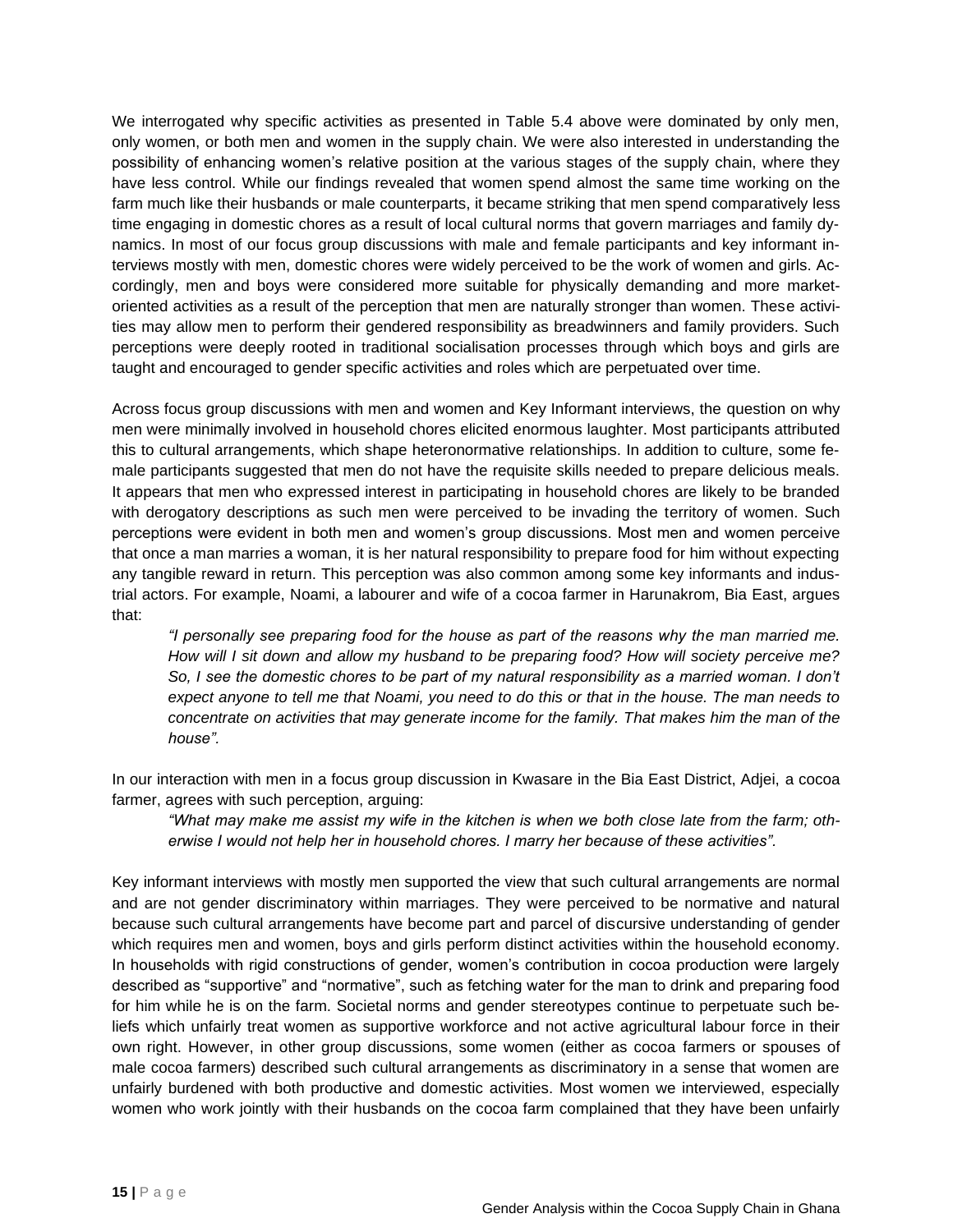cheated as a result of deep-rooted cultural norms and patriarchal ideologies which continue to afford greater authority and power to men over women. Understandably, discriminatory cultural practices and norms work in tandem to limit the opportunities accessible to women as discussed throughout this report.

While the perception that women are normatively required to work as both domestic and productive labour force was the dominant narrative among most men and women, other men contested such notions as illustrated in the comment of Kwame, a cocoa farmer, Bredi community:

*"When I return from the farm in the evening, I always help in bathing the children. This allows my wife to concentrate on preparing the food so that we can eat early. We are both tired and I need to support her someway".* 

Kojo, a cocoa farmer in Camp Junction, equally believes that helping his wife in the kitchen has beneficial consequences in fostering the growth of the marriage:

*"I always see my wife as my helper. She cooks for me while I am working on the farm. So, when I return from the farm and realize that she is busy in the kitchen, I try as much as possible to assist her. That makes the relationship grow".* 

Other male participants thought that women are overburdened with work both in the private sphere and on the farms. In the view of Amatus, most women do not have enough time to rest as they navigate their caregiving responsibilities and productive labor. He narrates:

*"Most women have no time for themselves. They have to wake up early in the morning, travel far to collect water. Before they are done sweeping the compound, cooking and others, they are already tired. Here is the case they still need to go to the farm to compete with their male colleagues. Women have very little time to invest in their farms. This affects their productivity".* 

### **5.3.2 Boys and girls**

From the survey, 30% of children between the ages of 8 and 17 were reported to be engaged in cocoa work (Fig. 5.1). Between the two study districts, the proportion of children potentially involved in cocoa production in Bia East District (31.7%) was slightly higher than in Atwima Mponua District (27.7%). In general, more boys (32.3%) support in cocoa production than girls (27.5%). However, in the Bia East District, the proportion of girls that support parents in cocoa related work was marginally higher than that of boys (Fig. 5.1). Reasons cited by parents for the involvement of children in cocoa work in descending order of frequency include inadequate finances and high cost of labour (46%), form of punishment (44.8%) and occupational training (31.3%).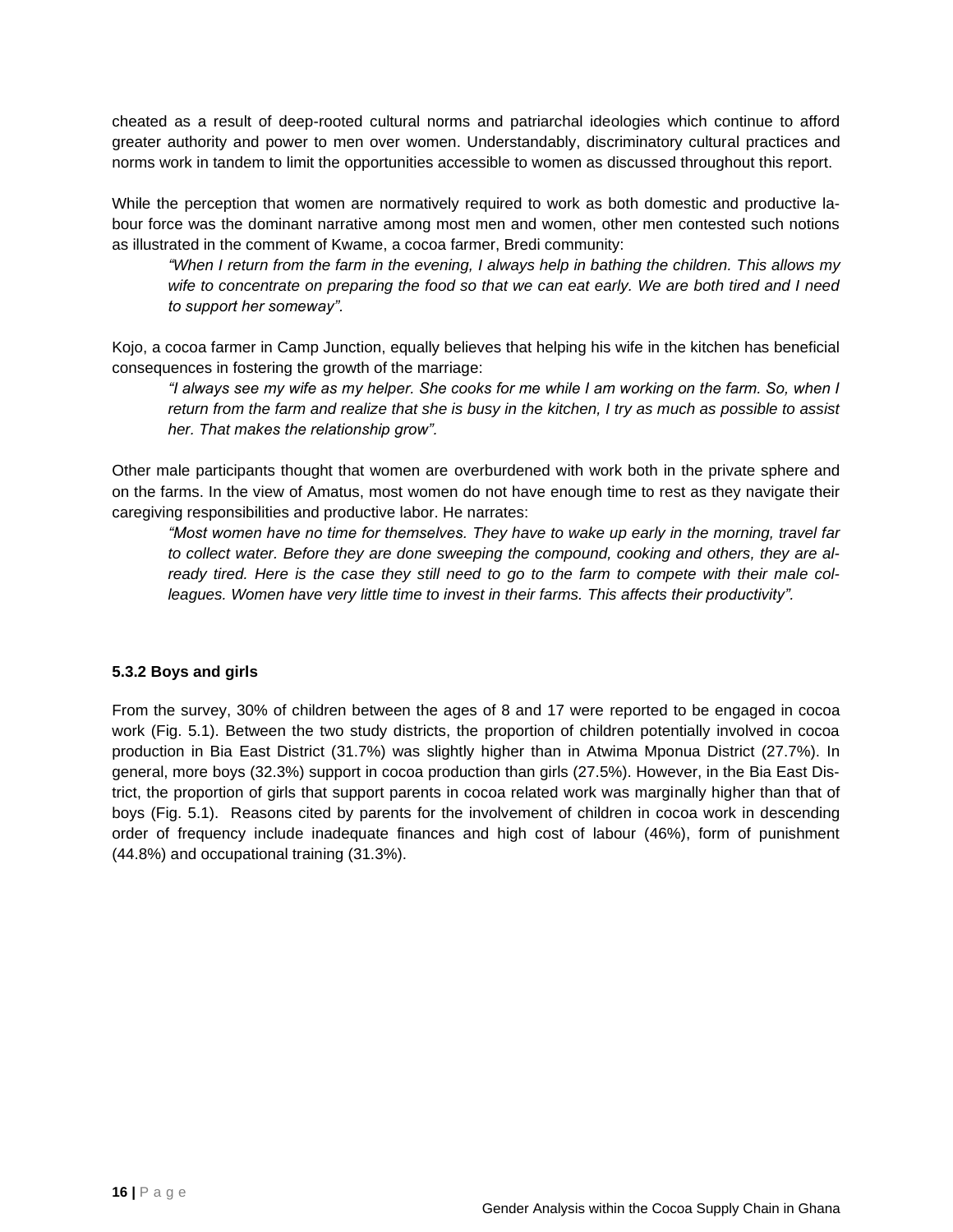

<span id="page-30-0"></span>**Figure** Error! No text of specified style in document.**.1 Proportion of girls and boys involved in the cocoa supply chain**

With the exception of land acquisition, boys and girls were reported to be involved (either directly or indirectly) in almost all the stages of the cocoa production process (Tables 5.5 and 5.6). The proportions of respondents that indicated that boys support in land preparation, planting, farm maintenance, harvesting and post harvesting were higher compared to the proportions that indicated for girls. Boys were reported to be mostly engaged in planting, followed by harvesting, farm maintenance, post-harvesting activities and lastly land preparation (Table 5.5). Similarly, girls mostly support their parents in planting, followed by harvesting, post harvesting, farm maintenance and finally land preparation (Table 5.6).

| are engagea m    |                                  |               |       |  |  |  |
|------------------|----------------------------------|---------------|-------|--|--|--|
| <b>Stages</b>    | <b>Percentage of respondents</b> |               |       |  |  |  |
|                  | <b>Bia East</b>                  | Atwima Mponua | Total |  |  |  |
| Land preparation | 11.6%                            | 33.3%         | 18.3% |  |  |  |
| <b>Planting</b>  | 89.3%                            | 55.6%         | 78.9% |  |  |  |
| Farm maintenance | 23.1%                            | 61.1%         | 34.9% |  |  |  |
| Harvesting       | 67.8%                            | 88.9%         | 74.3% |  |  |  |
| Post-harvesting  | 26.4%                            | 38.9%         | 30.3% |  |  |  |

<span id="page-30-1"></span>

|                | Table Error! No text of specified style in document6: Stages of the cocoa production process boys |
|----------------|---------------------------------------------------------------------------------------------------|
| are engaged in |                                                                                                   |

<span id="page-30-2"></span>**Table** Error! No text of specified style in document.**.7: Stages of the cocoa production process girls are engaged in**

| <b>Stages</b>    | <b>Percentage of respondents</b> |               |              |  |  |
|------------------|----------------------------------|---------------|--------------|--|--|
|                  | <b>Bia East</b>                  | Atwima Mponua | <b>Total</b> |  |  |
| Land preparation | 6.6%                             | 31.6%         | 12.6%        |  |  |
| <b>Planting</b>  | 79.3%                            | 39.5%         | 69.8%        |  |  |
| Farm maintenance | 13.2%                            | 52.6%         | 22.6%        |  |  |
| Harvesting       | 54.5%                            | 84.2%         | 61.6%        |  |  |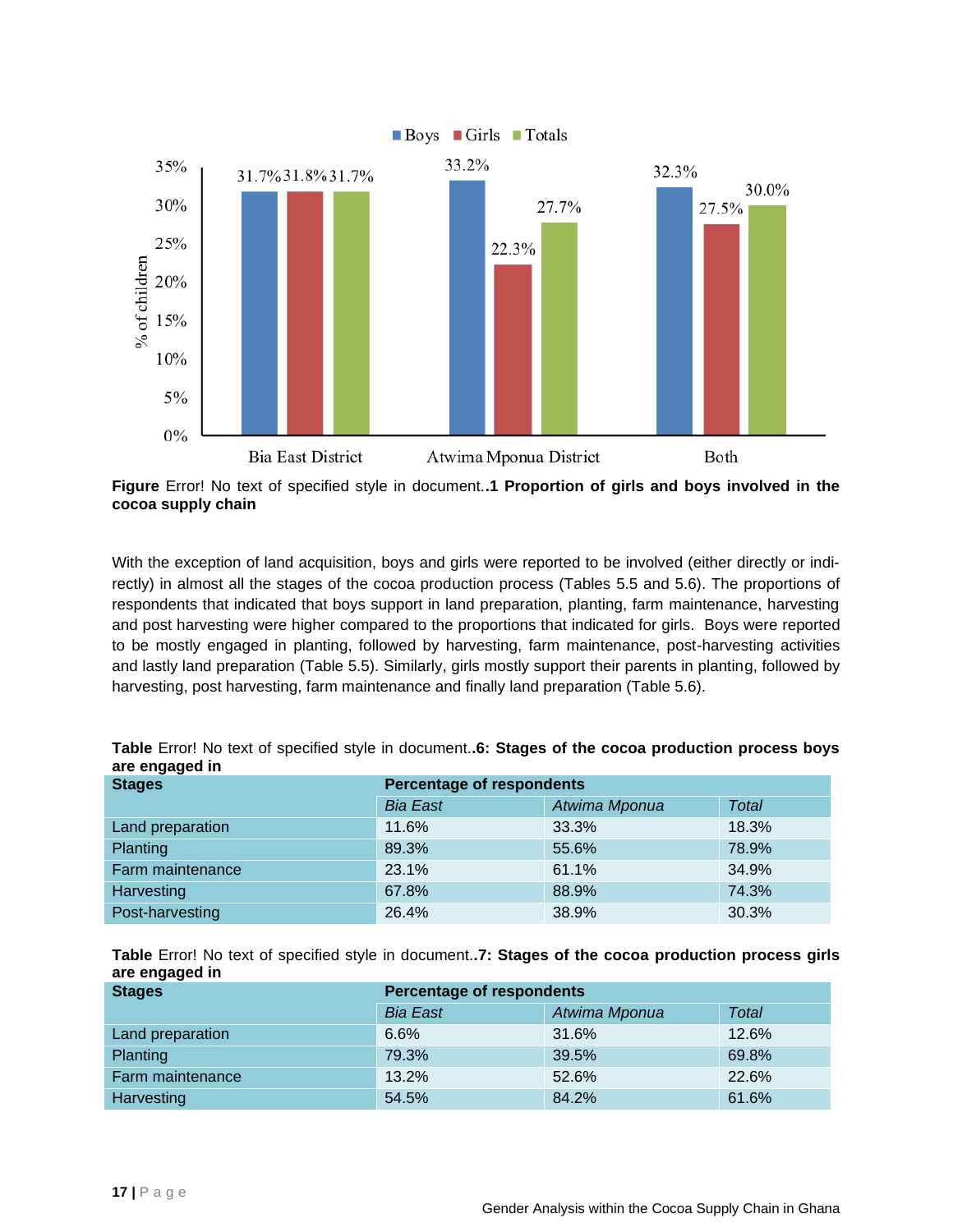### **5.4 Gendered Challenges in the Cocoa Supply Chain**

Our findings reveal that there are widespread gender-specific constraints and challenges that women cocoa farmers and female spouses of cocoa farmers face. Due to local perceptions and constructions of gender, some tasks on the cocoa farm were perceived to be inappropriate for women. For example, discussants in both male and female FGDs confirmed that it is typically considered inappropriate for a woman to perform activities, such as land acquisition, pruning, removing mistletoes, applying agro-chemicals, harvesting, and selling cocoa beans. Informed by such stereotypical perceptions, most women who own their cocoa farms often rely on the services of male labourers to perform these activities for a fee. The majority of women who rely on the services of hire labour alleged that the cost of procuring hire labor is high. Women in general were considered to be physically weak compared with men who are thought to be naturally strong and could rely on their own physical strength in farming. For example, Fatima owns 10-acre cocoa farm in Akantanso. Her dream has always been to expand her farm to maximise profit. Fatima husband passed on a few years ago and this, according to her, is a major blow to her dream of becoming one of the best cocoa farmers in her community. Like most of her female colleagues, Fatima lamented that cocoa farming is a capital-intensive and stressful business hence vulnerable and economically marginalized people like her struggle to actualize their dreams. She explains further:

*"I always want to increase my farm size to plenty acres. However, acquiring the land these days is too expensive. The cost of labour and inputs is also too high for me to afford as a widow. I don't have the money to hire labour. Because of this, I am forced to rely on my own strength hence I am unable to expand my farm size as I wish".* 

In few exceptional cases (women who have money to purchase land on their own), our findings from both quantitative and qualitative data established that women's farms are smaller than men (Table 5.1). One of the main reasons that participants gave as accounting for the smaller sizes of women's cocoa farms was increasing demand for land for agricultural activities and rapid urbanization. In both districts, it was reported that there is scarcity of land for cocoa farming as a result of increasing population. It emerged that people interested in cocoa farming have to travel long distances in order to acquire the land as a result of limited availability of land. While both men and women could have access to such land based on one's purchasing power, most women are doubly disadvantaged. Marian, a cocoa farmer, Kwasare, opines that:

*"The men always use their motorbikes to travel far to acquire land. Women don't have the means of transport to travel long distances away to secure farmlands. So, the small land close by which I can afford is what I will have to manage with. All these combine to influence the farm sizes of women".* 

The perception that most women needed to rely on their husbands or male relatives in acquiring land for cocoa farming was widely supported across FGDs and Key Informant interviews. Lydia, spouse of a cocoa farmer, Amoatengkrom, shared this with us:

*"If a woman is interested in starting a cocoa farm, she has to channel it through her husband. Your husband plays very crucial in acquiring land. If you're not in good terms with your husband, he may refuse to lead you".*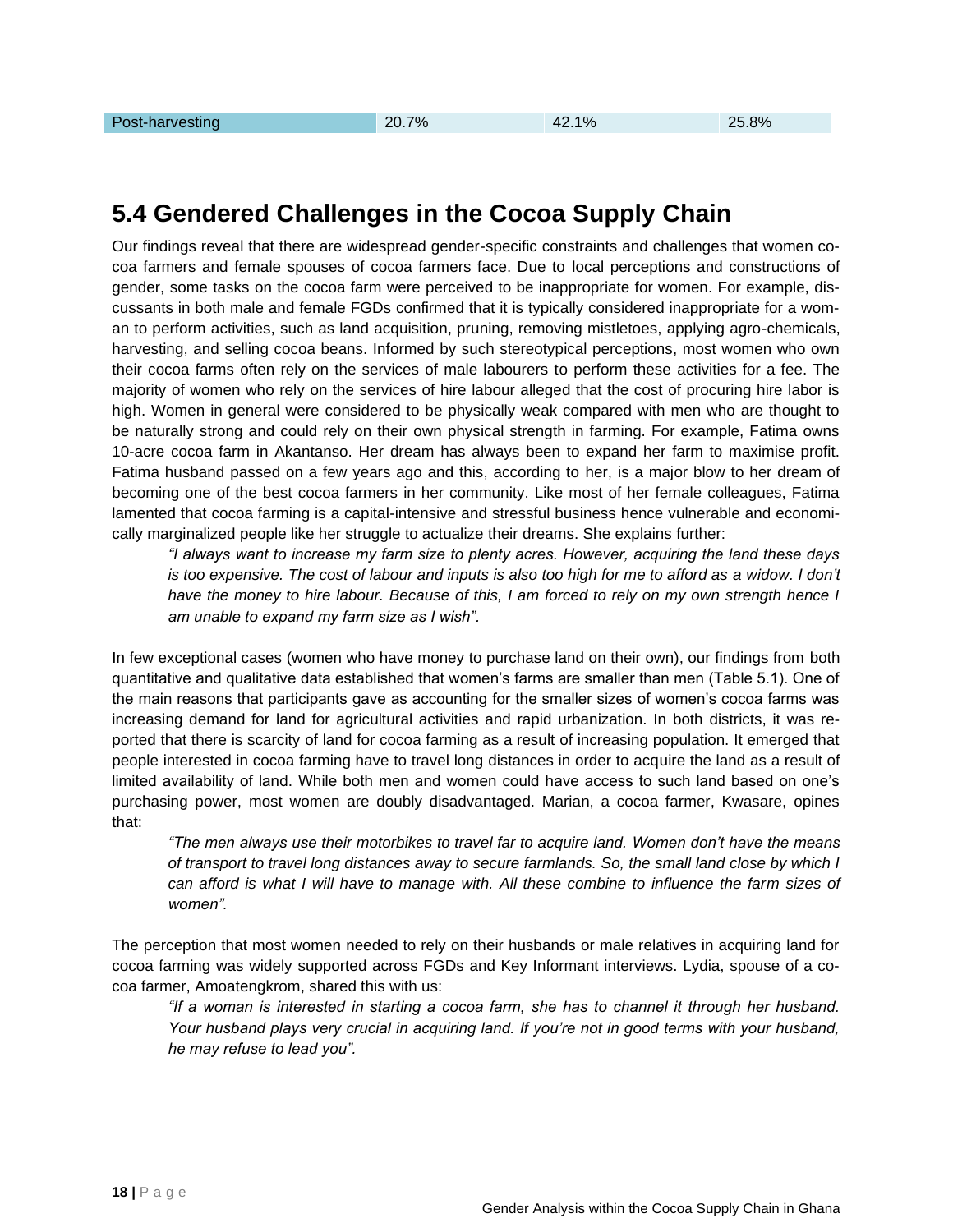In families with jointly owned cocoa farms, some men appear to be benevolent enough by gifting a portion of the cocoa farm to their wives. Despite this, it emerged that such farms could easily be taken away by the man whenever he feels doing so as narrated by Akos, a cocoa farmer, Bredi:

*"After giving you the farm, some men can collect it back anytime he feels doing so. This is so because there is no documentation to show that the woman owns the farm. In order to continue farming on the land, you must maintain good relationship with him otherwise you lose that land".*

There is no formal contractual arrangement in sharing cocoa farms or the cocoa proceeds between a man and his wife who jointly work on the same farmland. Most women thought that the absence of concrete contractual agreements between couples who work on a jointly owned cocoa farm is problematic as far as women's empowerment is concerned. Women who are in polygamous families bear the brunt of such poor arrangements as they always need to compete among themselves in eliciting "favors" and "appreciation" from their husband. Giving a portion of cocoa farm to a woman by her husband was widely described as doing the woman a "favor". To most men across FGDs, this practice was also to show appreciation for the support that a woman has been rendering to her husband on the farm. To gain such "favor" and to be "appreciated", a woman must maintain good relationship and loyalty to her husband who has a cocoa farm. Additionally, a woman must demonstrate that she is hardworking and that she would be able to independently take care of the farm by paying for the services of hire labor. Our analysis reveals that women's access to jointly owned farm land as a form of gift or appreciation was contingent on submissive femininity. Submissive femininity entails that a woman ought to embody quality of hard work which enables her to efficiently manage both productive and reproductive activities.

Yet, the stories and experiences of other women who are well-resourced were different. Women may generally be disadvantaged within the domain of cocoa farming, but their experiences are not homogenous. Rather, women's experiences as cocoa farmers or spouses of cocoa farmers are deeply shaped by interlocking factors, such as class, marriage, culture, and geography. Women such as Akua, a business woman and owner of a cocoa farm, Akrobokrom, shared her experience with us:

*"I bought my own land [10 acres]. I don't need a man to lead me or something in acquiring a land. My money leads me. I did everything all by myself except activities that demand lot of energy whereby I hired men to do them for me".* 

The experience of Rita, a teacher and cocoa farmer, Camp Junction, is similar to Akua and many other well-resourced women:

*"I bought my 3-acres cocoa farm for 3000 Ghana Cedis in 2010. Later on, I bought 12 acres for 19,000 Ghana Cedis, which I have given to a caretaker to manage on my behalf. So, when my colleagues say their husbands needed to lead them to landowners, it is not the same for all of us. I don't need my husband to lead me. My money speaks for me. I only need to inform him as courtesy demands".* 

Irrespective of marital and migratory status, such experiences were common among women who have the financial means to purchase land independently of men (whether male relatives or husbands). In the case of Song-na, her experience in securing land is completely different due to her migrant, poor, and unmarried status. She narrated painfully how women like herself struggle to secure land for cocoa farming:

*"Over here, it is the men who acquire and manage the land on behalf of the woman. It is difficult*  for an unmarried woman like me to easily secure land for cocoa production if I don't have plenty *money. If I have money, I don't need anyone to lead me to the landowner. Cocoa farming is an economic venture and with the needed finances, everyone can venture into it".*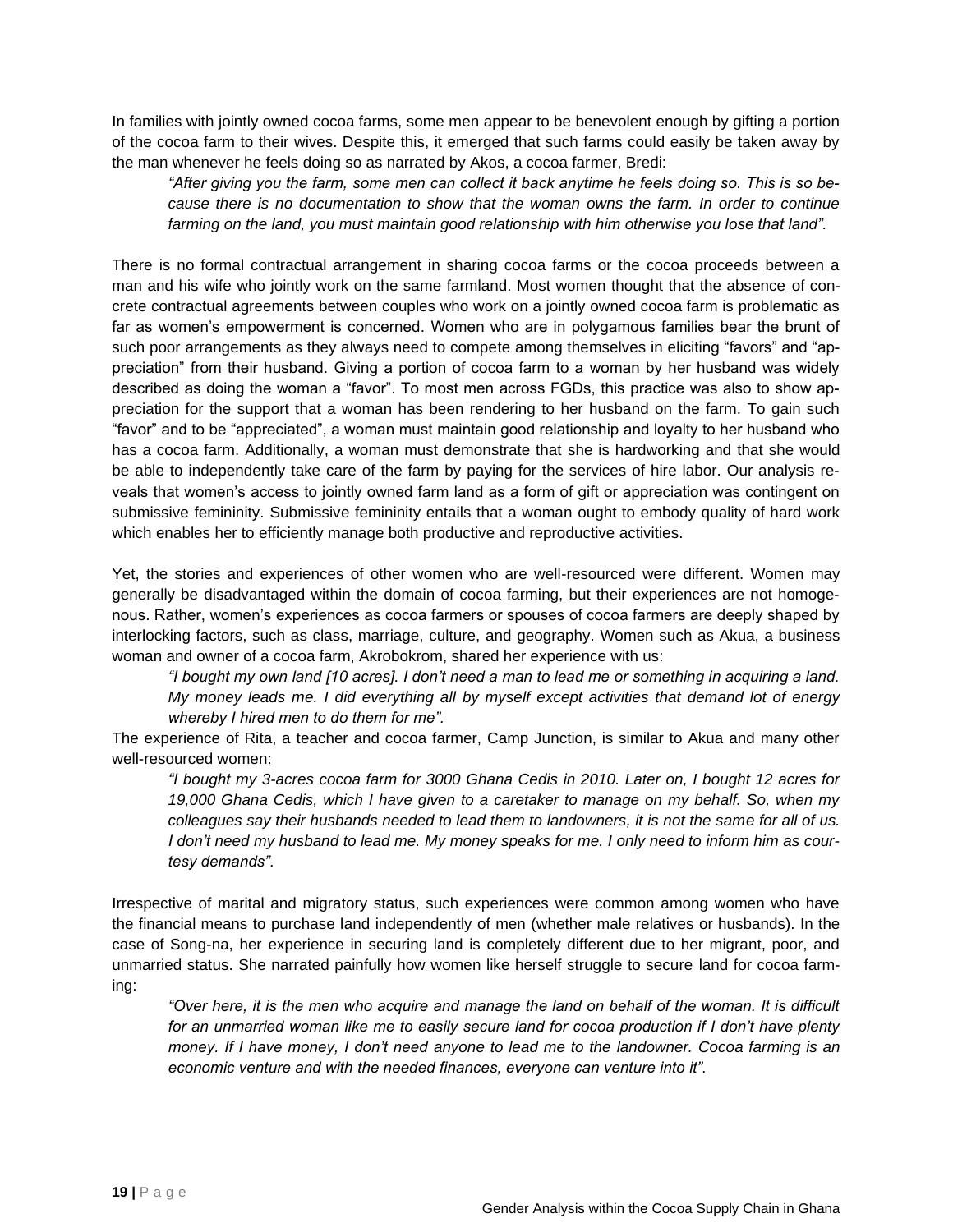In order to compete with their male colleagues, women in the FGDs expressed the views that they (i.e., women cocoa farmers) often need more money to enable them hire more labourers. Across both male and female focus groups, it emerged that men often form labor groups popularly known as *nnoboa*. Such groups are called upon to offer labor for group members in times of need, especially among poorer farmers who cannot afford the cost of hiring a wage laborer. Our findings demonstrate that while poorer male farmers frequently rely on the services of the nnoboa labor as well as the labor of family members, female cocoa farmers tend to rely more on the services of hired labor. Increasing the farm size, productivity, and quality of cocoa produce by women, especially those experiencing extreme poverty would means that women have to overcome the burden of higher costs of production as more wage labourers are hired. In both male and female group discussions, participants alleged that women are physically weak hence their inability to perform specific activities on the farm. Both men and women perceived that activities described as physically arduous, such as felling of trees, spraying of agro-chemical, plugging of pods, pruning, etc. were typically considered inappropriate for women hence the need to procure the services of a wage labor. This perception of the gendered performativities embedded in cocoa production was confirmed throughout our interaction with participants. Most women complained that they are unable to use the spraying machines (popularly known as "motorburo") because of their heavy nature. Except in a few cases, the heavy nature of spraying machines makes it difficult for the majority of women to use them as narrated by Nancy, cocoa farmer, Harunakrom:

*"If the spraying machines were less heavy like the Knapsack, women could use them to spray our farms without hiring any laborer or relying on our husbands. The men always prioritize their farms first. By the time they come to spray your farm, the farm might be infected with pests, insects, and "Emoa Nkanka" (caterpillers)".*

In our group discussion with women in Camp Junction, Yaa, a widow and cocoa farmer, narrated how she always struggle to maintain her cocoa farm, which her late husband gifted her. She argues:

*"I belong to a cooperative which has helped us to share and exchange ideas. Through the cooperative, I am able to obtain agro-chemicals and the spraying machine. But you know I am a woman; I am not like the men. I cannot handle the machine; it is too heavy. So, I often hire male labourers to help me. That is what I have been doing for the past years when my husband passed on. We want the government to help us with loan so that we can hire more laborers to increase our yields".*

Another discussant, Abena, a cocoa farmer, Akantanso, agrees with Yaa and many other participants. She argues:

*"I have been farming cocoa for the past 30 years. I can tell you everything about cocoa production. My concern has always been that the men are cheating us. Whereas they [men] use nnoboa, women have to hire labourers. We don't have enough strength like the men. So, once we get some support [loan], a lot of our challenges will be resolved in a sense. With the required farm inputs, training, and support, we will be able to increase our farm yields".* 

Although the perception that women are physically weak and always need to procure the services of male labourers to work on their farms was widespread, Yaw, a cocoa farmer, Akrobokrom, contested such perceptions, arguing:

*"I disagree with those who tell you that women are weaker than men. Some women can farm very well than some men. My wife is an example. When I go to the farm with my wife, I don't always want to stand by her. She always wants to disgrace me on the farm with her farming prowess. My wife is very hardworking. Her own farm is even bigger than the farm size of some men".*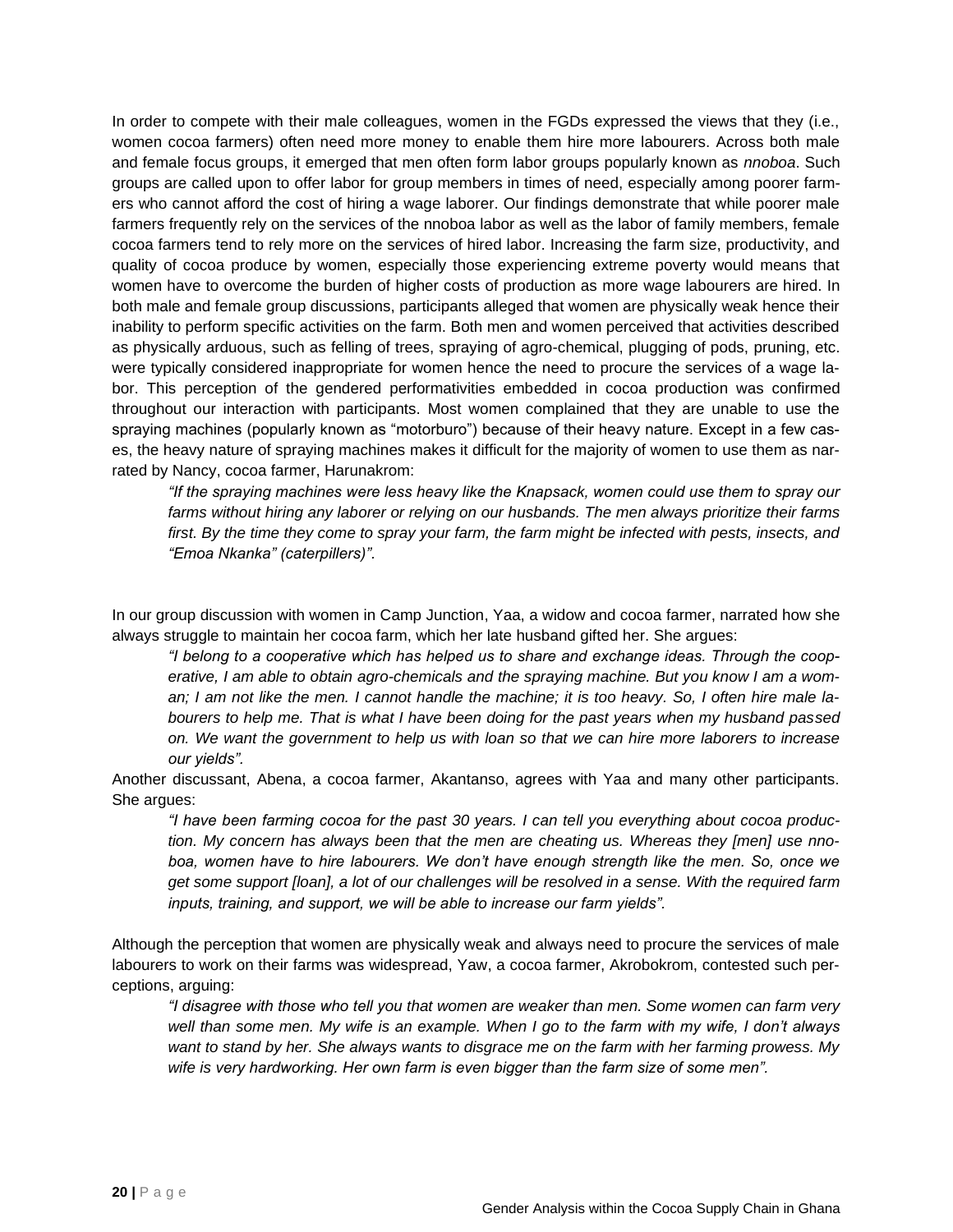Our interaction with male and female cocoa farmers, especially in the Atwima Mponua District confirmed that a few exceptional women who own large cocoa farms do not rely on the services of hire labor. Instead, such women shoulder everything from clearing of land to harvesting.

Throughout the interviews, there is a dominant perception that it is the conjugal duty of a woman to help her husband on his farm. This was a common practice across all the descents (both patrilineal and matrilineal) we interacted with. In the focus group discussions with men and women, it emerged that women always need to work on their husbands' cocoa farms to reduce the high labor costs, especially during the initial stages of farming. This was particularly common among young cocoa farming families, where there was no child of farming age. In families with adult children who could cushion the labor needs of the family, the tendency to allow women to involve in their own cocoa farming activities was high.

While participants acknowledged that agricultural inputs, such as chemical, fertilizers, cutlasses, spraying machine, pruners, etc. are always given to them by the government, NGOs, and LBCs, it emerged that such support is inadequate to meet the growing needs of farmers. Even as participants acknowledge such support as laudable in enhancing their productivity, most participants (both males and females) suggested that these inputs always arrive in their communities late. The late arrival of farm inputs was noted to be affecting farmers negatively. Our interaction with the Assembly member who doubles as one of the executives of Peace and Love cooperative in Kwasare confirms this. He argues:

*"The government is doing well in supporting farmers with inputs. However, our concern is that most of these inputs are distributed to farmers late. Farmers need the inputs at the beginning of the farming season. By the time we get the subsidized inputs, the harm has already been caused".* 

In our interview with the chief female cocoa farmer at Akantanso, she lamented that women are the hardest hit when inputs are delayed:

*"Farmers always need the inputs timely. This can enable us to apply them at the right time to improve our yields. When the inputs are not distributed early, women cocoa farmers suffer the most. Women would need to go to the market to buy these inputs at commercial prices. Most women do not have the money to afford the required quantity of inputs at commercial prices to enable them gain good harvest".*

The survey data complemented the qualitative narratives in light of these challenges as reported in Table 5.7 below.

|                                           | Percentage (%) of respondents |       |                  |       |                       |       |  |
|-------------------------------------------|-------------------------------|-------|------------------|-------|-----------------------|-------|--|
| <b>Challenges</b>                         | <b>Bia East District</b>      |       | Atwima<br>Mponua |       | <b>Both Districts</b> |       |  |
|                                           |                               |       | <b>District</b>  |       |                       |       |  |
|                                           | W                             | M     | W                | M     | W                     | M     |  |
| Inadequate funds to buy inputs            | 42.0%                         | 56.6% | 81.1%            | 81.5% | 60.7%                 | 67.9% |  |
| High cost of labour                       | 44.3%                         | 47.3% | 79.9%            | 86.1% | 61.3%                 | 64.9% |  |
| Injuries from cutlass, thorns, trees etc. | 39.1%                         | 35.7% | 81.1%            | 83.4% | 59.2%                 | 57.4% |  |
| High cost of fertilizer                   | 47.1%                         | 57.1% | 41.5%            | 55.0% | 44.4%                 | 56.2% |  |
| Limited access to spraying machines       | 55.5%                         | 61.0% | 33.3%            | 49.0% | 45.0%                 | 55.6% |  |
| Inadequate pesticides/insecticides        | 58.6%                         | 68.7% | 30.2%            | 37.7% | 45.0%                 | 54.7% |  |

### <span id="page-34-0"></span>**Table** Error! No text of specified style in document.**.8: Percentage of responses on the challenges/problems women (W) and men (M) face in cocoa production**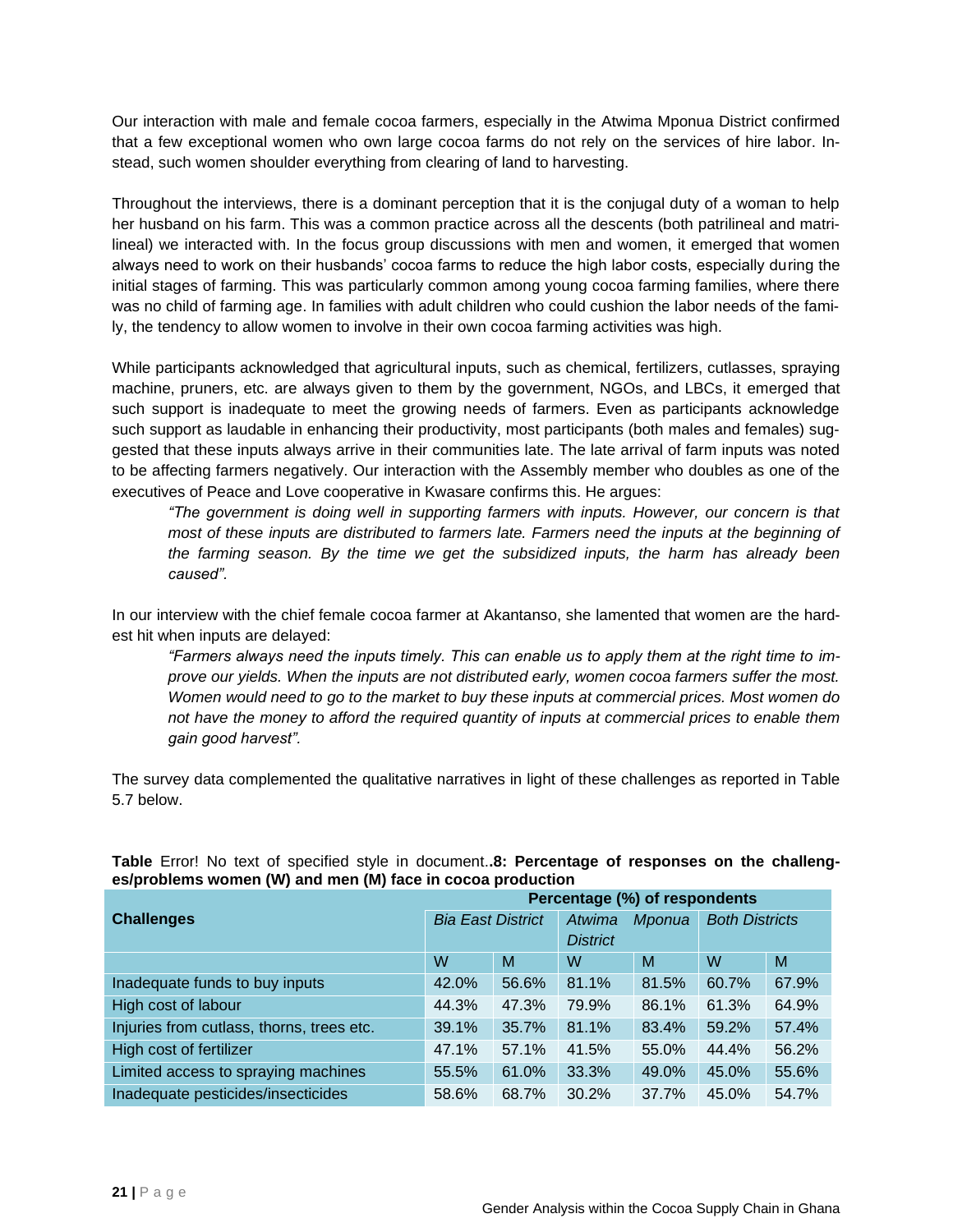| Untimely supply of fertilizer/chemicals      | 39.7% | 45.6% | 49.7% | 61.6% | 44.4% | 52.9% |
|----------------------------------------------|-------|-------|-------|-------|-------|-------|
| Body pains arising from the labour intensive | 33.3% | 28.6% | 84.3% | 80.1% | 57.7% | 52.0% |
| nature of cocoa production                   |       |       |       |       |       |       |
| Limited access to labour                     | 39.1% | 36.3% | 59.7% | 58.9% | 48.9% | 46.5% |
| Scarcity of land                             | 26.4% | 33.5% | 47.2% | 60.9% | 36.3% | 45.9% |
| Low price of cocoa                           | 36.2% | 43.4% | 27.7% | 35.8% | 32.1% | 39.9% |
| Limited access to seedlings                  | 39.1% | 43.4% | 28.9% | 30.5% | 34.2% | 37.5% |
| High cost of seedlings                       | 39.7% | 39.6% | 25.8% | 28.5% | 33.0% | 34.5% |
| <b>Reptile bites</b>                         | 27.6% | 30.2% | 37.7% | 37.7% | 32.4% | 33.6% |
| High cost of land                            | 29.9% | 33.0% | 13.2% | 26.5% | 21.9% | 30.0% |
| Pest and disease infestations                | 25.9% | 25.3% | 28.9% | 35.1% | 27.0% | 29.7% |
| Unable to back/use spraying machine          | 27.6% | 25.3% | 35.2% | 33.1% | 31.2% | 28.8% |
| Chemical poison/infection                    | 26.4% | 25.3% | 27.7% | 28.5% | 27.0% | 26.7% |
| Unfavorable land tenure arrangement          | 29.3% | 31.9% | 7.5%  | 8.6%  | 18.9% | 21.3% |

As reported in section 5.3.2, boys and girls support their parents in cocoa farming, spanning from land preparation to post harvesting. Their participation is however not without problems. From the survey, the main challenges children face in cocoa farming include neck, head, joint & body pains (66.5%), injuries from cutlass, trees, thorns, toxic irritant plants, cocoa pods etc (54.8%), reptile bites (35.3%), inability of children to study after school (31.2%), lateness to school (31.2%), pesticide/insecticide poisoning (31.2%), school absenteeism (28.1%) (Table 5.8). These challenges were evident across focus group discussions conducted with both boys and girls. Like her colleagues, Latifa, a 16-year-old girl, Harunakrom, narrates as follows:

*"After fetching water for the spraying, I always come home and my whole body is doing like ji-gi-ja ji-gi-ja [paining]. I cannot study well. I always experience so much body pains. Because of that I am forced to sleep instead of reading my books. So, I am less motivated to become a farmer in the future. That is why I am learning very hard in school to become a lawyer."* 

Similar challenges emerged in focus group discussions with boys as narrated by Yaw Manuh, a 17-year old boy, Akrobokrom:

*"At times, the cutlass cut us when we go to weed the farm. We are equally exposed to other dangerous animals, including reptiles. If one is not careful, you can fall from the trees when you climb to remove the mistletoes."* 

In other focus group discussions with girls, cocoa farming was described as a "dirty" work with unstable income. Others thought that cocoa farming makes farmers easily grow old and die early as illustrated by Kobina, a-17-year-old boy, Amoatengkrom:

*"I would personally not want to go into cocoa farming because it makes you grow old early. It is so stressful. You visit some cocoa farming communities and realized that young men show visible signs of aging at very early stages of their lives."* 

Most participants thought that cocoa farming is too stressful that they would not encourage their children to join. The majority of participants expressed the view that cocoa farming is an energy-sapping activity with so much suffering.

At the district level, problems of body pains and injuries were widely reported in Atwima Mponua District compared to Bia East District (table 5.8). Conversely, the proportion of respondents that reported problems of reptile bites, inability of children to study after school, lateness of children to school, pesti-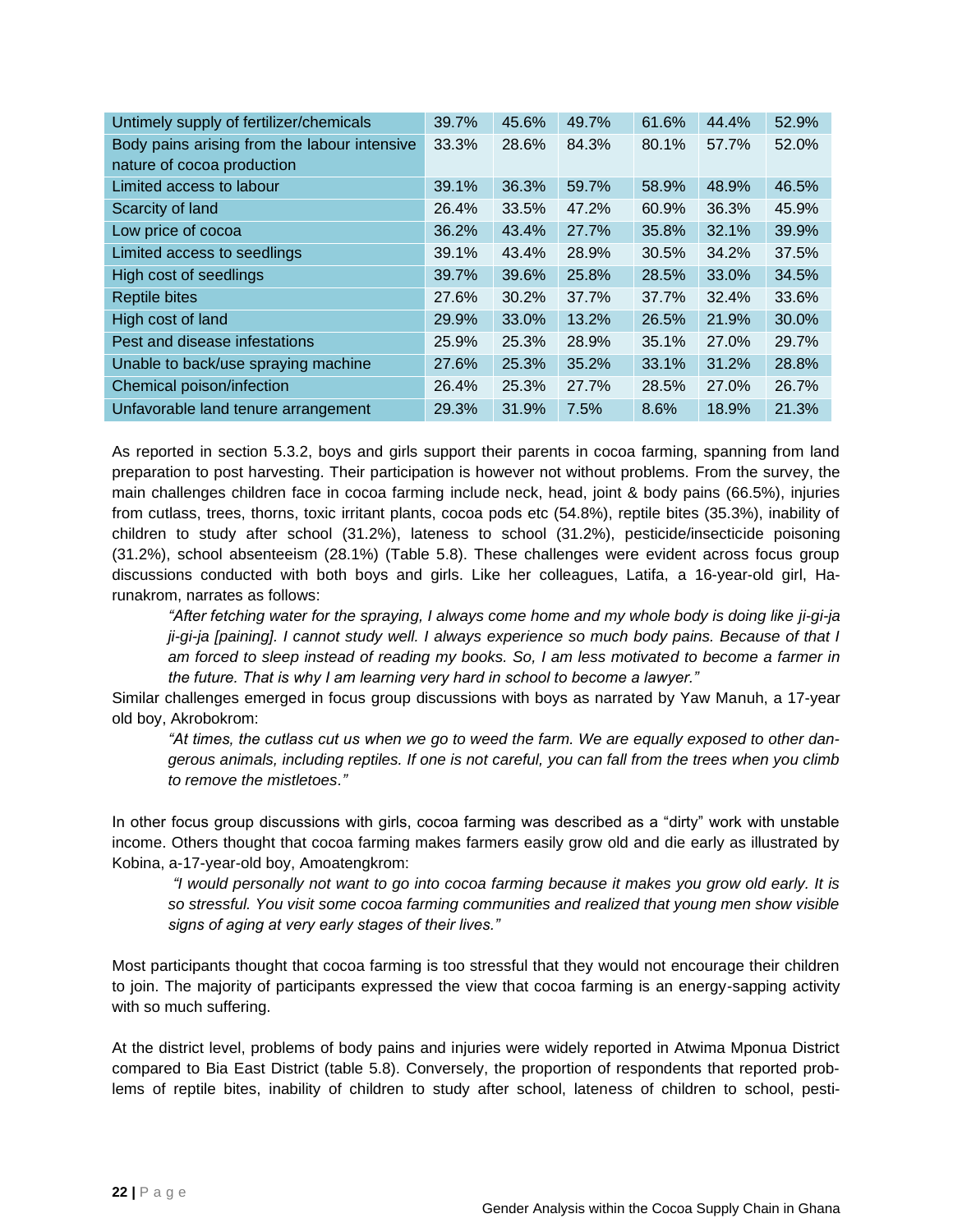cide/insecticide poisoning and school absenteeism were higher in Bia East District than in Atwima Mponua District (Table 5.8).

**Table** Error! No text of specified style in document.**.9: Percentage of responses on the challenges/problems children face in cocoa production**

|                                                   | Percentage (%) of respondents |                  |             |
|---------------------------------------------------|-------------------------------|------------------|-------------|
| <b>Challenges</b>                                 | <b>Bia East District</b>      | Atwima<br>Mponua | <b>Both</b> |
|                                                   |                               | <b>District</b>  |             |
| Neck, head, joint & body pains                    | 59.9%                         | 81.2%            | 66.5%       |
| Injuries from cutlass, trees, thorns, toxic irri- | 46.7%                         | 72.5%            | 54.8%       |
| tant plants, cocoa pods etc                       |                               |                  |             |
| <b>Reptile bites</b>                              | 40.8%                         | 23.2%            | 35.3%       |
| Inability to study after school                   | 36.8%                         | 18.8%            | 31.2%       |
| Lateness to school                                | 34.2%                         | 24.6%            | 31.2%       |
| Pesticide/insecticide poisoning                   | 35.5%                         | 21.7%            | 31.2%       |
| School absenteeism                                | 38.8%                         | 4.2%             | 28.1%       |

### **5.5 Access to Productive Resources and Support for Cocoa production**

#### **5.5.1 Access to resources**

Throughout our focus group discussions with men and women, it was revealed that women lack the physical strength to become cocoa farmers in their own right. When asked to share their opinion on a situation in which a man and woman are both interested in a parcel of land for cocoa production, but both do not have the required money to purchase the said land, who is a typical landowner more likely to give the land to farm? It was common for participants (both men and women) to articulate that it is more profitable to give the land to the man to manage as a sharecropper or caretaker since men are physically stronger and adventurous than women. Like most participants, Evelyn, a cocoa farmer, Kwasare, believes that:

*"The men have the advantage over we the women in accessing land. Most landowners would prefer to give their land to the men because the men are considered to be physically stronger and hardworking than women".* 

This perception was confirmed by our key informant interviews with some Assembly members. The Assembly member for Bredi shared this:

*"In this community, men are given preferences in terms of land because they are physically stronger than women. Women may not have the time needed to fully commit to the farm work since women are burdened by domestic responsibilities".* 

There was widespread perception that women cannot work hard like their male counterparts. Most male participants believed that if they were landowners, they would prefer to give their land to men (and not women) as giving the land to the latter would mean that their share of the proceeds is likely to be affected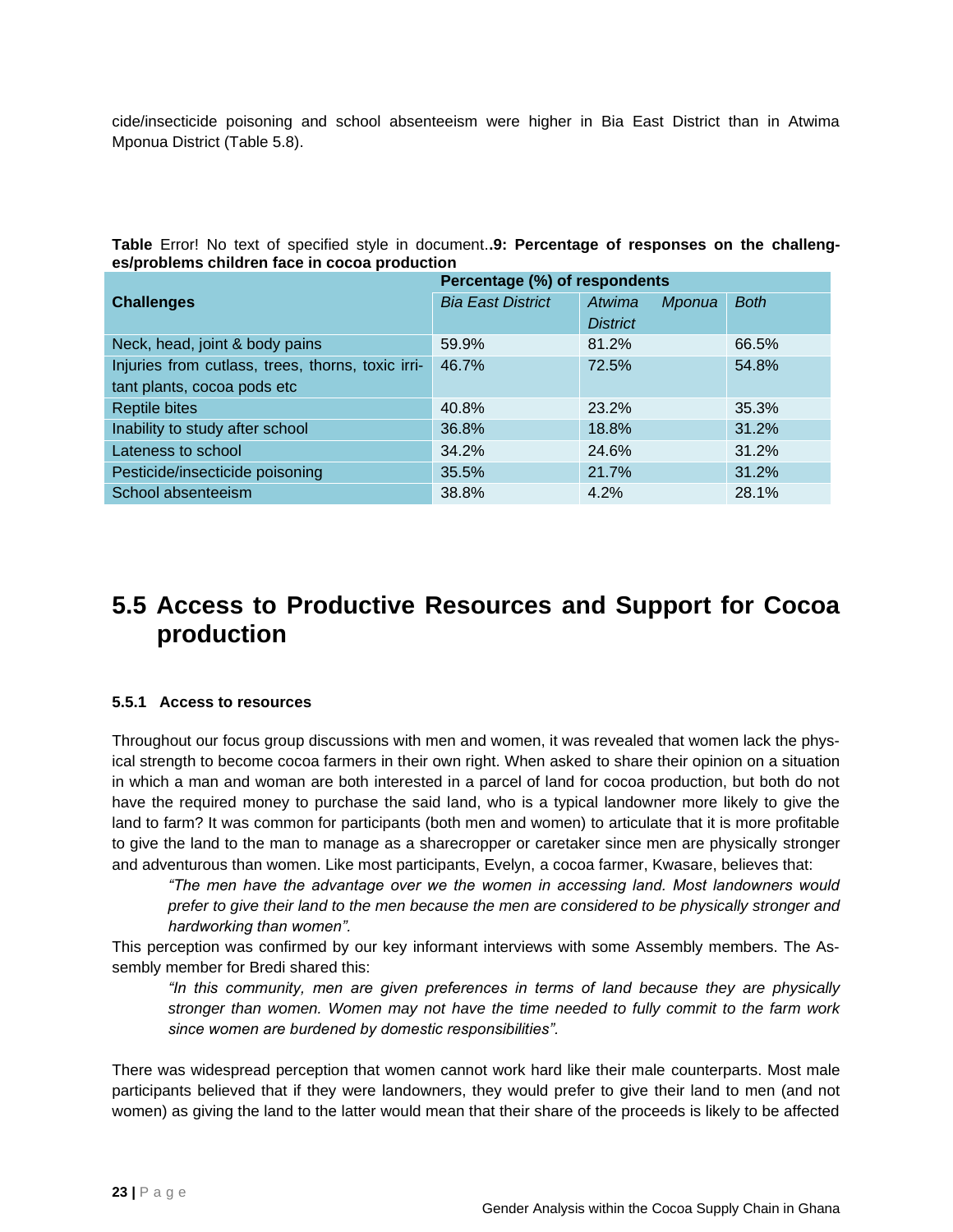as a result of low productivity. In a situation in which a landowner (mostly men but also some women) wants to give a parcel of land to a woman, the latter's prospect in obtaining the land is enhanced if she is accompanied by her husband or other male relatives to the landowner. These relatives and husband serve as a form of social insurance/collateral as recounted by Akosua, a cocoa farmer, Akantanso:

*"In this community, when women go to acquire the land, they are asked by the landowner to bring their husbands or a male relative before they can proceed with the process. This is unfair to women as this practice makes men look superior to women. If a man can access land without necessarily involving his wife, a woman should be allowed to do same. We are in a world of gender equality".* 

While women in general are severely constrained in cocoa production, our findings suggest that unmarried and migrant women are particularly disadvantaged in the production process as they navigate multiple inequalities and gender-specific barriers. For example, migrant and unmarried women do not generally have the financial means needed to make the initial payments in acquiring land for their own cocoa production. In the case of such women being caretakers or sharecroppers, they often lack the requisite social collateral that could guarantee that they are capable of producing enough and quality cocoa beans that could allow landowners to maximize profit. The fear that women's caretakers or sharecroppers are incapable of producing maximum yields further complicates their insecure land tenureship and their potential to become efficient cocoa producers.

In analysing the time spend by men and women in a typical cocoa growing household, it became evident that most women are increasingly working a third shift. For example, it is the primary responsibility of women to take care of their families. Secondly, women need to earn an income in order to pay for the cost of labour and buy critical farm inputs. Lastly, women need time to fully commit to their farms in order to have good yields much like their male counterparts. The feminization of responsibility further complicates the plight of female cocoa farmers in the selected communities. Informed by cultural norms and marital arrangements, women were noted to be exclusively responsible for reproductive care work as well as accounting for most of the productive labour. Comparatively, women were noted to working more than men, yet women's crucial contribution to cocoa production does not necessarily translate into the everyday empirical realities of women. Ultimately, most women continue to suffer from many gender-specific inequities. our findings suggest that most women, especially those who are into cocoa farming can get out of poverty, increase in their personal well-being, enhanced nutritional needs of their children, and better empowered if women are given the resources needed.

It became clear in both male and female group discussions that many women continue to experience substantial gender-based discriminations, particularly in accessing land and credit for cocoa production. Most women claimed that land owner (who are predominately men) do not usually trust their ability to produce large quantities of quality cocoa beans hence their refusal to give women land to farm as sharecroppers or caretakers. In households where both husband and wife work on the same cocoa farm, women are poorly recognised as active workforce much like their male counterparts.

As a result of inadequate supply of agricultural inputs, some male farmers thought that they could access more government subsidised inputs, and by implication, expand farm sizes if they give a portion of land to their wives. This was observed to be an emerging practice in some of the communities we conducted the interviews. Being formally recognised as a cocoa farmer allows a woman to join a local cooperative. By extension, belonging to a local cooperative gives women access to subsidized agricultural inputs, especially those offered by the government. While this could be described as a potentially progressive practice, most women claimed that their husbands control the passbook and the income earned from the sales of cocoa. When asked whether women contribute to decision regarding how income from the sales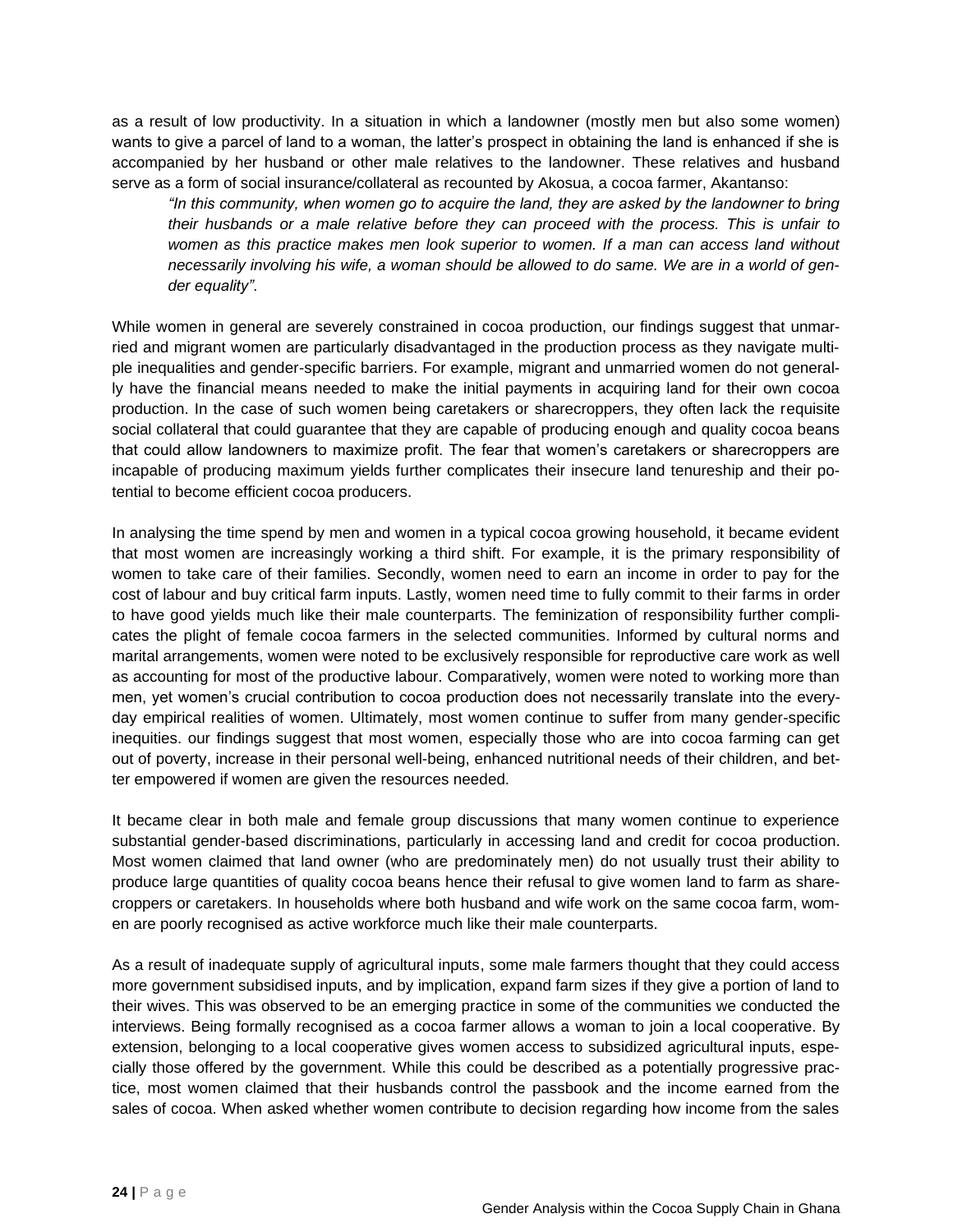of cocoa is used and for what purpose, it was widely articulated among men and women in the group discussions that it is the man [as the head of the family] who has the final say in deciding what to use the income earned from cocoa for. As illustrated by Boahema, spouse of a cocoa farmer, Akrobokrom:

*"For me, I don't know what my husband always use the money for. We always suffer together on the farm, but we don't enjoy together after the harvest. Besides giving me "chop money" he does not give me anything".* 

In some households, women confirmed that they were consulted by their husbands regarding what to use the earning from the sale of cocoa beans. While men consulting their wives may appear progressive, this appears to be a mere courtesy and that women's views may not necessarily be considered by men as the heads of the family. This was strongly foregrounded in the comment of Lucy, spouse of a cocoa farmer, Camp Junction:

*"So, when we harvest the cocoa, my husband decides who (Purchasing Clerk) to sell the beans to because he has the Passbook. At the start of the farming season, he goes to these PCs to obtain loans. After the sale of the beans, he manages the income because the man is the head and breadwinner of the family. So, while we all work together on the farm 24/7, I don't compete with my husband on what to use the income for. It is the sole prerogative of the man to decide whether to give some of the money to me as his wife or not. I cannot force him".*

In another group discussion with women, Benedicta, a migrant woman cocoa farmer, Harunakrom, agrees with such sentiment, arguing:

"*While I always work together with my husband on the farm, I have realized that it is just men's nature to cheat we the women. When my husband is happy, he consults me on what to use the income for. Sometimes I advise him to use it for our building project back in our hometown in the North. Another time I suggest to him to deposit it in the bank for safe keeping since cocoa is seasonal. He can decide to ignore all that I tell him because he is the head of the family".*

However, this practice of not consulting women was not uniform for all women as contestations were evidenced. For example, women who own land in their own right (through outright purchase or inheritance) do not consult anyone before using the income earned from cocoa. In instances in which a man gifts a land to his wife to farm, the dynamics are quite different. While women in such families may want to invest the income earned from the sale of cocoa in alternative livelihood ventures with the potential to empower them, women often need the approval of their husbands. In focus group discussions (FGDs) with men and women, the view that women always need permission/approval from the husbands before using the proceeds for any project was dominant. No matter how potentially promising these alternative livelihood ventures may be to women's empowerment, some men in the group discussion argue that they may not grant their wives approval due to the fear that their masculine position may be threatened when women are "over empowered". In this case, the woman has no option than to rescind her plans and acquiesce to the view of the man. These double standards, which discursively accord men greater power, legitimacy, and cultural authority over their own income and the income of their wives emerged to be deeply-rooted in the cocoa communities that we interviewed. Key informant interviews with relevant stakeholders within the cocoa supply chain confirmed that women make up a large proportion of cocoa labour force either as direct and indirect contributors. Importantly, women cocoa farmers are making significant contribution to cocoa production, yet most women exercise little agency and voice in decision-making regarding what, when, and how to use income earned from cocoa production. Due to widespread perception that cocoa farming is a physically demanding work, hence more suitable for men than women, significant contributions of women in the Ghanaian cocoa sector, particularly family-owned farms are often unrecognized and unremunerated. Consequently, husbands and other male relatives are often credited as the producers of cocoa and less is said about women's roles in cocoa farming. The practice of neglecting the diverse contributions of women in cocoa farming appeared to be a normal practice among most households we interviewed.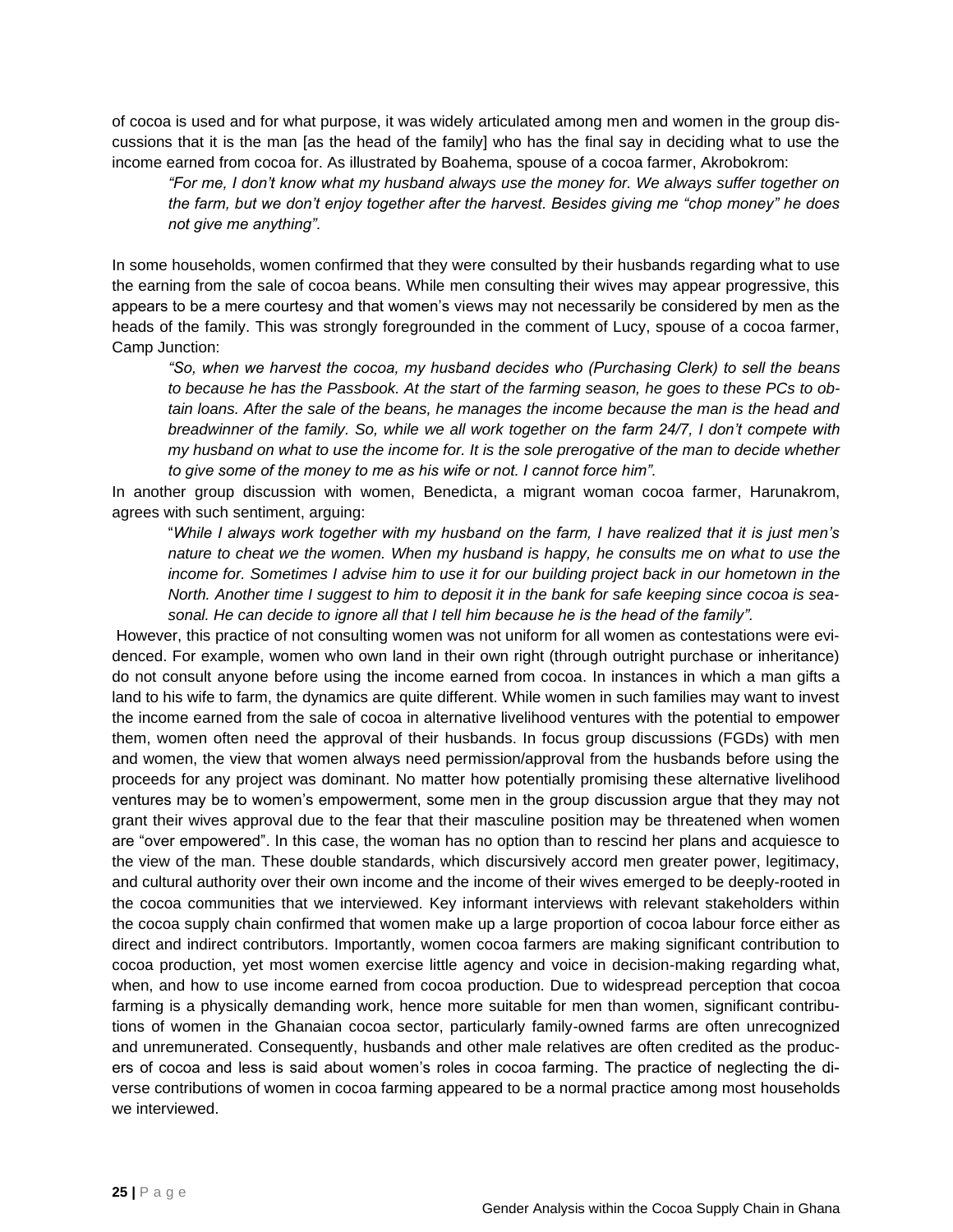Focus group discussions with men and women cocoa farmers and leading cocoa purchasing companies (e.g., PBCL, Kuapa Kokoo, AgroEcom) revealed that it is a common practice for most men (acting as the heads of their households) to possess the passbooks. Within the Ghanaian cocoa sector, passbooks are required for the sale of cocoa to licensed buying companies (LBCs). It was evident that possessing a passbook could enhance the chances of a farmer securing loans/credit from LBCs and Purchasing Clerks (PCs) as illustrated by Maame Abena, the women's chief farmer, Akantanso:

*"Having a cocoa farm alone is enough guarantee for you to obtain a loan from the PCs since they are sure you will pay back with cocoa".* 

In many of the key informant interviews with District Managers of LBCs, it was uncovered that most farmers deal with multiple LBCs as a mean to diversify their stream of credit. While all the LBCs we interviewed complained that farmers are becoming increasingly less trustworthy as most fail to honour their obligations when the time for the repayment of the loan is due, farmers on the other hand thought that the PCs, who work under these LBCs always cheat them by weighing their cocoa more than the required 65 kilos.

#### **5.5.2. Access to support**

In both study districts, it was uncovered that government (through COCOBOD), NGOs and private organizations provide diverse forms of support to farmers with the aim of increasing yield. They include increase in price of cocoa, payment of bonuses, supply of inputs (mainly fertilizer, pesticides/insecticide, and slashers/pruners and sprayers) and trainings on cocoa production (e.g., farm maintenance, fermentation, drying, pruning etc.) as listed in Table 5.9.

| Kinds of support                 | <b>Percentage of farmers</b> |            |                       |  |
|----------------------------------|------------------------------|------------|-----------------------|--|
|                                  | Government                   | <b>NGO</b> | Private organizations |  |
| Increase in price of cocoa       | 55.5%                        | $0\%$      | $0\%$                 |  |
| <b>Received bonuses</b>          | 38%                          | 15.3%      | 33.8%                 |  |
| <b>Received fertilizer</b>       | 57.8%                        | 2%         | 2.3%                  |  |
| Received pesticides/insecticides | 82.8%                        | 15.8%      | 17.5%                 |  |
| Received slashers/pruners        | 40%                          | 2%         | 2.5%                  |  |
| Trainings on cocoa production    | 69%                          | 15.3%      | 25.5%                 |  |
| <b>Others</b>                    | $0\%$                        | 0.8%       | 4.3%                  |  |

#### **Table** Error! No text of specified style in document.**.10: Kinds of support farmers received from Government, NGOs and private organizations in the past one year preceding the survey**

In the survey, government was identified as main supporter of cocoa farmers; 88% of farmers received support from government in the past one year preceding the study, 37% got support from private organizations with only 16% being supported by NGOs (Fig. 5.2). Between the two districts, the proportion of farmers who got support from the government, NGOs and private organizations were higher in Atwima Mponua District than Bia East District (Fig. 5.2). Analysis by gender of respondent also revealed that more male farmers have access to government support than female farmers while more female farmers have access to support from NGOs and private organizations than male farmers (Fig. 5.3).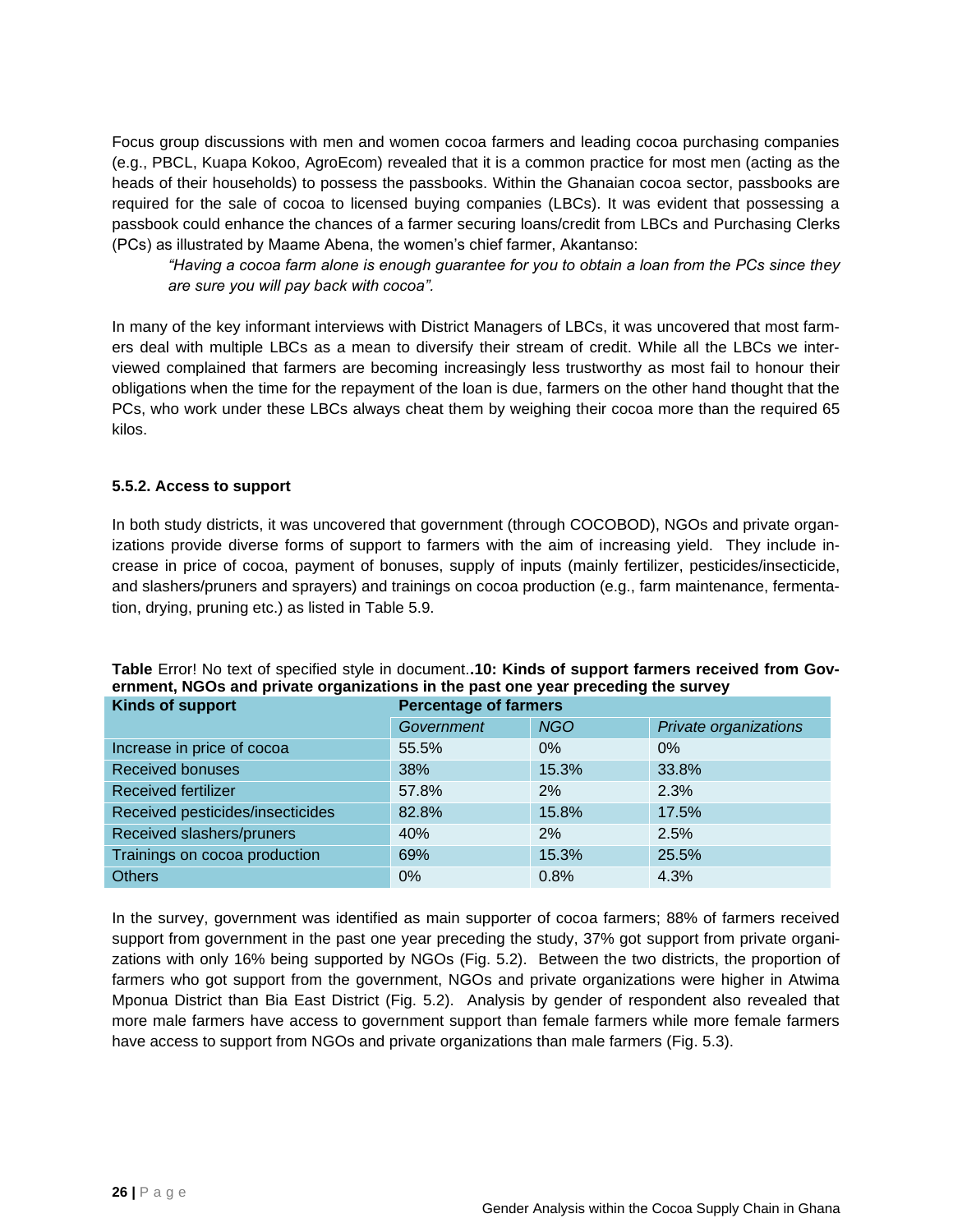

**Figure** Error! No text of specified style in document.**.2: Proportion of farmers who received support from government, NGOs and Private organizations in the past year preceding the survey by districts**



**Figure** Error! No text of specified style in document.**.3: Proportions of males and females farmers who received support from government, NGOs and Private organizations in the past year preceding the survey**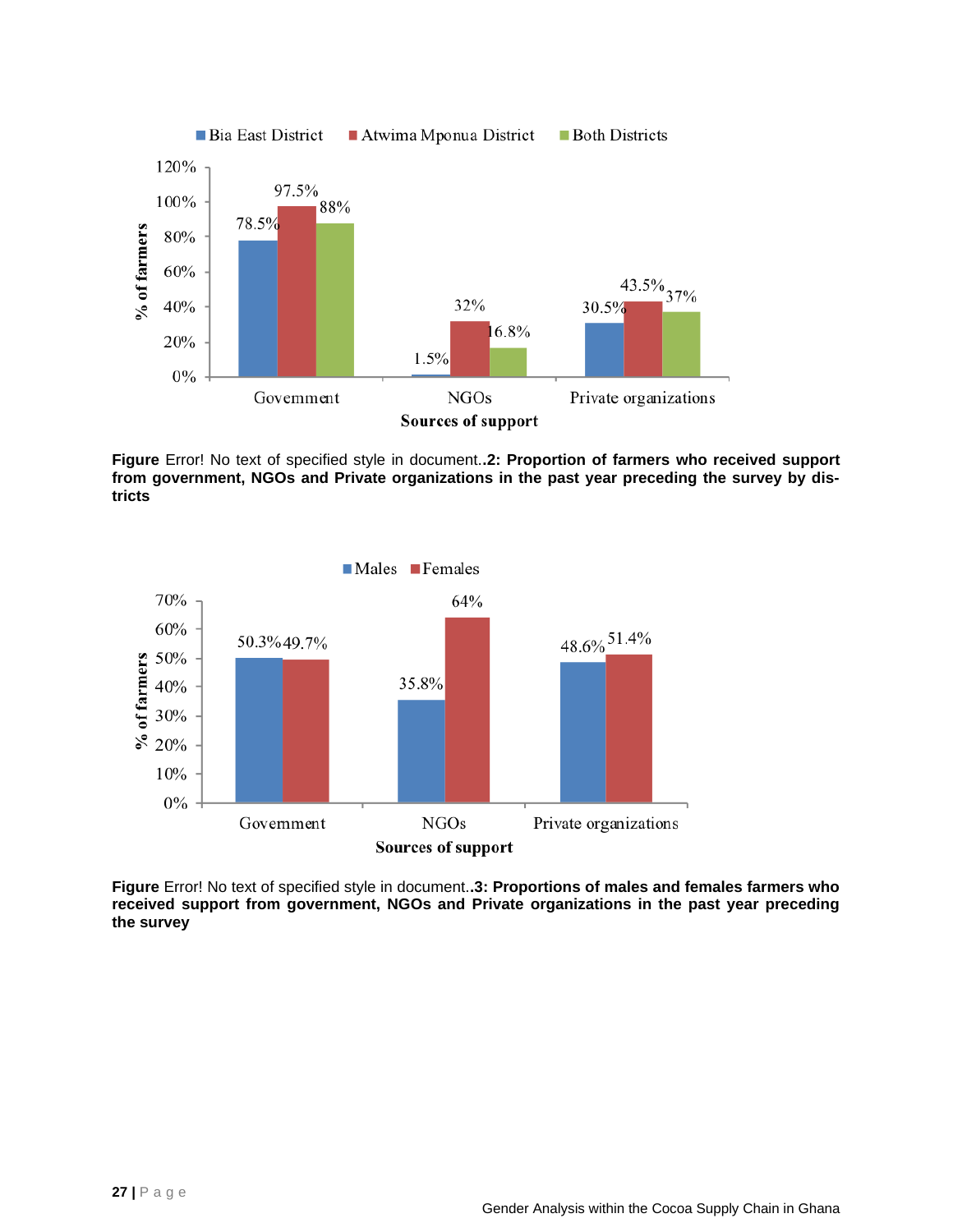### **5.6 Availability of Gender Disaggregated Data in the Cocoa Sector**

To what extent are government departments, NGOs, private organizations, and other relevant stakeholders contributing to promote gender equality within the cocoa supply chain? To what extent are women prioritized in the distribution of supports and resources to cocoa farmers at the community level? Are there sex-disaggregated data to back how various organizations/actors are incorporating the needs, concerns, and challenges of women cocoa farmers into their support systems? Creating a sustainable and inclusive supply chain requires understanding the contributions of men and women cocoa farmers. It also requires paying close attention to the consequences of the different roles and activities that different categories of men and women play at various stages of the supply chain. Such an approach allows development actors to foreground the priorities, interests, and challenges of different categories of men and women as they intersect with sociocultural and economic realities. From our interactions with both male and female cocoa farmers in both districts, it is clear that there are good reasons why robust, genderdisaggregated data are urgently needed to inform policy formulation and interventions within the cocoa sector.

It is important that government departments, LBCs, NGOs, and other relevant stakeholders collect gender-disaggregated data as a means to understand how women's experiences and needs in the cocoa sector may be different from the experiences and needs of men. For example, such data may paint a better picture of the income of female cocoa farmers vis-à-vis the income of male farmers during a particular farming season. Furthermore, the availability of gender-disaggregated data is also likely to offer better insights on women's access to leadership positions, and decision-making roles in their immediate households and communities, including women's relative participation in farmer-based organizations/cooperatives/associations. Additionally, gender-disaggregated data have the potential to capture the extent to which male and female cocoa farmers are accessing credit and how such access could shape their choices for, and utilization of, certain agronomic practices, trainings, and even engaging in alternative livelihoods. Despite these potential benefits outlined above, it seems most of the government departments and LBCs interviewed are facing some difficulty in tackling issues of gender inequalities within the cocoa supply chain. As a result, there is high tendency that most actors operating along the supply chain are knowledgeable about the range of problems facing women cocoa farmers, yet setting realistic goals, delivering gender-sensitive interventions, and measuring the extent to such interventions are contributing to women's empowerment in the cocoa supply chain remain difficult. For example, while the CHED managers of both Districts, the District Assembly, and leading LBCs, such as AgroEcom and Kuapa Kokoo claimed that achieving gender equity and inclusivity is core to their activities, there was no existing gender disaggregated data to back their claim. None of these stakeholders could give the exact numbers of women cocoa farmers that they have supported or are currently supporting. While Figure 5.2 above demonstrate some commitment by the government, NGOs, and private organization in supporting cocoa farmers, it became difficult to ascertain the extent to which such commitments are truly addressing gender inequalities and disparities within the supply chain. Government continue to play lead roles in supporting cocoa farmers than any other player in the sector as shown in the Figure 5.2. The two LBCs (AgroEcom and Kuapa Kokoo) that we interviewed did not have data reporting on the gender compositions of their initiatives. Take for instance our interaction with key informant at Kuapa Kokoo below:

*Key informant: Gender is central in our operations. Every zone has a Purchasing Clerk (PC). In addition to these PCs buying cocoa from farmers, they are also tasked to record the particulars of every farmer who sells cocoa to them. So, every farmer who brings cocoa to the PC, your name, sex, date, number of*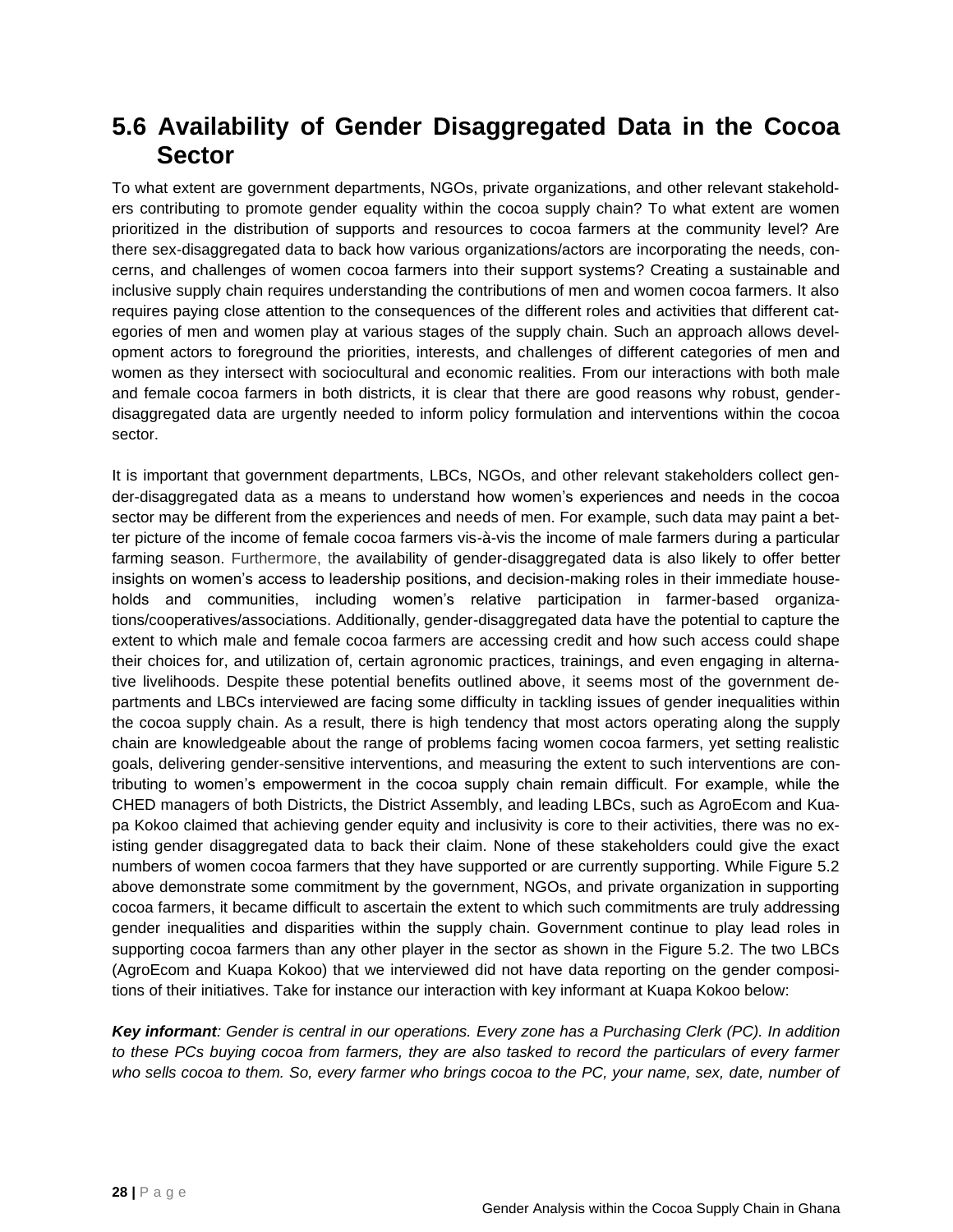bags, and the amount paid to you are recorded in a book. Last season, for example, we bought about *7,000 bags of cocoa from farmers.*

*Interviewer: Out of the 7,000 bags, how many bags were sold by women cocoa farmers and how many were sold by men? Do you have data on this disaggregation?* 

*Key Informant: As I said earlier, there is a book that records the total number of bags sold by each farmer. I cannot give you the exact figures, but what I know for sure is that men dominate the figures. Women are the minority because cocoa farming is mostly done as a family work. So, the head of the household brings the cocoa to us.* 

From the above, there are significant gaps in mapping out the contributions of women in the supply chain as women are likely to be unrecognized. The idea that cocoa farming is a family affair further contributes to the under-reporting of the roles of women at various stages of the supply chain. The question that lingers is if one does not know the exact number of female cocoa farmers working and supplying cocoa beans within a particular location, how then will the needs, problems, and priorities of women be attended to? In the few cases that gender was mentioned in the distribution of supports (e.g., a case in point is AgroEcom), the data are often inconsistent or poorly recorded to warrant any serious analysis. Key informants from LBCs expressed difficulty in keeping accurate and gender disaggregated data on men and women cocoa farmers and their respective contributions within the supply chain. This difficulty was captured by our key informant at PBCL in the Atwima Mponua district as follows:

*"We have been buying cocoa from farmers, but it is very difficult to track the exact number of bags sold by men or women. We are unable to capture this since in most families, the passbooks*  bear the names of the men. So, even if the beans belong to the woman, the man is in charge of *selling it. We always interact with the men because they come to take loans from us".*

The practice of men always possessing the passbooks was further activated by cultural norms which accord men greater power and authority over women and their properties. In focus group discussions with men and women, it became common for most participants to suggest that once a woman is married, she is answerable to her husband. The danger of such construction is that it takes for granted the contribution of women, especially in households in which both husband and wife jointly own the farm. For example, Kwaku, who owns a joint cocoa farm with his wife in Kwasare, suggested that:

*"When we are counting farmers, we often count men in place of their wives. This is so because the men represent the entire family. The men are the heads of their households. Women are only counted as farmers when there are no men in the household".* 

Other participants, such as Mansa, spouse of a cocoa farmer, Harunakrom, agree with such views: *"In this community, men are the family heads. They are the farm owners; women only work to support them".*

### **5.7 Collaboration between COCOBOD and Other Organizations in Addressing Gender Issues in the Cocoa Supply Chain**

The findings of the study show that entrenched socio-cultural norms and intersecting inequalities continue to disadvantage more women either as cocoa farmers themselves or spouses of cocoa farmers compared to men. To address these inequalities and empower women, partnership is inevitable. This is so because no single department, NGO, private organization etc. is likely to be successful in tackling gender inequalities in the sector without leveraging on the strengths, skills, and expertise of other institutions. Institutional collaborations could enhance the prospects of various industrial players to offer tailored interventions to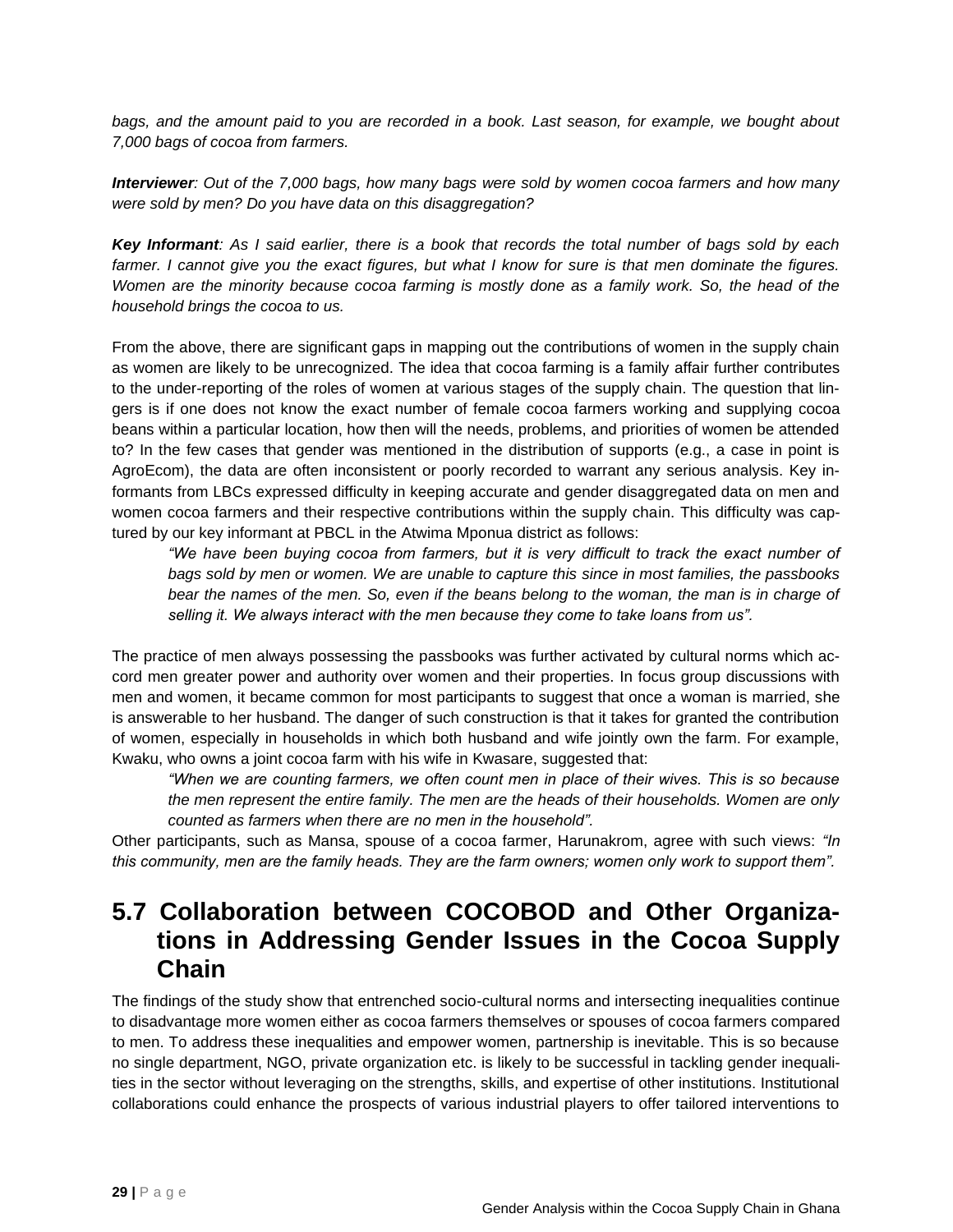different genders within communities where cocoa is produced. Additionally, institutional collaborations would not only prevent duplication of efforts as demonstrated in our study, but also achievement of goals with limited resources for all parties. In view of this, the study among others explored the nature of collaboration between COCOBOD and other relevant stakeholders with respect to women's empowerment across the cocoa supply chain. Our interactions with key stakeholders at the district and national levels revealed some modest level of collaboration among actors in the cocoa sector.

At the national level, COCOBOD was reported to have collaborated with a number of public institutions (e.g Ministry of Employment and Labour Relations), private organisations (e.g Kuapa Kokoo and AgroEcom) and CSOs (e.g GIZ, Solidaridad, and World Cocoa Foundation). However, these collaborations do not directly aim at addressing gender inequalities in the cocoa sector, but rather increasing cocoa production. For instance, the Ministry of Employment and Labour Relations collaborates with COCOBOD to tackle issues of child labour in the cocoa industry.

Unlike the national level, empowerment of female cocoa farmers received much more attention at the district level. Key Informant interviews with the District Planners in Bia East and Atwima Mponua Districts suggested that women's empowerment is core to their activities. Both argued that a sustainable multistakeholder collaboration and engagement between and among government institutions/departments, as well as healthy partnership with NGOs is key to promoting gender equality. Key informant from the District Assembly in Bia East suggested that:

*"In my capacity as the District Planner, I see women's empowerment as central to my work. Before society can move, we must move along with women. When women are empowered, the whole family is empowered. I know that women work hard in the cocoa farms much like men, yet women are constrained in many ways. They lack access to land for farming. They lack finances and many others. So, the interests and priorities of women are at my heart. So, over the years, I have been collaborating with MOFA, CHED, and the Business Advisory Department at the district level to see how far we can champion women's empowerment. We collaborate to distribute inputs, including seedlings, fertilizers, and agro-chemicals to farmers and we prioritize women".*

Also, in both study districts, the department of gender was reported to been collaborating with CSOs and other decentralized government institutions including CHED to tackle cultural norms and barriers that foster gender inequality. The Gender Desk Officer in Atwima Mponua District avers that:

*"We [staff of the department of gender] have been collaborating with CHED, Business Advisory Centre (BAC) and Mondelēz in the district. We collaborate to educate our women on business prospects and how to become self-reliant. We train them on soap making, poultry, farming, VSLA, pastries, among others. We always encourage CHED to prioritize women's farms during pollination and pruning. We empower them to know their rights and get involved in governance and leadership positions. We train women to be able to face their own challenges without relying solely on men. Our problem is that we cannot reach all the women as we are constrained logistically".* 

Furthermore, the District Manager of Kuapa Kokoo in the Bia East District also reported of a cordial working relationship with other stakeholders in the district, including CHED. He stated as follows;

*"We collaborate very well with other state agencies in the district and this has been very helpful. Sometimes we provide data to CHED in support of the distribution of incentives to farmers. Cur*rently, we are collaborating with CHED to get soap distributed to the farmers as a result of *COVID-19".*

The Managers of CHED in both Atwima Mponua and Bia East Districts also attested to partnering with other stakeholders in the cocoa sector as follows: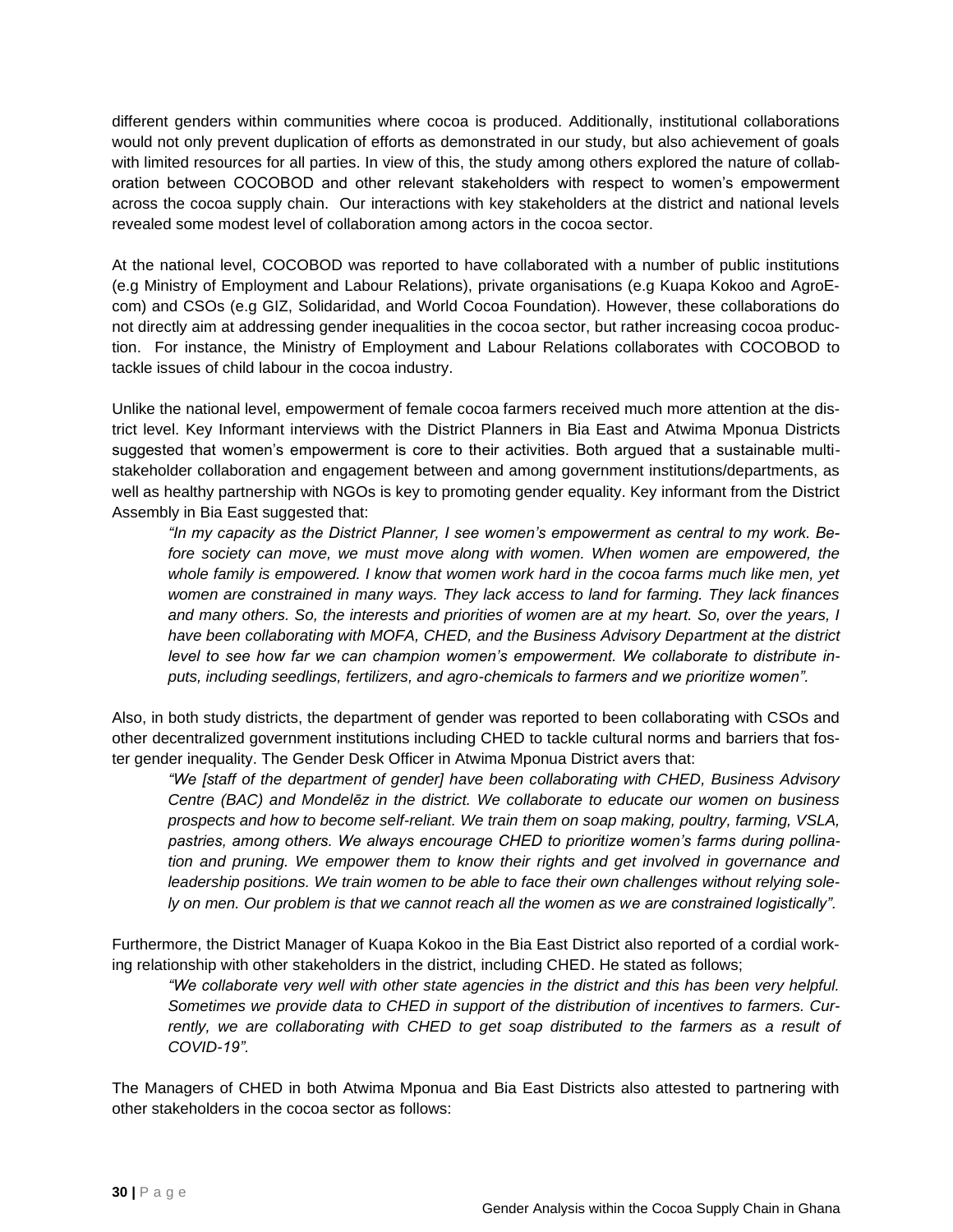*"We have organizations like Cargill and Mondelēz who are also very instrumental in the welfare of women through their programmes. The collaboration is very helpful. They sometimes handle the pruning activities for the women with the believe that, women farms yield more and give them more money"* (CHED Managers, Atwima Mponua District).

*"We do collaborate with some stakeholders in the industry. When we have some needs and we think we can go to their outfit to get support, we do go to there. Just a few months ago, Kuapa Kokoo supported us with some soap to be given to some farmer groups to help them fight the COVID-19 pandemic. Also, we went to PBC to help us with one of their trucks to covey seedlings to our treated farms"* (CHED Managers, Bia East District).

Although the above verbal statements from district actors point to some form of collaborations between COCOBOD/CHED and CSOs, private sector organizations and non-governmental agencies, there is no district level platform for stakeholders to interact and exchange best practices. As a result of this, there were duplication of interventions implemented by different industrial players within the same district. Also, collaborative efforts on women's empowerment were reported to be inadequate and limited in coverage. Additionally, our interactions revealed that although COCOBOD is the main player in the cocoa sector, issues of partnership, especially on women's empowerment appeared to be initiated by CSOs and NGOs as part of their sustainability initiatives. This may be due to COCOBOD's lack of policy document on women's empowerment.

We recommend stronger multi-sectoral collaboration and dialogue in fostering gender equity within the cocoa supply chain. Such partnership should privilege the diverse experiences, interests, challenges, and priorities of farmers, especially women cocoa farmers. In a sense, such partnership should stimulate broad-based institutional commitment to integrate gender more consciously into programs and interventions. We recommend that development actors, NGOs, government departments, and other private organizations interested in promoting greater women participation within the cocoa supply chain to collect, triangulate, and analyze data from multiple sources from men, women, and the youth. This has the potential to inform what intervention is likely to work well for a specific category of cocoa farmers than others.

#### **5.8 Opportunities for Women Voices to be Heard through the Cocoa Supply Chain**

Within the context of cocoa production, cooperatives have become important platform through which farmers share and exchange ideas on farming. However, our interaction with relevant stakeholders at the district revealed that most farmers have not demonstrated enough commitment in joining such cooperatives. Farmers on the other hand confided in us that there is declining interest among them because authorities have deceived them for far too long without any concrete interventions. This was articulated by Dorothy, a cocoa farmer, Bredi:

*"We always waste our time to register but the initiatives that these cooperatives always promise don't come. Nothing meaningful come out of this. Because of this, we are not motivated. We don't want to waste our time to support fruitless initiatives any longer".*

Another participant, Atta, cocoa farmer, Camp Junction, agrees:

*"Each time farm inputs meant for us all are brought, we do not all benefit. When you called me to come for this meeting, I nearly declined because I don't want to waste my time".* 

A common practice that potentially mitigates women's risk of exclusion from certain opportunities and privileges associated with cocoa farming is for women to become a member of a local cooperative. Un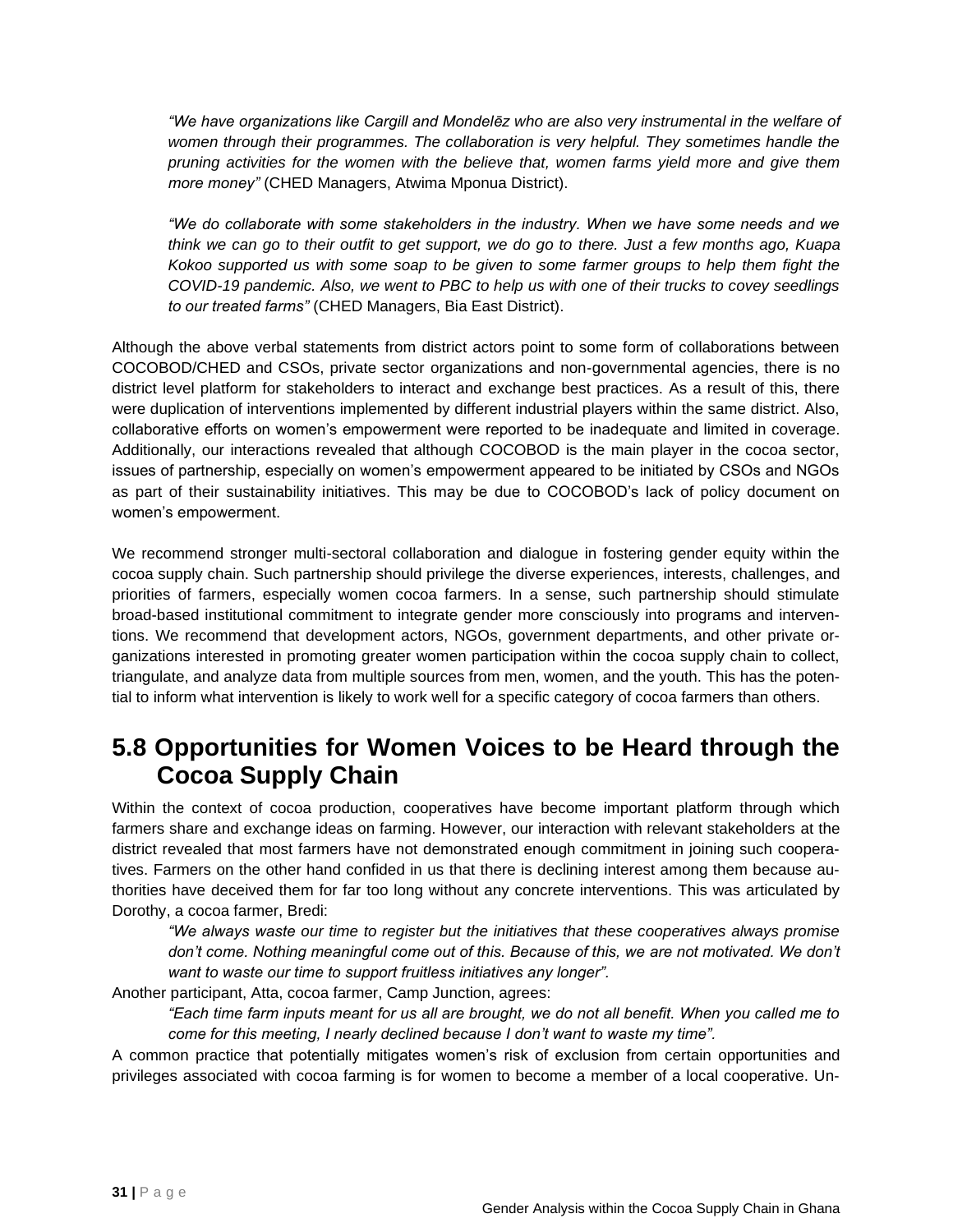derstandably, cooperatives offer women an important opportunity to benefit from farm inputs, trainings, financial literacy, etc. This is clearly demonstrated in the comment of Gabriela:

*"Most of us are members of many cooperatives. I personally belong to 4 cooperatives so that I can get enough support since my cocoa farm is very large (20 acres)".*

| S/N            | <b>Name of Association</b>     | No. in<br>group | <b>Distribution</b><br>by gender | <b>Number</b><br><b>of</b><br><b>Executives</b> | <b>Executives by gender</b> |   |
|----------------|--------------------------------|-----------------|----------------------------------|-------------------------------------------------|-----------------------------|---|
| $\mathbf{1}$   | Young cocoa farmers associa-   | 30              | 7 women                          | 4                                               | Male                        | 3 |
|                | tion                           |                 | 23 men                           |                                                 | Female                      |   |
| $\overline{2}$ | Peace and Love group           | 30              | 3 women                          | 3                                               | Male                        | 2 |
|                |                                | 27 men          |                                  | Female                                          |                             |   |
| 3              | Nyame Nnae group               | 30              | 3 women                          | 4                                               | Male                        | 3 |
|                |                                |                 | 27 men                           |                                                 | Female                      |   |
| $\overline{4}$ | Enso Nyame ye                  | 30              | 10 women                         | 4                                               | Male                        | 2 |
|                |                                | $20$ men        |                                  | Female                                          | 2                           |   |
| 5              | Anidasoo cocoa farmers associ- | 30              | 10 women                         | 4                                               | Male                        | 3 |
|                | ation                          |                 | 20 men                           |                                                 | Female                      |   |

**Table** Error! No text of specified style in document.**.11: A sample of groups' leadership composition by gender**

Typically, management positions within most of the co-operatives were male dominated as shown in Table 5.10 above. Similar trend of leadership was observed in most of the group discussions and across the household surveys. Evidence from the field suggests that having women in cooperatives or associations does not automatically challenge normative gender norms embedded in everyday social relationships at the community and family levels. Our findings indicate that more men than women are still more likely to become leaders of Farmer-Based Organisations (FBOs), cooperatives, and other associations. Even in cooperatives, FBOs, and other associations in which women are members and leaders, to a large extent, they often occupy mostly the position of a treasurer. Key Informant interview with the District Manager of Kuapa Kokoo in the Bia East District suggests that the company has made some important thrives in enhancing the leadership potentials of women at the community level. According to him, a decision has been made by the company to compulsorily reserve two slots of leadership positions for women within cooperatives. This attempt is intended to augment the voices of women both within their immediate families and larger community. He narrates as follows:

*"We deal with both men and women cocoa farmers. I realized that women were not represented in leadership positions within cooperatives. We cannot empower women when they are not rep*resented in cooperatives. We wanted to ensure gender balance through the formation of gender *committee. This committee prioritizes the needs of only women. We want to empower the women to take charge of their lives, and not relying on men".*

It was striking to learn that although cooperatives are usually open to all farmers, women are poorly represented in membership and leadership positions as they are not necessarily recognized as farmers in their own right. This was further complicated by dominant perception that cocoa farming is men's work. Additionally, women were poorly represented because their husbands and/or male relatives might have already joined such cooperatives. The phrase "the women are under the care of their husbands" was common across most group discussions with men and women. Analysis of focus group discussions with both male and female farmers highlight that entrenched socio-cultural norms determine the membership composition and leadership positions of cooperatives hence women's voices in decision-making within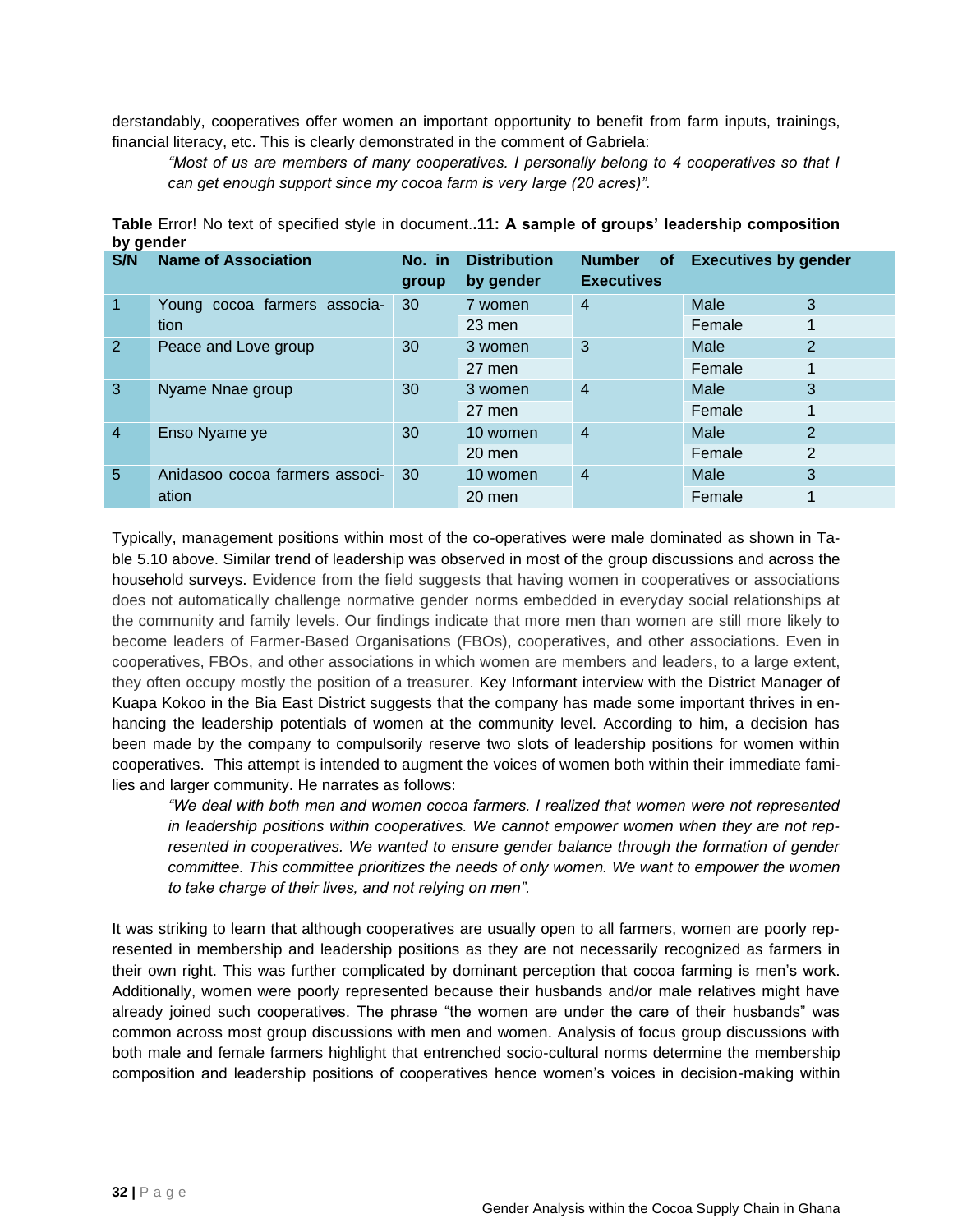cooperatives are invisible. Key informant interviews harmonized the qualitative data that women are poorly represented in cooperatives as a result of cultural norms and practices. One Key Informant narrates:

*"My experience working in the cocoa sector is that it is difficult to get women to attend meetings. In some communities, a woman will require the approval of her husband or male relatives before she joins a meeting. So, most of the meetings are always dominated by men with fewer women. The idea is that men will share the information obtain from such meetings with their wives when they go home".* 

Another key informant suggested that:

*"Whenever we want to meet farmers, we inform executives of their cooperatives. Everyone is always invited to attend. The main problem is that women are not always interested in availing themselves for leadership positions. The few women who are members of the various cooperatives always leave everything in the hands of the men".*

The few women who are members of cooperatives thought that their membership has enhanced their capacity to voice their concerns even in the presence of men as narrated by Gladys below:

*"Whenever there is going to be any meeting, the announcer moves from one part of the community to another inviting all of us to be present. Initially, I used to feel intimated and shy to speak amidst men, but through my leadership position in the cooperative [as the secretary], I feel more empowered now than ever before. I can speak during communal meetings without feeling intimated by men. I always encourage my fellow women to speak against anything that they are not happy with. Now, when a woman has money, she has a voice and even men would want to listen to you speak".* 

#### **5.9 Social-Cultural Norms and Practices that Foster Gender Inequalities in Cocoa Production**

As demonstrated throughout the report, our findings suggest that there are widespread perceptions that the various roles that women cocoa farmers or spouses of male cocoa farmers play in the cocoa supply chain could merely be described as "supportive" and "natural". Such perceptions were taken to construct men as breadwinners and family providers while spouses of male cocoa farmers were generally more likely to be unremunerated for their labour. It is therefore no surprise that even in households, where women perform both productive labor force (engaging in farming activities with big economic return) and reproductive labor force (engaging in domestic, unremunerated activities with less economic rewards), many women are not likely to be recognized as cocoa farmers. This is particularly true in households where both man and woman work on the same cocoa farm as a family. In such households, women were perceived to be responsible for producing subsistence crops for the sustenance of the household, including cassava, maize, plantain, cocoyam, pepper, etc.

While the contribution of women in family-owned or couple-shared cocoa farms cannot be downplayed, it is sad that most women we interviewed complained that they have very little control on how, when, and on what the revenues generated from cocoa are used for. The sales and managing of the proceeds of cocoa was perceived to be a man's business since cultural norms and heteronormative marital arrangements dictate that men become heads of the household. Local constructions of gender, including patterns and practices of masculinity and femininity dictate that men act as heads of the households. Culturally, being a head of the family may mean that men have the ultimate power and authority in deciding what to use the money from the sale of cocoa beans for with women possessing less decision-making power. While some key informants and male cocoa farmers thought that such arrangements were less problematic, most women we interviewed complained about this practice as unfair treatment which fails to recog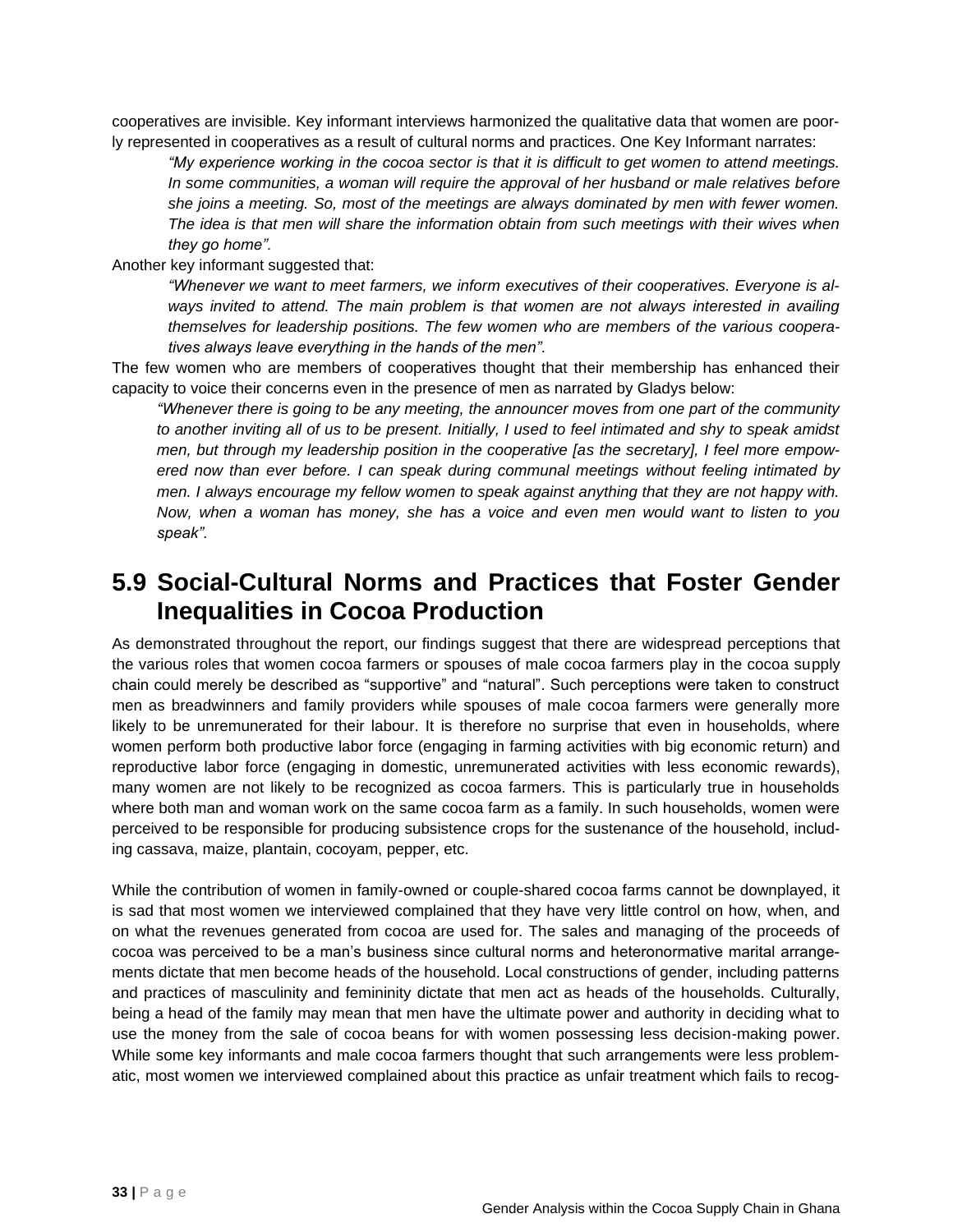nize the labor of women. In their view, the solution to avoid women being unfairly treated by their husbands is to empower women as narrated by Zainab, spouse of a cocoa farmer, Akantanso:

*"When women are empowered, we would be able to manage the money well. When the men are in-charge of the income, they abuse it. Some use it on alcohol. Others flirt with unscrupulous women. When the money is in our hands, we make a judicious use of the money for the benefit of the entire family".*

#### **5.10 Best practices in women's Empowerment in the Cocoa Sector**

It appears the commitments of the District Assembly and leading cocoa buying companies mentioned earlier (PBCL, AgroEcom, Kuapa KoKoo) in promoting gender equality could not be assessed as there was no data regarding the women's empowerment interventions that they have implemented over the years. For the leading cocoa buying companies, their women's empowerment initiatives were limited to supporting women with alternative livelihood, giving bonuses, and training on best agronomic practices; initiatives which should naturally fall under their corporate social responsibility. Additionally, Kuapa Kokoo advocates for male cocoa farmers to gift land to their wives in a manner that may promote greater women's participation in Ghana's cocoa value chain. Our findings suggest that supporting women with alternative livelihood is not sufficient enough in promoting their greater participation in cocoa production. Our analysis further highlights that most of the initiatives implemented by relevant stakeholders primarily focused on training and offering inputs to farmers. While it is certainly important that farmers are exposed to best agronomic practices, climate-smart technologies, and financial literacy, a holistic approach to empowering vulnerable and marginalized farmers, especially women would mean paying attention to entrenched gender norms and cultural barriers which continue to render the contributions of women invisible and unrecognized within the supply chain. Our interactions with women (who are either cocoa farmers themselves or spouses to male cocoa farmers) gathered that if deeply-embedded cultural norms are not addressed, providing alternative livelihood may mean nothing to women as they are burdened with taking care of the nutritional needs of their children and the aged as narrated by Beatrice:

*"We [women] often use our monies to take care of the children. When the children are hungry, they run to we the women. A woman cannot leave her child hungry. You have to do your best to feed her/him".*

Another emerging good practice that needs to be highlighted is the Farmer Business School (FBS). FBS comprises of a series of sessions where male and female farmers are taken through different forms of activities to enable them recognize farming as a viable business option. The sessions draw on various models and exercises with the view to enhance the financial management skills and literacy of farmers. For example, some exercises in the program build farmers' knowledge on how to manage cash inflow and outflow as cocoa is a seasonal crop. This became necessary to enhance farmers' ability to be financially resilient during the lean season when limited cocoa is harvested. FGDs held with men and women and other key informant interviews indicated that most farmers lack money during the lean season. Most farmers we interacted with revealed that they are compelled to go in for loans from PCs at exorbitant interest rates (100%) against the harvest. So, one initiative that industrial player like CHED is currently doing in the Atwima Mponua District is to educate farmers on how to manage well income from cocoa such that they do not become vulnerable to financial shocks during the lean season. In the process, the financial management skills and awareness of the risk of over spending among farmers are developed. Additionally, FBS devotes some sessions and exercises to sensitize farmers on the need to challenge gender inequalities and problematic cultural arrangements in the household and community level. For example, farmers are exposed to how gender inequalities and stereotypes may hinder income generation among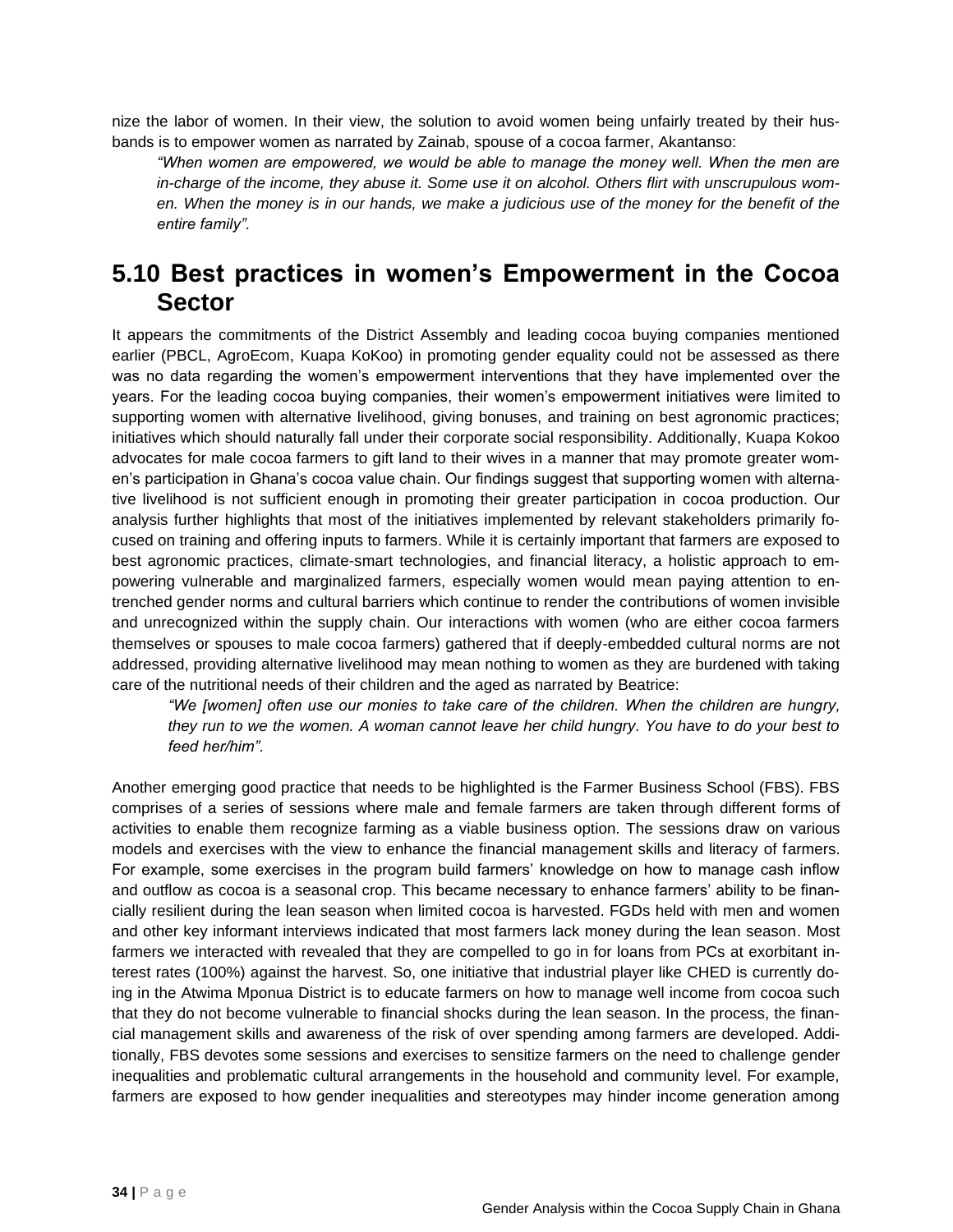men and women at the household level. Our interaction with one facilitator of the FBS in the Atwima Mponua District indicated that the program is intended to make male and female cocoa farmers to become independent, motivated, and empowered in their cocoa businesses. He pointed out that the various exercises and role plays embedded in the program are aimed at enabling men and women in cocoa producing households to deliberate on how to become successful farmers.

Some key informants we interviewed demonstrated some degree of commitments in promoting equal opportunities for women farmers. Such commitment provides important foundations for the formation of women only cooperatives. According to the District Manager of CHED in the Atwima Mponua district, the formation of women only cooperative is to enable women to compete with their male colleagues in accessing critical farming inputs. In his view, a key goal of women only cooperative is to create equal footing ground for women cocoa farmers. The formation of these cooperatives provides important ground that will make the aspirations of women cocoa farmers a reality. This has resulted in some positive outcome as shared by the Atwima Mponua District Manager of CHED:

*"In 2018, our district won the national best most enterprising female farmer. This has been the result of our constant support that we give to these women only cooperatives. We have always prioritized the issues of women farmers at all times. Plans are far advanced to form many womenalone groups for effective execution of women empowerment activities in our societies. We need to get women to be functional even during the lean seasons since they bear the brunt of economic hardship".*

In both districts, the managers of CHED give priority to women cocoa farmers in terms of inputs distribution and other critical support. The formation of women's groups enables women to access credit. It also enables them to engage in Village Savings and Loans Associations (VSLA). VSLA have become almost exclusively incorporated in interventions aiming to empower women. Key informant interviews with LBCs revealed that empowering women through VLSA is inevitable because an empowered woman tends to invest more in her family. This idea was strongly articulated by women in the group discussions.

Another potential best practice that will empower women cocoa farmers is the recruitment of female extension officers. Throughout the fieldwork, we observed that in communities where the research team was led by a female field supervisor, women were more open and willing to share their experiences compared to communities where a male field supervisor led the team. In such communities, most female cocoa farmers we interviewed suggested that they are more comfortable to discuss their challenges with a fellow woman field supervisor because they believe the latter will pay attention to their concerns. Key informant interview with the district department of gender confirmed this:

*"It is important that women lead their own empowerment. So, my view is that those who usually visit women farmers to train them or distribute inputs should be women. Women need to lead the work. If it is about training, messaging on best agronomic technologies, and distribution of inputs, women should lead their own empowerment".*

It became evident that women farmers are more comfortable to learn from and share ideas with their fellow women. In Akantanso, where FGD was conducted with women only cooperative, it emerged that exchanging and sharing ideas and experiences among women themselves build their confidence and agency. Women are in charge of their own affairs in women only cooperatives. Among female participants that we interacted with in such cooperatives, some women are motivated to aspire for leadership positions in the community and even district Assembly elections. Some women in these cooperatives are members of community water management committees and other local government institutions, such as Unit Committee.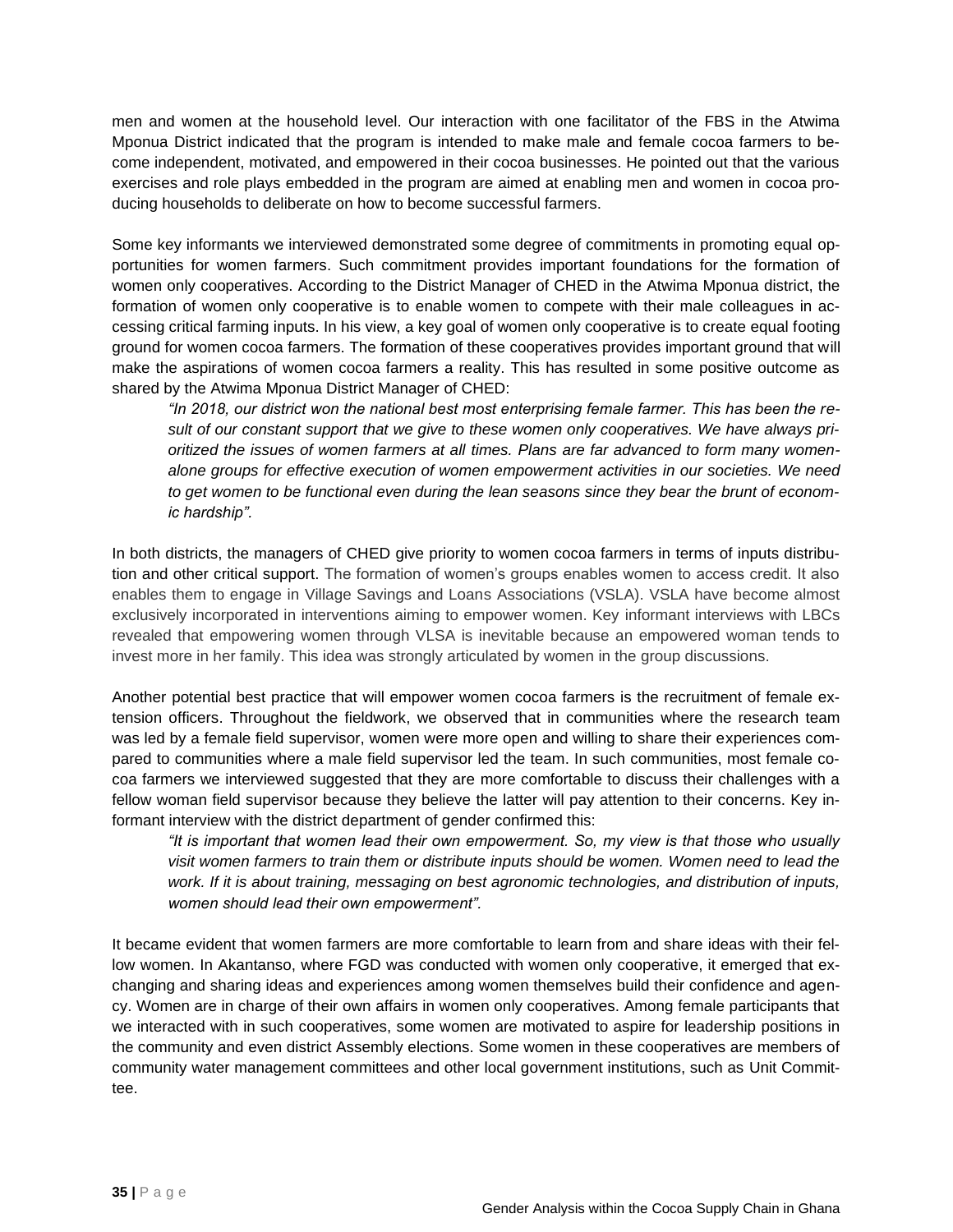## **5.11 Benefits Men and Women Derive from Cocoa Farming**

In both male and female FGDs, the following questions were asked: What benefits does owning a cocoa farm, being a caretaker/sharecropper give to men? Are these benefits different from those that female cocoa farmers/caretakers/sharecroppers receive? What accounts for the differences if any? What benefits do girls whose parents are owners of cocoa farmers/caretakers/sharecroppers derive? Are these benefits the same or different from those of boys whose parents are owners of cocoa farms/caretakers/sharecroppers? In asking these questions, we were interested in gaining a deeper understanding on whether there exist any differences between and among different categories of respondents. Throughout the FGDs, we paid attention to these questions. It emerged that owning a cocoa farm can enable farmers to leverage their farms for their own advantage. That is, the farm could be used for specific needs and uses as and when this becomes necessary. In addition to this, in owning a cocoa farm, a woman or man has the right to exercise control over any income accruing from their farms. It became evident from the interviews that both men and women who own cocoa farms drive multiple benefits from their farms. Owning a cocoa farm gives the owner the right to possess, control, and use the income derived from cocoa farming as narrated by Mumuni, a cocoa farmer, Amoatengkrom:

*"When we go for loan, we are always asked to use our cocoa farms as collateral before we could obtain the loans".* 

Women who own cocoa farms were noted to be very resourceful, confident, resilient, have a peace of mind, and more active in FBOs. For instance, most women we interviewed and who have cocoa farms engage in alternative livelihood activities, such as starting a table top business and engaging in other petty businesses. Such women were more likely to hire wage labour to work on their farms rather than relying on their own physical strength. They were more likely to send their children to school. They were able to build their own houses in their current location or back home in the case of migrant farmers to accommodate their families. Compared to women who do not own cocoa farms, women who are owners of cocoa farms are accorded greater social respect and recognition. Such social respect and recognition were sometime greater than what society accords men who do not own cocoa farms. These women exercise agency and power by hiring men to work on their farms for a fee. In essence, the benefits of owning a cocoa farm were both material and symbolic.

For the majority of migrant cocoa farmers, they remit their families back home after the sale of cocoa as narrated by Salifu:

*"As a migrant farmer, I cater for my immediate family needs and remit back home to support the rest of the family back home. This goes a long way to support their upkeep".* 

For most women who jointly work on the same farm with their husbands, it was common for husbands to buy clothes for the women and children every year after the sale of the cocoa. Most women acknowledged that their husbands give them house-keeping money as illustrated by Ama, spouse of a cocoa farmer, Akrobokrom: "*My husband usually give me money for the general upkeep of the family*". For sharecroppers like Kwaku Dagarti, cocoa farms serve as important source of land inheritance for his children. He argues: "*Through sharecropping, I have been able to acquire some parcel of land. They are registered in my name. When I die today, my children will inherit the parcel of land. No one will take it away from them*". Almost all the participants we interviewed pointed that cocoa farming has been helpful in enabling them to send their children to school as narrated by Lizzy, cocoa farmer, Kwasare:

*"Through cocoa, I have been able to take care of all my children in the university. I don't even feel that my husband is dead. I have also been able to build a house, pay hospital bills, etc. In fact, cocoa is my everything. Cocoa puts smiles in our faces".*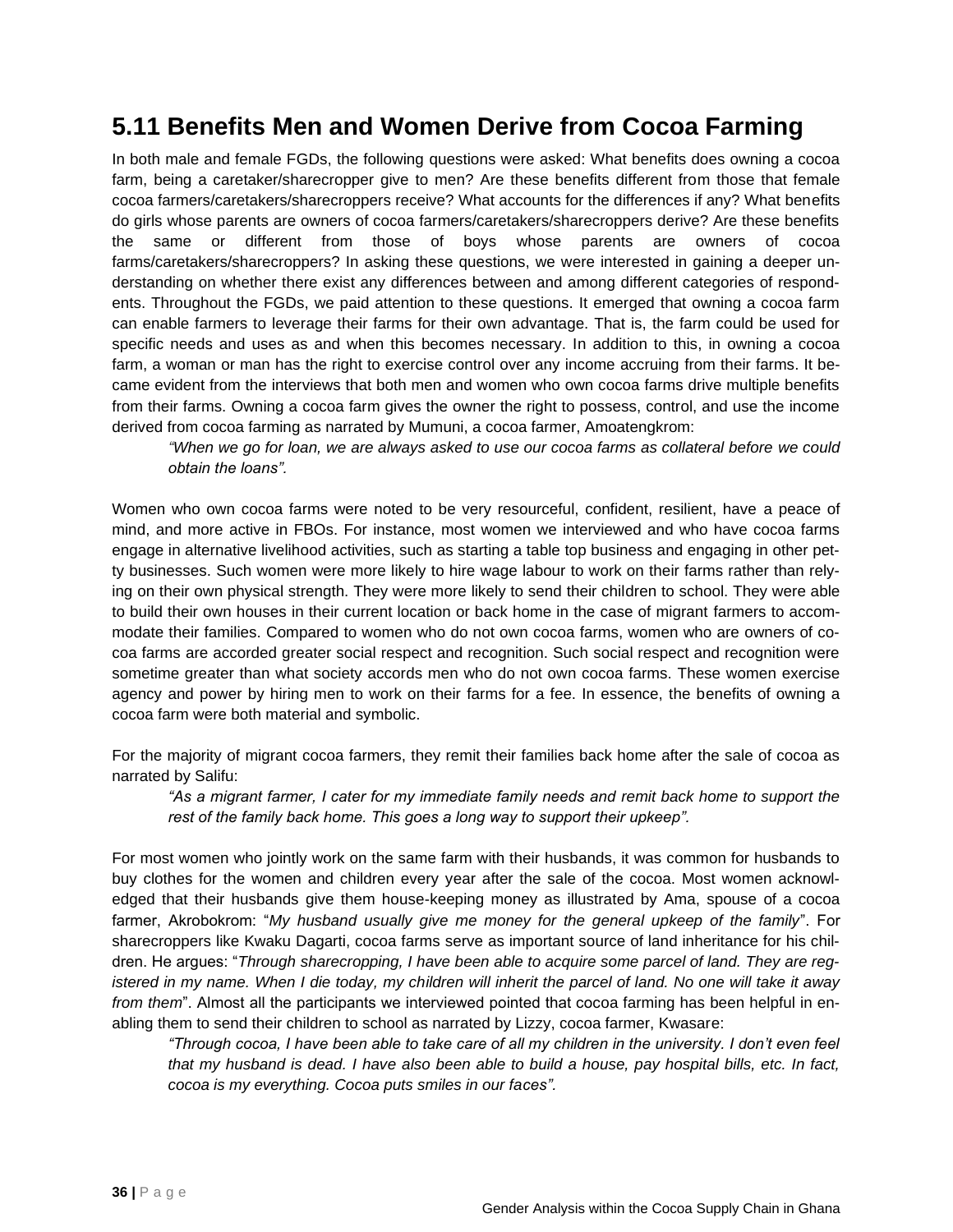Despite the several benefits cited by participants above, some women argue that there is the need for better compensation of women for the multiple roles that they play along the supply chain. This is demonstrated by the view of Adwoa, spouse of a cocoa farmer, Harunakrom:

*"In addition to working on the cocoa farms, women do a lot of unpaid work at home. We would have been happier if the men compensate us for those extra efforts besides the normal housekeeping monies and clothes they often give us".*

Similar sentiments were evident among children of cocoa farmers. Osman, a 17-year-old boy speaks about the financial benefits associated with cocoa farming:

*"For me there is joy in farming cocoa. Despite all the stress, cocoa is our main source of liveli*hood. When we sell the beans, it puts money in our pockets. When there is money in our pockets, *we are happy".* 

Despite the many benefits that are associated with cocoa farming, most of the children we interviewed during the fieldwork demonstrated declining interest and willingness to become cocoa farmers in the future. Most of them thought that their parents are not well compensated for as cocoa farmers. All the children we interviewed suggested that the income from the sale of cocoa is inadequate hence the need for their parents to engage in alternative sources of income. For example, Hamza, 12-years-old, Akantanso, thought that cocoa farming was so stressful and capital intensive. Like many of his colleagues, Hamza does not see himself becoming the type of cocoa farmer like his father who relies on his physical strength. For Hamza and most of the children we interacted with in the field, they may want to be owners of cocoa farms which rely on the services of hire labor. Hamza narrates:

*"As for me I will not like to become a cocoa farmer. It is very stressful. Cocoa farmers have no pension like other professions. In our community, cocoa farmers are the poorest because their earnings are seasonal. I want to become a teacher so that I can earn a monthly salary. I can use my salary to hire labourers to work on my farm".* 

In a different focus group discussion with girls, Priscilla, a 17-year-old girl, Akrobokrom, imagines becoming a nurse because cocoa farming is a difficult work. She is of the view that women, especially those involved in cocoa farming in her community are suffering without being adequately remunerated or compensated for. She wants to use her nursing profession as a conduit to empower women, especially her poor mother. Priscilla argues that:

*"Farming is so stressful. Whenever I followed my mother to the farm during weekends, I always asked myself whether I want to become a farmer too. It is so stressful with less income. Even at old age, a nurse can still work without much hurdle".*

### **5.12 Potential Impact of Covid-19 on Women's Livelihood**

Most farmers the team interacted with complained that covid-19 has disrupted their activities and livelihoods. Women who were traders were the hardest hit amidst the pandemic as narrated by Cynthia: *"In addition to farming, some of us are traders. We sell other stuff to supplement the family income.*" Another participant, Grace, explained that the pandemic has caused so much toll in their lives:

"We are unable to go to the market to sell because of the restrictions. Our children are all home, making feeding a big problem. When the men wake up in the morning, they go out leaving the children with you the woman. It has not been easy for us".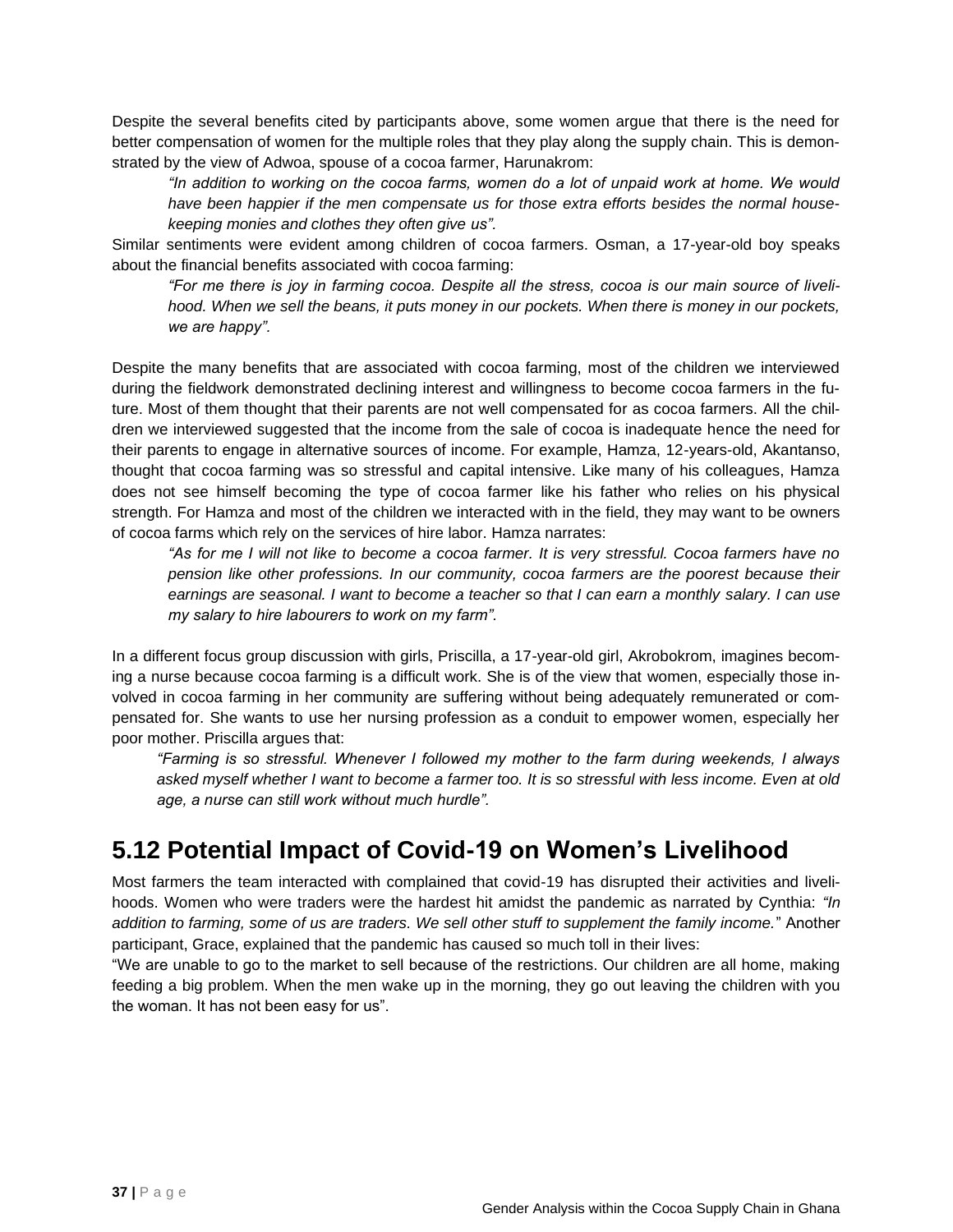# 6 RECOMMENDATIONS

# **1. Establish a national gender policy and/or department to mainstream gender in cocoa production**

While the contributions of women to cocoa productions as both direct and indirect labour force are indispensable as demonstrated in this study, there are no clear guidelines and commitment by COCOBOD on how to empower women in cocoa production. Even COCOBOD, the main regulator of the cocoa sector has no national policy document or department dedicated to addressing gender inequalities embedded in the cocoa supply chain. This perhaps is borne out of the widely held perception that COCOBOD's main focus is to maximise economic returns from cocoa and not being concerned about how socio-cultural norms and practices affect cocoa production. But we argue that insofar as socio-cultural issues undermine cocoa production and for that economic returns, COCOBOD should be interested in addressing them in order to enhance the productivity of cocoa. Based on the findings of the study, this study strongly recommends that COCOBOD should establish a department/unit whose overarching focus is to mainstream gender in all activities, programmes, and interventions of COCOBOD. The gender department should invest in consciously mainstreaming gender across the cocoa supply chain. The department should also demonstrate clear commitment and direction on how to empower women in the cocoa sector since most women continue to navigate multiple barriers and challenges in becoming efficient farmers.

## **2. Design and implement gender-sensitive programmes and interventions**

Ghana's COCOBOD and LBCs should avoid designing and implementing gender-blind programmes. Being gender blind or not being gender-sensitive in the design and implementation of programmes and interventions can have unintended consequences. For example, it can result in missed opportunities in truly addressing the complex needs, concerns, challenges, and priorities of different categories of men and women operating along the cocoa supply chain. Gender inequalities within the cocoa sector are profoundly interlocked with other forms of social, cultural, economic, and political inequalities. To be only interested in addressing the economic aspect of cocoa production as COCOBOD is currently doing would mean neglecting a broader web of inequalities which reinforce each other.

## **3. Design and implement gender-sensitive policies**

As it stands now, COCOBOD has no policy document on how to mainstream gender issues within the cocoa sector. It is important that COCOBOD develops a gender policy document with the overarching aim of mainstreaming gender across all stages of the cocoa supply chain. The policy document should among others focus on addressing socio-cultural barriers that limit women participation in cocoa production and access to benefits as well as improving women access to productive resources such as land and credit. Such a policy document would not only guide COCOBOD's work but also serves as a framework for CSOs and private sector organizations that are interested in addressing gender inequalities in the cocoa sector. Related to this, we strongly recommend the setting up a gender unit within COCOBOD to lead and coordinate the implementation of gender programmes as well as track progress with respect to targeted objectives.

The Ministry of Employment and Labour relations should also step up effort in addressing unfair labour issues that continue to disadvantage women in the cocoa sector. The Ministry of gender, Children and Social Protection should also elaborate realistic strategies and policies within the National Gender Policy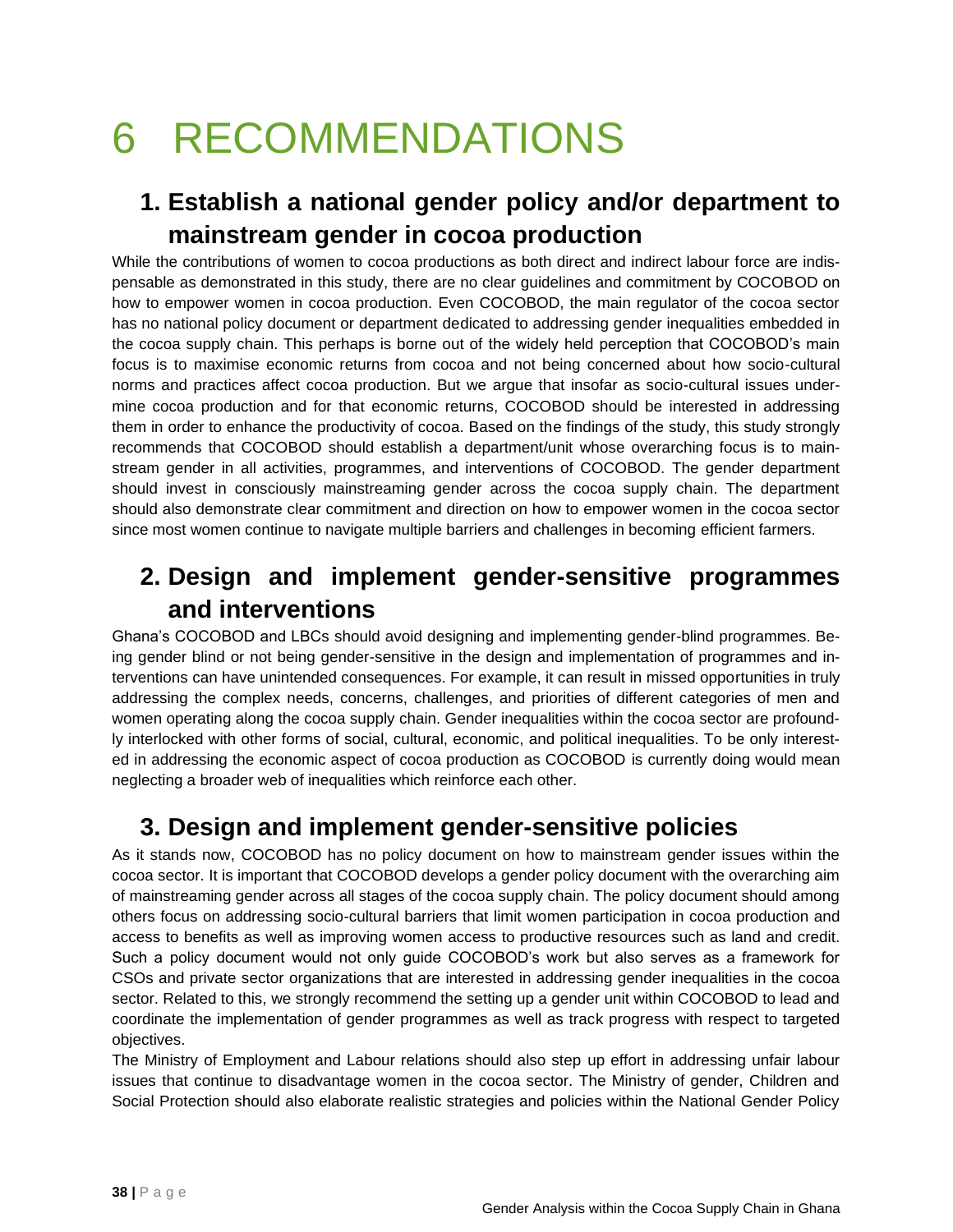on how to carry out gender sensitization/education programmes at the grassroots levels. Importantly, a system-wide transformation is required. Such transformation should entail commitment from the national level combined with gender-conscious resource allocation and increased human capacity among stakeholders at the district and community levels. This has the potential to open new possibilities and pathways for achieving gender equality within the cocoa sector.

## **4. Invest in collecting and analyzing gender-disaggregated data**

The various industrial players across the cocoa supply chain should invest in deconstructing and addressing entrenched cultural norms and arrangements which continue to constrain women from benefiting optimally from their substantial contributions in the cocoa sector. A better grasp of the gendered roles, opportunities, and responsibilities in the cocoa sector has the potential to enable COCOBOD, NGOs, and private organizations to design and deliver more focused and gender-sensitive interventions with the ultimate aim of contributing to women's empowerment. This is only possible when industrial players invest in collecting and analyzing gender-sensitive data that profile the different categories of farmers that they work with. Gender-disaggregated data enable industrial players and partners to gain deeper understanding and awareness on the type of farmers (men and women) they are currently working with. Importantly, such data may also spotlight the farmers who are being excluded from their outreach programmes and interventions. In the process, COCOBOD and other actors within the supply chain can develop more focused support services that respond to the different needs and challenges that different categories of farmers face. Generally, there is more data on cocoa farmers generally and less data on women cocoa farmers specifically. There should be a conscious effort to detail how specific sustainability programmes and policy objectives aiming to improve the socio-economic status of women in cocoa growing communities are translated into grassroots gender politics and cultural bargaining. Such policy effort must demonstrate who should be the primary target for specific service delivery. Policies and programmes should be explicit about how cocoa sustainability initiatives translate in effectively meeting the complex demands and diverse needs of different categories of women along the supply chain. COCOBOD in particular should be aware that different categories of women, much like men, are likely to have different needs as a result of culture, kinship arrangements, age, disability, geography, gender, etc. Understanding the interlinking nature of these social markers is important in the design and implementation of different support systems, including training, financial support, education, delivery of agricultural inputs, etc.

# **5. Develop stronger institutional collaboration at multiple levels**

While there are some forms of collaborations currently ongoing between and among most industrial players across the cocoa value chain, there is urgent need for stronger, multi-sectoral collaboration. Such collaboration has the potential to enable different industrial players to harness expertise, resources, and labour in ways that may contribute to addressing gender inequalities within the cocoa supply chain. More action is clearly needed in the cocoa sector, which remains largely market-driven and gender-blind. In so far as addressing women's specific needs, challenges, and perspectives is concerned, various sustainability programmes and interventions should be anchored on a critical gender lens. It is important that policy makers are aware and committed to addressing the barriers and inequalities that most women, especially poorer and less visible women face. Without such awareness and commitment, additional livelihood interventions aiming to improve cocoa farmers' livelihoods may reproduce the same inequalities that they are aiming to tackle. It is practically impossible to expect that one intervention alone should be sufficient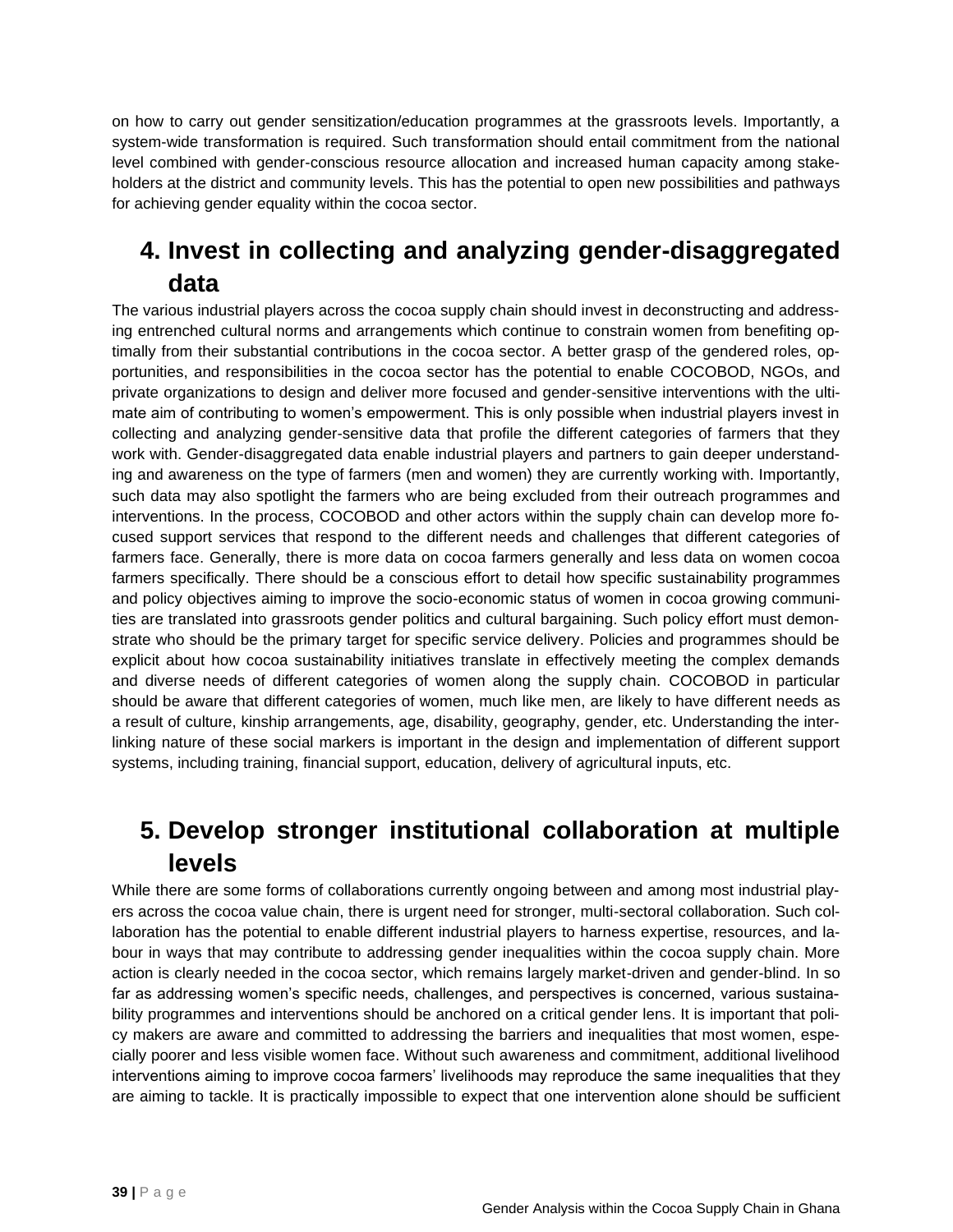in addressing gender inequalities within the cocoa sector. It is, however, rewarding for different stakeholders across the supply chain to optimise and leverage on their diverse expertise, knowledge, and resources.

# **6. Design and implement culturally sensitive trainings and workshops**

Our findings reveal that women play an indispensable role on the cocoa farm owned by their husbands. While working together with their husbands on farms as direct and indirect labour force, women are rarely considered cocoa farmers in their own rights. This is problematic as the substantial contributions of women continue to be unrecognised. In order to promote solid, inclusive, and sustainable supply chain and to ensure that the future sustainability of the cocoa sector is enhanced, there must be conscious effort to rethink the diverse contributions of women as caregivers, domestic workers, and producers of cocoa alongside their husbands. The subsistence food produced mostly by women for the household economy is crucial in increasing cocoa production. Yet the majority of the cocoa growing households are male headed. This means that men are often registered as cocoa farmers with women playing supportive roles. Men are the ones that sell the cocoa and decide how the revenues earned from cocoa are spent.

## **7. Formation of women only farmer-based organizations associations**

It is a huge success story that women only cooperatives emerged to be a keystone in attracting more female members to the association. Our findings establish that women often feel more open and comfortable in discussing and sharing issues peculiar to women. Because of the dominance of men in cooperatives, women's interests are not rarely taken into account by leadership of these cooperatives. Some women participants suggested that female leaders would be in a better position to understand their unique challenges and priorities. In Akantanso in the Atwima Mponua District of the Ashanti region, women in leadership positions within cooperatives serve as role models as young girls look up to them for inspirations. This contributes to enhancing the agency, bargaining power, self-confidence, voice, and social respectability of women.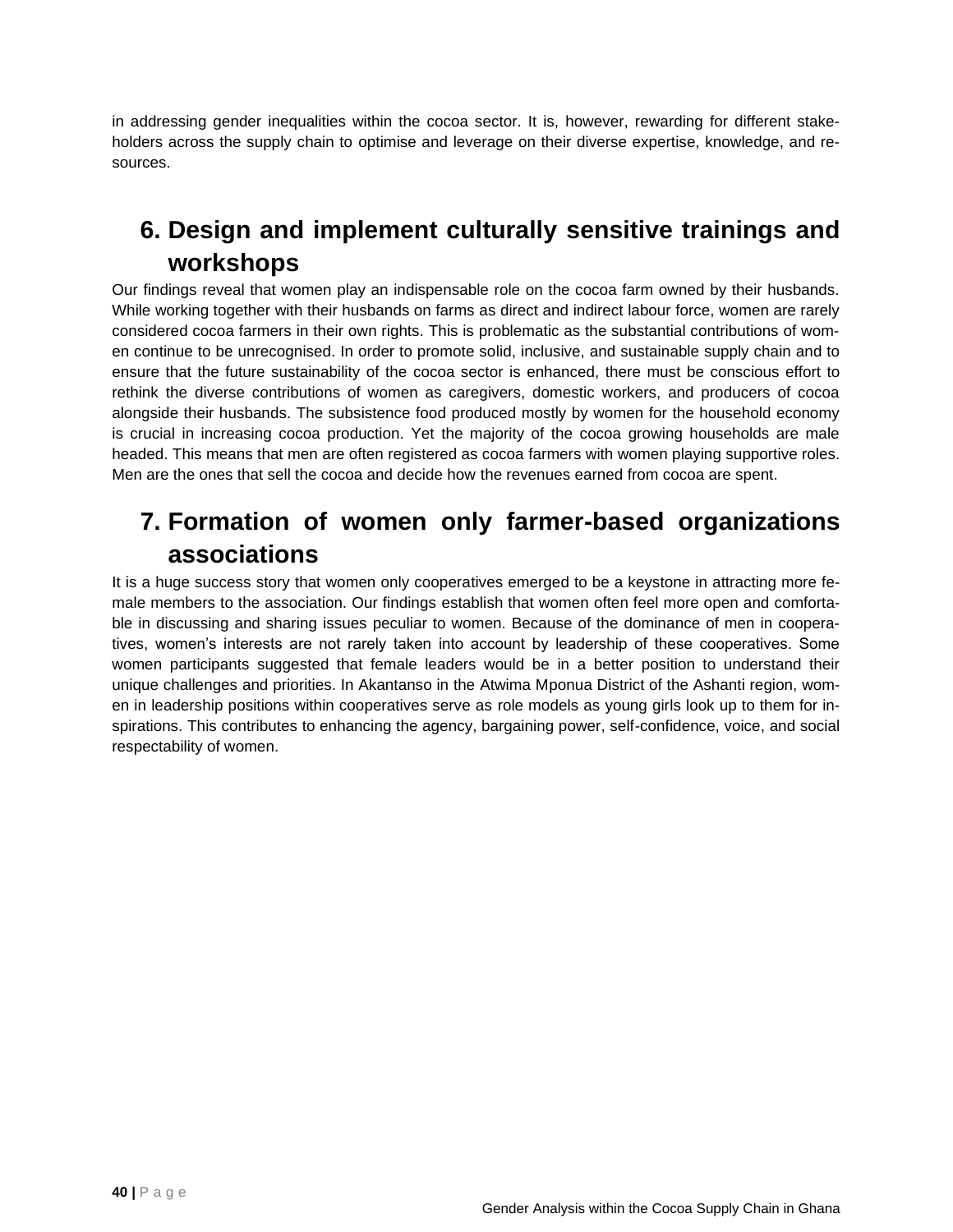# 7 CONCLUSIONS

In this study, we have attempted to explore and understand how cultural norms that foster gender inequalities could be addressed in Ghana's cocoa supply chain. In attempting to understand how sociocultural norms and practices may inhibit greater and better women's participation in the cocoa supply chain, the study foregrounds the opportunities and potentially transformative practices in promoting gender equality in Ghana's cocoa supply chain. Our findings suggest that, while there are initiatives that attempt to incorporate principles of gender equality in the cocoa supply chain at the District level (CHED managers, other cocoa purchasing companies), there is a long way to go in achieving greater and meaningful women's participation in the supply chain. Drawing on our findings, we argue that the best way to address gender inequalities within the supply chain is to, first and foremost, attend to the everyday challenges that women (either as cocoa farmers in their own right or spouses of male cocoa farmers) navigate in becoming efficient cocoa farmers. To do so is to critically invest in understanding the complex processes, roles, and cultural arrangements that shape women's journeys in becoming recognized cocoa farmers much like their male counterparts. Such an approach should reflect a process of change that begins with critically understanding the underlying causes of the problem (i.e., women limited and invisible participation in cocoa production) within women's immediate households and larger community. Such an approach anchors and foregrounds women's lived experiences and navigations around their meaningful contribution to cocoa production beyond the usual male gaze. Garnering such understanding problematizes the problem of the invisibility of the enormous contribution of women within the supply chain, while simultaneously building awareness and eliciting greater commitments to gender equity among various stakeholders and industrial actors involved in the cocoa supply chain. Drawing on the everyday struggles and subjectivities of women cocoa farmers vis-à-vis the experiences and struggles of male cocoa farmers in the selected communities, our findings point to the potentially progressive nature of such a farmercentered approach in that it provides the possibility and cultural nuances capable of engendering sustainable, transformative, and inclusive change both at the household and community levels. This should be the cornerstone of any intervention/initiative seeking to address gender inequalities within the supply chain. It also provides an enabling environment for women cocoa farmers to thrive better in taking new roles which may ultimately contribute to women's empowerment.

The perception that cocoa is a masculine domain was deeply embedded in the articulations across group discussions and among most of our key informants. The view that women are unable to farm cocoa due to their physical weakness is dangerous as it forecloses the everyday contributions of women as cocoa farmers in their own right or spouses to male cocoa farmers. In the process of creating inclusive, gendersensitive, and responsible supply chains, there is urgent need for industrial actors to deconstruct problematic notions of gender as they pertain to cocoa farming. Industrial actors and government departments who play key roles at each stage of the supply chain need to evaluate problematic assumptions, cultural norms and practices, and gender biases that underpin their everyday talks and practices. This is an important process in promoting lasting change in behavioral practices and gender norms within the household and larger community where cocoa is produced. Although this may seem to be a herculean task considering that most industrial actors we interacted with during the fieldwork continue to embody problematic notions of gender (e.g., women are physically weaker than men; cocoa farming is a male work etc.), this is an important investment because relevant stakeholders ought to demonstrate genuine commitment to social justice, inclusivity, and equity, especially at every stage of the supply chain. In attempting to create inclusive, equitable, and socially just cocoa supply chains, development actors must desist from perpetuating dominant assumptions that cocoa farming is a masculine enterprise. Our analysis indicates that women cocoa farmers or spouses of male cocoa farmers acting as unpaid family labor contrib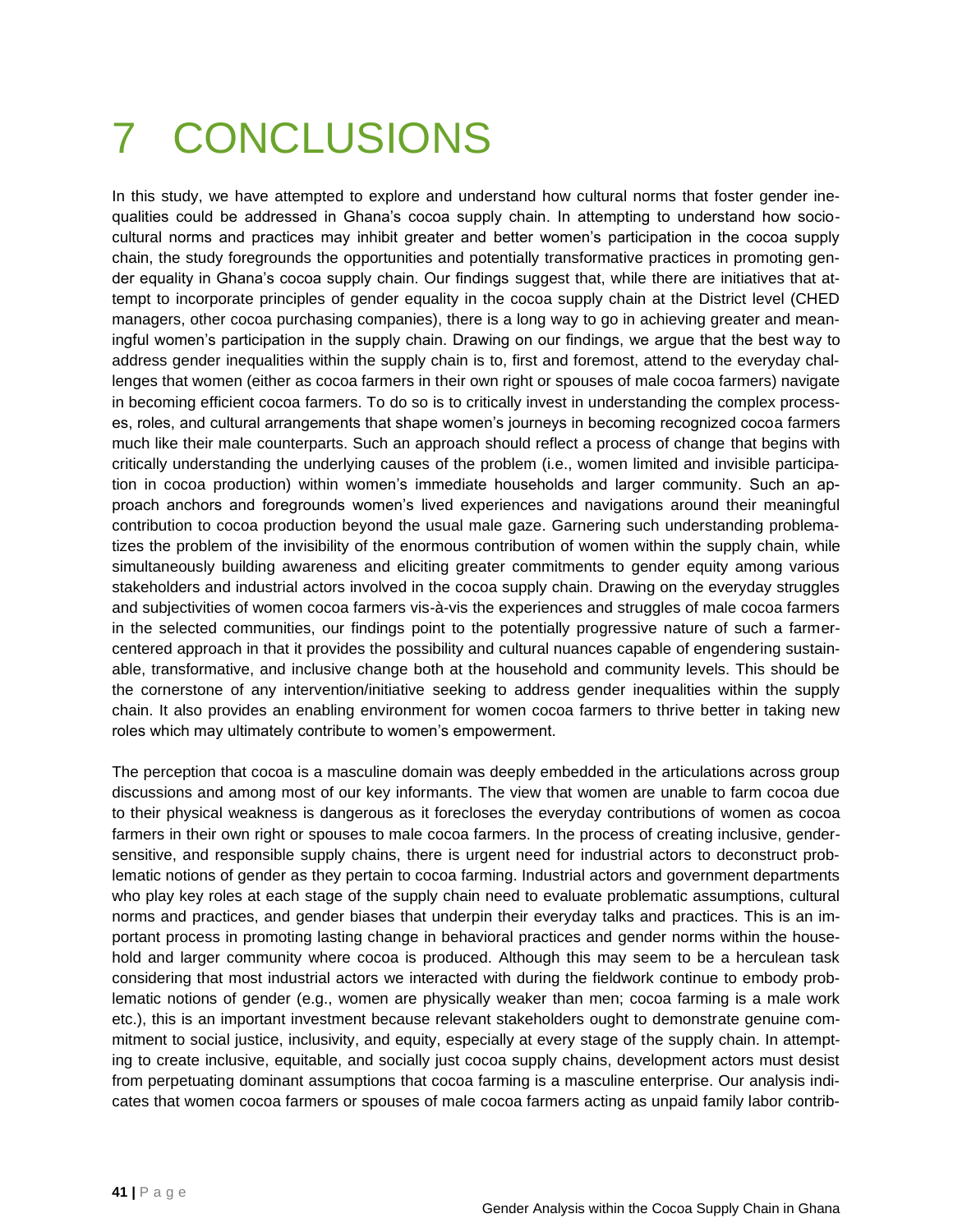ute significantly to cocoa production. It is crucially important that changes in cultural practices and gender norms which continue to disadvantage women should be pursued as jointly-owned by male and female cocoa farmers, community leaders/gatekeepers, and leading organizations involved at the various stages of cocoa supply chain. While some industrial actors and government departments appear to be interested in exploring different ways in responding to the needs, interests, and priorities of women cocoa farmers, it emerged that much of their initiatives privileged a commercial perspective. Gender is rarely a focus of their sustainability programs. As far as creating a sustainable, gender-sensitive, and inclusive supply chain, development actors need to go beyond living up to their moral and corporate social responsibility. There must be a conscious investment in ensuring that women are regarded as cocoa producers much like their male folks. In line with a gender-sensitive approach, the roles, contributions, and responsibilities that women play along the various stages of the cocoa supply chain as producers and unpaid family labor force ought to be taken seriously, particularly in the design and implementation of good agricultural practices.

In most decentralized government departments that we interviewed, our findings highlight that there is urgent need to conduct context specific assessments on the needs, priorities, and challenges of women cocoa farmers vis-à-vis the challenges and needs of men. This is an important exercise that is likely to contribute in informing the design and delivery of tailored interventions to cater for the different needs and priorities of male and female cocoa farmers. Such an assessment should aim to foreground the how specific challenges and needs among different categories of farmers have come to exist in the first place. By doing this, it is possible for development actors and industrial players within the cocoa supply chain to be able to unpack and address how inequalities within the family and community spheres continue to be the basis for the discrimination, invisibilization and non-recognition of the enormous roles that women play in cocoa production. In accounting for the vary needs and challenges of women cocoa farmers differently from those of men using feminist intersectionality, we are able to foreground these needs and challenges from a gender-sensitive and culturally nuanced perspective that accounts for complexities and diversities. Creating a sustainable and inclusive supply chain requires unpacking and problematizing how gender shapes all the stages of cocoa production. As gender intersects with other critical variables (e.g., class, ethnicity, marriage, migrancy, disability, culture, religion etc.) to shape the everyday experiences of women cocoa farmers vis-à-vis their male counterparts, interventions need to be designed and implemented at each stage of the supply chain in order to cater for the complex needs and interests of male and female cocoa farmers respectively. That is, from identifying the problem of women's limited ownership of land, to building the capacity of women to approach cocoa farming as an economic venture, creating the enabling environment to ensure that women reach their natural potentials, and to ensure that women benefit from the fruit of their labor in cocoa production. While we admit that the approach and process to engendering sustainable change is likely to vary depending on local customs, contexts, and geography, an important appeal of the process should aspire to address power dynamics and disrupt inequities within households and communities. This is going to be a long journey to travel, but certainly worth our energy in pursuing it over time. Socio-cultural, political, and economic factors work in tandem to determine what roles, responsibilities, and opportunities are available to men and women, boys and girls within a specific cultural context. In order to amplify the various roles and contributions of women within the cocoa sector broadly, there must be a basic understanding of how various roles, responsibilities, and opportunities are distributed between men and women at the household and community levels. This is important because cultural, political, and social arrangements and norms are deeply intertwined with gender to produce specific outcomes within communities and households. In view of this, it is logical that interventions and development projects appreciate and understand how sociocultural arrangements and power dynamics influence the needs, experiences, and challenges of a particular community and women cocoa farmers at large.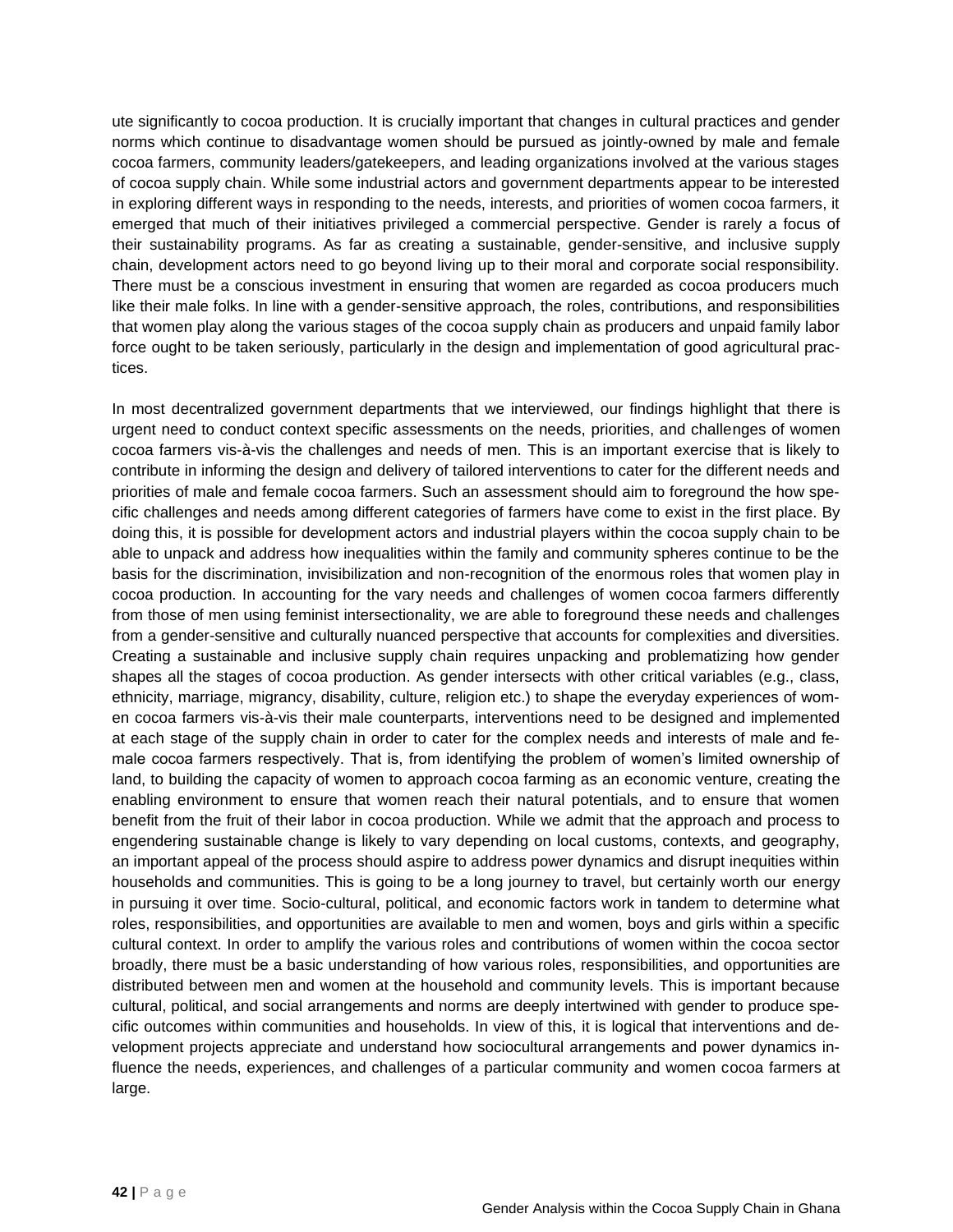# BIBLIOGRAPHY

Barrientos, S., & Bobie, A. O. (2016). Promoting gender equality in the cocoa-chocolate value chain: Opportunities and challenges in Ghana (No. 062016). GDI, The University of Manchester.

Barrientos, S., K. Asenso-Okyere, et al (2008). Mapping Sustainable Production in Ghanaian Cocoa, available at http://hummedia.manchester.ac.uk/institutes/gdi/research/impact/Mapping%20S ustainable%20Production%20in%20Ghanaian%20Cocoa.pdf. London, Cadbury.

Greene, M. and Robles, O.J. (2014) A Sustainable, Thriving Cocoa Sector for Future Generations: The business case for why women matter and what to do about it (Report to Mars), GreeneWorks. Hainmueller, J., Hiscox, M., & Tampe, M. (2011). Sustainable development for cocoa farmers in Ghana. Cambirdge (MA): MIT and Harvard University.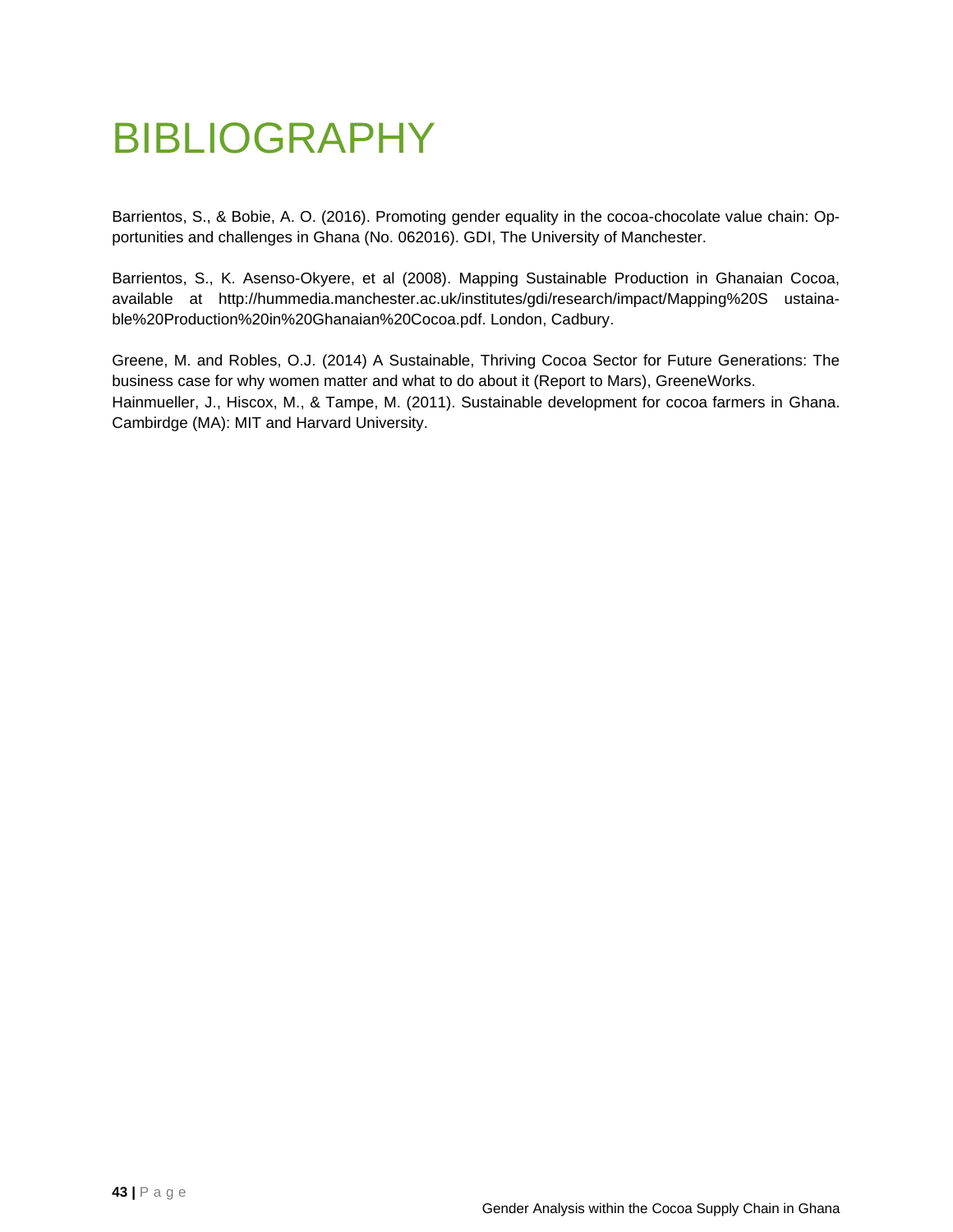# ACKNOWLEDGEMENTS

We would like to thank Management of COCOBOD, the main gatekeeper of the cocoa industry in Ghana for consenting to this study. At the district level, we are most grateful to the Managers of CHED in Atwima Mponua and Bia East Districts for the immense support they gave us during field data collection. To our industrious surveyors, we say a big thank you for all the efforts and sacrifices you made during field data collection. Finally, we are grateful to all study participants, especially cocoa farmers for scarifying their time to participant and contribute to the study. It's our prayer that development interventions that would emanate from this study would compensate for your lost time.

# APPENDICES

#### **Appendix 1: Terms of Reference to Conduct a Gender Research within the Cocoa Supply Chain**

Introduction to Oxfam In Ghana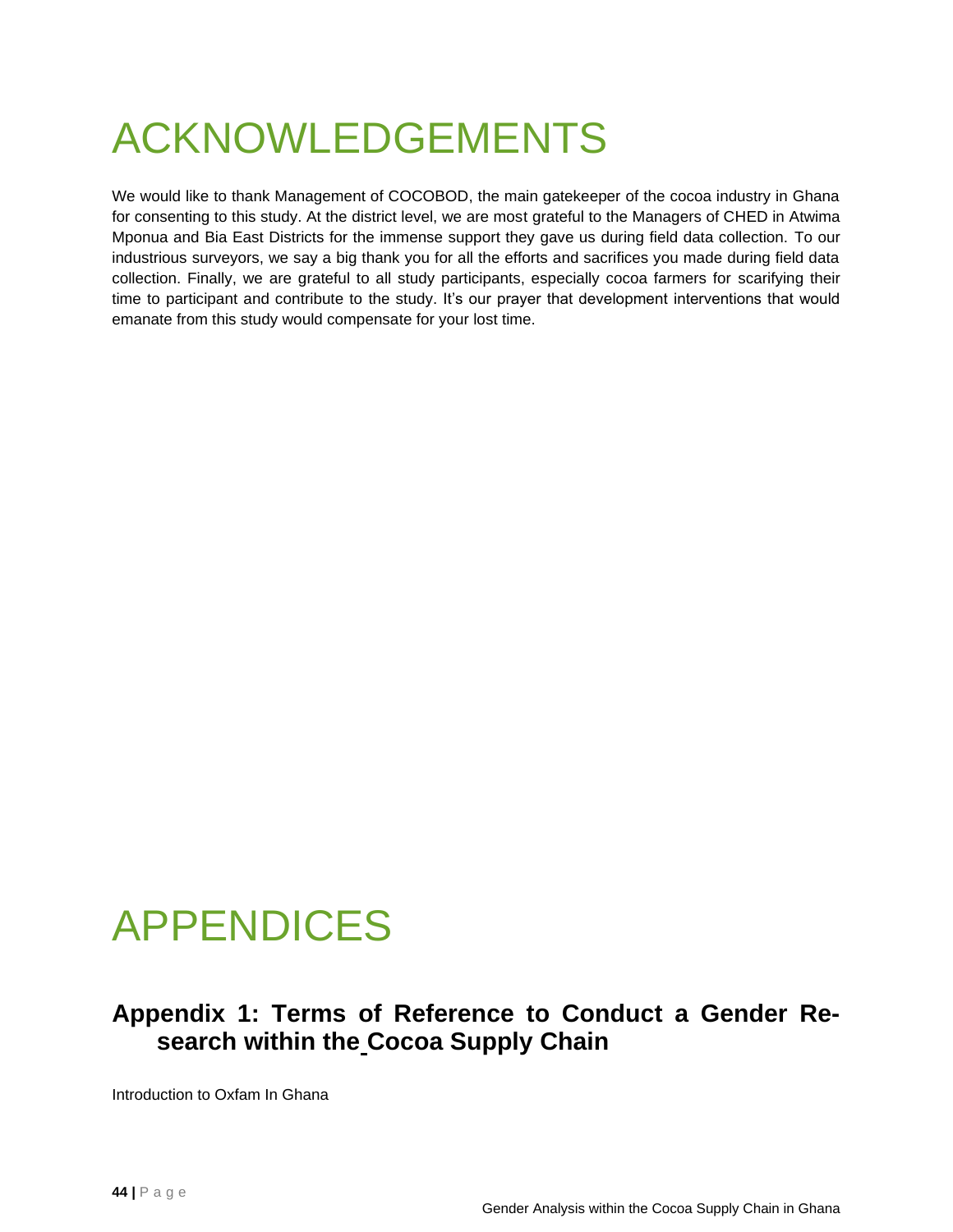Oxfam is a rights-based global development organization with more than 70 years of experience in more than 90 countries worldwide. Oxfam's mission is to end the injustice of poverty and inequality through systemic change and the advancement of political, economic and social rights. Through policy engagement and advocacy, we aim to tackle the root causes of hunger and poverty, and to empower people to claim their rights. Oxfam in Ghana aims to reduce poverty and inequality by supporting influencing and advocacy around three interconnected pillars: agriculture, essential services, and extractive industry governance. Oxfam in Ghana's current work focuses on supporting civil society advocacy and research for better accountability and fair distribution of resources in the agriculture, essential services including health and education, and the extractive sectors.

#### Introduction to the Research

Globalization of supply chains of food and beverage (F&B) companies has drawn millions of women into paid employment across the developing world. These women are mostly small-scale farmers and plantation workers found at the base of the supply chains. And while the work of these women in the agricultural sector is fueling valuable exports and domestic growth; as well as producing critical commodities for F&B companies, their jobs are rarely lifting them and their families out of poverty. Women are often systematically denied their fair share of benefits. Both addressing the gender risks and harnessing opportunities presented in global supply chains require that the companies and governments uphold women's rights and foster economic opportunities for them in the supply chain and in their business models. Women are yet to benefit from these global requirements in the cocoa value chain.

The fortune of women can be enhanced through government's effort of addressing gender inequalities within the value chain with support from the private sector actors. In addition, investments by F&B companies can generate opportunities for women to climb up the economic ladder. How much of these lofty propositions are seeing the light of day?

In 2013, Oxfam initiated a groundbreaking campaign, Behind the Brands, to challenge 10 of the largest food and beverage companies in the world to improve their economic, social, and environmental performance. This initiative has drawn the support of almost a quarter million advocates and spurred wellknown companies to make unprecedented commitments: for instance, Mars, Mondelez and Nestle committed to tackle gender inequality. Since then, Oxfam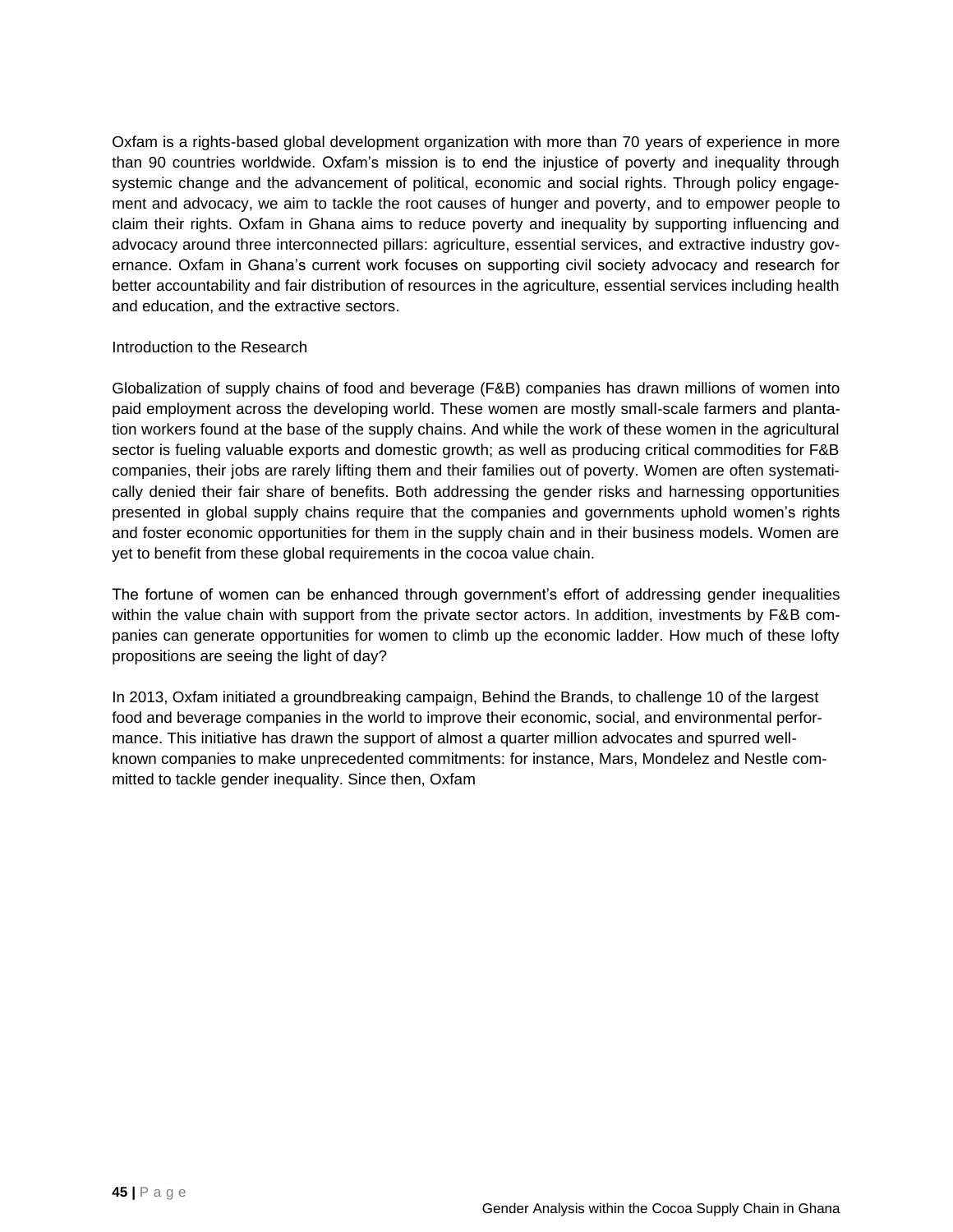has been engaging with companies to ensure that they follow through their commitments through the Behind the Brands Initiative.

#### Objective of the assignment.

On small-scale farms that produce cocoa, the division of labor between men and women – especially once a farm is in a company supply chain – involves women having to assume unpaid or casual labor as men exercise authority over women to reap the proceeds that company value chains may offer. Women are often found to do as much if not more work, than men without getting formal recognition or receiving an equal share of the training, profits or opportunity. Women with their own farms often face greater constraints than male farmers – as they seemingly tend to receive smaller and less productive land holdings, have less access to inputs or credit and thus earn less income.

The purpose of the research therefore is to identify and ascertain the differences between and among women and men in terms of their relative position, work, ownership of property, distribution of resources, opportunities, constraints and power within the Cocoa supply chain.

Specific objectives are:

Identify differences between and among women and men, based on the unequal distribution of resources, opportunities, constraints and power within the Cocoa supply chain.

Identify the different needs of women and men and how they are addressed at all stages of the policy cycle.

➢ Map the Cocoa supply chain and indicate stages where women are more involved and what benefits they derive.

Identify social norms that foster gender inequality.

**EXECO** Identify collaborations between COCOBOD and private sector organizations, other government agencies or institutions in addressing gender inequality at all levels of the supply chain.

Key questions for this research are:

How are women being engaged within the Cocoa supply chain. i.e. what are the roles of women within the Cocoa supply chain.

What are the different needs of women and men and how are they addressed at all the stages of chain? Are they backed by policy?

How can the cocoa industry better value the contribution of women cocoa farmers? And how are they compensated for what they do?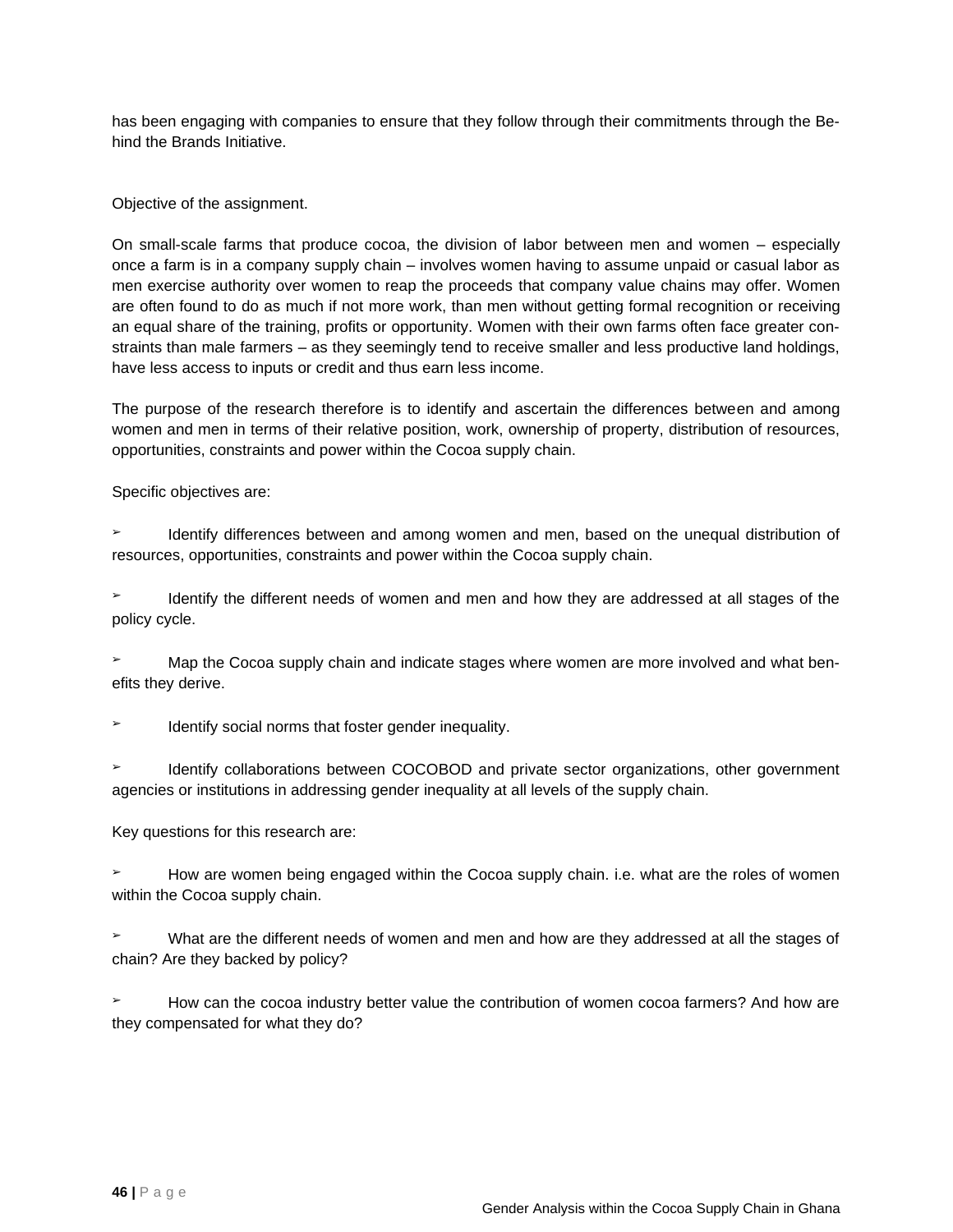How is the government supporting training, providing access to finance, and establishing other pathways to women's economic empowerment as a way of finding solutions to social norms that hinder equality?

➢ Is COCOBOD liaising with private sector organizations, other ministries and departments at the local, district and national levels in addressing gender issues within the Cocoa supply chain?

What opportunities exist for women's voices to be heard throughout the cocoa supply chain (e.g. through cocoa cooperatives, through direct engagement with CSR programs), and how effective are these entry points in addressing gender inequality?

Are any industry actors routine practice of disaggregating data by sex?

➢ Are there examples of good practice to addressing women's empowerment in the cocoa sector building off Oxfam's report in 2015?

➢ How are women participating in the social, political and economic lives of their communities?

#### Methodology

The researcher is expected to use an inclusive and participatory approaches to ensure the stakeholders take active part in the research to ensure learning and accountability. While it is expected that the main source of information will be existing documentation, additional research to cover any information gap will be needed. This can be done through involving staff of the MMDAs in the cocoa sector and additional information gathering, remote interviews, focus group or validation group discussions, field trips to selected communities and interview with stakeholders by using questionnaires.

## **Appendix 2: FGD and Key Informant Interview Guide**

| Research questions (in ToR) broken down   Primary target                                  |                     | Secondary<br>target  |
|-------------------------------------------------------------------------------------------|---------------------|----------------------|
| into specific questions for data collection                                               |                     | (Triangulation)      |
| How are men and women being engaged                                                       | Women and men cocoa | Assembly<br>members. |
| within the Cocoa supply chain. i.e. what are                                              | farmers             | Chiefs, Queen Moth-  |
| the roles of men and women within the Co-                                                 |                     | ers                  |
| coa supply chain? Why differences in roles?                                               |                     |                      |
| 1. What are the stages involved in cocoa production? (e.g Land acquisition, land prepara- |                     |                      |
| tion, farm maintenance, harvesting, post harvesting and others)                           |                     |                      |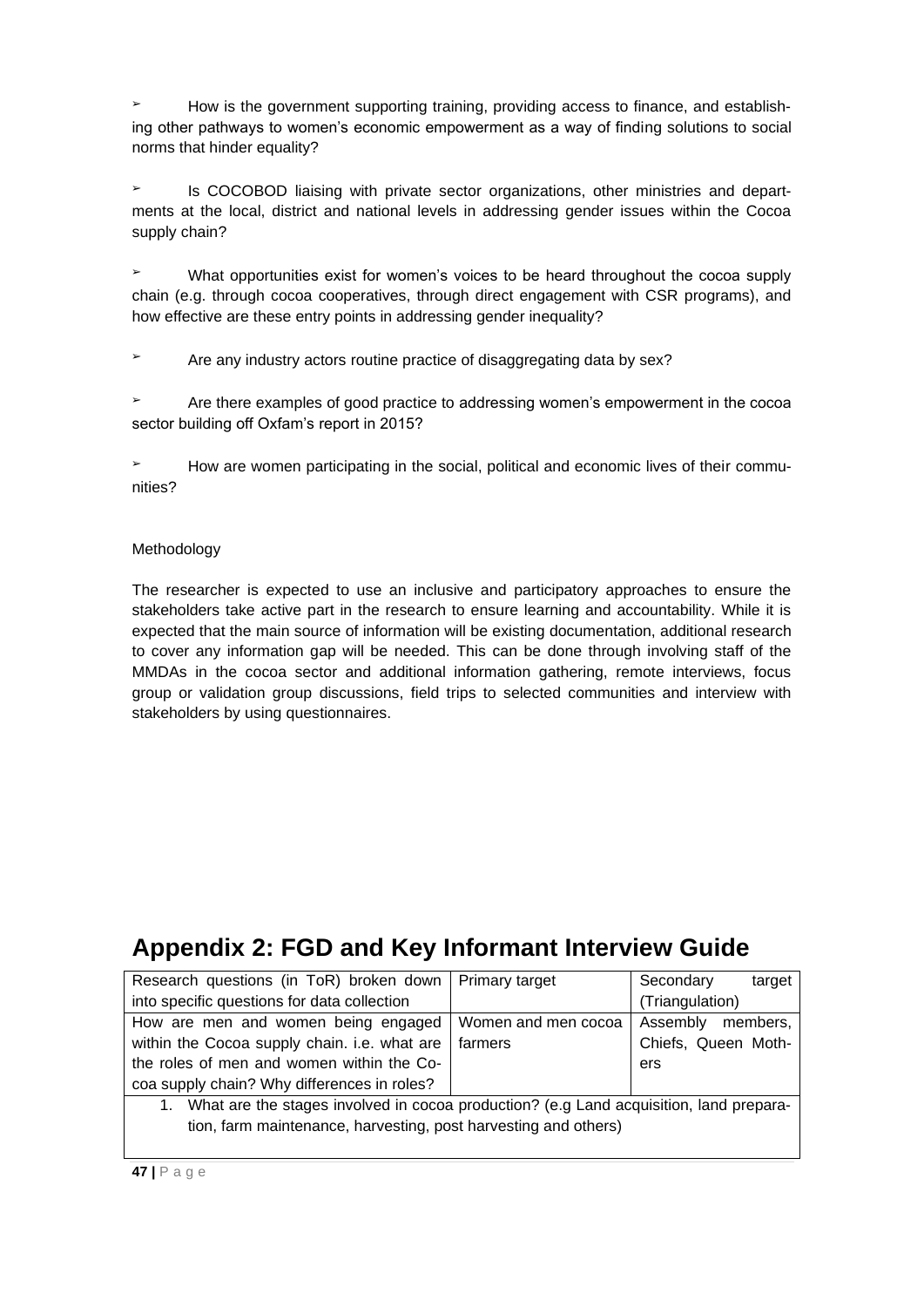- 2. What are the roles of women in cocoa production? Probe on the following stages;
- a) Land acquisition (e.g inspection of land, negotiations, payments etc.)
- b) land preparation (e. g clearing of land, felling of trees, burning, etc.)
- c) Planting (e.g seedlings preparation, carrying of seedlings to farm, planting of seedlings etc.)
- d) Farm maintenance (e.g weeding, pruning, mistletoe control etc.)
- e) Harvesting (e.g plucking of pods, gathering of pods, breaking of pods etc.)
- f) Post-harvesting (e.g carting of fermented beans to drying area, drying of beans, sorting of beans etc.)
- g) Others
- 3. What are the roles of men in cocoa production? Probe on the following stages;
	- a) Land acquisition (e.g inspection of land, negotiations, payments etc.)
	- b) land preparation (e.g clearing of land, felling of trees, burning, etc.)
	- c) Planting (e.g seedlings preparation, carrying of seedlings, planting of seedlings etc.)
	- d) Farm maintenance (e.g weeding, pruning, mistletoe control etc.)
	- e) Harvesting (e.g plucking of pods, gathering of pods, breaking of pods etc.
	- f) Post-harvesting (e.g carting of fermented beans to drying area, drying and sorting of beans etc.)
	- g) Others
- 4. Which of the stages of the cocoa supply chain (e.g land acquisition, land preparation…) do men play lead role?
- 5. Why do you think men play lead roles at these stages?
- 6. Which stages of the cocoa supply chain (e.g land acquisition, land preparation…) do women play lead role?
- 7. Why do you think women play lead roles at these stages?
- 8. Within your household, who takes decision regarding the activities to be done at each stage of the value chain (e.g land acquisition, land preparation…)? Why?
- 9. What can be done to ensure that women have more control at stages in the value chain which they previously have less control?

Refer to Appendix 1 in page 5 for mapping of time men and women spend in cocoa farm work (F), domestic work (D), other work (O) and resting (R) at various stages of cocoa production.

| What are the different needs of women and   | Women cocoa farmers                                                                                                                                                                                                                                   | Men, Assembly per-      |
|---------------------------------------------|-------------------------------------------------------------------------------------------------------------------------------------------------------------------------------------------------------------------------------------------------------|-------------------------|
| how are they addressed at all the stages of |                                                                                                                                                                                                                                                       | chief,<br>queen<br>son, |
| the value chain? Are they backed by policy? | National level institu-<br>tional actors (MoFA,<br>COCOBOD, Ministry of<br>Gender, Ministry of Fi-<br>nance, PBC)<br>District level institution-<br>al actors (PBC, dept. of<br>agric., DA, COCOBOD,<br>Dept of Gender, Dept<br>Social Welfare,<br>of | mothers                 |
|                                             | NGOs, Private Organi-                                                                                                                                                                                                                                 |                         |
|                                             | zations)                                                                                                                                                                                                                                              |                         |
|                                             |                                                                                                                                                                                                                                                       |                         |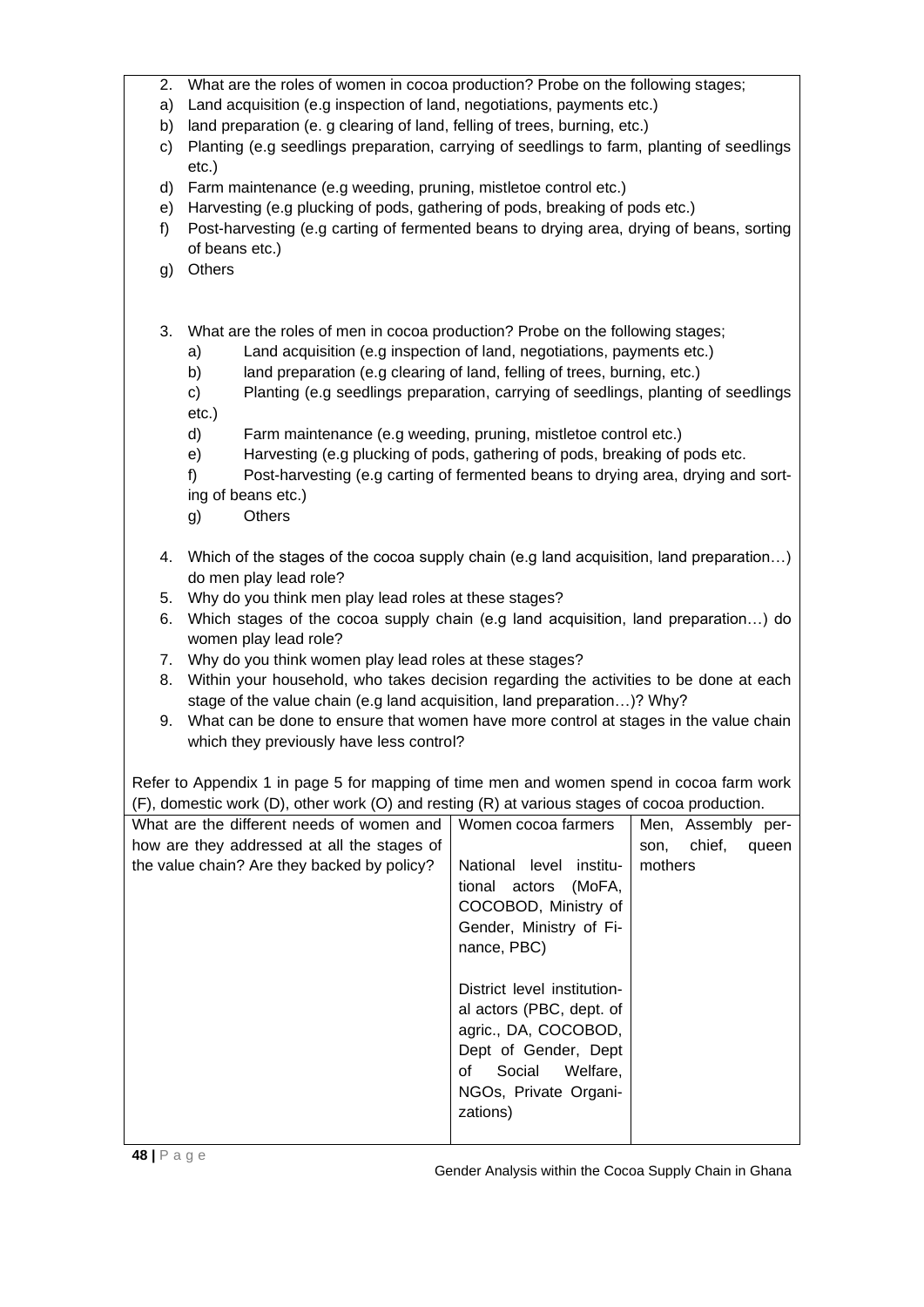- 10. What challenges/problems do you face as a woman in cocoa production? [For each challenge probe whether it applies to all women or a segment)
- 11. What can be done to improve cocoa production by women?
- 12. How are the needs /problems of women addressed in policy document on the cocoa supply chain (e.g land acquisition, land preparation…)?

| 13. Are they backed by policy?                                                                                                                                                                                                                                                                                                                                                                                                                                                                                                                       |                                                                                                                                                                                                                                                                                                                             |                                                                           |
|------------------------------------------------------------------------------------------------------------------------------------------------------------------------------------------------------------------------------------------------------------------------------------------------------------------------------------------------------------------------------------------------------------------------------------------------------------------------------------------------------------------------------------------------------|-----------------------------------------------------------------------------------------------------------------------------------------------------------------------------------------------------------------------------------------------------------------------------------------------------------------------------|---------------------------------------------------------------------------|
| What are the different needs of men and<br>how are they addressed at all the stages of<br>the chain? Are they backed by policy?                                                                                                                                                                                                                                                                                                                                                                                                                      | Men cocoa farmers<br>National level institu-<br>(MoFA,<br>tional actors<br>COCOBOD, Ministry of<br>Gender, Ministry of Fi-<br>nance, PBC)<br>District level institution-<br>al actors (PBC, dept. of<br>agric., DA, COCOBOD,<br>Dept of Gender, Dept<br>Social<br>Welfare,<br>of<br>NGOs, Private Organi-<br>zations)       | Women cocoa farm-<br>ers, Assembly per-<br>sons, Chiefs, Queen<br>mothers |
| 14. What challenges/problems do men face in cocoa production? [For each challenge<br>probe whether it applies to all men or a segment]<br>15. What can be done to improve cocoa production by men?<br>16. How are the needs /problems of men addressed in the cocoa supply chain?<br>17. Are they backed by policy?                                                                                                                                                                                                                                  |                                                                                                                                                                                                                                                                                                                             |                                                                           |
| How can the cocoa industry better value the<br>contribution of women cocoa farmers? And<br>how are they compensated for what they do?                                                                                                                                                                                                                                                                                                                                                                                                                | Women cocoa farmers.<br>National level institu-<br>actors<br>(MoFA,<br>tional<br>COCOBOD, Ministry of<br>Gender, Ministry of Fi-<br>nance, PBC)<br>District level institution-<br>al actors (PBC, dept. of<br>agric., DA, COCOBOD,<br>Dept of Gender, Dept<br>Social<br>Welfare,<br>οf<br>NGOs, Private Organi-<br>zations) | Men cocoa farmers,<br>chiefs, Queen moth-<br>ers, Assembly per-<br>sons   |
| 18. As a woman cocoa farmer (or a spouse of a cocoa farmer), what kind of reward do you<br>get from cocoa farming?<br>19. How can the contribution of women cocoa farmers be better appreciated?<br>[institutional questions]<br>20. Do you think that women cocoa farmers are well compensated for their contributions in<br>cocoa cultivation? If yes/no why? What about spouses of male cocoa farmers?<br>21. How can women cocoa farmers or spouses of male cocoa famers be better compen-<br>sated for their contribution in cocoa cultivation? |                                                                                                                                                                                                                                                                                                                             |                                                                           |

Gender Analysis within the Cocoa Supply Chain in Ghana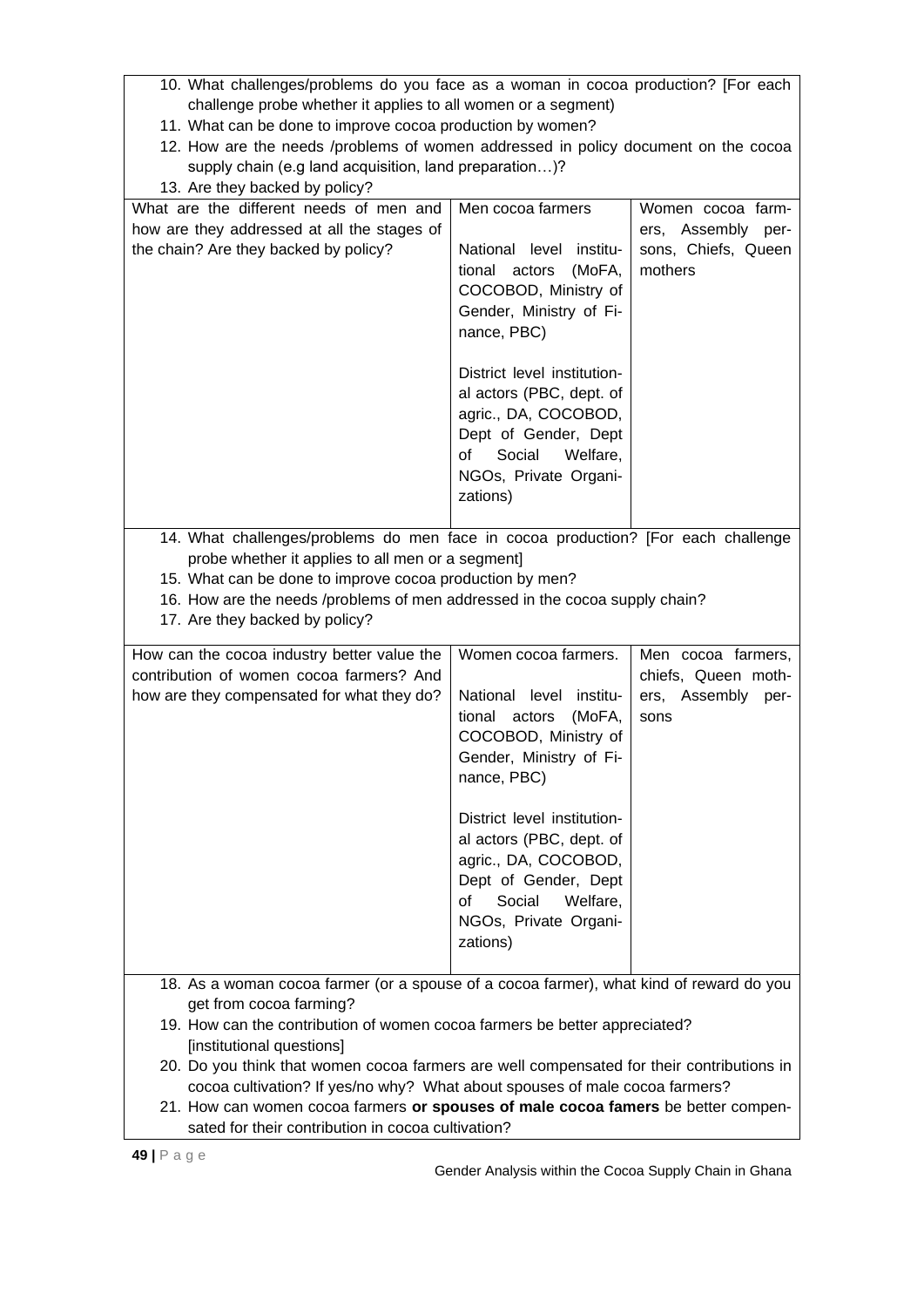| How is the government supporting training,<br>providing access to finance, and establishing<br>other pathways to women's economic em-<br>powerment as a way of finding solutions to<br>social norms that hinder equality?                                                                                                                                                                                                                                                                                                                                                                                                                                                                                                                                                                                                                                                             | National level institu-<br>(MoFA,<br>tional actors<br>COCOBOD, Ministry of<br>Gender, Ministry of Fi-<br>nance, PBC)<br>District level institution-<br>al actors (PBC, dept. of<br>agric., DA, COCOBOD,<br>Dept of Gender, Dept<br>of<br>Social<br>Welfare,<br>NGOs, Private Organi-<br>zations)                                 | Women cocoa farm-<br>ers, men cocoa farm-<br>ers, chiefs, Queen<br>mother,<br>Assembly<br>persons |
|---------------------------------------------------------------------------------------------------------------------------------------------------------------------------------------------------------------------------------------------------------------------------------------------------------------------------------------------------------------------------------------------------------------------------------------------------------------------------------------------------------------------------------------------------------------------------------------------------------------------------------------------------------------------------------------------------------------------------------------------------------------------------------------------------------------------------------------------------------------------------------------|----------------------------------------------------------------------------------------------------------------------------------------------------------------------------------------------------------------------------------------------------------------------------------------------------------------------------------|---------------------------------------------------------------------------------------------------|
| 22. are you guided by organizational policy on how to tackle gender inequality in your sup-<br>ply chains?<br>23. What are some of the government interventions to support Cocoa farmers?<br>24. What are some of the government interventions to support Cocoa farmers?<br>25. Are women prioritized in the distribution and receiving of such supports (e.g., input,                                                                                                                                                                                                                                                                                                                                                                                                                                                                                                                |                                                                                                                                                                                                                                                                                                                                  |                                                                                                   |
| training, etc.)?<br>26. If yes, how are women prioritized?<br>27. What kind of support/trainings have private organizations given to cocoa farmers to help<br>increase production? (e.g bonuses, fertilizer, weedicides, insecticides, slashers, free<br>pruning, free spraying etc). Are they backed by polices?<br>28. If women are not prioritized, how is your organization supporting to mainstream gender<br>in cocoa production?<br>29. Is your organization collaborating with other departments/agencies to mainstream gen-<br>der in the cocoa supply chain?<br>30. In what ways do you think that the needs/challenges of women could be attended to<br>through institutional collaboration?<br>31. How is your department working with local community gatekeepers to address social<br>norms that promote inequalities?<br>32. NB: Request for policy documents, if any. |                                                                                                                                                                                                                                                                                                                                  |                                                                                                   |
| What opportunities exist for women's voices   Women cocoa farmers,   Chiefs, Queen moth<br>to be heard throughout the cocoa supply<br>chain (e.g. through cocoa cooperatives,<br>through direct engagement with CSR pro-<br>grams), and how effective are these entry<br>points in addressing gender inequality?                                                                                                                                                                                                                                                                                                                                                                                                                                                                                                                                                                      | men cocoa farmers,<br>national<br>level<br>institu-<br>tional actors<br>(MoFA,<br>COCOBOD, Ministry of<br>Gender, Ministry of Fi-<br>nance, PBC) and dis-<br>trict level institutional<br>actors (PBC, dept. of<br>agric., DA, COCOBOD,<br>Dept of Gender, Dept<br>Social<br>Welfare,<br>of<br>NGOs, Private Organi-<br>zations) | ers, Assembly per-<br>sons                                                                        |
| 33. Assuming that you have problems, relating to your cocoa production, who do you con-<br>tact for advice?<br>34. Why would you contact such people?<br>35. What are the channels through which women cocoa farmers present their is-                                                                                                                                                                                                                                                                                                                                                                                                                                                                                                                                                                                                                                                |                                                                                                                                                                                                                                                                                                                                  |                                                                                                   |

Gender Analysis within the Cocoa Supply Chain in Ghana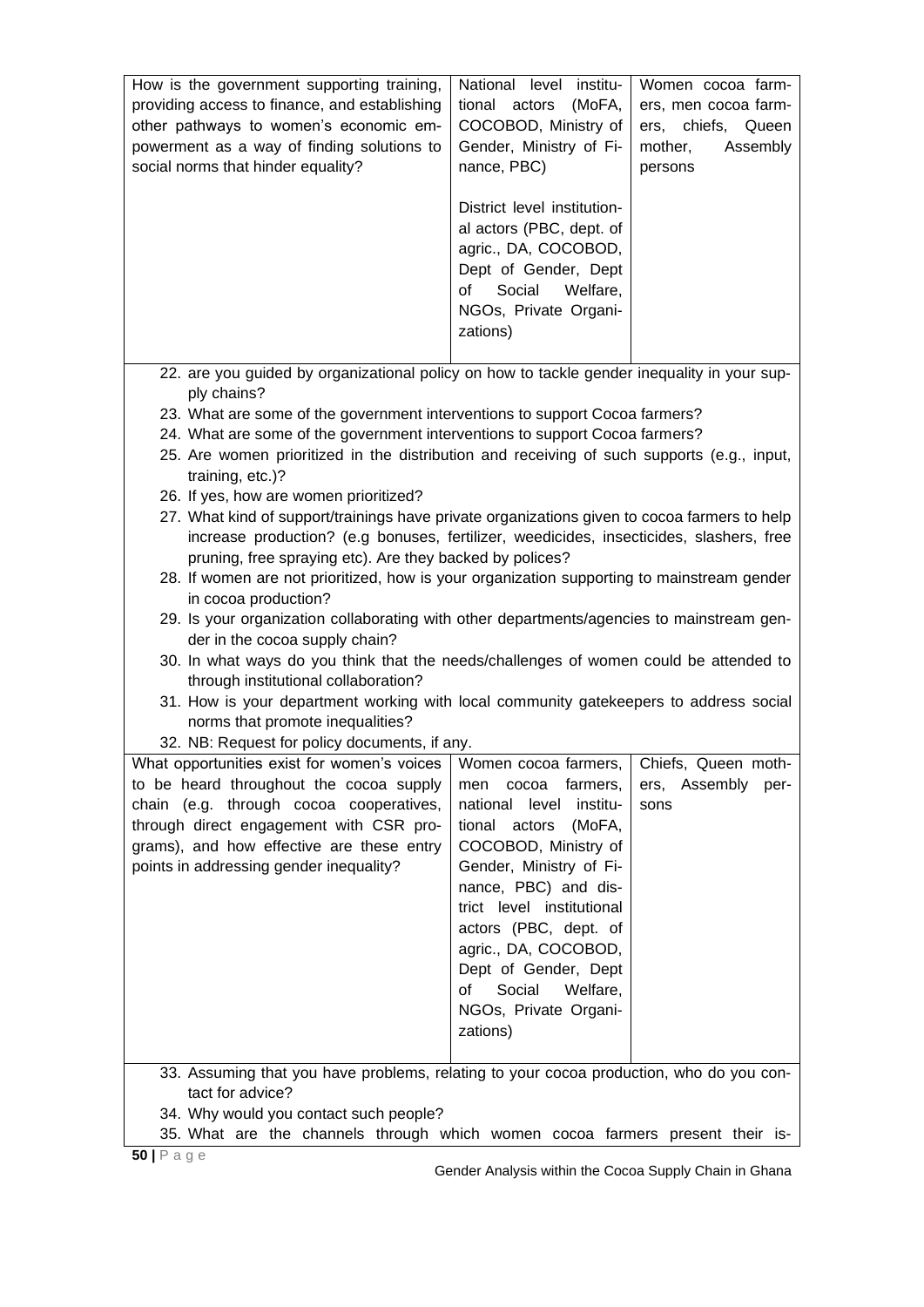| sues/problems to authorities?                                                                         |                             |                      |
|-------------------------------------------------------------------------------------------------------|-----------------------------|----------------------|
| 36. What are the channels through which men cocoa farmers can air their views on their                |                             |                      |
| challenges?<br>37. Do women have the opportunity to contribute to policies on mainstreaming gender by |                             |                      |
| the gov't?                                                                                            |                             |                      |
| 38. Example: Can you go to the DCE of your area to draw his/her attention to the challeng-            |                             |                      |
| es that you face as a cocoa farmer?                                                                   |                             |                      |
| 39. Are there cocoa Farmer-based Organizations (FBOs) at the community, district, nation-             |                             |                      |
| al or regional levels? If yes, what are they?<br>40. What services are these organizations offering?  |                             |                      |
| 41. How accessible are these services to you?                                                         |                             |                      |
| 42. What is the composition of men and women in leadership positions of these FBOs?                   |                             |                      |
| 43. Do you have the opportunity to contribute to their gender mainstreaming policies?                 |                             |                      |
| 44. Are these FBOs empowering women cocoa farmers? If yes, which NGOs and what do                     |                             |                      |
| they do?                                                                                              |                             |                      |
| 45. Are women involved in decision making at the community level?                                     |                             |                      |
| Is any industry actors' routine practice of                                                           | National level<br>institu-  |                      |
| disaggregating data by sex?                                                                           | tional actors<br>(MoFA,     |                      |
|                                                                                                       | COCOBOD, Ministry of        |                      |
|                                                                                                       | Gender, Ministry of Fi-     |                      |
|                                                                                                       | nance, PBC)                 |                      |
|                                                                                                       | District level institution- |                      |
|                                                                                                       | al actors (PBC, dept. of    |                      |
|                                                                                                       | agric., DA, COCOBOD,        |                      |
|                                                                                                       | Dept of Gender, Dept        |                      |
|                                                                                                       | Social<br>of<br>Welfare,    |                      |
|                                                                                                       | NGOs, Private Organi-       |                      |
|                                                                                                       | zations)                    |                      |
| What kind of data do you collect/report about cocoa farmers?<br>1.                                    |                             |                      |
| Do you disaggregate the data by sex? If yes or no why?<br>2.                                          |                             |                      |
| Probe on support/trainings institution gives to cocoa farmers and find out if they<br>а.              |                             |                      |
| capture data by gender [Follow up to questions 22 &23). If they don't, probe                          |                             |                      |
| why?                                                                                                  |                             |                      |
| [request for data]                                                                                    |                             |                      |
| Are there examples of good practice to ad-                                                            | National<br>level institu-  | Women, Men, Chiefs,  |
| dressing women's empowerment in the co-                                                               | tional actors<br>(MoFA,     | Assembly<br>persons, |
| coa sector building off Oxfam's report in<br>2015?                                                    | COCOBOD, Ministry of        | Queen mothers        |
|                                                                                                       | Gender, Ministry of Fi-     |                      |
|                                                                                                       | nance, PBC)                 |                      |
|                                                                                                       | District level institution- |                      |
|                                                                                                       | al actors (PBC, dept. of    |                      |
|                                                                                                       | agric., DA, COCOBOD,        |                      |
|                                                                                                       | Dept of Gender, Dept        |                      |
|                                                                                                       | of<br>Social<br>Welfare,    |                      |
|                                                                                                       | NGOs, Private Organi-       |                      |
|                                                                                                       | zations)                    |                      |
|                                                                                                       |                             |                      |
| From 2010 to date, are there NGOs/COCOBOD/PBC /private organizations that are<br>3.                   |                             |                      |
| supporting women cocoa farmers? If yes, what kind of support and from who?                            |                             |                      |
| How are men involved in the governance structures of the cocoa supply chain?<br>4.                    |                             |                      |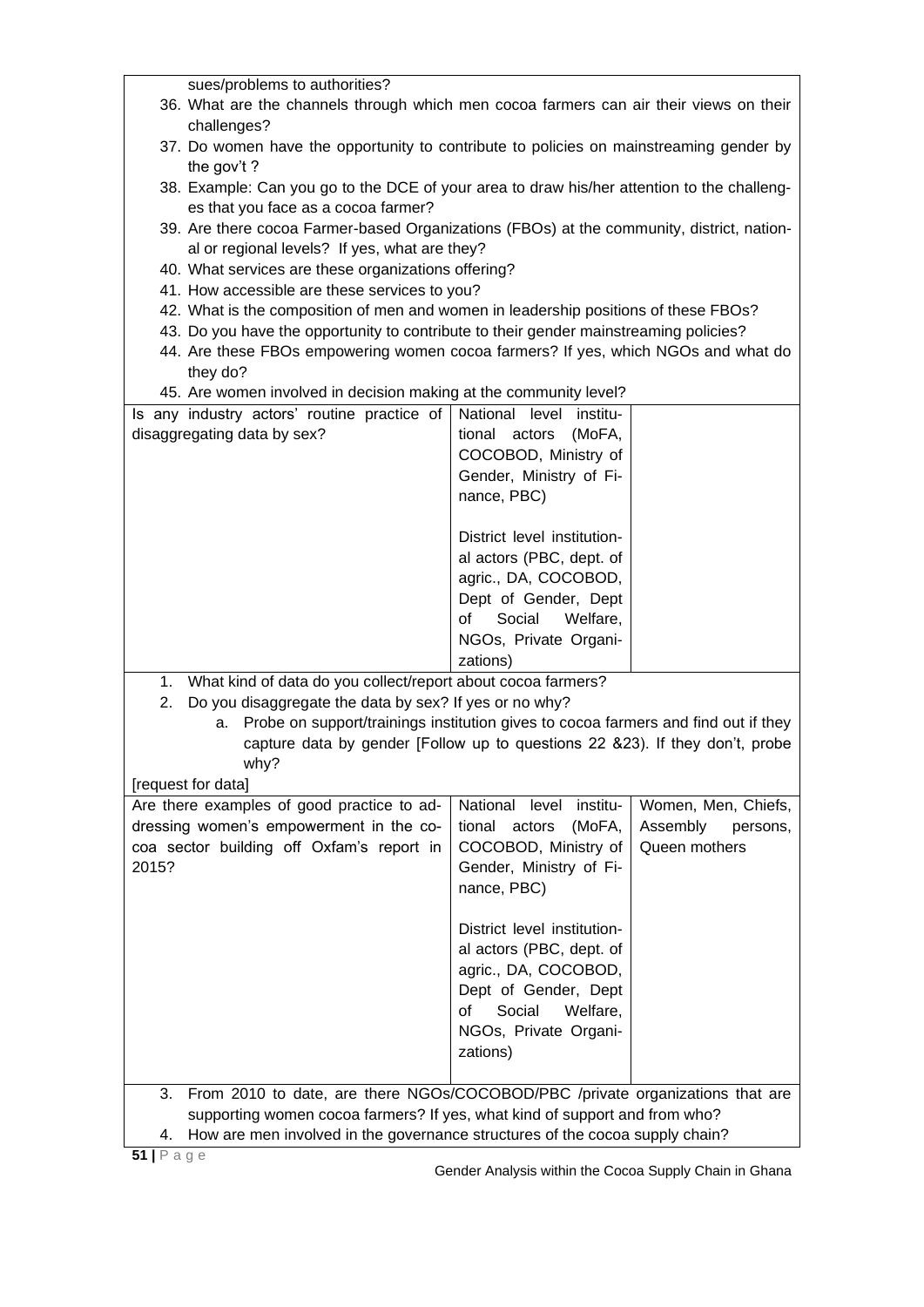5. How are women involved in the governance structures of the cocoa supply chain?

| 6. How are the concerns of children incorporated in these governance structures if any?       |                     |                         |
|-----------------------------------------------------------------------------------------------|---------------------|-------------------------|
| How are women participating in the social,                                                    | Women               | Men, Chiefs, Queen      |
| political and economic lives of their commu-                                                  |                     | mothers                 |
| nities?                                                                                       |                     |                         |
| 7. Membership of associations of women                                                        |                     |                         |
| Leadership positions held by women<br>8.                                                      |                     |                         |
| Major and secondary economic activities of women (probe on other sources of income<br>9.      |                     |                         |
| aside cocoa)                                                                                  |                     |                         |
| What are the differences between<br>and                                                       | Men and women cocoa | Chiefs, Assemblyper-    |
| among women and men, based on distribu-                                                       | farmers             | sons, Queen mothers     |
| tion of resources and power within the Co-                                                    |                     |                         |
| coa supply chain? [ Proposed by consultant]                                                   |                     |                         |
| 10. Do you have access to land for cocoa production? If yes/no, why?                          |                     |                         |
| 11. For the past year, what kind of support/trainings have you received as a cocoa farmer to  |                     |                         |
| help increase production? (e.g bonuses, fertilizer, weedicides, insecticides, slashers,       |                     |                         |
| free pruning, free spraying, trainings etc). From who? (e.g Cocoa extension division,         |                     |                         |
| DA, MoFA, NGO, Private organization, etc) . Probe on the nature of support in terms of        |                     |                         |
| cost e.g free, subsidized, paid full cost)                                                    |                     |                         |
| 12. Are there differences in support between men and women cocoa farmers? If yes/no           |                     |                         |
| why?                                                                                          |                     |                         |
| 13. Are there differences in the sizes of cocoa farms (in acres) between men and women;       |                     |                         |
| among men? And among women? What account for the differences?                                 |                     |                         |
| 14. How is income from the sales of cocoa distributed between female/male cocoa farmers       |                     |                         |
| and their spouses?                                                                            |                     |                         |
| 15. If income is not distributed, who takes decision regarding the use of income from sale of |                     |                         |
| cocoa?                                                                                        |                     |                         |
| 16. What is income used for?                                                                  |                     |                         |
| 17. How does the earnings from cocoa shape power relations between men and women,             |                     |                         |
| and among women themselves?                                                                   |                     |                         |
| 18. Do you hire people to support you on the farm? If/no, why? Who do you hire?               |                     |                         |
| What are the roles and challenges of chil-                                                    | Children            | Men cocoa farmers,      |
| dren (boys and girls) within the cocoa supply                                                 |                     | women cocoa farm-       |
| chain? [ Proposed by consultant]                                                              |                     | chief,<br>Queen<br>ers, |
|                                                                                               |                     | mother,<br>assembly     |
|                                                                                               |                     | person                  |
| 19. What are the roles boys play within the cocoa supply chain?                               |                     |                         |
| 20. What challenges do boys face in cocoa production?                                         |                     |                         |
| 21. What are the roles of girls within the cocoa supply chain?                                |                     |                         |
| 22. What challenges do girls face in cocoa production?                                        |                     |                         |
| 23. Why differences in roles between boys and girls?                                          |                     |                         |
| 24. Why do you think the government should pay more attention to your role in the cocoa       |                     |                         |
| production process?                                                                           |                     |                         |
| How do socio-cultural norms foster gender                                                     |                     |                         |
| inequality within the Cocoa value chain?                                                      |                     |                         |
| [Addressed above as a cross cutting ques-                                                     |                     |                         |
| tion]                                                                                         |                     |                         |
| Coping strategies of cocoa farmers (income,                                                   | Women and men cocoa | Chiefs, Queen moth-     |
| food and inputs)                                                                              | farmers             | ers                     |
| 54. How many harvesting seasons do you have in a year? Are there differences in yield be-     |                     |                         |
| tween the seasons?                                                                            |                     |                         |
|                                                                                               |                     |                         |

 $\lceil$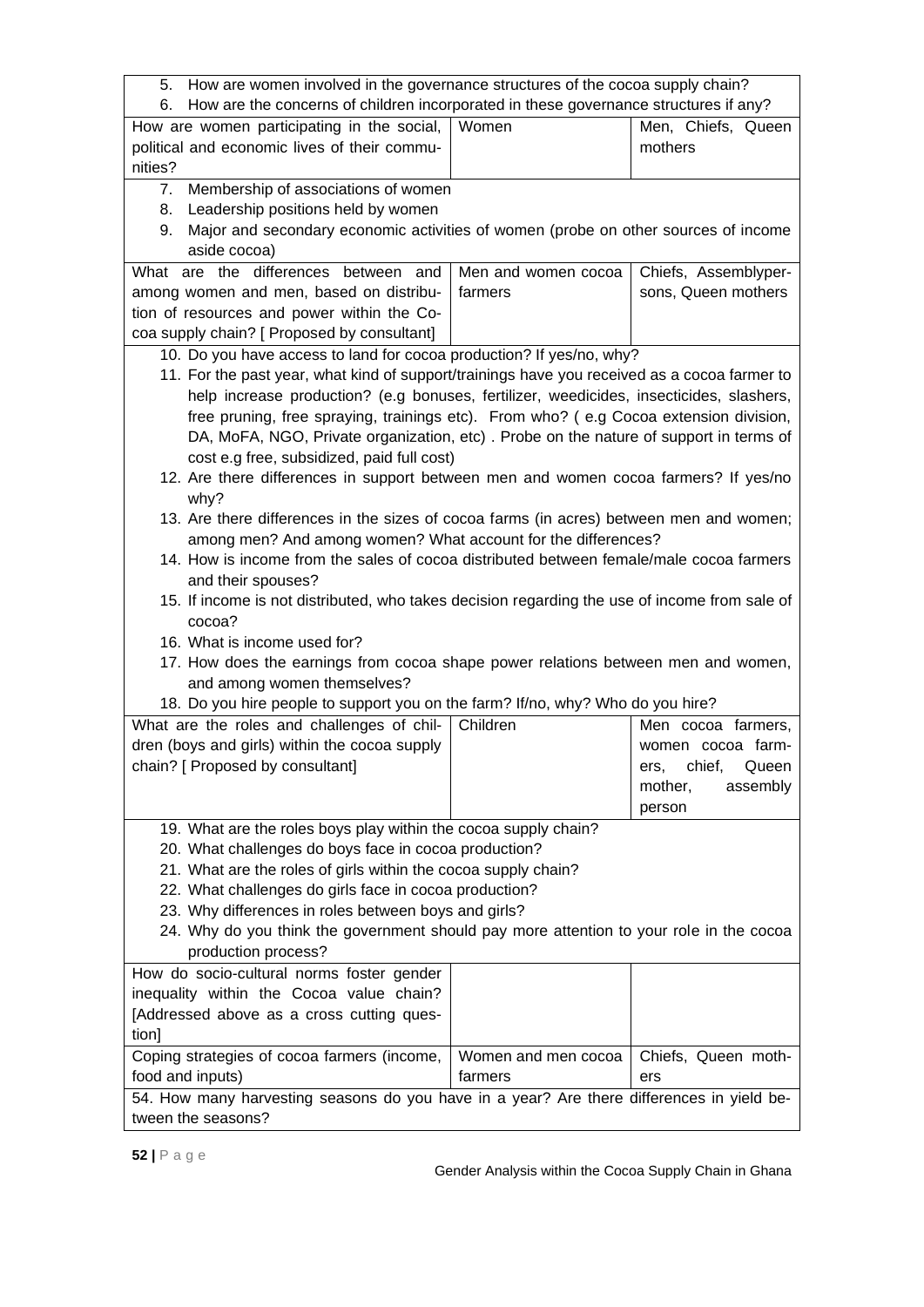55. For the past 30 years, have you observed changes in seasons and yield of cocoa? If yes, what do you think caused these changes?

56. Are there months in which you have less income or food? If yes, which months?

57. Which gender/age group suffer the most in periods of food insecurity?

58. If periods in which you have less income/food, how do you cope with life?

59. Are these copying strategies different for men and women?

60. What forms of resilience do men deploy during off-season different from those of women?

61. Do you have challenges accessing inputs for your farm? (e.g fertilizer, weedicides, pesticides).

62. If yes, what are they? And how do you cope with these challenges?

63. Are there private organizations/NGOs/PBCs that offer alternative sources of livelihood during off-season period?

| Question                                                              | Response                    | Skip<br>tern/relevance | pat- |
|-----------------------------------------------------------------------|-----------------------------|------------------------|------|
| Section A: Background Information of Respondents and their Households |                             |                        |      |
| 1. District                                                           |                             |                        |      |
| 2. Community                                                          |                             |                        |      |
| 3. Name of household head                                             |                             |                        |      |
| 4. Mobile number (optional)                                           |                             |                        |      |
| 5. Are you an owner or a labourer of a                                | Own farm<br>1 <sub>1</sub>  |                        |      |
| cocoa farm?                                                           | Labourer<br>2.              |                        |      |
|                                                                       | 3.<br><b>Both</b>           |                        |      |
| 6. What is the nature of ownership of                                 | Individual<br>$\mathbf 1$ . |                        |      |
| the cocoa farm?                                                       | 2.<br>Couple                |                        |      |
|                                                                       | 3.<br>Family                |                        |      |
| 7. If individual, what is the gender of                               | Male<br>1.                  | If $Q2 = 1$            |      |
| the owner                                                             | Female<br>2.                |                        |      |
| 8. What is the size of the cocoa farm                                 |                             |                        |      |
| you own or is taking care of? (capture                                |                             |                        |      |
| in acres)                                                             |                             |                        |      |
| 9. Gender of respondent                                               | Male<br>1 <sub>1</sub>      |                        |      |
|                                                                       | 2.<br>Female                |                        |      |
|                                                                       |                             |                        |      |
| 10. Are you the head of your house-                                   | Yes<br>$\mathbf 1$ .        |                        |      |
| hold?                                                                 | <b>No</b><br>2.             |                        |      |
| 11. Age of respondent                                                 |                             |                        |      |
| 12. Marital status of respondent                                      | Single<br>1 <sub>1</sub>    |                        |      |
|                                                                       | Cohabitation<br>2.          |                        |      |
|                                                                       | 3.<br>Married               |                        |      |
|                                                                       | Widow/widower<br>4.         |                        |      |
| 13. Highest educational attainment of                                 | 1. No formal education      |                        |      |

# **Appendix 3: Survey Instrument**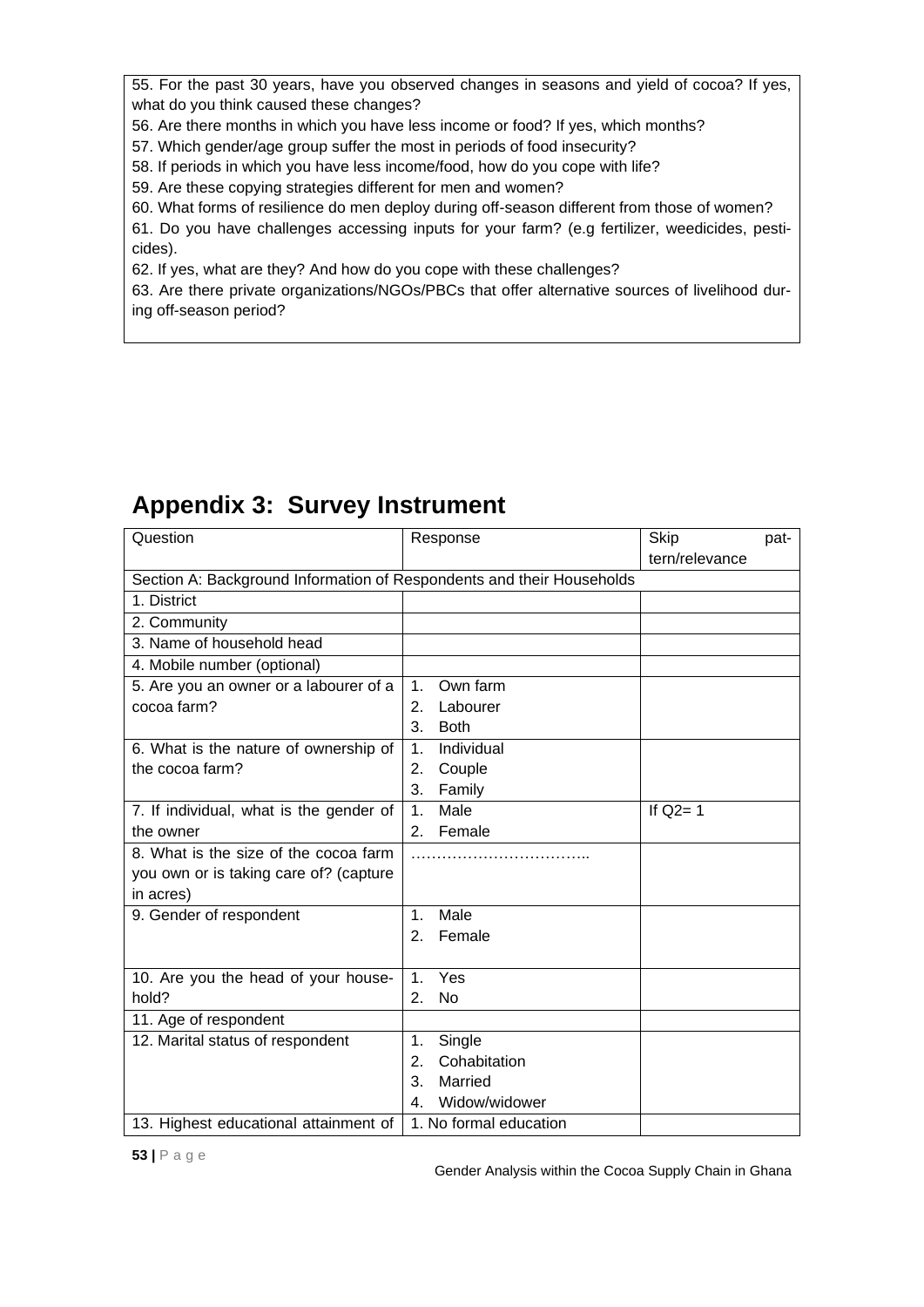| respondent                                                                                | 2. Nursery/Kindergarten<br>3. Primary<br>4. Middle School/JSS/JHS<br>5. SSS/SHS/O'Level/A'Level<br>6. Voc/technical school<br>7. Tertiary              |                              |
|-------------------------------------------------------------------------------------------|--------------------------------------------------------------------------------------------------------------------------------------------------------|------------------------------|
| 14. Religion of respondent                                                                | <b>African Traditional Religion</b><br>1 <sub>1</sub><br>Christianity<br>2.<br>Islam<br>3.                                                             |                              |
| 15. Ethnicity of respondent                                                               | No religion<br>4.                                                                                                                                      |                              |
| 16. Are you an indigene or a migrant?                                                     | Indigene<br>1.                                                                                                                                         |                              |
|                                                                                           | 2.<br>Migrant                                                                                                                                          |                              |
| 17. Is cocoa farming/management                                                           | 1. Main source of livelihood                                                                                                                           |                              |
| your main or secondary source of<br>livelihood?                                           | Secondary source of liveli-<br>2.<br>hood                                                                                                              |                              |
| 18. Total number of cocoa bags har-<br>vested last year?                                  |                                                                                                                                                        |                              |
| 19. Total income from cocoa<br>last<br>season                                             |                                                                                                                                                        |                              |
| 20. How many years have you been<br>involved<br>into<br>farm-<br>cocoa<br>ing/management? |                                                                                                                                                        |                              |
| 21. Total number of persons in your<br>household                                          |                                                                                                                                                        |                              |
| 22. Total number of adult males in<br>your household (>17 years)                          | .                                                                                                                                                      |                              |
| 23. Total number of adult females in<br>your household (> 17 years)                       |                                                                                                                                                        |                              |
| 24. Total number of boys in your<br>household (< 18 years)                                | .                                                                                                                                                      |                              |
| 25. Total number of girls in your<br>household $(< 18$ years)                             | .                                                                                                                                                      |                              |
| 26. Does any female member of your<br>household belong to an association?                 | Yes<br>1.<br>2.<br>No                                                                                                                                  | If $Q23 \ge 1$ and Q<br>25≥1 |
| 27. What kind of association?                                                             | 1.<br>Religious association<br>Financial association<br>2.<br>3.<br><b>FBO</b><br>Water<br>Sanitation<br>4.<br>and<br>Committee<br><b>Others</b><br>5. | If $Q26 = 1$                 |
| 28. Does any female member of your<br>household hold leadership position in               | Yes<br>1.<br>No<br>2.                                                                                                                                  | If $Q26 = 1$                 |
| an association?                                                                           |                                                                                                                                                        |                              |
| 29. Number of boys 6 years and<br>above                                                   |                                                                                                                                                        | If $Q24 \geq 1$              |
| 30. Number of boys 6 years and<br>above not in school                                     | .                                                                                                                                                      | If $Q29 \geq 1$              |
| Number of girls 6 years<br>31.<br>and                                                     |                                                                                                                                                        | If $Q25 \geq 1$              |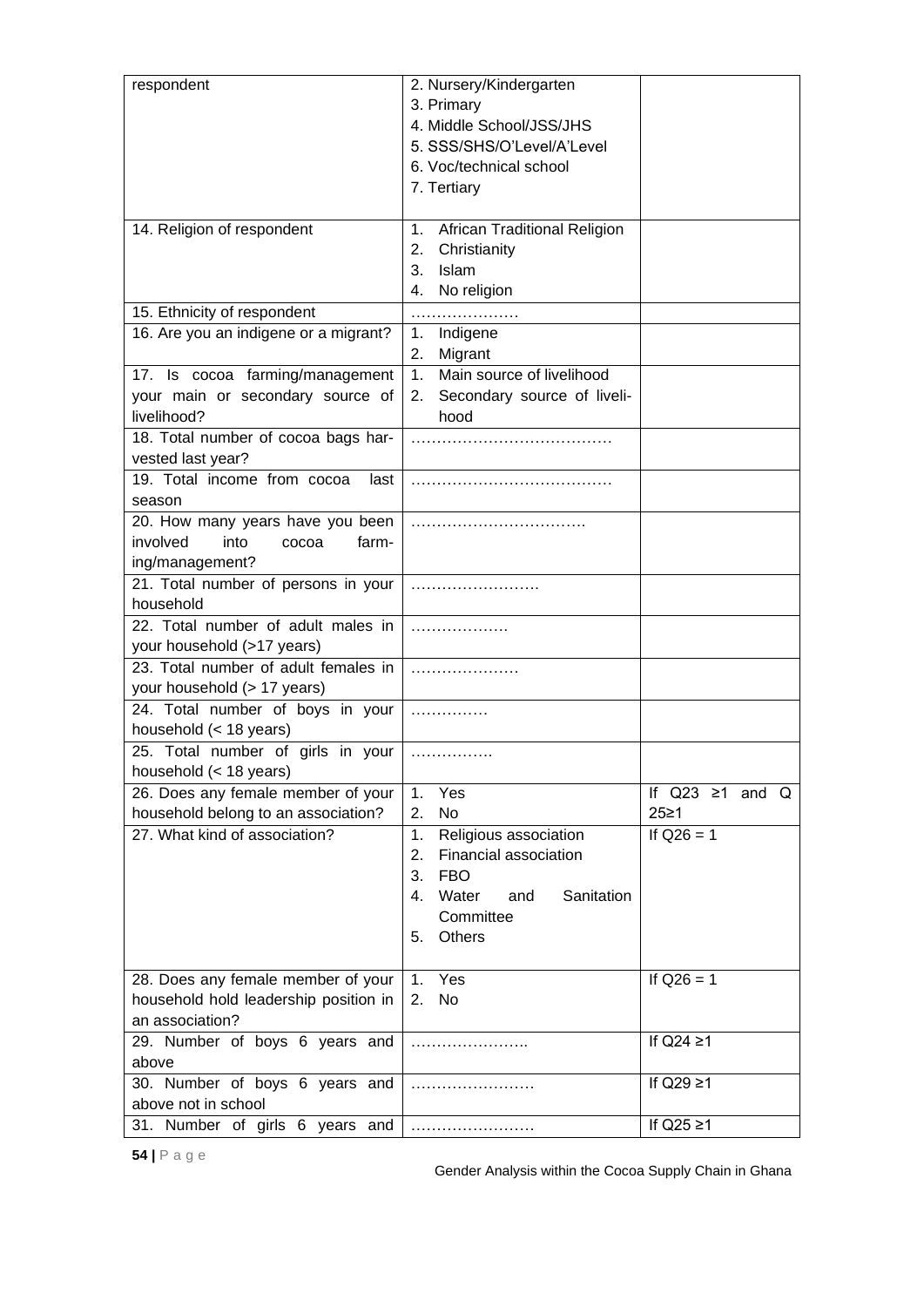| above                                                          |                                              |                      |
|----------------------------------------------------------------|----------------------------------------------|----------------------|
| 32. Number of girls 6 years and                                |                                              | If $Q31 \geq 1$      |
| above not in school                                            |                                              |                      |
| Roles and challenges of Men and Women in the Cocoa Value Chain |                                              |                      |
| 33a. How many men in your house-                               |                                              |                      |
| hold do cocoa related work?                                    |                                              |                      |
| 33. Which of the following stages of                           | Land acquisition<br>1.                       | If Q33a is not equal |
| the cocoa production process are                               | 2.<br>land preparation                       | to $0$               |
| men in your household involved in?                             | Planting<br>3.                               |                      |
|                                                                | Farm maintenance<br>4.                       |                      |
|                                                                | 5.<br>Harvesting                             |                      |
|                                                                | 6.<br>Post-harvesting                        |                      |
| 34. What kind of activities do men do                          | Inspection of land<br>1.                     | If $Q33 = 1$         |
| during land acquisition?                                       | Negation of tenancy<br>2.                    |                      |
|                                                                | 3.<br>Making of payments                     |                      |
|                                                                | 4.<br>Registration of land                   |                      |
|                                                                | 5.<br><b>Others</b>                          |                      |
| 35. What kind of activities do men do                          | <b>Land Clearing</b><br>1.                   | If $Q33 = 2$         |
| during land preparation?                                       | Felling and Chopping<br>2.<br>of             |                      |
|                                                                | trees                                        |                      |
|                                                                | <b>Burning</b><br>3.                         |                      |
|                                                                | 4.<br>Destumping                             |                      |
|                                                                | Pegs Cutting<br>5.                           |                      |
|                                                                | Lining and Pegging<br>6.<br>7.<br>Others     |                      |
| 36. What kind of activities do men do                          | <b>Preparation of Seedlings</b><br>1.        | If $Q33 = 3$         |
| during planting?                                               | 2.<br><b>Carrying of Seedlings</b>           |                      |
|                                                                | <b>Planting of Seedlings</b><br>3.           |                      |
|                                                                | Sowing at Stake<br>4.                        |                      |
|                                                                | 5.<br>Others                                 |                      |
| 37. What kind of activities do men do                          | Weeding and thinning<br>1.                   | If $Q33 = 4$         |
| during farm maintenance?                                       | Sanitation and Pruning<br>2.                 |                      |
|                                                                | 3.<br>Mistletoe Control                      |                      |
|                                                                | Carrying Water for Spraying<br>4.            |                      |
|                                                                | 5.<br>Spraying/application of pes-           |                      |
|                                                                | ticides                                      |                      |
|                                                                | <b>Application of Fertilizer</b><br>6.       |                      |
|                                                                | 7.<br>Others                                 |                      |
| 38. What kind of activities do men do                          | 1. Plucking of Pods                          | If $Q33 = 5$         |
| during harvesting?                                             | 2.<br>Gathering of pods                      |                      |
|                                                                | 3.<br>Heaping of Pods                        |                      |
|                                                                | Pod Breaking<br>4.                           |                      |
|                                                                | Scooping of Cocoa Beans<br>5.                |                      |
|                                                                | Fermentation<br>6.                           |                      |
| 39. What kind of activities do men do                          | 7.<br>Others<br>1.                           | If $Q33 = 6$         |
| after-harvesting?                                              | Carting of fermented beans<br>to drying area |                      |
|                                                                | Drying and sorting of beans<br>2.            |                      |
|                                                                | 3.<br>Carting of dry beans for               |                      |
|                                                                | sale                                         |                      |
|                                                                |                                              |                      |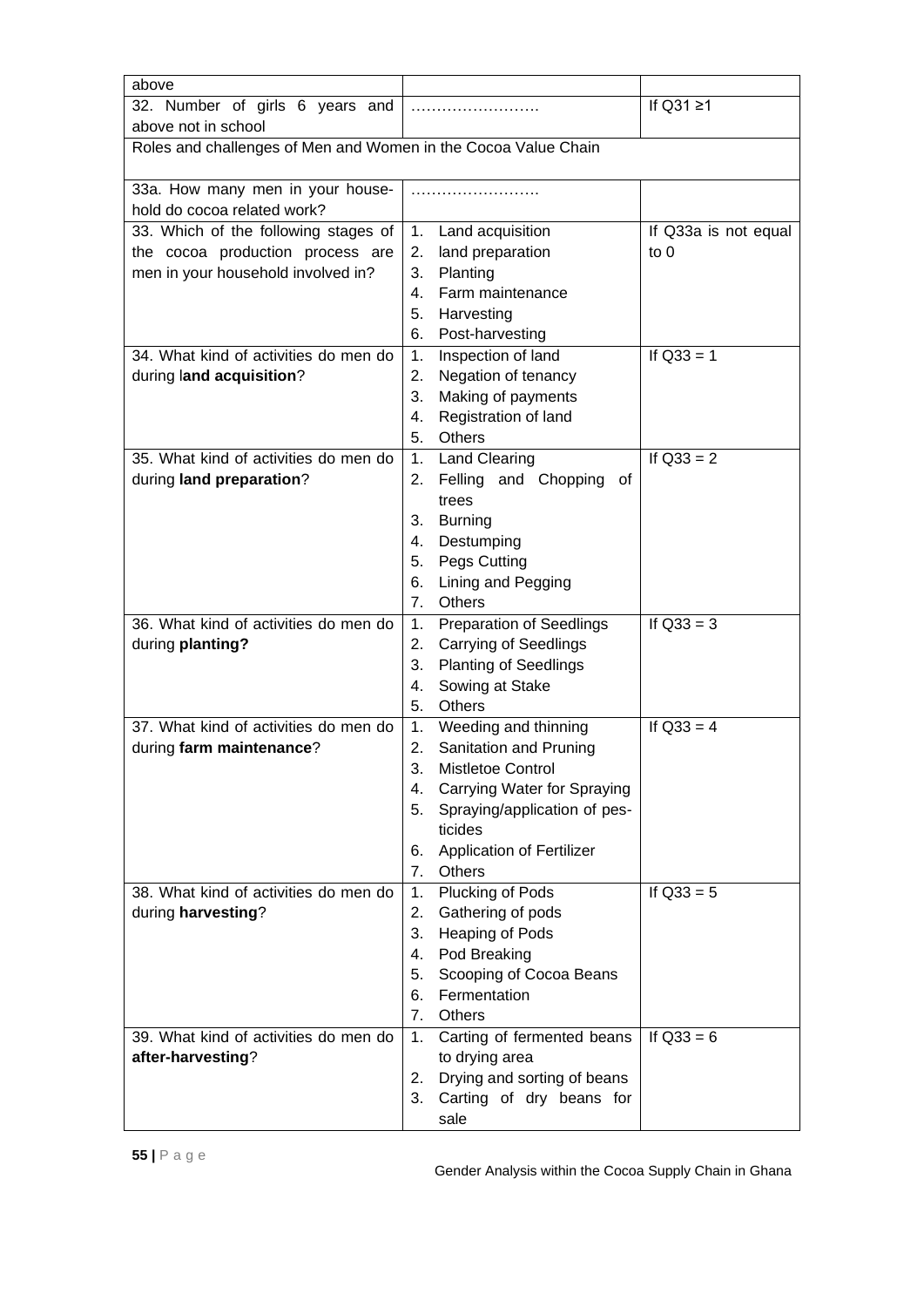|                                       | Others<br>4.                          |                      |
|---------------------------------------|---------------------------------------|----------------------|
| 39a. How<br>many women in your        |                                       | If Q23 is not equal  |
| household do cocoa related work?      |                                       | to $0$               |
| 40. Which of the following stages of  | Land acquisition<br>1.                | If Q39a is not equal |
| the cocoa production process are      | land preparation<br>2.                | to $0$               |
| women your household involved in?     | 3.<br>Planting                        |                      |
|                                       | Farm maintenance<br>4.                |                      |
|                                       | 5.<br>harvesting                      |                      |
|                                       | 6.<br>Post-harvesting                 |                      |
| 41. What kind of activities do women  | Inspection of land<br>1.              | If $Q40 = 1$         |
| do during land acquisition?           | 2.<br><b>Negations</b>                |                      |
|                                       | Making of payments<br>3.              |                      |
|                                       | Registration of land<br>4.            |                      |
|                                       | 5.<br>Others                          |                      |
| 42. What kind of activities do women  | <b>Land Clearing</b><br>1.            | If $Q40 = 2$         |
| do during land preparation?           | Felling and Chopping<br>2.<br>0t      |                      |
|                                       | trees                                 |                      |
|                                       | 3.<br><b>Burning</b>                  |                      |
|                                       | 4.<br>Destumping                      |                      |
|                                       | 5.<br>Pegs Cutting                    |                      |
|                                       | Lining and Pegging<br>6.              |                      |
|                                       | Others<br>7.                          |                      |
| 43. What kind of activities do women  |                                       |                      |
|                                       | <b>Preparation of Seedlings</b><br>1. | If $Q40 = 3$         |
| do during planting?                   | <b>Carrying of Seedlings</b><br>2.    |                      |
|                                       | 3.<br><b>Planting of Seedlings</b>    |                      |
|                                       | Sowing at Stake<br>4.                 |                      |
|                                       | 5.<br>Others                          |                      |
| 44. What kind of activities do women  | 1.<br>Weeding and thinning            | If $Q40 = 4$         |
| do during farm maintenance?           | 2.<br>Sanitation and Pruning          |                      |
|                                       | 3.<br><b>Mistletoe Control</b>        |                      |
|                                       | 4. Carrying Water for Spraying        |                      |
|                                       | 5.<br>Spraying/application of pes-    |                      |
|                                       | ticides                               |                      |
|                                       | 6.<br>Applying of Fertilizer          |                      |
|                                       | 7.<br>Others                          |                      |
| 45. What kind of activities do women  | Plucking of Pods<br>1.                | If $Q40 = 5$         |
| do during harvesting?                 | 2.<br>Gathering                       |                      |
|                                       | 3.<br>Heaping of Pods                 |                      |
|                                       | Pod Breaking<br>4.                    |                      |
|                                       | 5.<br>Scooping of Cocoa Beans         |                      |
|                                       | Fermentation<br>6.                    |                      |
|                                       | 7.<br>Others                          |                      |
| 46. What kind of activities do women  | Carting of fermented beans<br>1.      | If $Q40 = 6$         |
| do after-harvesting?                  | to drying area                        |                      |
|                                       | 2.<br>Drying and sorting of beans     |                      |
|                                       | 3.<br>Carting of dry beans for        |                      |
|                                       | sale                                  |                      |
|                                       | Others<br>4.                          |                      |
| What challenges/problems<br>47.<br>do |                                       | If Q39a is not equal |
| women encounter in cocoa farming?     |                                       | to 0                 |
| What challenges/problems<br>48.<br>do |                                       | If Q33a is not equal |
|                                       |                                       |                      |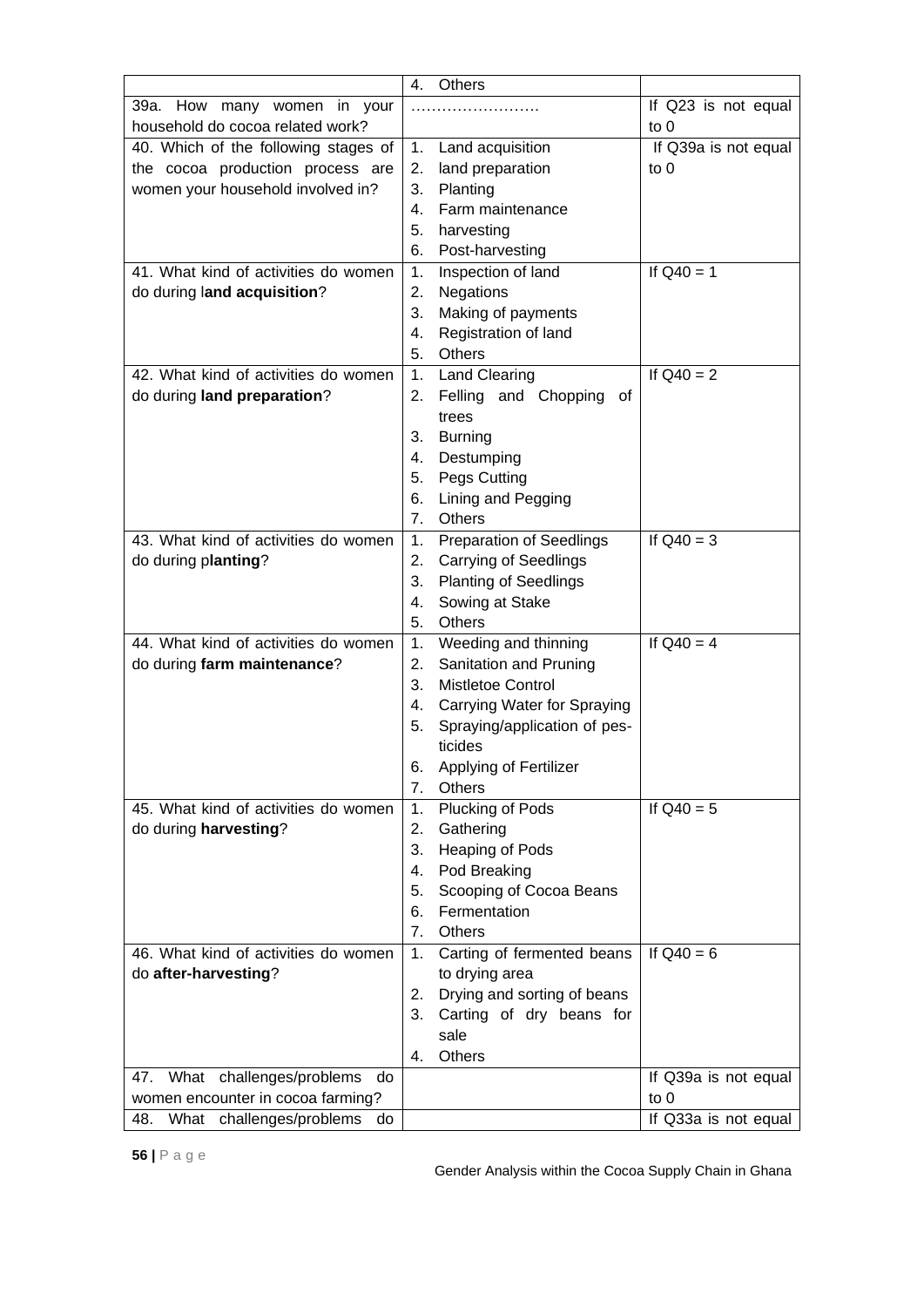| men face in cocoa production?        |                                                  | to 0       |
|--------------------------------------|--------------------------------------------------|------------|
| 49. In the past year, have your re-  | 1. Yes                                           |            |
| ceived any support from a govern-    | 2. No                                            |            |
| ment related agency as a cocoa       |                                                  |            |
| farmer?                              |                                                  |            |
| 50. What kind of support did you re- | 1.<br>Increase in price of cocoa                 | If $Q49=1$ |
| ceive from the government related    | <b>Received bonuses</b><br>2.                    |            |
| agencies as a cocoa farmer?          | Received fertilizer<br>3.                        |            |
|                                      | Received<br>4.<br>pesti-                         |            |
|                                      | cides/insecticides                               |            |
|                                      | 5. Received slashers/pruners                     |            |
|                                      | 6. Training on cocoa produc-                     |            |
|                                      | tion (e.g farm maintenance,                      |            |
|                                      | fermentation, drying etc)                        |            |
|                                      | Others<br>7.                                     |            |
|                                      |                                                  |            |
|                                      |                                                  |            |
| 51. What was the nature of cost in   | Subsidized<br>1.                                 | If $Q50=3$ |
| terms of fertilizer support?         | 2.<br>Supplied to farmers at full<br>cost        |            |
|                                      | 3.<br>Free                                       |            |
| 53. What was the nature of cost in   | 1.<br>Subsidized                                 | If Q50=5   |
| terms of pesticides/insecticide sup- | 2.<br>Supplied to farmers at full                |            |
| port?                                | cost                                             |            |
|                                      | 3.<br>Free                                       |            |
| 54. What was the nature of cost in   | 1.<br>Subsidized                                 | If Q50=6   |
| terms of slashers/pruners support?   | Supplied to farmers at full<br>2.                |            |
|                                      | cost                                             |            |
|                                      | Free<br>3.                                       |            |
| 55. What was the nature of cost in   | 1 <sub>1</sub><br>Subsidized                     | If Q50=7   |
| terms training                       | 2.<br>Paid full cost of training                 |            |
|                                      | 3.<br>Free                                       |            |
| 56. In the past year, have your re-  | 1. Yes                                           |            |
| ceived any support from an NGO as a  | 2. No                                            |            |
| cocoa farmer?                        |                                                  |            |
| 57. What kind of support did you re- | Increase in price of cocoa<br>1.                 | If $Q56=1$ |
| ceive from an NGO as a cocoa         | Received bonuses<br>2.                           |            |
| farmer?                              | <b>Received fertilizer</b><br>3.                 |            |
|                                      | Received<br>4.<br>pesti-                         |            |
|                                      | cides/insecticides                               |            |
|                                      | 5. Received slashers/pruners                     |            |
|                                      | 6. Training on cocoa produc-                     |            |
|                                      | tion (e.g farm maintenance,                      |            |
|                                      | fermentation, drying etc)<br><b>Others</b><br>7. |            |
|                                      |                                                  |            |
|                                      |                                                  |            |
| 58. What was the nature of cost in   | Subsidized<br>1 <sub>1</sub>                     | If $Q57=3$ |
| terms of fertilizer support?         | 2.<br>Supplied to farmers at full                |            |
|                                      | cost                                             |            |
|                                      | Free<br>3.                                       |            |
|                                      |                                                  |            |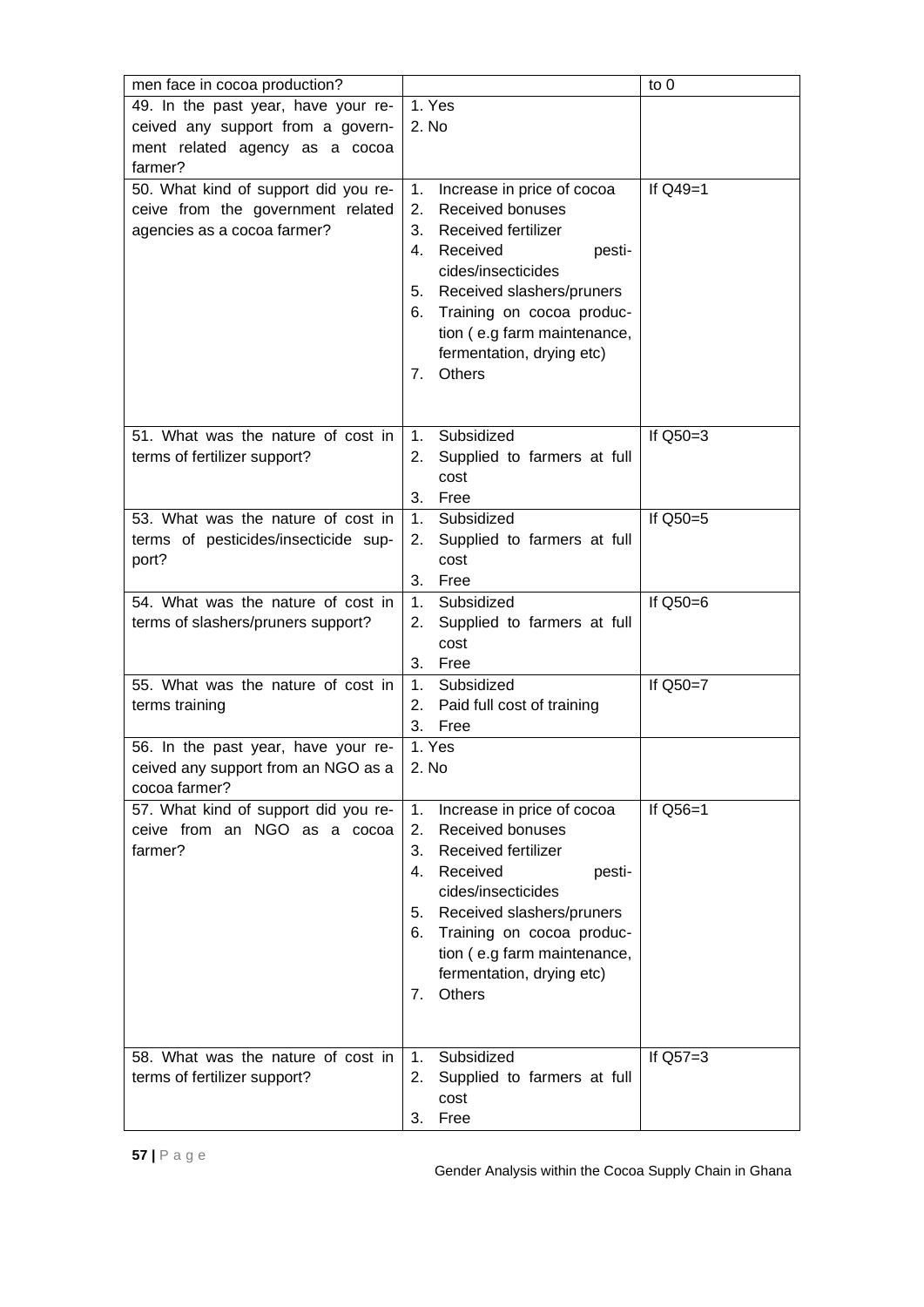| 60. What was the nature of cost in<br>terms of pesticides/insecticide sup-<br>port?                                                                          | Subsidized<br>1.<br>Supplied to farmers at full<br>2.<br>cost<br>3.<br>Free                                                                                                                                                                                                                                  | If $Q57=5$                    |
|--------------------------------------------------------------------------------------------------------------------------------------------------------------|--------------------------------------------------------------------------------------------------------------------------------------------------------------------------------------------------------------------------------------------------------------------------------------------------------------|-------------------------------|
| 61. What was the nature of cost in<br>terms of slashers/pruners support?                                                                                     | Subsidized<br>1.<br>Supplied to farmers at full<br>2.<br>cost<br>3.<br>Free                                                                                                                                                                                                                                  | If $Q57=6$                    |
| 62. What was the nature of cost in<br>terms of training                                                                                                      | Subsidized<br>1.<br>Paid full cost of training<br>2.<br>3.<br>Free                                                                                                                                                                                                                                           | If $Q57=7$                    |
| 63. In the past year, have your re-<br>ceived any support from a private or-<br>ganization as a cocoa farmer?                                                | 1. Yes<br>2. No                                                                                                                                                                                                                                                                                              |                               |
| 64. What kind of support did you re-<br>ceive from private organization as a<br>cocoa farmer?                                                                | Price of cocoa higher than<br>1.<br>govt floor price<br>Received bonuses<br>2.<br>3.<br>Received fertilizer<br>4.<br>Received<br>pesti-<br>cides/insecticides<br>5. Received slashers/pruners<br>Training on cocoa produc-<br>6.<br>tion (e.g farm maintenance,<br>fermentation, drying etc)<br>Others<br>7. | If Q63=1                      |
| 65. What was the nature of cost in<br>terms of fertilizer support?                                                                                           | Subsidized<br>1.<br>Supplied to farmers at full<br>2.<br>cost<br>3.<br>Free                                                                                                                                                                                                                                  | If $Q57=3$                    |
| 67. What was the nature of cost in<br>terms of pesticides/insecticide sup-<br>port?                                                                          | Subsidized<br>1.<br>2.<br>Supplied to farmers at full<br>cost<br>3.<br>Free                                                                                                                                                                                                                                  | If Q57=5                      |
| 68. What was the nature of cost in<br>terms of slashers/pruners support?                                                                                     | Subsidized<br>1.<br>Supplied to farmers at full<br>2.<br>cost<br>3.<br>Free                                                                                                                                                                                                                                  | If $Q57=6$                    |
| 69. What was the nature of cost in<br>terms training                                                                                                         | Subsidized<br>1.<br>2.<br>Paid full cost of training<br>3.<br>Free                                                                                                                                                                                                                                           | If $Q57=7$                    |
| SECTION C; Roles and challenges of children in the cocoa supply chain<br>70. Number of girls involved in cocoa<br>activities<br>related<br>in your<br>house- |                                                                                                                                                                                                                                                                                                              | If Q25 is not equal<br>to $0$ |
| hold?<br>71. Number of boys involved in cocoa                                                                                                                |                                                                                                                                                                                                                                                                                                              | If Q24 is not equal           |
| related activities in your household?                                                                                                                        |                                                                                                                                                                                                                                                                                                              | to 0                          |
| 72. At what age are children in your                                                                                                                         |                                                                                                                                                                                                                                                                                                              | If Q70 not equal to 0         |

Gender Analysis within the Cocoa Supply Chain in Ghana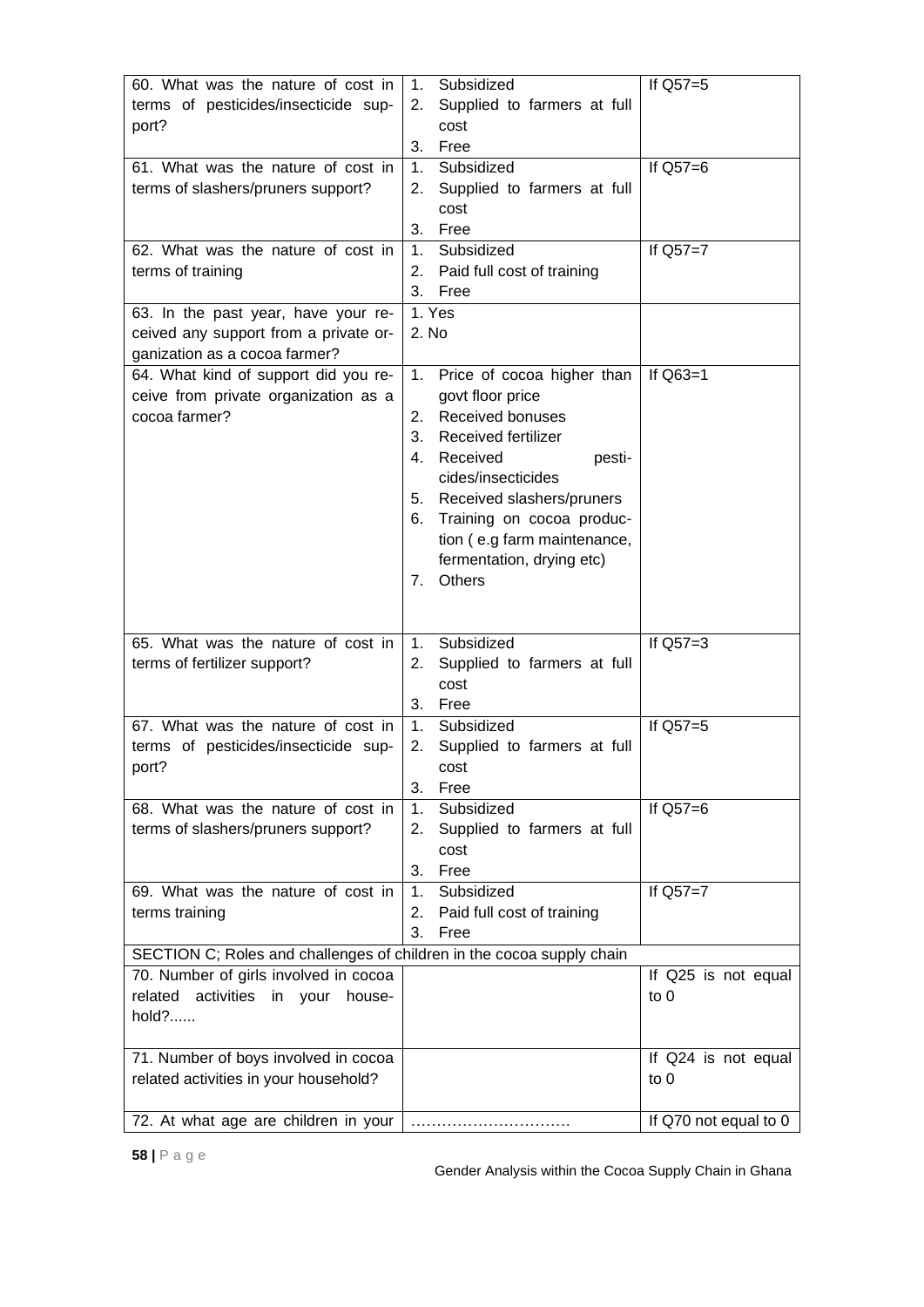| household introduced to basic cocoa               |                                             | If Q71 not equal to 0 |
|---------------------------------------------------|---------------------------------------------|-----------------------|
| farm work?                                        |                                             |                       |
| 73. At what age does actual farm                  |                                             | If Q70 not equal to 0 |
| training of children begins in your<br>household? |                                             | If Q71 not equal to 0 |
| 74. Why are children involved in co-              | Occupational training<br>1.                 | If Q70 not equal to 0 |
| coa activities?                                   | 2.<br>Help complete farm task               | If Q71 not equal to 0 |
|                                                   | 3.<br>Form of punishment                    |                       |
|                                                   | Others<br>4.                                |                       |
|                                                   |                                             |                       |
| 75. Which of the following stages of              | Land acquisition<br>1.                      | If Q71 is not equal   |
| the cocoa production process are                  | Land preparation<br>2.                      | to $0$                |
| boys engaged in?                                  | 3.<br>Planting                              |                       |
|                                                   | Farming maintenance<br>4.                   |                       |
|                                                   | 5.<br>Harvesting                            |                       |
|                                                   | 6.<br>Post-harvesting activities            |                       |
| 76. What kind of activities do boys do            | Inspection of land<br>1.                    | If Q50=1              |
| during land acquisition?                          | Negotiation of payment<br>2.                |                       |
|                                                   | 3.<br>Making of payments                    |                       |
|                                                   | Registration of land<br>4.                  |                       |
|                                                   | 5.<br><b>Others</b>                         |                       |
| 77. What kind of activities do boys do            | <b>Land Clearing</b><br>1.                  | If Q50=2              |
| during land preparation?                          | Felling and Chopping<br>2.<br>of            |                       |
|                                                   | trees<br>3.                                 |                       |
|                                                   | <b>Burning</b><br>4.                        |                       |
|                                                   | Destumping<br>5.<br>Pegs Cutting            |                       |
|                                                   | Lining and Pegging<br>6.                    |                       |
|                                                   | Others<br>7 <sub>1</sub>                    |                       |
| 78. What kind of activities do boys do            | <b>Preparation of Seedlings</b><br>1.       | If $Q50=3$            |
| during planting?                                  | <b>Carrying of Seedlings</b><br>2.          |                       |
|                                                   | <b>Planting of Seedlings</b><br>3.          |                       |
|                                                   | Sowing at Stake<br>4.                       |                       |
|                                                   | 5.<br>Others                                |                       |
| 79. What kind of activities do boys do            | Weeding and thinning<br>1.                  | If $Q50=4$            |
| during farm maintenance?                          | Sanitation and Pruning<br>2.                |                       |
|                                                   | 3.<br>Mistletoe Control                     |                       |
|                                                   | Carrying Water for Spraying<br>4.           |                       |
|                                                   | 5.<br>Spraying/application of pes-          |                       |
|                                                   | ticides                                     |                       |
|                                                   | 6.<br>Applying of Fertilizer                |                       |
|                                                   | Others<br>7.                                |                       |
| 80. What kind of activities do boys do            | Plucking of Pods<br>1.                      | If Q50=5              |
| during harvesting?                                | 2.<br>Gathering                             |                       |
|                                                   | 3.<br>Heaping of Pods<br>Pod Breaking<br>4. |                       |
|                                                   | 5.<br>Scooping of Cocoa Beans               |                       |
|                                                   | Fermentation<br>6.                          |                       |
|                                                   | 7.<br>Others                                |                       |
| 81. What kind of activities do boys do            | Carting of fermented beans<br>1.            | If $Q50=6$            |
| after-harvesting?                                 | to drying                                   |                       |
|                                                   |                                             |                       |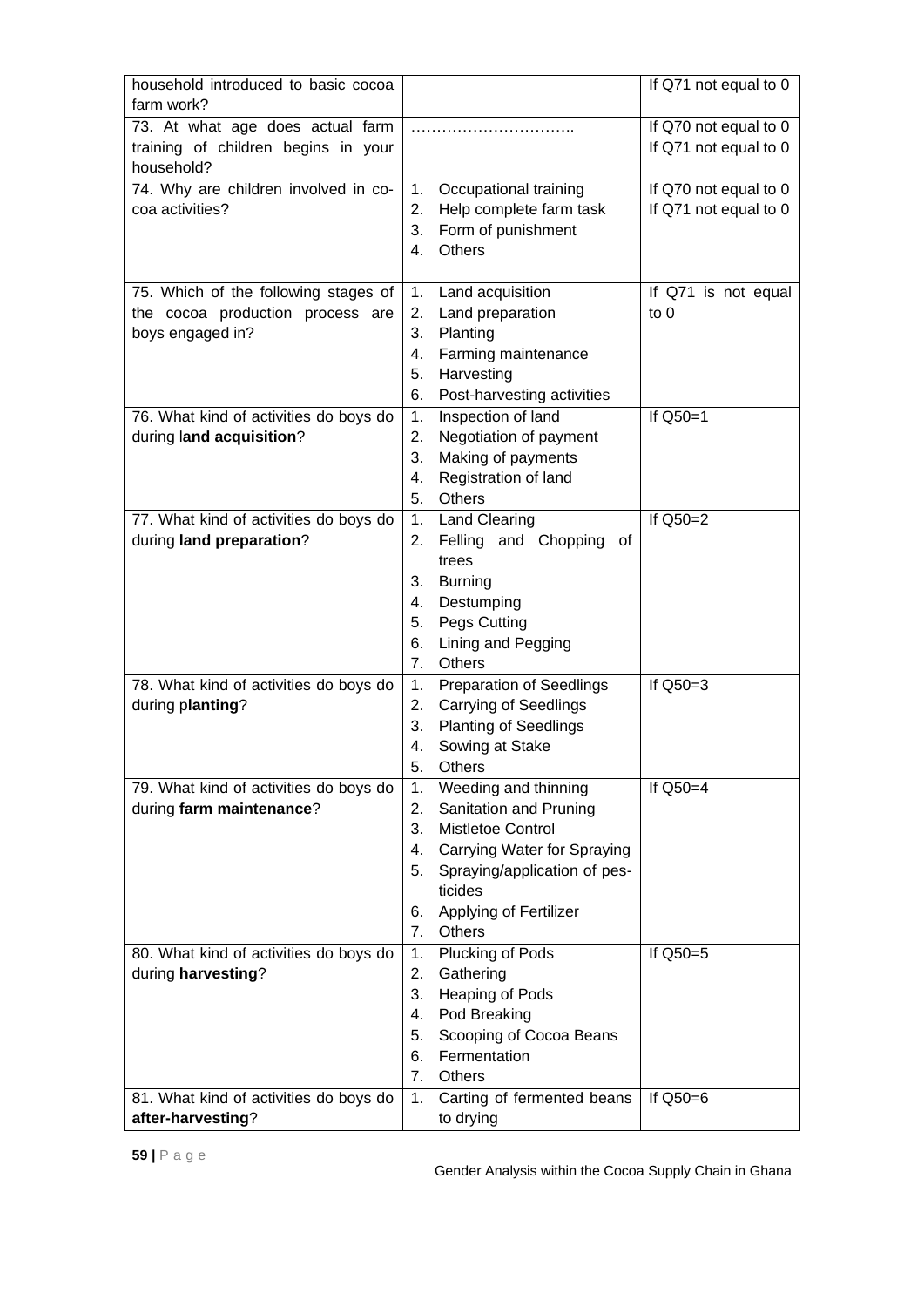| 82. Which of the following stages of<br>the cocoa production process are<br>girls engaged in? | 2.<br>area<br>3.<br>Drying and sorting of beans<br>Carting of dry beans for<br>4.<br>sale<br><b>Others</b><br>5.<br>Land acquisition<br>1.<br>2. Land preparation<br>3. Planting<br>Farming maintenance<br>4.<br>5.<br>Harvesting<br>Post-harvesting activities<br>6. | If Q70 is not equal<br>$\mathfrak{g}$ to 0 |
|-----------------------------------------------------------------------------------------------|-----------------------------------------------------------------------------------------------------------------------------------------------------------------------------------------------------------------------------------------------------------------------|--------------------------------------------|
| 83. What kind of activities do girls do<br>during land acquisition?                           | Inspection of land<br>1.<br>Negations<br>2.<br>Making of payments<br>3.<br>Registration of land<br>4.<br>5.<br>Others                                                                                                                                                 | If Q82=1                                   |
| 84. What kind of activities do girls do<br>during land preparation?                           | 1. Land Clearing<br>Felling and Chopping of<br>2.<br>trees<br>3.<br><b>Burning</b><br>4.<br>Destumping<br>5.<br>Pegs Cutting<br>Lining and Pegging<br>6.<br>Others<br>7.                                                                                              | If $Q82=2$                                 |
| 85. What kind of activities do girls do<br>during planting?                                   | <b>Preparation of Seedlings</b><br>1.<br>2.<br><b>Carrying of Seedlings</b><br>3.<br><b>Planting of Seedlings</b><br>Sowing at Stake<br>4.<br>5.<br><b>Others</b>                                                                                                     | If $Q82=3$                                 |
| 86. What kind of activities do girls do<br>during farm maintenance?                           | 1. Weeding and thinning<br>Sanitation and Pruning<br>2.<br>Mistletoe Control<br>3.<br>4.<br>Carrying Water for Spraying<br>Spraying/application of pes-<br>5.<br>ticides<br>Applying of Fertilizer<br>6.<br>7.<br>Others                                              | If $Q82=4$                                 |
| 87. What kind of activities do girls do<br>during harvesting?                                 | Plucking of Pods<br>1.<br>2.<br>Gathering<br>Heaping of Pods<br>3.<br>4.<br>Pod Breaking<br>Scooping of Cocoa Beans<br>5.<br>Fermentation<br>6.<br>7.<br>Others                                                                                                       | If Q82=5                                   |
| 88. What kind of activities do girls do<br>at post -harvesting stage?                         | Carting of fermented beans<br>1.<br>to drying<br>2.<br>area<br>3.<br>Drying and sorting of beans<br>Carting of dry beans for<br>4.<br>sale                                                                                                                            | If $Q82=6$                                 |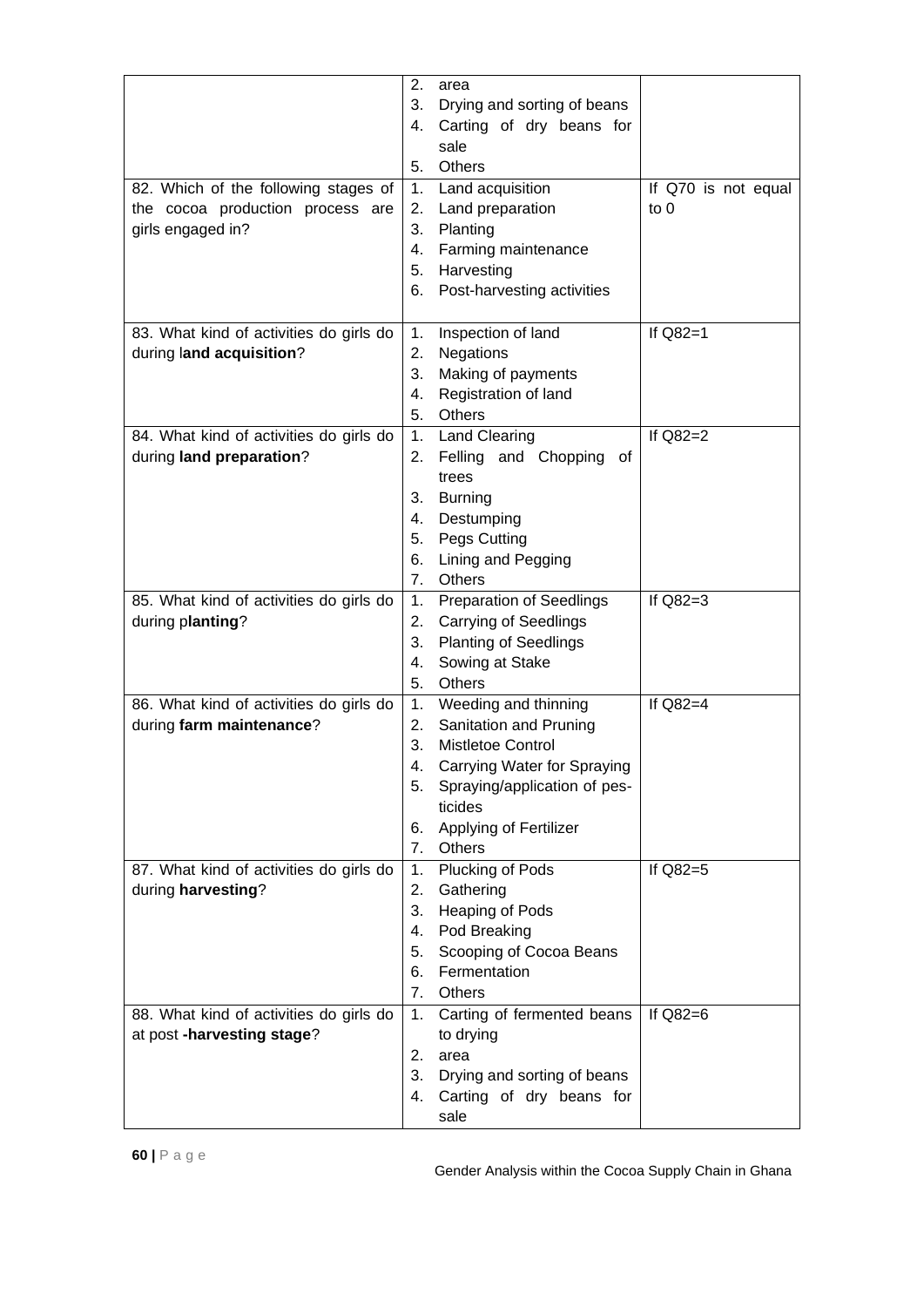|                                       | 5. | <b>Others</b>                                       |
|---------------------------------------|----|-----------------------------------------------------|
| 89. What are the challenges/problems  | 1. | Neck, head, joint,<br>body<br>If Q70 not equal to 0 |
| children face in the cocoa production |    | If Q71 not equal to 0<br>pains                      |
| process?                              | 2. | Spinal deformities                                  |
|                                       | 3. | Unable to study after school                        |
|                                       | 4. | Lateness to school                                  |
|                                       | 5. | School absenteeism                                  |
|                                       | 6. | Poor academic<br>perfor-                            |
|                                       |    | mance                                               |
|                                       | 7. | School drop out                                     |
|                                       | 8. | reptile bites                                       |
|                                       | 9. | Injuries from cutlass, trees,                       |
|                                       |    | thorns, toxic irritant plants,                      |
|                                       |    | cocoa pods etc                                      |
|                                       |    | 10. Pesticide/insecticide<br>poi-                   |
|                                       |    | soning                                              |
|                                       |    | 11. Defilement and rape                             |
|                                       |    | 12. Others                                          |
|                                       |    |                                                     |